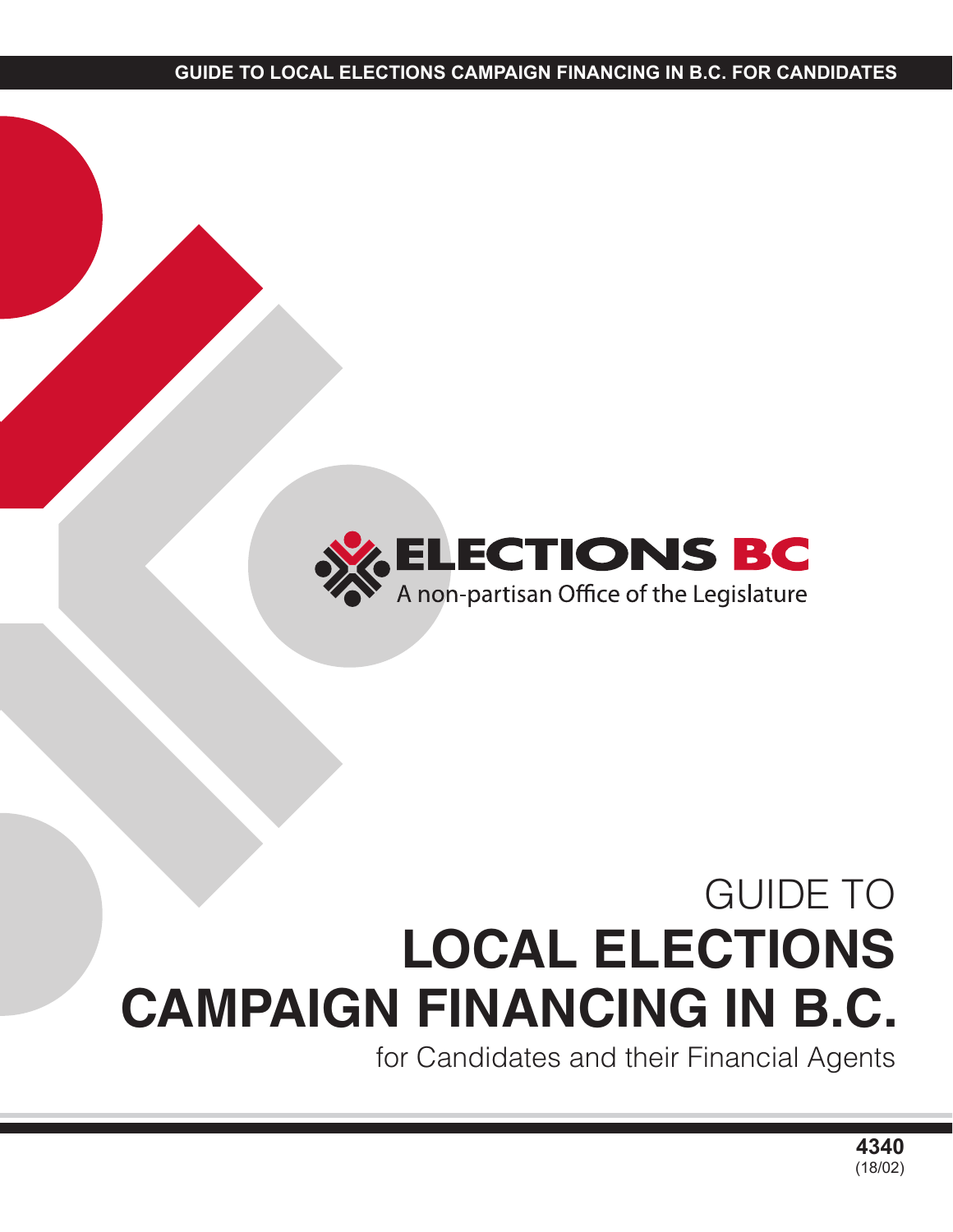# **Table of contents**

|                     | How to read this guide.                                                                                                                                                                                                        |                                                 |                                                                     |                           |                            |                |                                     |                                                                  |                            |                            |                                                                 |                                  | 1.                                |
|---------------------|--------------------------------------------------------------------------------------------------------------------------------------------------------------------------------------------------------------------------------|-------------------------------------------------|---------------------------------------------------------------------|---------------------------|----------------------------|----------------|-------------------------------------|------------------------------------------------------------------|----------------------------|----------------------------|-----------------------------------------------------------------|----------------------------------|-----------------------------------|
| Contact             |                                                                                                                                                                                                                                |                                                 |                                                                     |                           |                            |                |                                     |                                                                  |                            |                            |                                                                 |                                  | 1.                                |
| <b>Definitions</b>  |                                                                                                                                                                                                                                |                                                 |                                                                     |                           |                            |                |                                     |                                                                  |                            |                            |                                                                 |                                  | $\overline{2}$                    |
| <b>Elections BC</b> |                                                                                                                                                                                                                                |                                                 |                                                                     | $\mathbb{R}^{\mathbb{Z}}$ | $\mathbf{r}$               |                |                                     | and the control of the control of                                |                            |                            |                                                                 |                                  | 6                                 |
|                     | Elections BC: local elections campaign financing guides                                                                                                                                                                        |                                                 |                                                                     |                           |                            |                |                                     |                                                                  |                            |                            |                                                                 |                                  | $6\phantom{a}$<br>$\overline{7}$  |
|                     | Local elections: shared roles and responsibilities.<br>Who does what                                                                                                                                                           |                                                 | the contract of the contract of the contract of                     |                           |                            |                |                                     |                                                                  |                            |                            |                                                                 |                                  | 8                                 |
|                     |                                                                                                                                                                                                                                |                                                 |                                                                     |                           |                            |                |                                     |                                                                  |                            |                            |                                                                 |                                  |                                   |
|                     | <b>Campaign financing for candidates</b>                                                                                                                                                                                       |                                                 |                                                                     |                           | $\mathbf{r}$               |                |                                     |                                                                  |                            |                            |                                                                 |                                  | 9                                 |
|                     | Campaign financing periods.                                                                                                                                                                                                    |                                                 |                                                                     |                           | $\mathbf{r}$               |                |                                     |                                                                  |                            |                            |                                                                 |                                  | 9                                 |
|                     |                                                                                                                                                                                                                                |                                                 |                                                                     |                           |                            |                |                                     |                                                                  |                            |                            |                                                                 |                                  |                                   |
|                     | <b>Financial agents</b>                                                                                                                                                                                                        | and the company of the company                  |                                                                     |                           |                            |                |                                     |                                                                  |                            |                            |                                                                 |                                  | 10                                |
|                     | Appointment requirements                                                                                                                                                                                                       |                                                 |                                                                     | $\mathcal{L}$             |                            |                |                                     |                                                                  |                            |                            |                                                                 |                                  | 10<br>10                          |
|                     | Responsibilities                                                                                                                                                                                                               | $\sim$                                          | $\mathcal{L}^{\text{max}}$ and $\mathcal{L}^{\text{max}}$           |                           | $\mathbf{r}$               | l.             | $\overline{a}$                      |                                                                  |                            |                            |                                                                 |                                  |                                   |
|                     | <b>Campaign accounts</b>                                                                                                                                                                                                       |                                                 | $\sim$                                                              |                           |                            |                |                                     |                                                                  |                            |                            |                                                                 |                                  | 12                                |
|                     | When to open.                                                                                                                                                                                                                  |                                                 | and the company                                                     |                           | $\mathcal{L}^{\text{max}}$ | $\mathbb{R}^2$ |                                     |                                                                  |                            |                            |                                                                 |                                  | 13                                |
|                     | Using the campaign account.                                                                                                                                                                                                    |                                                 |                                                                     |                           | <b>Service State</b>       |                | $\mathbf{r}$                        |                                                                  |                            |                            |                                                                 |                                  | 13                                |
|                     |                                                                                                                                                                                                                                |                                                 |                                                                     |                           |                            |                |                                     |                                                                  |                            |                            |                                                                 |                                  |                                   |
| <b>Volunteers</b>   |                                                                                                                                                                                                                                |                                                 |                                                                     |                           |                            |                |                                     |                                                                  |                            |                            |                                                                 |                                  | 14                                |
|                     | Employer                                                                                                                                                                                                                       |                                                 |                                                                     |                           |                            |                |                                     |                                                                  |                            |                            |                                                                 |                                  | 15                                |
|                     |                                                                                                                                                                                                                                |                                                 |                                                                     |                           |                            |                |                                     |                                                                  |                            |                            |                                                                 |                                  |                                   |
|                     | <b>Campaign contributions</b>                                                                                                                                                                                                  |                                                 | the control of the control of                                       |                           |                            |                |                                     |                                                                  |                            |                            |                                                                 |                                  | 16                                |
|                     | Campaign contribution source restrictions                                                                                                                                                                                      |                                                 |                                                                     |                           |                            |                |                                     |                                                                  |                            |                            |                                                                 |                                  | 16<br>16                          |
|                     | Campaign contribution limits.                                                                                                                                                                                                  |                                                 |                                                                     |                           |                            |                | and the company of                  |                                                                  |                            |                            |                                                                 |                                  | 17                                |
|                     | Making and accepting campaign contributions .<br>Anonymous contributions                                                                                                                                                       |                                                 |                                                                     |                           |                            |                | and the contract of the contract of |                                                                  | l.                         |                            |                                                                 |                                  | 18                                |
|                     |                                                                                                                                                                                                                                |                                                 |                                                                     |                           |                            |                |                                     |                                                                  | $\mathbf{r}$               | $\mathbf{r}$               | $\mathbf{r}$                                                    |                                  | 18<br>l.                          |
|                     | Donated property or services and the service of the service of the service of the service of the service of the service of the service of the service of the service of the service of the service of the service of the servi |                                                 |                                                                     |                           |                            |                |                                     |                                                                  |                            |                            |                                                                 |                                  | 19<br>l.                          |
|                     | Capital assets                                                                                                                                                                                                                 |                                                 | the contract of the contract of the contract of the contract of the |                           |                            |                |                                     |                                                                  |                            |                            |                                                                 |                                  | 19<br>l.                          |
|                     | Required contributor information and other recording requirements for                                                                                                                                                          |                                                 |                                                                     |                           |                            |                |                                     |                                                                  |                            |                            |                                                                 |                                  |                                   |
|                     | campaign contributions.                                                                                                                                                                                                        |                                                 |                                                                     | $\sim 10^{-1}$            | $\sim$                     |                |                                     | $\Delta \phi$ and $\Delta \phi$ are the set of the set of $\phi$ |                            |                            |                                                                 |                                  | 20                                |
|                     | Significant contributors . The contributors of the contributors of the contributors of the contributors of the contributors of the contributors of the contributors of the contributors of the contributors of the contributor |                                                 |                                                                     |                           |                            |                |                                     |                                                                  |                            |                            |                                                                 | $\mathcal{L}$                    | 21                                |
|                     | Prohibited contributions.                                                                                                                                                                                                      |                                                 |                                                                     |                           |                            |                |                                     |                                                                  |                            |                            | the contract of the contract of the contract of the contract of | $\mathcal{L}^{\text{max}}$<br>t, | 22                                |
|                     | Contribution rules.                                                                                                                                                                                                            |                                                 |                                                                     |                           |                            |                |                                     |                                                                  |                            |                            |                                                                 |                                  | 23                                |
|                     | Fundraising functions                                                                                                                                                                                                          |                                                 |                                                                     |                           |                            |                |                                     |                                                                  |                            |                            |                                                                 |                                  | 25<br>t,                          |
|                     | Loans or debts                                                                                                                                                                                                                 | $\sim$                                          | $\mathbf{r}$                                                        |                           |                            |                |                                     |                                                                  |                            |                            |                                                                 |                                  | 27                                |
|                     | Permissible loans.                                                                                                                                                                                                             |                                                 |                                                                     |                           |                            |                |                                     |                                                                  |                            |                            |                                                                 |                                  | 28                                |
|                     |                                                                                                                                                                                                                                |                                                 |                                                                     |                           |                            |                |                                     |                                                                  |                            |                            |                                                                 |                                  |                                   |
|                     | <b>Other deposits</b><br>Recording requirements for other deposits .                                                                                                                                                           | the contract of the contract of the contract of |                                                                     |                           |                            |                |                                     | $\cdot$                                                          |                            |                            |                                                                 |                                  | 29<br>29                          |
|                     | Transfers.                                                                                                                                                                                                                     |                                                 |                                                                     |                           |                            |                |                                     |                                                                  |                            |                            |                                                                 |                                  | $\mathcal{L}^{\mathcal{L}}$<br>29 |
|                     | Recording requirements for transfers .                                                                                                                                                                                         | the contract of the contract of the contract of |                                                                     |                           |                            |                | $\mathbf{r}$                        |                                                                  | $\mathcal{L}^{\text{max}}$ | $\mathcal{L}^{\text{max}}$ |                                                                 |                                  | 30                                |
|                     |                                                                                                                                                                                                                                |                                                 |                                                                     |                           |                            |                |                                     |                                                                  |                            |                            |                                                                 |                                  |                                   |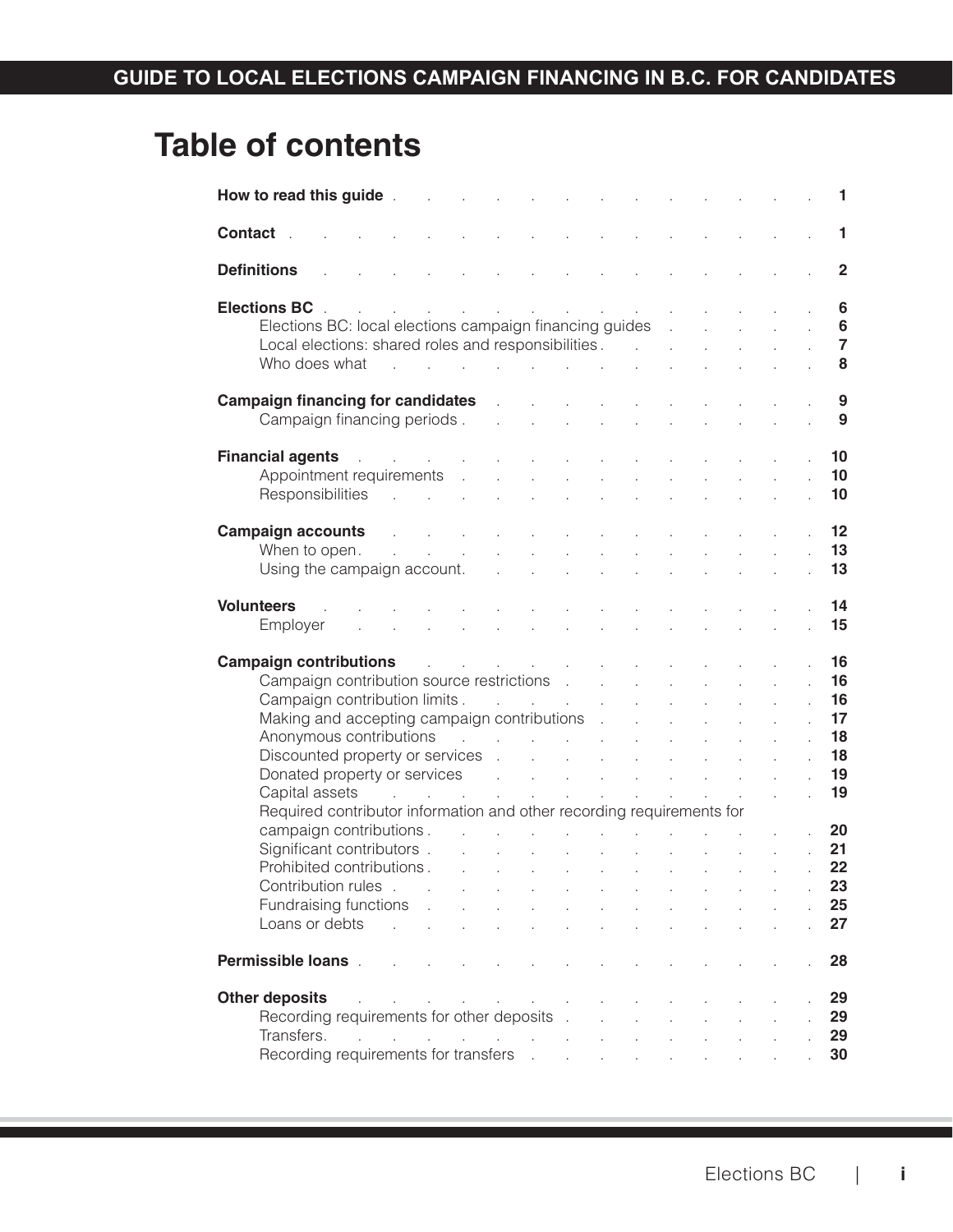| <b>Expenses and expense limits Expenses Expenses</b>                                                                                                                                                                                                |               |                             |        |                                |                            | and the state of the state |                                    |                              | 31       |
|-----------------------------------------------------------------------------------------------------------------------------------------------------------------------------------------------------------------------------------------------------|---------------|-----------------------------|--------|--------------------------------|----------------------------|----------------------------|------------------------------------|------------------------------|----------|
|                                                                                                                                                                                                                                                     |               |                             |        |                                |                            |                            | $\Delta \phi = 0.1$ and            |                              | . 31     |
|                                                                                                                                                                                                                                                     |               |                             |        |                                | $\Delta \sim 10$           |                            |                                    |                              | . 33     |
|                                                                                                                                                                                                                                                     |               |                             |        |                                | $\sim$                     |                            | $\Delta \sim 10^{11}$ km s $^{-1}$ |                              | . 35     |
|                                                                                                                                                                                                                                                     |               |                             |        |                                | $\sim$                     |                            |                                    | $\sim 10^6$                  | 35       |
|                                                                                                                                                                                                                                                     |               |                             |        |                                | $\sim$                     |                            |                                    | $\sim 10^6$                  | 37       |
|                                                                                                                                                                                                                                                     |               |                             |        |                                | $\sim$                     |                            |                                    | $\sim 10^{-11}$              | 37       |
|                                                                                                                                                                                                                                                     |               |                             |        |                                | $\sim$                     |                            |                                    |                              | 38       |
|                                                                                                                                                                                                                                                     |               |                             |        |                                |                            |                            |                                    |                              | 38       |
|                                                                                                                                                                                                                                                     |               |                             |        |                                | $\sim$                     |                            |                                    |                              |          |
| <b>nses and expense limits</b><br>Election expenses<br>Valuing expenses<br>Expense limits<br>Campaign financing arrangements<br>Incurring and paying for expenses<br>Shared election expenses<br>Post-election expenses<br>Recording requirements f |               |                             |        |                                | $\mathcal{L}^{\text{max}}$ |                            |                                    |                              | 39       |
| $\mathcal{L}^{\mathcal{A}}$ . The signal properties of the signal properties of the signal properties<br><b>Election advertising</b>                                                                                                                |               |                             |        |                                |                            |                            |                                    |                              | - 40     |
|                                                                                                                                                                                                                                                     |               |                             |        |                                |                            |                            |                                    |                              |          |
| Determining the sponsor of election advertising example.                                                                                                                                                                                            |               |                             |        |                                |                            |                            |                                    |                              | .41      |
| Sponsorship information on election advertising .                                                                                                                                                                                                   |               |                             |        |                                | $\sim$                     |                            |                                    |                              | .42      |
| Election advertising exempt from sponsorship information.                                                                                                                                                                                           |               |                             |        |                                |                            | $\mathcal{L}^{\text{max}}$ |                                    | $\mathcal{L}_{\mathrm{max}}$ | .44      |
| Sponsorship information for advertising on the Internet Fig.                                                                                                                                                                                        |               |                             |        |                                |                            |                            |                                    | $\mathcal{L}_{\mathrm{max}}$ | .44      |
| Where and when election signs may be placed . The state of the state of the Maria                                                                                                                                                                   |               |                             |        |                                |                            |                            |                                    | $\sim$                       | .44      |
| Authority to remove election advertising and the control of the control of the Authority of Authority Authorit                                                                                                                                      |               |                             |        | $\mathcal{L}^{\mathcal{L}}$    |                            |                            |                                    |                              | .45      |
|                                                                                                                                                                                                                                                     |               |                             |        |                                |                            |                            |                                    |                              | .45      |
| Campaigning restrictions on General Voting Day<br>Determining the value of election advertising<br>Deterministic properties that the lead insisting                                                                                                 |               |                             |        | $\mathcal{L}^{\text{max}}$ and |                            |                            |                                    |                              | .46      |
|                                                                                                                                                                                                                                                     |               |                             |        |                                |                            |                            |                                    |                              | 48       |
| Free advertising provided by the local jurisdiction<br>Third party advertising sponsor                                                                                                                                                              |               |                             |        |                                |                            |                            |                                    |                              |          |
|                                                                                                                                                                                                                                                     |               |                             |        |                                |                            |                            |                                    |                              | 48       |
| and the state of the state of the state of the state of<br>Surplus campaign funds<br>Surplus campaign funds held in trust by a jurisdiction                                                                                                         |               |                             |        |                                |                            |                            |                                    |                              | 49<br>49 |
| Disclosure statements .<br>and the state of the state of the state of the state of the state of the state of the state of the state of the                                                                                                          |               |                             |        |                                |                            |                            |                                    |                              | . 50     |
| Who must file                                                                                                                                                                                                                                       |               |                             |        |                                |                            |                            |                                    |                              | . 50     |
|                                                                                                                                                                                                                                                     |               |                             |        |                                |                            |                            |                                    |                              |          |
| Filing deadline Filing                                                                                                                                                                                                                              | $\mathcal{L}$ | $\mathcal{L}^{\mathcal{L}}$ | $\sim$ | $\sim$                         |                            |                            |                                    | $\sim 10^7$                  | . 50     |
|                                                                                                                                                                                                                                                     |               |                             |        |                                |                            |                            |                                    | $\sim 10^{-11}$              | . 51     |
|                                                                                                                                                                                                                                                     |               |                             |        |                                |                            |                            |                                    | $\sim 10^{-1}$               | .51      |
|                                                                                                                                                                                                                                                     |               |                             |        |                                |                            |                            |                                    | $\sim 10^{-11}$              | . 51     |
|                                                                                                                                                                                                                                                     |               |                             |        |                                |                            |                            |                                    | $\sim 10^{-11}$              | . 52     |
| Filing deadline.<br>Late filing deadline.<br>Compliance review.<br>Supplementary reports<br>Requirement for retaining records.<br>Public information.                                                                                               |               |                             |        |                                |                            |                            | <b>Service State</b>               |                              | 52       |
|                                                                                                                                                                                                                                                     |               |                             |        |                                |                            |                            |                                    |                              |          |
| Campaign financing penalties, offences and court orders for relief.                                                                                                                                                                                 |               |                             |        |                                |                            |                            |                                    |                              | 53       |
| Campaign financing penalties and offences.                                                                                                                                                                                                          |               |                             |        |                                |                            |                            |                                    |                              | 53       |
| Failing to file a disclosure statement and the control of the statement of the statement of the statement of the statement of the statement of the statement of the statement of the statement of the statement of the stateme                      |               |                             |        |                                |                            |                            |                                    |                              | 53       |
| Exceeding the expense limit.                                                                                                                                                                                                                        |               |                             |        |                                |                            |                            |                                    |                              | 53       |
| $\mathcal{L}(\mathcal{L})$ and $\mathcal{L}(\mathcal{L})$                                                                                                                                                                                           |               | $\sim 10^{-1}$              | $\sim$ | $\mathbf{r}$                   |                            |                            |                                    |                              |          |
| Providing false or misleading information                                                                                                                                                                                                           |               | $\sim 10^7$                 | ÷.     |                                |                            |                            |                                    |                              | 54       |
| Court orders for relief<br>and the contract of the con-                                                                                                                                                                                             |               | $\sim$                      |        |                                |                            |                            |                                    |                              | 54       |
|                                                                                                                                                                                                                                                     |               |                             |        |                                |                            |                            |                                    |                              |          |
| Disclosure statement completion instructions [145]                                                                                                                                                                                                  |               |                             |        |                                |                            |                            |                                    | l.                           | 55       |
|                                                                                                                                                                                                                                                     |               |                             |        |                                |                            |                            |                                    |                              |          |
| <b>Resources</b><br>and the state of                                                                                                                                                                                                                |               |                             |        |                                |                            |                            |                                    |                              | 86       |
| Election legislation.<br>$\mathbb{R}^2$<br>$\mathbf{r}$                                                                                                                                                                                             | $\mathcal{L}$ |                             |        |                                |                            |                            |                                    |                              | 86       |
| BC Laws<br>$\mathcal{L}$                                                                                                                                                                                                                            |               |                             |        |                                |                            |                            |                                    |                              | 86       |
|                                                                                                                                                                                                                                                     |               |                             |        |                                |                            |                            |                                    |                              |          |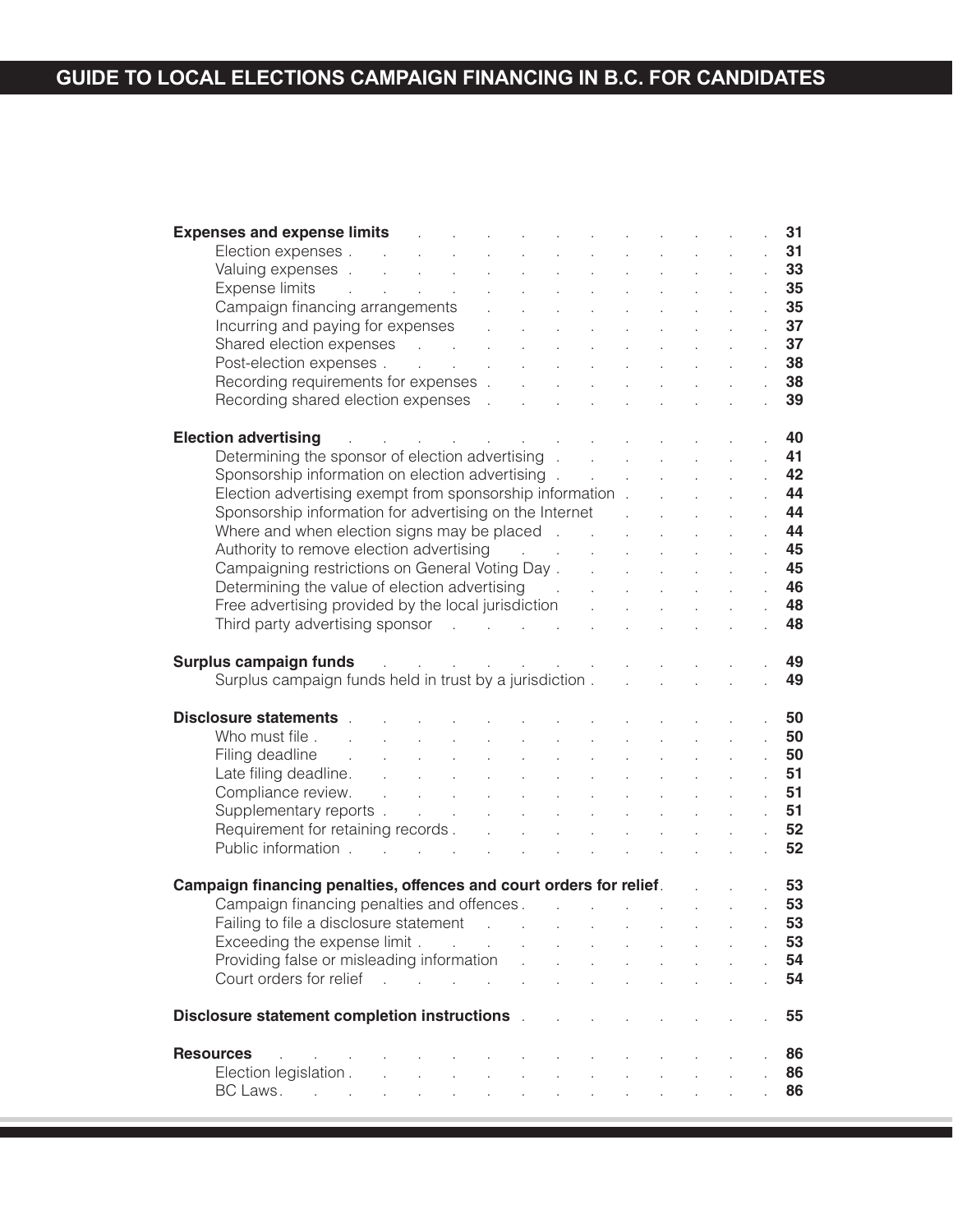# <span id="page-3-0"></span>**How to read this guide**

The purpose of this guide is to assist candidates and their financial agents to understand their responsibilities and legal obligations under the Local Elections Campaign Financing Act (LECFA). This guide provides valuable information and tips for meeting the recording and disclosure requirements for transactions related to a candidate's campaign. The last part of the guide includes instructions for completing the required disclosure statements that must be filed with Elections BC after General Voting Day.

How LECFA applies to any particular case will depend on the individual circumstances and may change if there are new legislative or judicial developments. Where there is inconsistency between this guide and LECFA, LECFA will prevail.

LECFA is available on the Elections BC website ([elections.bc.ca/lecf](http://elections.bc.ca/lecf))[.](http://elections.bc.ca/lecf).) It can also be viewed at BC Laws ([bclaws.ca](http://bclaws.ca)) or purchased from Crown Publications [\(crownpub.bc.ca](http://crownpub.bc.ca)).

# **Contact**

## **Elections BC Local Elections Campaign Financing**

Phone toll-free: 1-855-952-0280 / TTY: 1-888-456-5448 Email: [lecf@elections.bc.ca](mailto:lecf@elections.bc.ca) Fax: 250-387-3578 Toll-free Fax: 1-866-466-0665

Mailing Address: PO Box 9275 Stn Prov Govt Victoria, BC V8W 9J6

[elections.bc.ca/lecf](http://elections.bc.ca/lecf)



[@ElectionsBC](http://twitter.com/ElectionsBC)



[/ElectionsBC](http://facebook.com/ElectionsBC)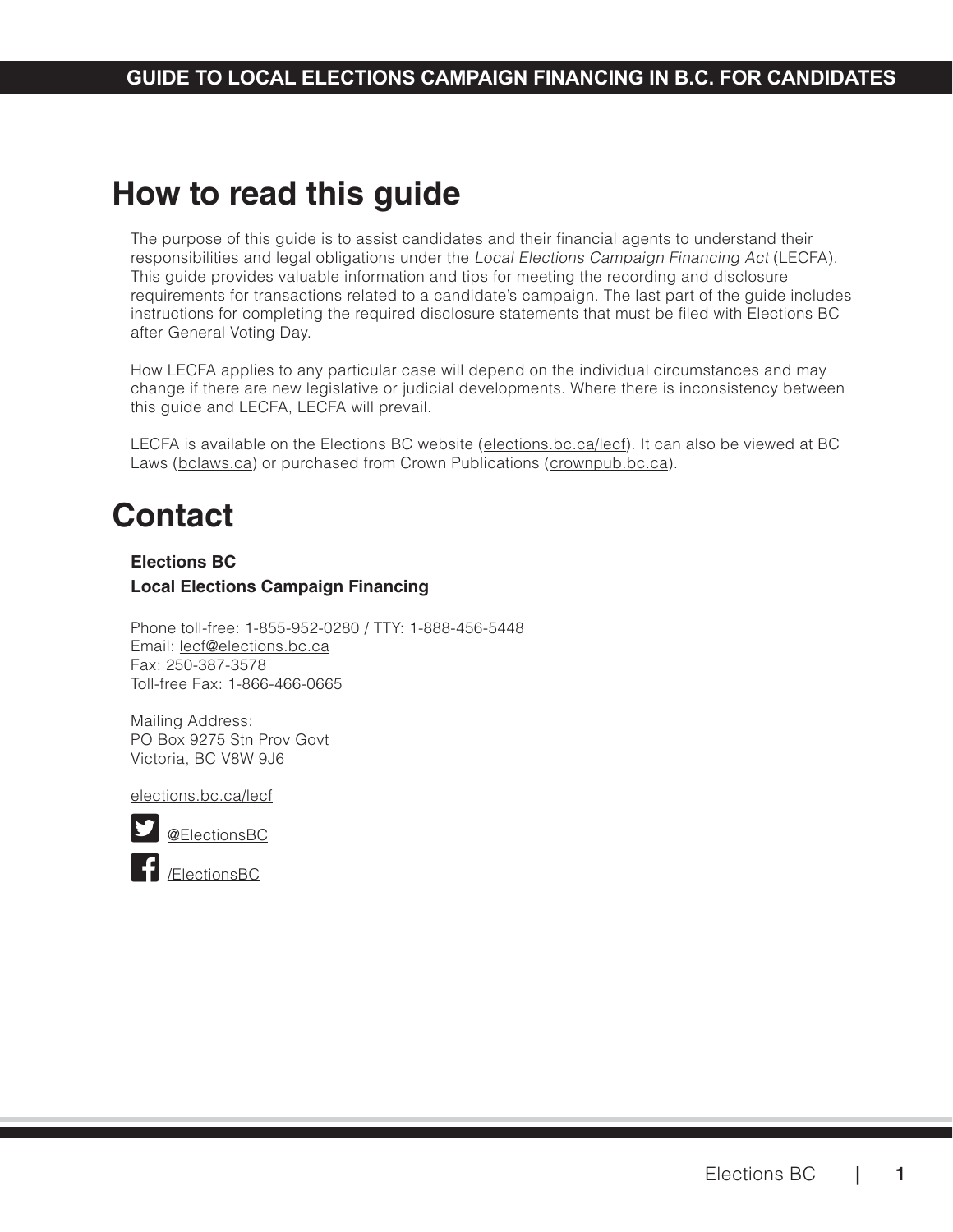# <span id="page-4-0"></span>**Definitions**

The following key terms have been used throughout this guide. Most of the terms are defined in the Local Elections Campaign Financing Act (LECFA).

| <b>Address for service</b>               | A mailing address or email address provided by an individual or organization<br>at which notices and other communications will be accepted as served on or<br>otherwise delivered to the individual or organization.                                                                                                                                                                          |
|------------------------------------------|-----------------------------------------------------------------------------------------------------------------------------------------------------------------------------------------------------------------------------------------------------------------------------------------------------------------------------------------------------------------------------------------------|
| <b>Anonymous contribution</b>            | A campaign contribution made by an eligible individual whose identity is<br>unknown. An eligible individual cannot contribute more than \$50 anonymously to<br>a single election campaign.                                                                                                                                                                                                    |
| <b>Assent voting</b>                     | Voting on a bylaw or other matter for which a local government is required<br>or authorized to obtain the assent of the electors. Assent voting may also be<br>referred to as a "referendum".                                                                                                                                                                                                 |
| <b>B.C. Chief Electoral Officer</b>      | An independent Officer of the Legislature appointed by the Lieutenant Governor<br>on the recommendation of the Legislative Assembly. The B.C. Chief Electoral<br>Officer is responsible for the administration of the provincial electoral process in<br>B.C. and the campaign financing and third party advertising provisions for local<br>elections and non-election assent voting events. |
| <b>Campaign account</b>                  | An account in a savings institution opened by a financial agent to be used<br>exclusively for the purposes of the election campaign.                                                                                                                                                                                                                                                          |
| <b>Campaign contribution</b>             | Generally, a contribution of money, or the value of goods and services provided<br>without compensation to a candidate or elector organization. See page 16 for<br>more information.                                                                                                                                                                                                          |
| <b>Campaign contribution limit</b>       | The maximum value of a campaign contribution that an eligible individual may<br>provide.                                                                                                                                                                                                                                                                                                      |
| <b>Campaign financing</b><br>arrangement | A written arrangement between an endorsed candidate and their elector<br>organization that determines the amount of the candidate's campaign period<br>expense limit that is available for use by the candidate and by the elector<br>organization.                                                                                                                                           |
| <b>Campaign financing</b><br>records     | The records maintained by a financial agent to complete disclosure statements<br>for their candidate or elector organization. These records must be kept in B.C. for<br>five years after General Voting Day for the relevant election.                                                                                                                                                        |
| <b>Campaign period</b>                   | The period that begins on the 28th day before General Voting Day and ends at<br>the close of voting on General Voting Day.                                                                                                                                                                                                                                                                    |
| Campaign period expense                  | An election expense that is used in the campaign period. Campaign period<br>expenses are subject to an expense limit.                                                                                                                                                                                                                                                                         |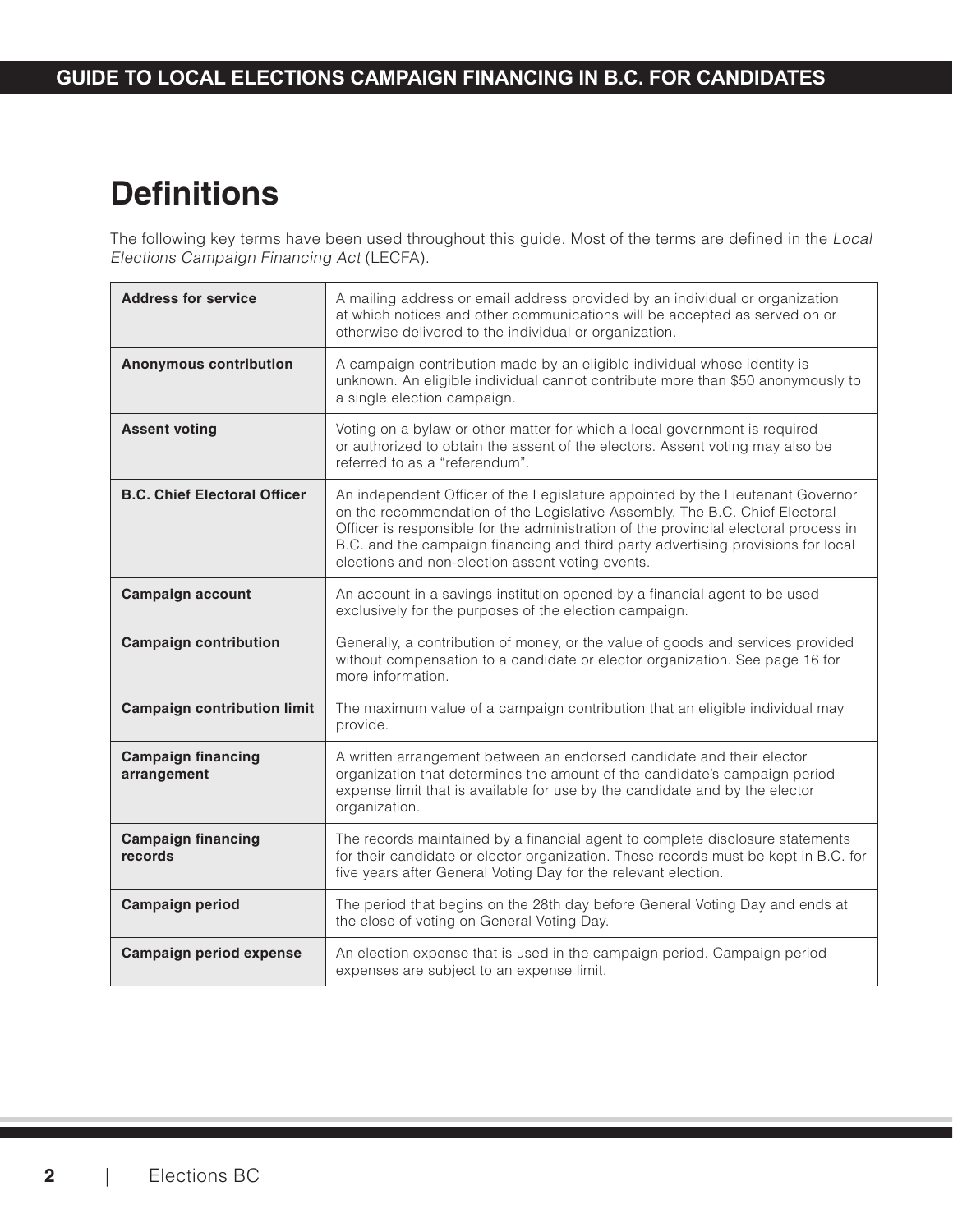| <b>Candidate</b>               | In relation to candidate obligations applicable under LECFA, an individual who:                                                                                                                                                                                                                                  |
|--------------------------------|------------------------------------------------------------------------------------------------------------------------------------------------------------------------------------------------------------------------------------------------------------------------------------------------------------------|
|                                | (a) intends to become a candidate in an election,<br>(b) is seeking or intends to seek endorsement by an elector organization for an<br>election, or<br>(c) was a candidate                                                                                                                                      |
| <b>Disclosure statement</b>    | A document that discloses activities related to campaign financing. All disclosure<br>statements must be filed with Elections BC.                                                                                                                                                                                |
| <b>Election advertising</b>    | See page 40.                                                                                                                                                                                                                                                                                                     |
| <b>Election area</b>           | The defined geographical area where the election is held.                                                                                                                                                                                                                                                        |
| <b>Election expense</b>        | Generally, the value of property or services used during the election period<br>or the campaign period by or on behalf of a candidate or elector organization<br>to promote or oppose, directly or indirectly, the election of a candidate, or an<br>elector organization. See page 31 for more information.     |
| <b>Election period</b>         | The period that begins on January 1 and ends on the 29th day before General<br>Voting Day for general local elections. For by-elections, the election period starts<br>on the day the office becomes vacant and ends on the 29th day before General<br>Voting Day.                                               |
| <b>Election period expense</b> | An election expense that is used in the election period.                                                                                                                                                                                                                                                         |
| <b>Elections BC</b>            | A non-partisan Office of the Legislature responsible for the administration of the<br>provincial electoral process in B.C. and the campaign financing and third party<br>advertising provisions for local elections and non-election assent voting events.                                                       |
| <b>Elector organization</b>    | An organization that endorses or intends to endorse a candidate in an election.                                                                                                                                                                                                                                  |
| Eligible individual            | An individual who is a resident of British Columbia and a Canadian citizen or a<br>permanent resident.                                                                                                                                                                                                           |
| <b>Expense limit</b>           | The maximum value of campaign period expenses that a candidate may use in<br>a campaign period. Endorsed candidates may make all, some or none of their<br>expense limit available to their elector organization.                                                                                                |
| <b>Filing deadline</b>         | The last day (90 days after General Voting Day) a disclosure statement may be<br>filed with Elections BC without a monetary penalty.                                                                                                                                                                             |
| <b>Financial agent</b>         | A representative that a candidate and elector organization is required to appoint<br>during an election campaign. A candidate may either act as their own or appoint<br>another individual to this position. A candidate or elector organization may not<br>have more than one financial agent at the same time. |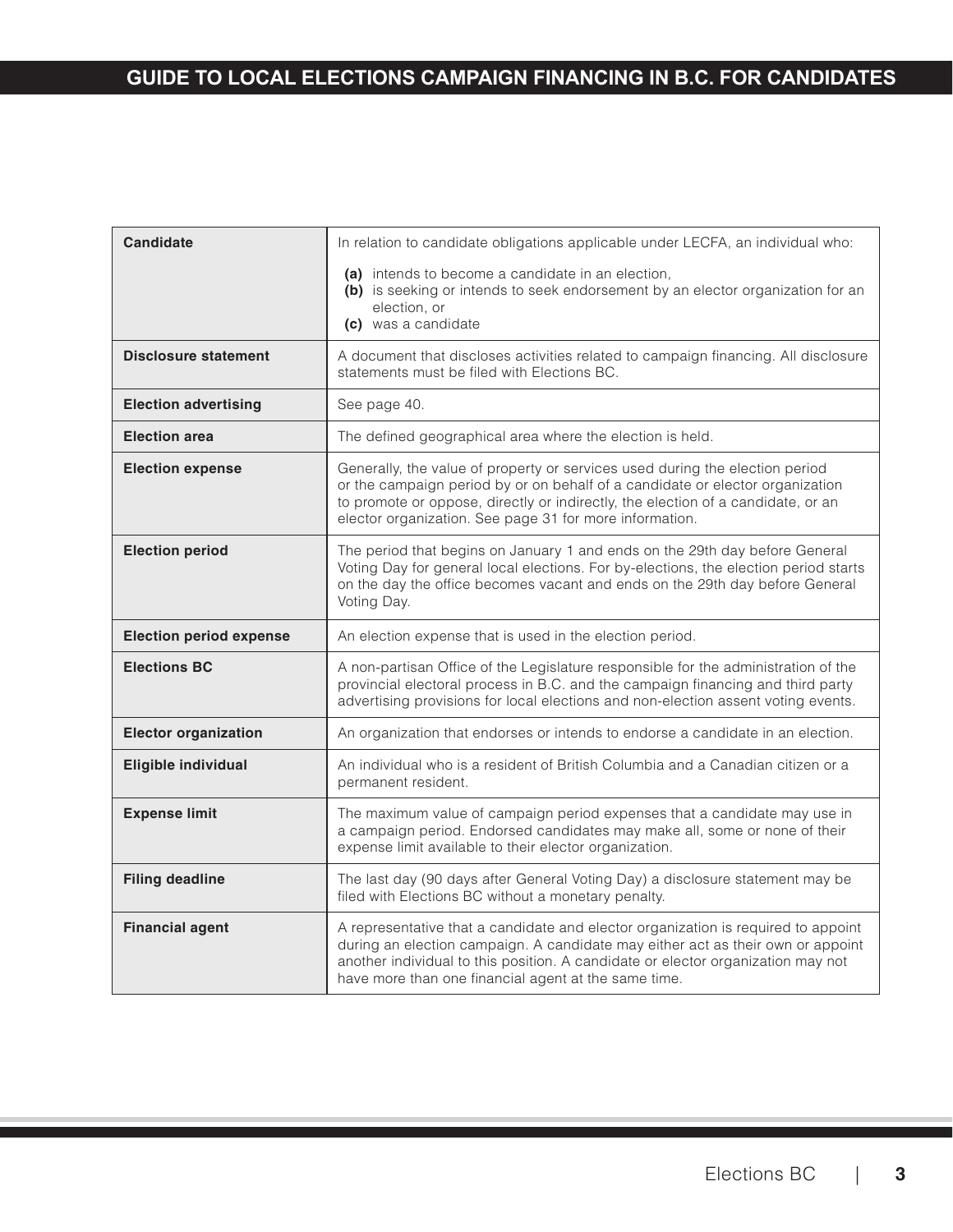| <b>Fundraising function</b>      | Includes a social function held by, or on behalf of, a candidate or elector<br>organization for the purpose of obtaining funds.                                                                                                                                                                             |
|----------------------------------|-------------------------------------------------------------------------------------------------------------------------------------------------------------------------------------------------------------------------------------------------------------------------------------------------------------|
| <b>General Voting Day</b>        | The final voting day in a general local election, by-election or assent voting<br>event.                                                                                                                                                                                                                    |
| Incurring an election<br>expense | Using property or services in such a way that their value is an election expense.                                                                                                                                                                                                                           |
| <b>Jurisdiction</b>              | The applicable jurisdiction in which a general local election, by-election or<br>assent voting event is held.                                                                                                                                                                                               |
| Late filing deadline             | The last day (120 days after General Voting Day) on which a disclosure<br>statement may be filed by a candidate, elector organization or advertising<br>sponsor unless relief is granted by the Supreme Court.                                                                                              |
| <b>Local authority</b>           | The local authority of a jurisdiction for which an election or non-election assent<br>voting can be held.                                                                                                                                                                                                   |
| <b>Local election officer</b>    | An individual appointed by a local authority to conduct a general local election,<br>by-election or non-election assent voting. Local election officers are also called<br>chief election officers.                                                                                                         |
| <b>Market value</b>              | The lowest price charged for equivalent property or services in the market area<br>at the relevant time.                                                                                                                                                                                                    |
| <b>Member</b>                    | An individual or organization who is a member of an organization. It does<br>not include persons who are exclusively financial contributors, customers,<br>subscribers, followers or supporters.                                                                                                            |
| <b>Money</b>                     | Includes cash, a negotiable instrument (cheque, money order or traveller's<br>cheque), a payment by credit card and any form of electronic payment or funds<br>transfer.                                                                                                                                    |
| <b>Permissible loan</b>          | A loan made by an eligible individual or savings institution to a candidate or<br>elector organization.                                                                                                                                                                                                     |
| <b>Personal expenses</b>         | Campaign expenses of a candidate that include the following if they are<br>reasonable and paid or reimbursed from a campaign account:                                                                                                                                                                       |
|                                  | (a) travel to, within or from the election area in which the candidate is running<br>for office<br>(b) lodging, meals and other incidentals related to travelling<br>(c) child or family care if the candidate is usually responsible for the care<br>(d) expenses related to a disability of the candidate |
| <b>Placement cost</b>            | The cost of purchasing election advertising space on the Internet, including a<br>social media site or website.                                                                                                                                                                                             |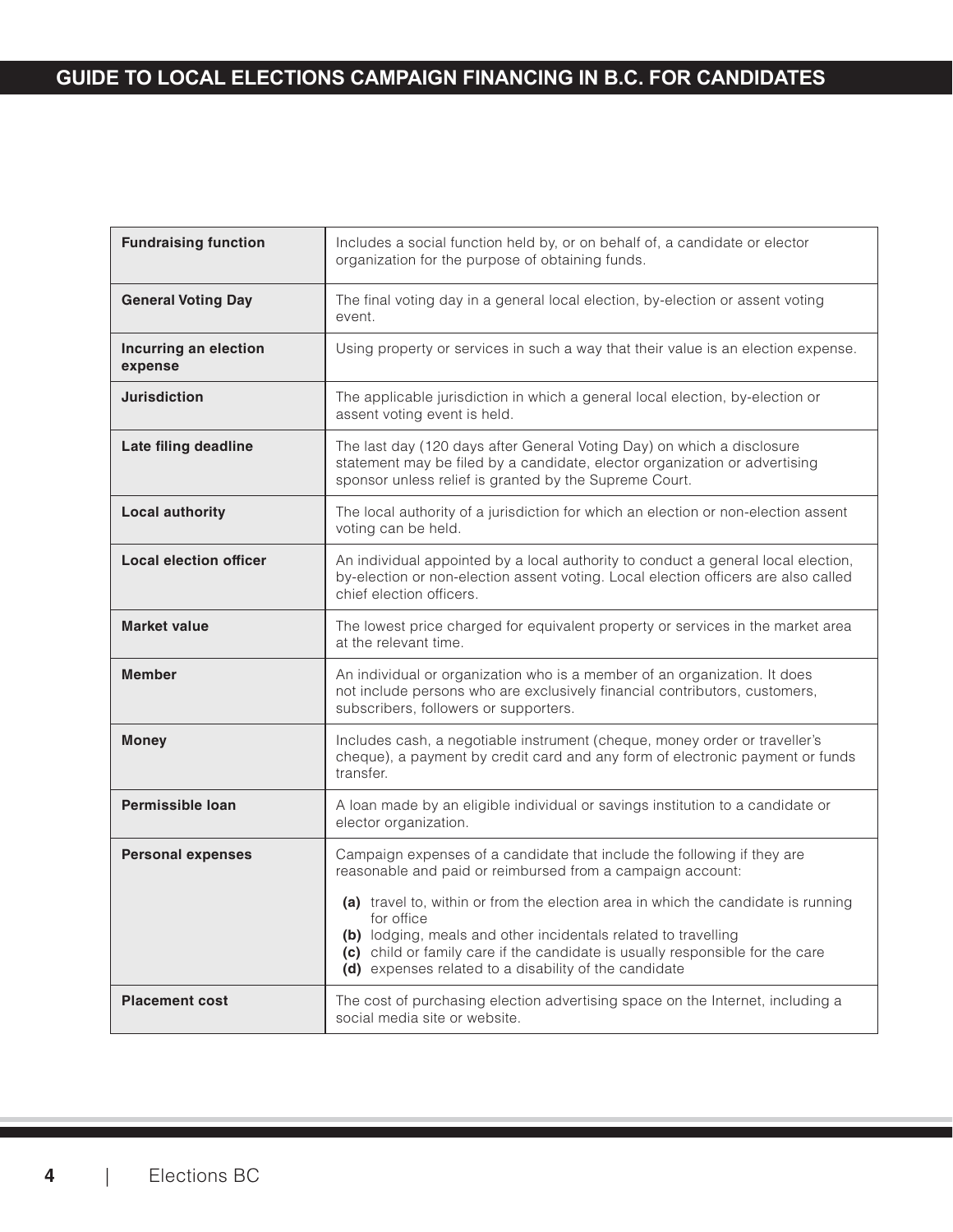| <b>Prohibited contribution</b>             | A campaign contribution that is made or accepted in contravention of LECFA.                                                                                                                                                               |  |  |  |
|--------------------------------------------|-------------------------------------------------------------------------------------------------------------------------------------------------------------------------------------------------------------------------------------------|--|--|--|
| <b>Required contributor</b><br>information | Information that must be recorded for all campaign contributions:<br>(a) value of contribution<br>(b) date the contribution was made<br>(c) full name, mailing address and, if it is different, residential address of the<br>contributor |  |  |  |
| <b>Shared election expense</b>             | An election expense agreed to be shared by two or more candidates.                                                                                                                                                                        |  |  |  |
| <b>Significant contributor</b>             | An eligible individual who makes:<br>(a) a campaign contribution having a value of \$100 or more, or<br>(b) multiple campaign contributions to the same candidate or elector<br>organization such that the total value is \$100 or more.  |  |  |  |
| <b>Sponsorship information</b>             | An authorization statement that is required to be on most election advertising.                                                                                                                                                           |  |  |  |
| <b>Supplementary report</b>                | A report that updates Elections BC of changed, added or corrected information<br>to a disclosure statement. It includes a description of the circumstances leading<br>to its submission.                                                  |  |  |  |
| Surplus campaign funds                     | The balance of money left in the campaign account after all financial transactions<br>are completed.                                                                                                                                      |  |  |  |
| Third party sponsor                        | An individual or organization who sponsors or intends to sponsor election<br>advertising independently from the election campaign of any candidate or<br>elector organization.                                                            |  |  |  |
| <b>Transfer</b>                            | Movements of money, property or services between a candidate and their elector<br>organization.                                                                                                                                           |  |  |  |
| <b>Value of election</b><br>advertising    | The value of election advertising is:                                                                                                                                                                                                     |  |  |  |
|                                            | • the price paid for preparing and transmitting the advertising (including<br>applicable taxes), or                                                                                                                                       |  |  |  |
|                                            | • the market value of preparing and transmitting the advertising (including<br>applicable taxes), if no price is paid, or if the price paid is lower than the<br>market value.                                                            |  |  |  |
| <b>Volunteer</b>                           | An individual who provides services for no remuneration or material benefit, but<br>does not include:                                                                                                                                     |  |  |  |
|                                            | (a) an individual whose employer pays them for the time spent performing the<br>services<br>(b) an individual who is self-employed, if they usually sell or otherwise charge<br>for the services provided                                 |  |  |  |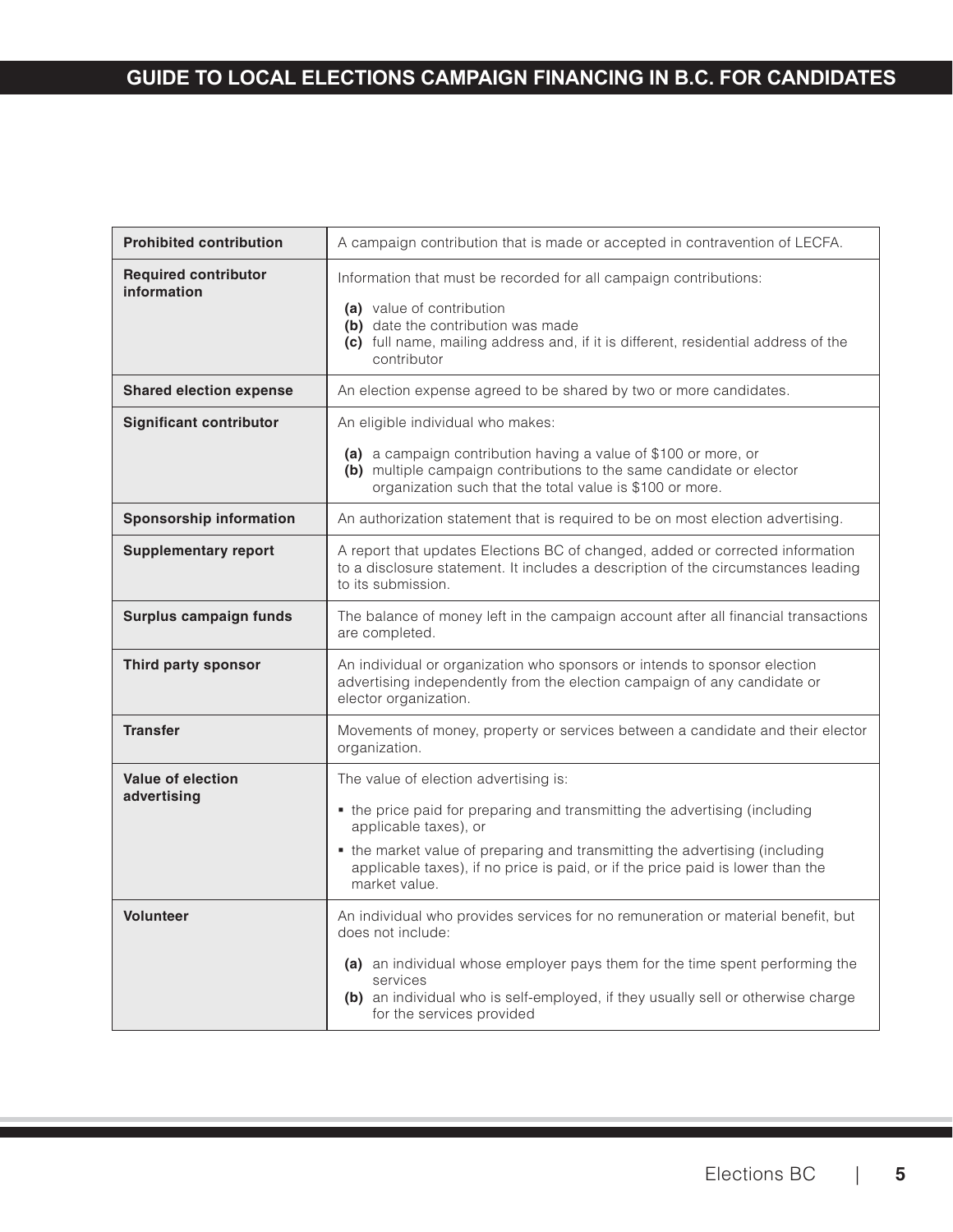# <span id="page-8-0"></span>**Elections BC**

A non-partisan, independent Office of the Legislature, Elections BC is responsible for administering the provincial electoral process, including provincial general elections and by-elections, provincial referenda, recall and initiative petitions and initiative votes.

Elections BC is also responsible for administering campaign financing and election advertising rules under the Local Elections Campaign Financing Act (LECFA). This responsibility includes managing campaign financing disclosure requirements, conducting investigations, and enforcing the campaign financing and third party advertising provisions set out in LECFA. This responsibility also extends to by-elections and non-election assent voting events (also referred to as referenda) held by local election authorities outside of the general local elections cycle.

Elections BC's responsibilities under LECFA include:

- accepting, reviewing and publishing disclosure statements and supplementary reports
- **assisting participants to comply with LECFA**
- **registering local advertising sponsors**
- **undertaking investigations and audits**
- **•** reporting on the administration of compliance with LECFA

## **Privacy notice**

The information collected by Elections BC in the campaign financing disclosure statements and supplementary reports is to administer the Local Elections Campaign Financing Act.

For more information, contact the Privacy Officer at Elections BC:

1-800-661-8683, [privacy@elections.bc.ca](mailto:privacy@elections.bc.ca) or PO Box 9275 Stn Prov Govt, Victoria, BC V8W 9J6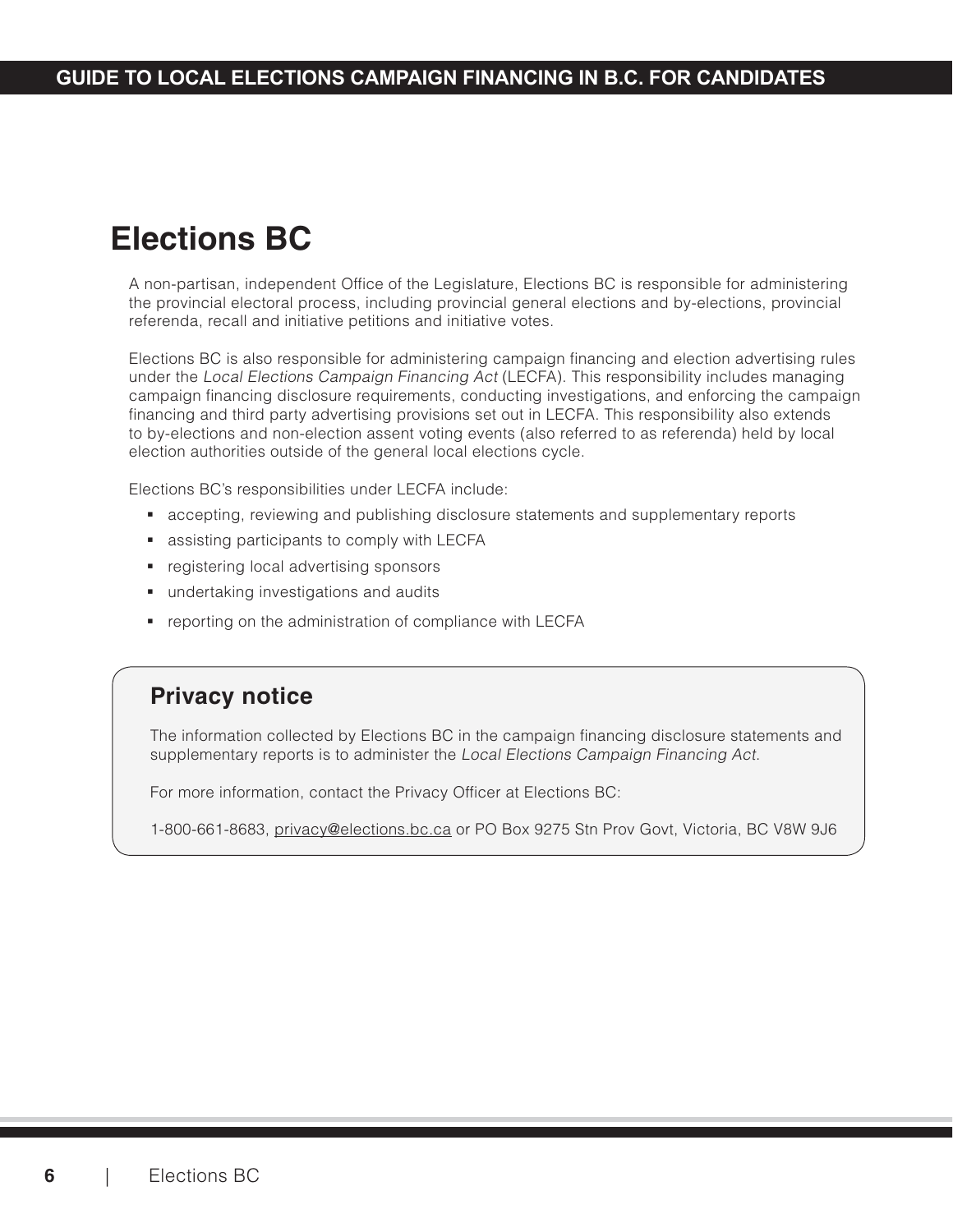# <span id="page-9-0"></span>**Elections BC: local elections campaign financing guides**

This guide is for candidates and their financial agents to assist with understanding the comprehensive rules under LECFA. Elections BC also produces the following guides available at [elections.bc.ca/lecf](http://elections.bc.ca/lecf):

- Guide to Local Elections Campaign Financing in B.C. for Elector Organizations and their Financial Agents
- Guide for Local Elections Third Party Sponsors in B.C.
- Guide for Local Non-election Assent Voting Advertising Sponsors in B.C.

# **Local elections: shared roles and responsibilities**

General local elections are held every four years for mayors, councillors, electoral area directors, local community commissioners, board of education trustees, park board members and commissioners, advisory council members, regional trustees and Islands Trust local trustees in British Columbia.

Local governments and boards of education also hold by-elections to fill vacancies that occur between general local elections. Non-election assent voting is conducted periodically by local governments to obtain elector assent to carry out certain council and board recommendations (such as borrowing to construct a new library or recreation centre).

The Ministry of Municipal Affairs and Housing, the Local Government Management Association, the Union of British Columbia Municipalities, the Ministry of Education, the British Columbia School Trustees Association and Elections BC all have educational materials related to local elections.

## **A local election officer is the chief election officer or designated local authority officer appointed for a jurisdiction by a local government or board of education.**

Local election officers are responsible for:

- **•** receiving nomination documents
- **declaring candidates**
- **administering voting opportunities**
- **counting votes**
- **declaring election results**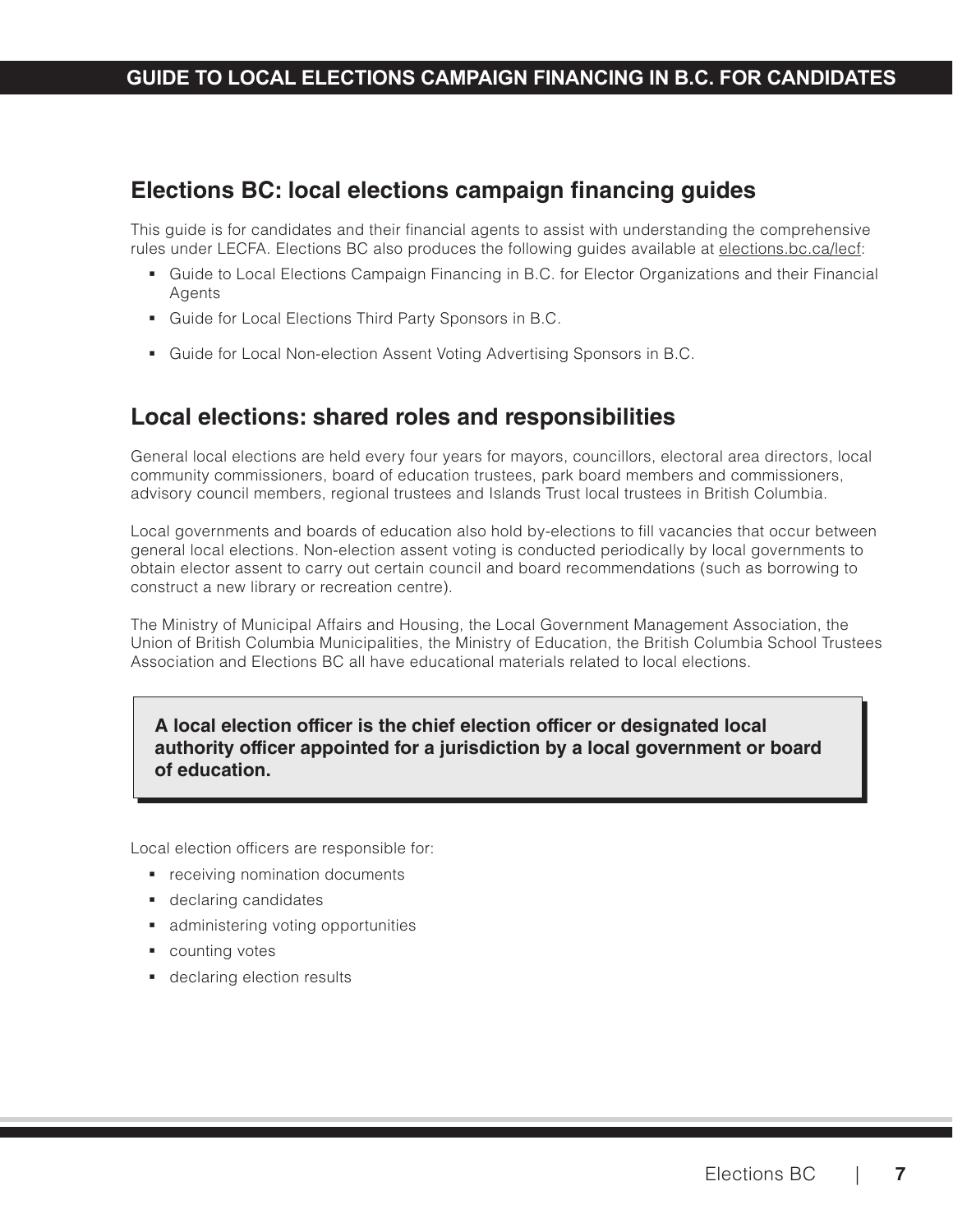# <span id="page-10-0"></span>**Who does what**

| Area of administration                  | Who is responsible                        |
|-----------------------------------------|-------------------------------------------|
| Voting and ballots                      | Local election officers                   |
| Nomination process                      | Local election officers                   |
| Advertising rules                       | Elections BC                              |
| Campaign financing and disclosure rules | Elections BC                              |
| School trustees/school board elections  | Ministry of Education                     |
| Legislation for local elections         | Ministry of Municipal Affairs and Housing |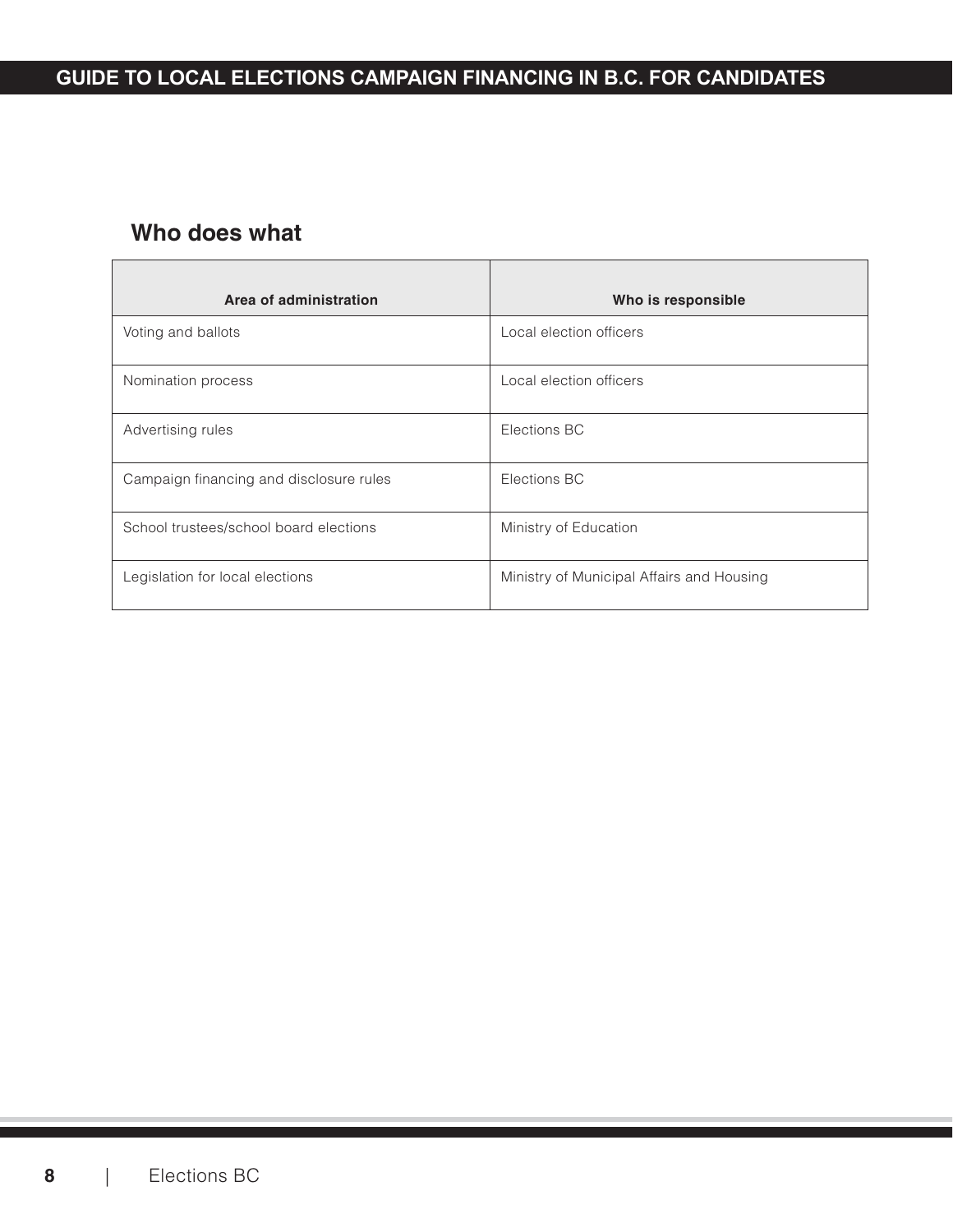# <span id="page-11-0"></span>**Campaign financing for candidates**

The Local Elections Campaign Financing Act (LECFA) includes:

- rules that candidates, elector organizations and advertising sponsors must follow, including
- disclosure requirements for campaign financing and election advertising.

The campaign financing rules create accountability and transparency by requiring financial agents to record and disclose detailed information about financial and non-financial activities. This includes campaign contributions, election expenses, and other deposits and expenditures related to a campaign.

# **Campaign financing periods**

There are two campaign financing periods: the election period and the campaign period.

#### **Election period**

For general local elections, the election period begins on January 1st of the general local election year and ends at the beginning of the campaign period. For by-elections, the election period starts on the day the office becomes vacant.

### **Campaign period**

For general local elections or by-elections, the campaign period begins on the 28th day before General Voting Day (GVD) and ends at the close of voting.

#### **Filing period**

The disclosure statement filing deadline is 90 days after GVD. However, a disclosure statement may be filed late, before the late filing deadline of 120 days after GVD, if a late filing fee of \$500 is paid. Failure to file a disclosure statement is an offence.

### **Campaign financing periods**

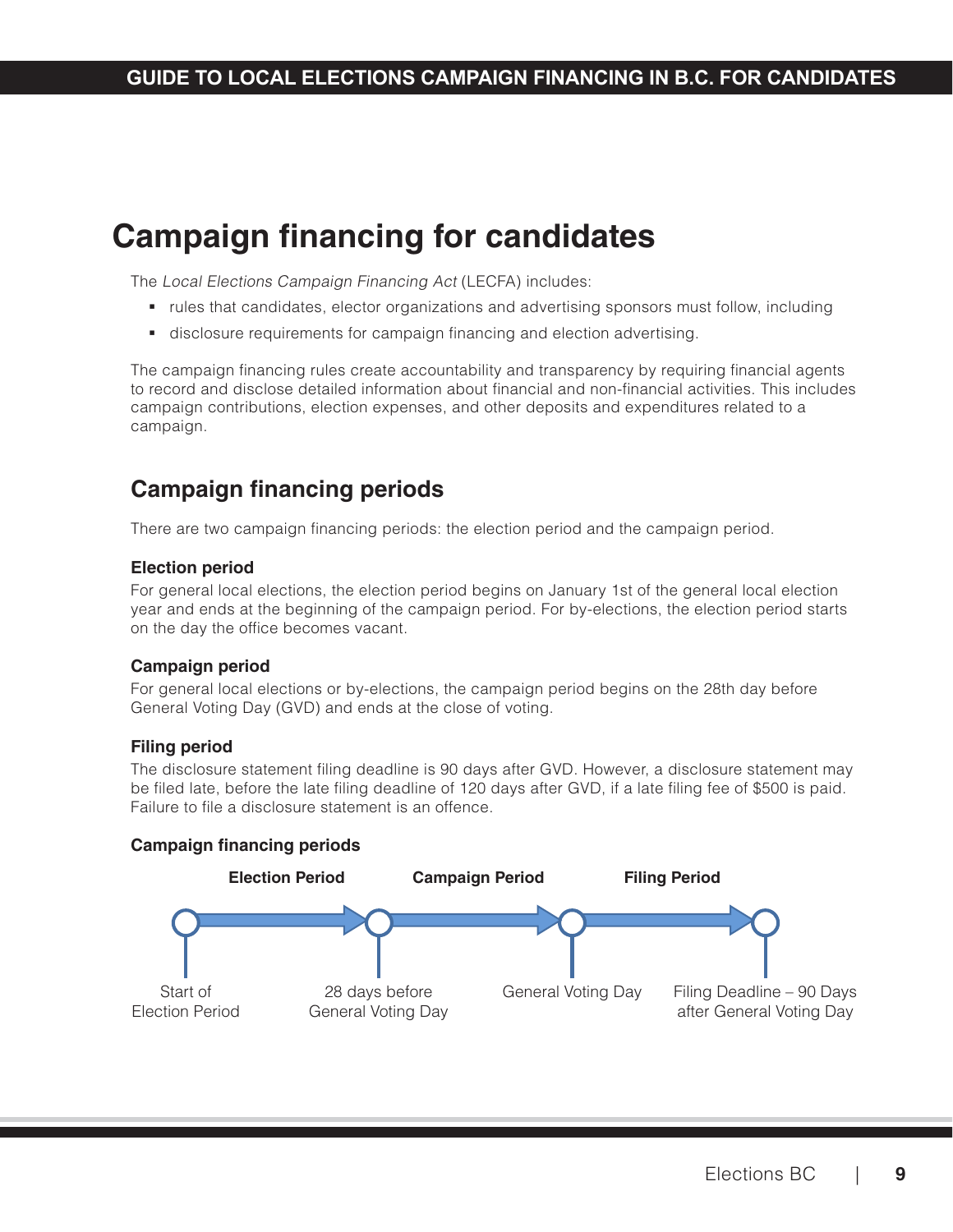# <span id="page-12-0"></span>**Financial agents**

A candidate is their own financial agent unless they appoint another person to be their financial agent. The financial agent is legally responsible for administering campaign finances in accordance with the Local Elections Campaign Financing Act (LECFA).

A candidate may not have more than one financial agent at a time. However, a financial agent can be the financial agent for more than one candidate or elector organization.

# **Appointment requirements**

Unless the candidate is their own financial agent, appointments must be made in writing. If the appointment is made or changes before voting results are declared, it must be sent to the local election officer. If the appointment is made or changes after voting results are declared, it must be sent to Elections BC. Appointment information includes:

- the full name of the financial agent
- the effective date of appointment
- contact information
- **address for service**
- signatures of the candidate and financial agent

To appoint or change a financial agent or their information, complete Form 4322 found on the Elections BC website: [elections.bc.ca/lecf](http://elections.bc.ca/lecf)[.](http://elections.bc.ca/lecf.)

# **Responsibilities**

Financial agents must understand their campaign financing responsibilities under LECFA.

Financial agents are responsible for:

- keeping complete and accurate campaign financing records of all transfers, campaign contributions, election expenses, and other financial transactions
- opening a separate campaign account for each candidate they are appointed for
- ensuring campaign contributions are only received from eligible individuals or anonymously
- ensuring campaign contributions from eligible individuals do not exceed the contribution limit

## **The campaign contribution limits can be found on the Elections BC website at [elections.bc.ca/lecf](http://elections.bc.ca/lecf).**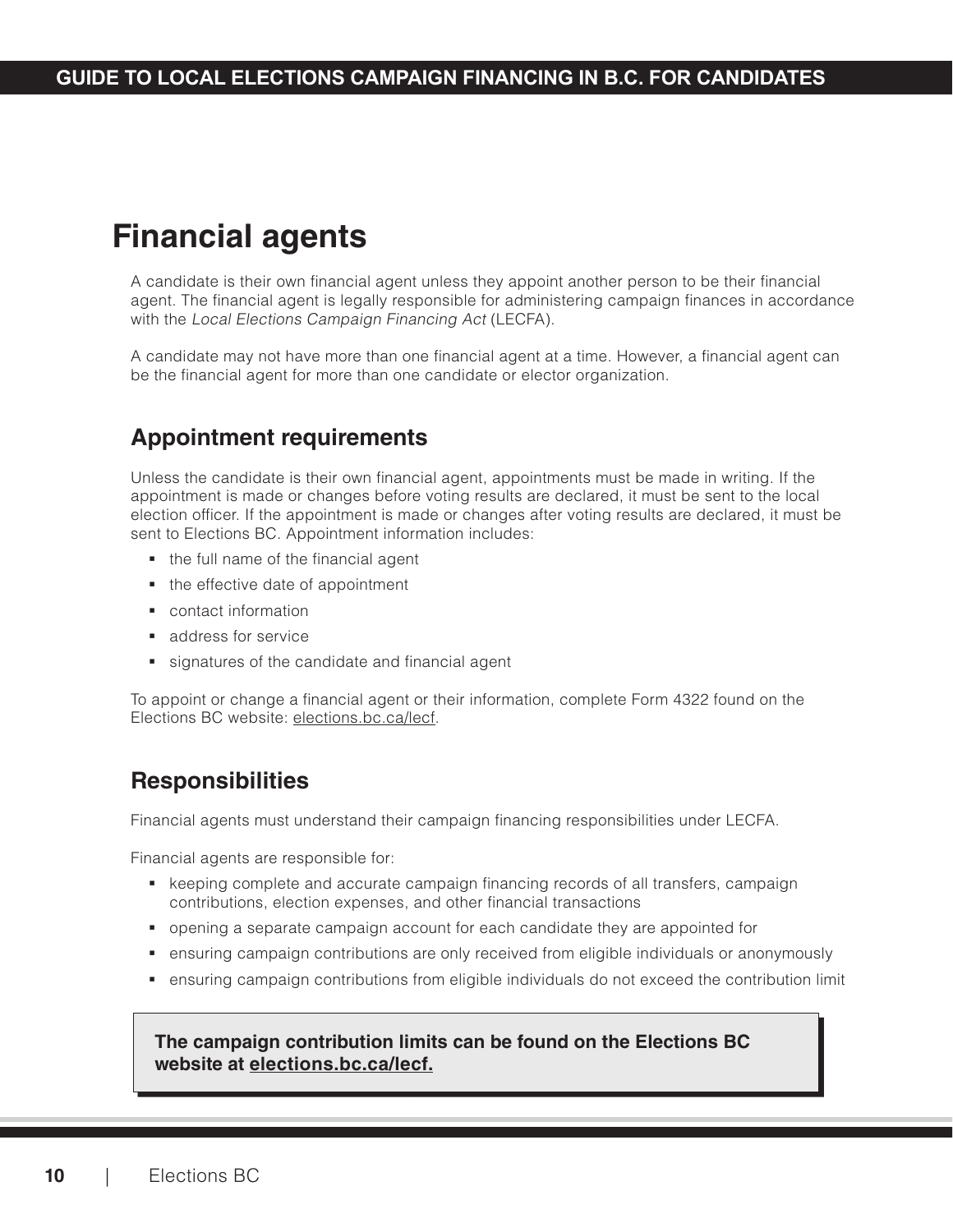- ensuring all transactions of money are made through the campaign account, including contributions from the candidate
- **e** ensuring election advertising contains the required sponsorship information
- determining the market value of in-kind contributions and expenses, including election advertising
- accepting and depositing permitted campaign contributions
- **EXT** incurring, paying, recording and disclosing election expenses
- pre-approving all election expenses incurred by others
- making and receiving transfers of money between the candidate's own campaign accounts or between the candidate and their elector organization
- making and receiving in-kind transfers between the candidate and their elector organization
- **filing a campaign financing disclosure statement**
- **•** responding to questions from Elections BC after filing the disclosure statement
- **e** ensuring all required financial records are given to the candidate after the disclosure requirements are met

## **Elections BC works closely with financial agents to ensure the disclosure requirements are met. Some disclosure statements may take months to finalize.**

Financial agents may authorize another individual to accept campaign contributions or to pay election expenses.

Unless a financial agent provides a personal guarantee, they are not liable for debts or other liabilities of a candidate or their campaign.

Financial agents may also have other roles, such as campaign manager for a candidate or a responsible principal official for an elector organization.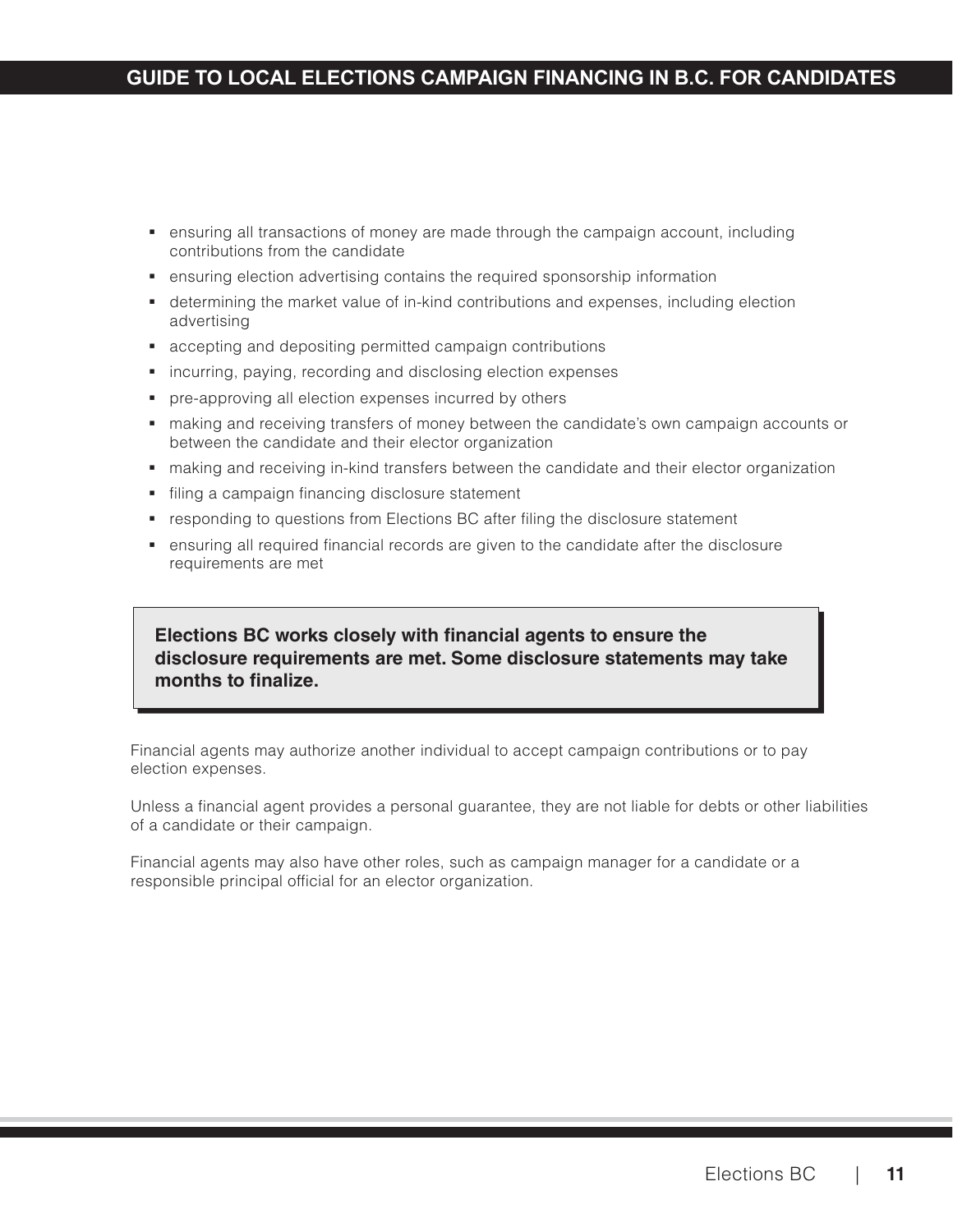# <span id="page-14-0"></span>**Campaign accounts**

A campaign account is an account in a savings institution such as a bank, credit union or trust company, and **must** be used exclusively for the election campaign.

A sub-account may be opened as long as it has a distinct account number and separate campaign financing records are kept.

Candidates who do not use any of their own money and have no financial transactions do not have to open a campaign account.

**A campaign account may not be used for any other purposes other than the election campaign.**

Financial agents must open a separate campaign account for each campaign. Candidates **cannot** share an account. An endorsed candidate must have a separate account from their elector organization.

**An election is held in a specific jurisdiction. Elections in different jurisdictions, such as municipalities or school districts, are separate elections. A candidate running in multiple jurisdictions is operating multiple campaigns.**

Each campaign account must be in the name of the election campaign.

#### **Examples of candidate campaign account names**

"John Smith campaign"

"Campaign of John Smith"

"John Smith"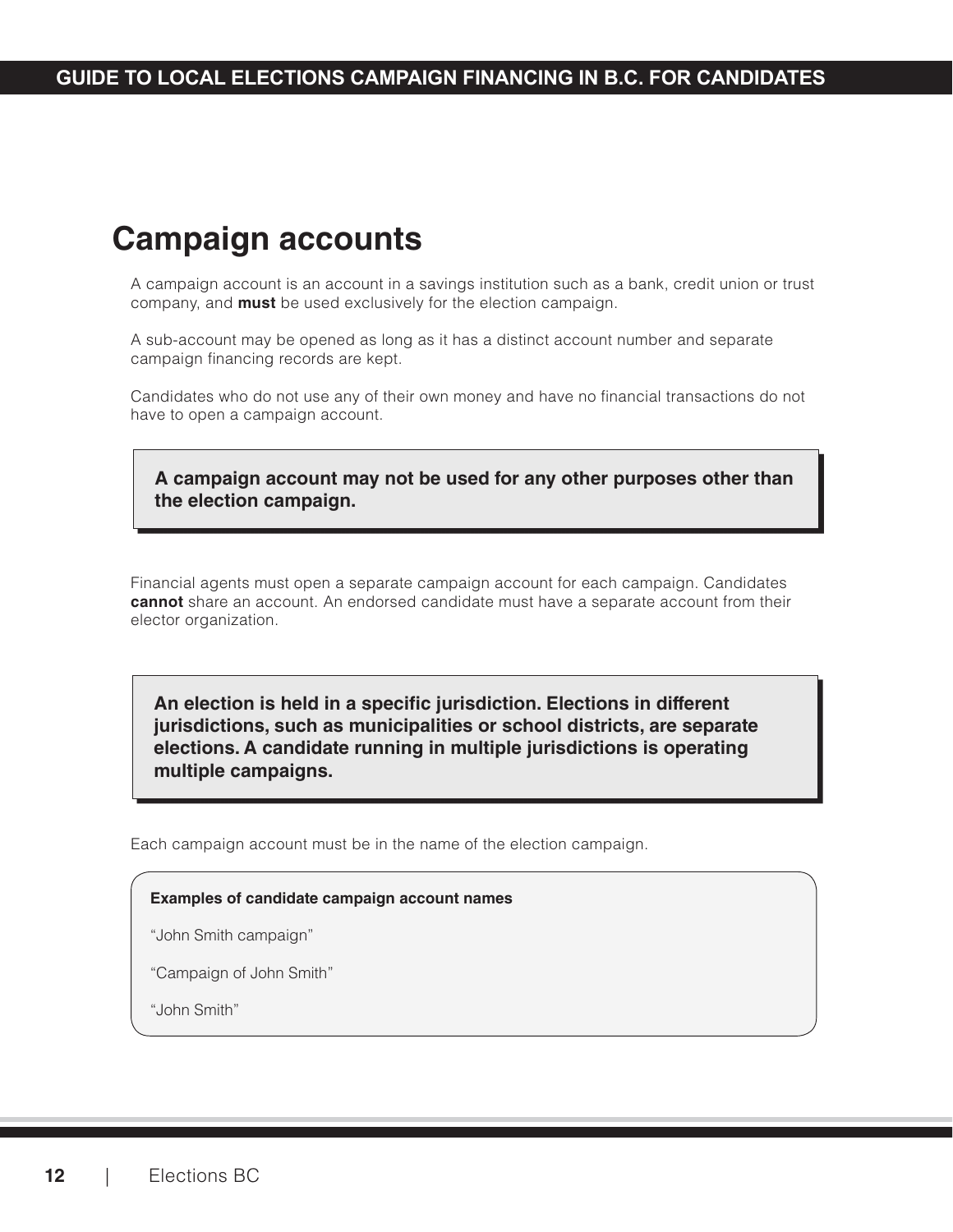# <span id="page-15-0"></span>**When to open**

A campaign account must be opened as soon as practicable after the first campaign contribution of money is received and before any of the following transactions:

- **paying for an election expense**
- **•** receiving a transfer from an elector organization
- receiving surplus campaign funds from the previous election

Financial agents are encouraged to open campaign accounts as early as possible. If a financial agent has difficulty opening a campaign account, there is a letter on the Elections BC website at [elections.bc.ca/lecf](http://elections.bc.ca/lecf) that can be printed and given to the savings institution.

# **Using the campaign account**

The Local Elections Campaign Financing Act includes detailed rules on how a campaign account is used.

- all monetary transactions (e.g., contributions, transfers and expenses) must go through this account
- **must only be used for that election**
- **namust remain open until all financial transactions have been completed, including the** disbursement of surplus campaign funds

## **Examples of Campaign Account Transactions**

| <b>Deposits</b>                                    | Withdrawals                                                               |  |  |  |
|----------------------------------------------------|---------------------------------------------------------------------------|--|--|--|
| campaign contributions                             | • nomination deposit                                                      |  |  |  |
| • fundraising income                               | • election expenses                                                       |  |  |  |
| payment received for reimbursement of election     | • campaign-related professional fees                                      |  |  |  |
| expenses shared with other candidates              | • other expenses incidental to the election<br>campaign                   |  |  |  |
| • transfers from an elector organization           |                                                                           |  |  |  |
| surplus campaign funds from a previous<br>election | • reimbursements paid to other candidates for<br>shared election expenses |  |  |  |
| • interest                                         | • financial agent salary or stipend                                       |  |  |  |
| dividends of shares paid by a credit union         | • repayment or remittance of prohibited<br>contributions                  |  |  |  |
|                                                    | • transfers to an elector organization                                    |  |  |  |
|                                                    | disbursement of surplus campaign funds                                    |  |  |  |
|                                                    | • campaign account fees                                                   |  |  |  |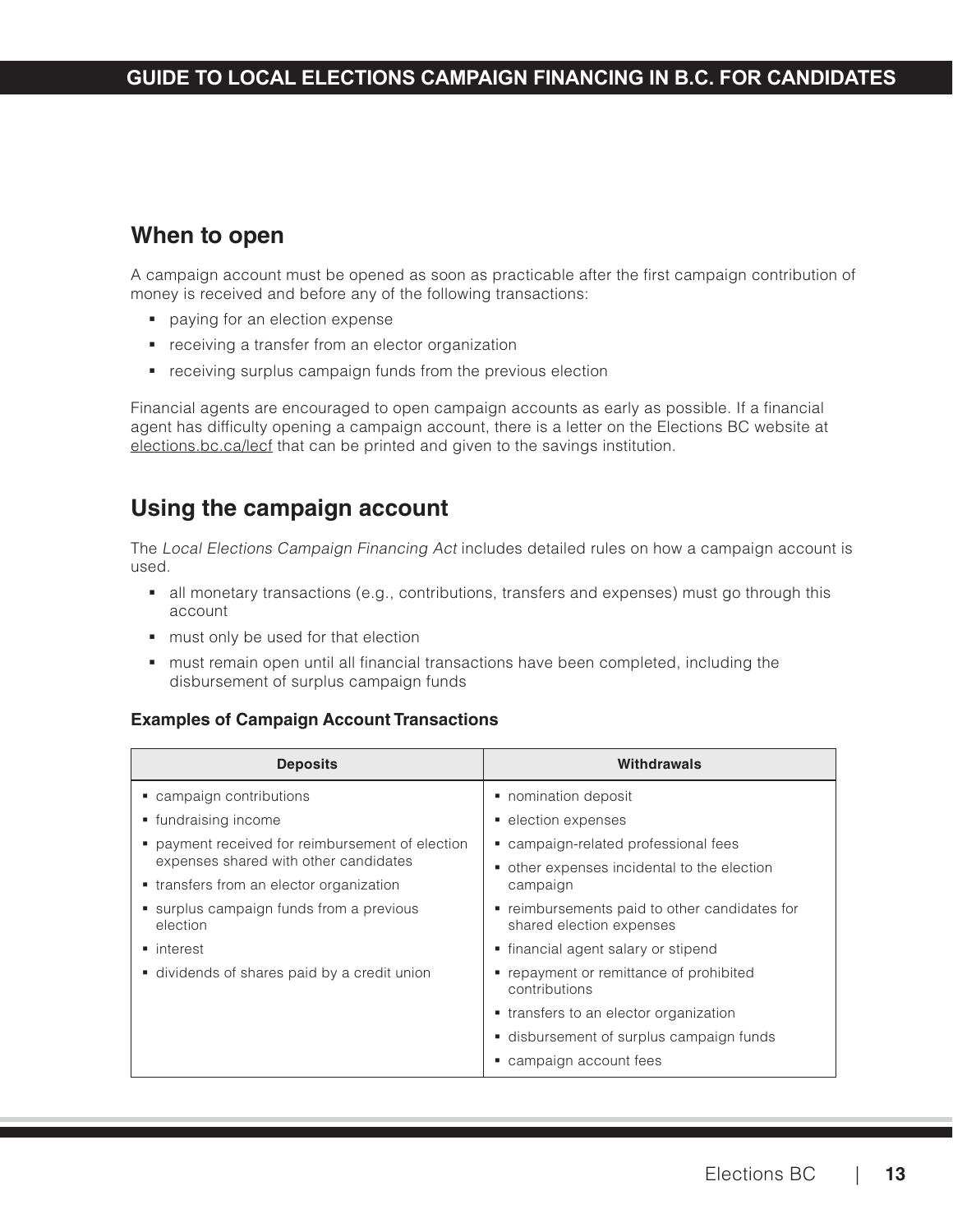# <span id="page-16-0"></span>**Volunteers**

A candidate's campaign may have paid campaign workers and/or volunteers.

A volunteer is an individual who willingly performs free services for an election campaign.

Volunteers:

- **•** receive no compensation (directly or indirectly) for their services
- cannot be paid by their employer for working as a volunteer
- can use their vacation time to volunteer
- **•** must be authorized in writing by the financial agent to accept campaign contributions or pay for election expenses
- must not be self-employed and providing services they normally charge for

A volunteer's services, or their own property they use in relation to their services, does not need to be valued. These services are neither a campaign contribution nor an election expense.

#### **Example**

Miranda is a volunteer for Kelly's campaign. Miranda uses her own car to deliver lawn signs and brochures. Miranda does not get any money for gas or other expenses. Since Miranda is using her own property in relation to her volunteer services, the value of using the car and gas is neither a campaign contribution nor an election expense.

An individual who is self-employed, and provides free services for which they would normally charge, is **not a volunteer**. That individual is making a campaign contribution and the value of their services is an election expense of the candidate. Financial agents must therefore value, record and disclose that contribution and expense.

### **Example**

Martin is a self-employed communications professional. A candidate wants to prepare for an interview and asks Martin to help as a favour. For a paying client, Martin would normally charge \$150 for three hours of work, but Martin provides the service for free.

Martin has made a campaign contribution of \$150, and the candidate has incurred an election expense of \$150. Both the contribution and the expense must be recorded and disclosed by the financial agent.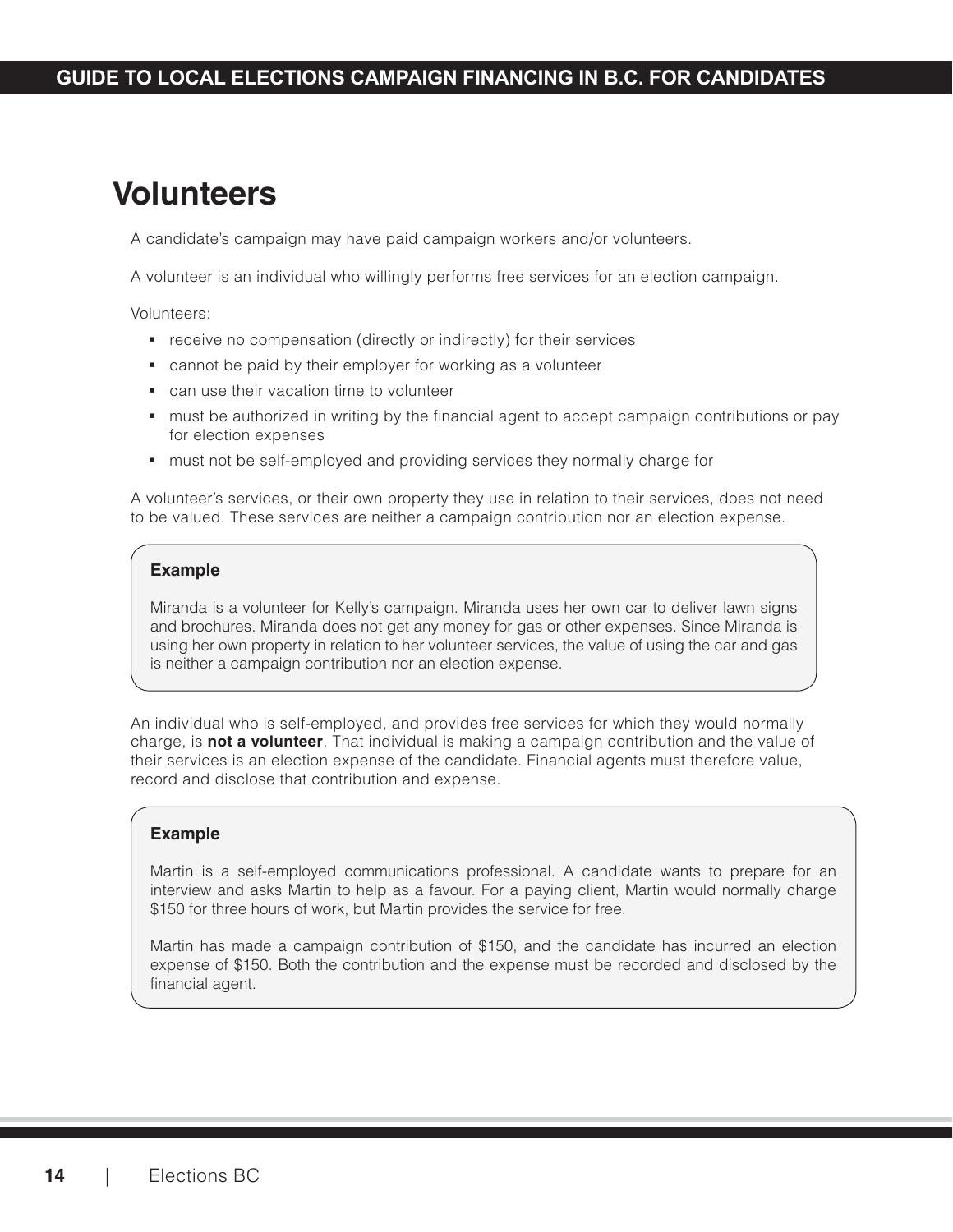# <span id="page-17-0"></span>**Employer**

An employer that is a sole proprietorship may provide their employees to a campaign for free. The employees are not volunteers because they are getting paid while providing that service. The employer is making a contribution to the candidate as an eligible individual. The value of the contribution is the cost to pay the employees to provide the service. This value is also an election expense of the candidate.

It is prohibited for employers that are organizations to provide employees to a campaign for free.

## **Example**

Maurice, an eligible individual who owns a sole proprietorship, offers an employee to Barbara's campaign for free. The total cost for wages for five days is \$500.

#### *What is the amount of the campaign contribution?*

The amount of the campaign contribution from Maurice is \$500. The \$500 is also an election expense.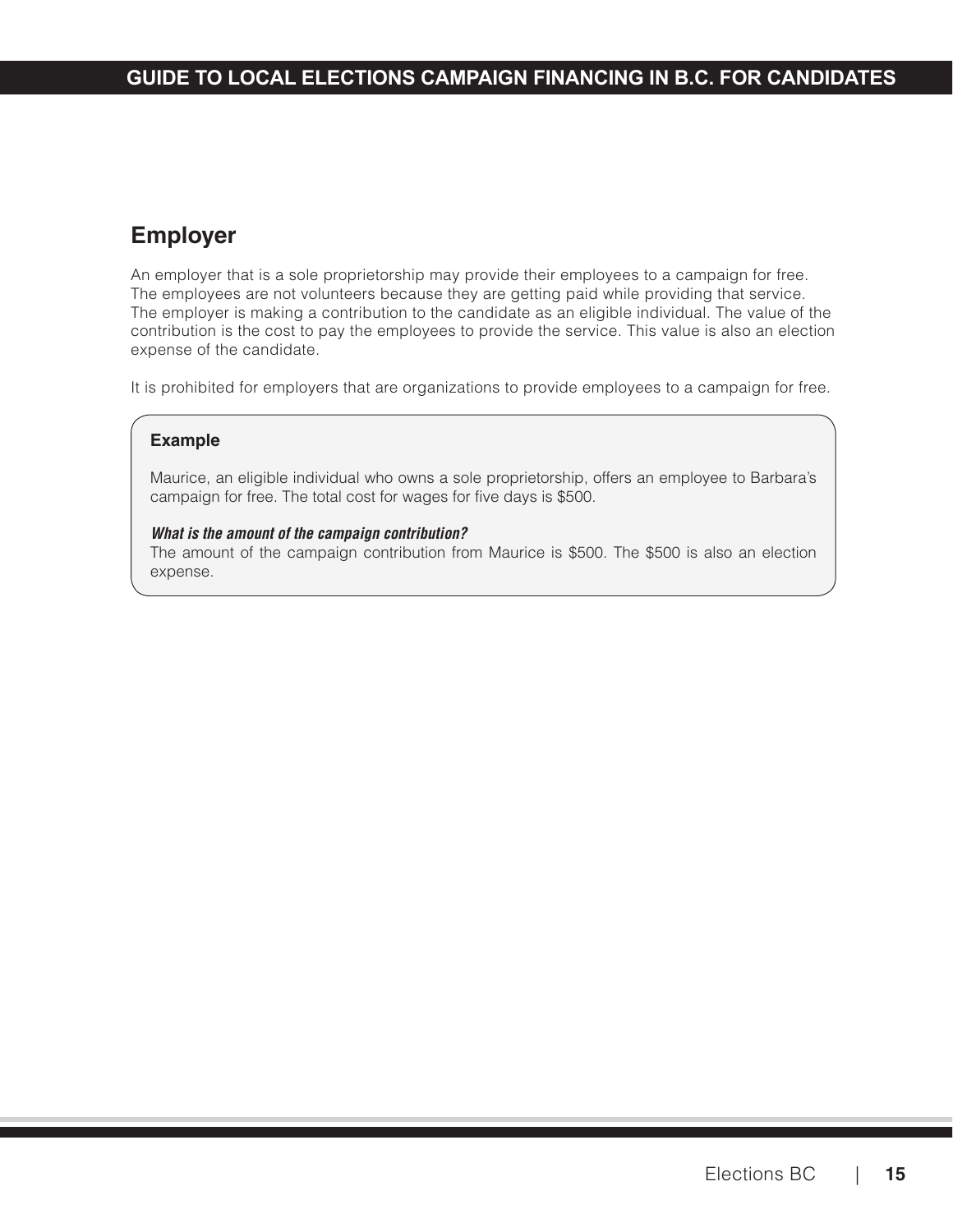# <span id="page-18-0"></span>**Campaign contributions**

A campaign contribution is the value of any money, property or services provided without compensation to a candidate for campaign use. A campaign contribution can be made at any time.

A campaign contribution can be a donation of money or goods, advance, deposit or discount. Campaign contributions of money can be made by cash, cheque, credit card or electronic funds transfer.

If a candidate gives money to their own campaign it is a campaign contribution and must be recorded and disclosed in the same way as all other campaign contributions.

**A candidate giving money to their own campaign is making a campaign contribution.**

# **Campaign contribution source restrictions**

Campaign contributions can only be made by eligible individuals and cannot be made by organizations or any other individuals.

An eligible individual is:

- a resident of British Columbia, and
- a Canadian citizen or a permanent resident

# **Campaign contribution limits**

Eligible individuals are subject to a limit for campaign contributions made to each candidate during a calendar year. This limit includes any loans made by an eligible individual to a candidate. The campaign contribution limit for each calendar year can be viewed on the Elections BC website at [elections.bc.ca/lecf.](http://elections.bc.ca/lecf )

Candidates making contributions from their personal funds that are not endorsed by an elector organization can provide up to twice the campaign contribution limit in the calendar year of the election. They are subject to the regular campaign contribution limit in other years.

For candidates endorsed by an elector organization, the limit applies to the elector organization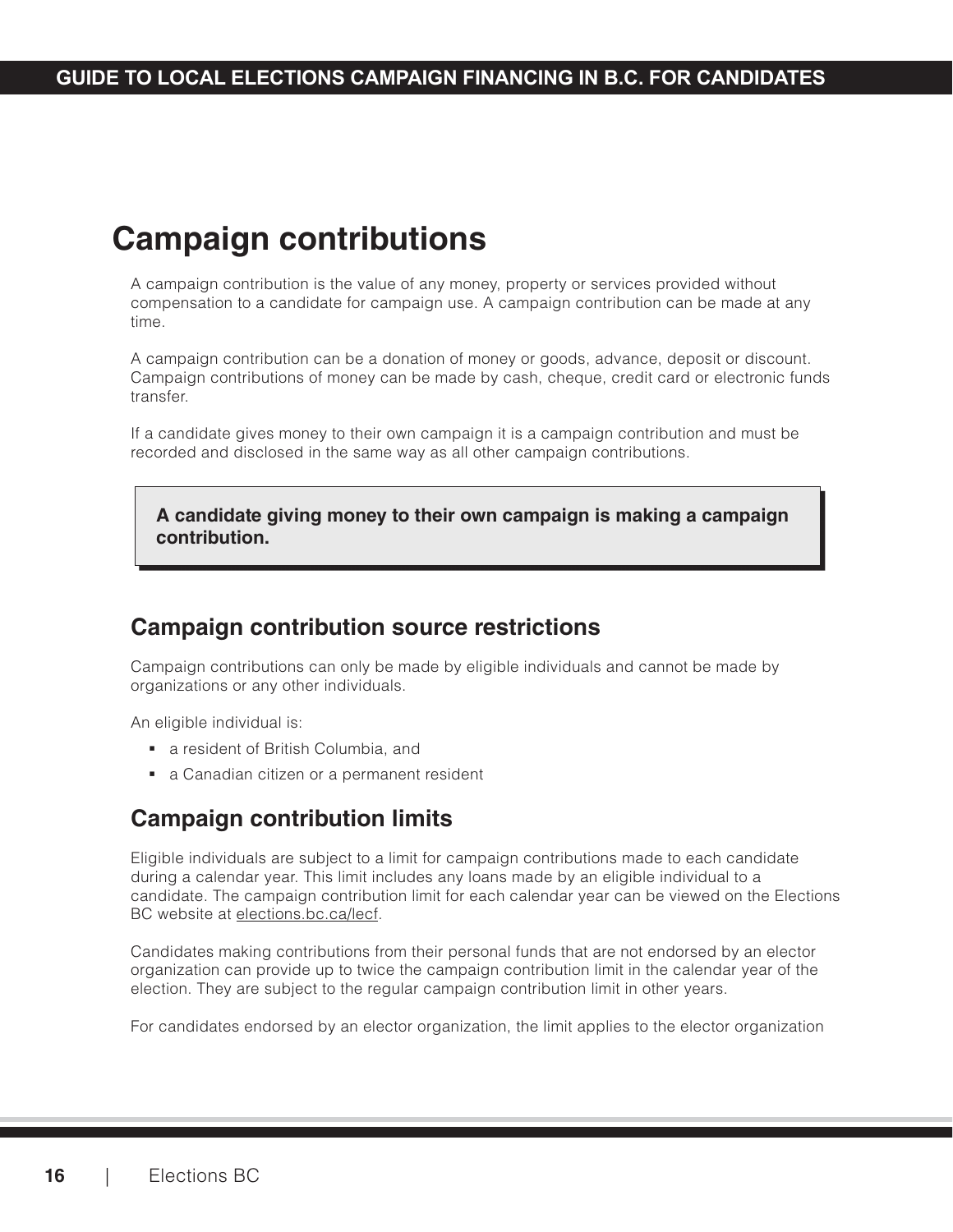<span id="page-19-0"></span>and all of its endorsed candidates in a jurisdiction. An eligible individual may not contribute more than the annual limit, in total, to the elector organization and its endorsed candidates for each calendar year. A group of candidates endorsed by the same elector organization can make additional contributions to the elector organization that do not exceed the contribution limit.

When a candidate receives endorsement from an elector organization, the financial agent for the candidate must provide all campaign contribution information to the financial agent of the elector organization to ensure that contributions from eligible individuals do not exceed the limit.

Campaign contribution limits are adjusted either by regulation or by changes to the consumer price index (CPI). Adjusted amounts will be published on the Elections BC website and in the B.C. Gazette.

# **Making and accepting campaign contributions**

The following are rules for making and accepting campaign contributions:

- Campaign contributions must be made to the financial agent or an individual authorized by the financial agent.
- Only eligible individuals may make campaign contributions and financial agents and authorized individuals may only accept contributions from eligible individuals.
- Campaign contributions of money must be deposited into the campaign account.
- Financial agents and authorized individuals must ensure that contributions received from eligible individuals do not exceed the contribution limit.
- When accepting a campaign contribution, the financial agent, or authorized individual, must record the value, the date the contribution was made and the required contributor information.
- Contributors must provide information so that financial agents can meet their legal disclosure requirements.
- Donated (in-kind) property or services must be assigned a market value, recorded and disclosed in the same way as contributions of money.

Crowdfunding, or crowdsourcing, through the Internet for campaign contributions is also permitted. The crowdfunding system must require the contributor to provide the value, the date the contribution was made and the required contributor information so the financial agent can record it. Anonymous contributions cannot be collected by crowdfunding or crowdsourcing over the Internet.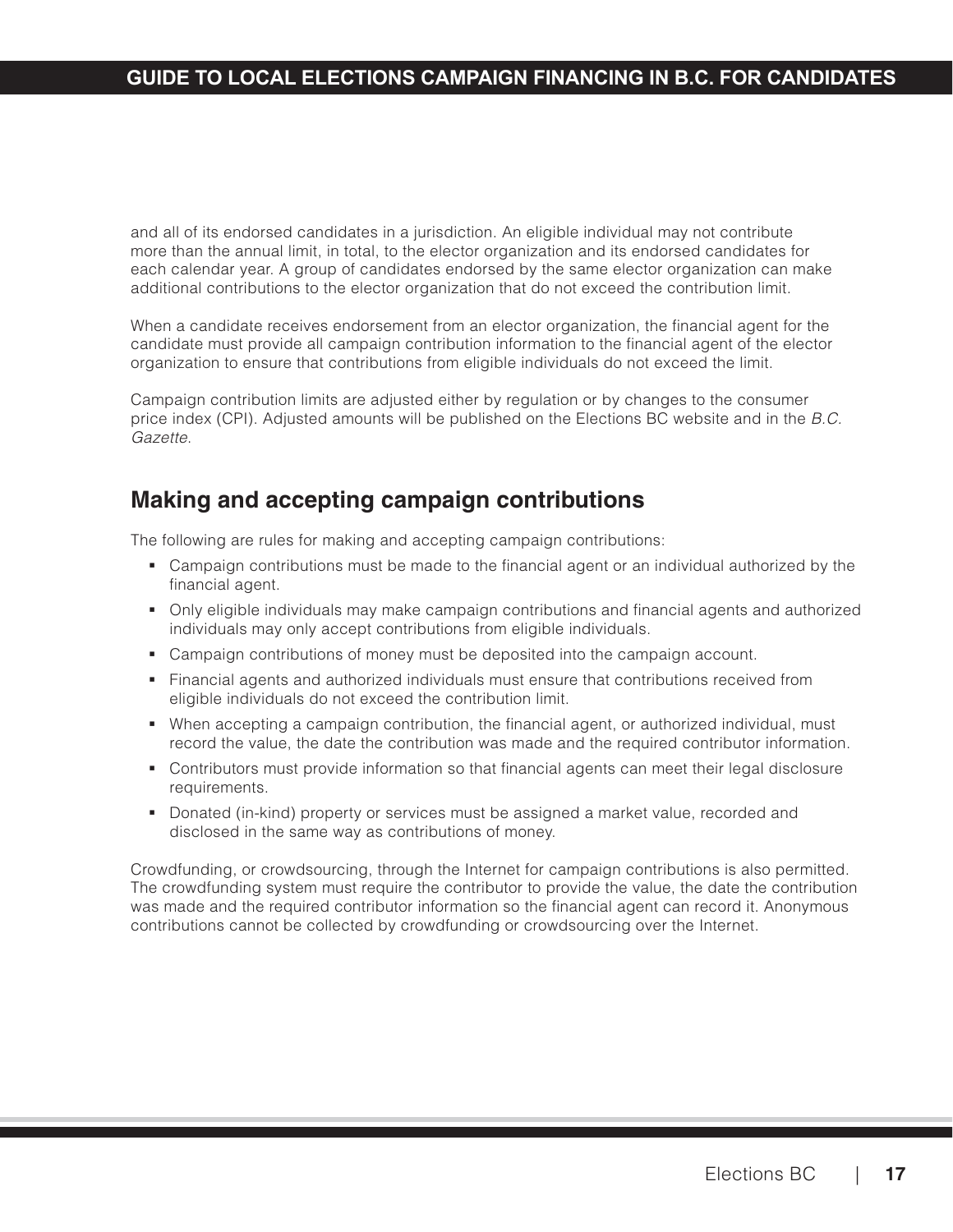# <span id="page-20-0"></span>**Anonymous contributions**

Anonymous contributions of **\$50 or less** are allowed. However, an eligible individual can only give a total of \$50 in anonymous contributions to a single candidate. The financial agent must record the value and date of the contribution and how it was received.

**An anonymous contribution of more than \$50 is prohibited. It is also prohibited to accept multiple anonymous contributions from the same eligible individual totalling more than \$50.**

An anonymous contribution must be truly anonymous. This means that the financial agent or candidate does not know who made the contribution. It is not permissible for a contributor to ask that their contribution be anonymous.

### **Example**

Candidate Ralph is hosting a social function and asks Michael, a volunteer for the campaign, to monitor a donation jar at the entrance. As attendees arrive, Michael observes that eight people make anonymous contributions totalling \$112, and no one donates more than \$50.

## *Are these anonymous contributions permissible?*

Yes. They are permissible because no one has donated more than \$50.

# **Discounted property or services**

If property or services are provided by an eligible individual to the candidate at less than market value, the eligible individual is making a campaign contribution. The campaign contribution is the difference between the price paid and the market value.

Market value is the lowest price charged for an equivalent amount of property or services in the market area at the time.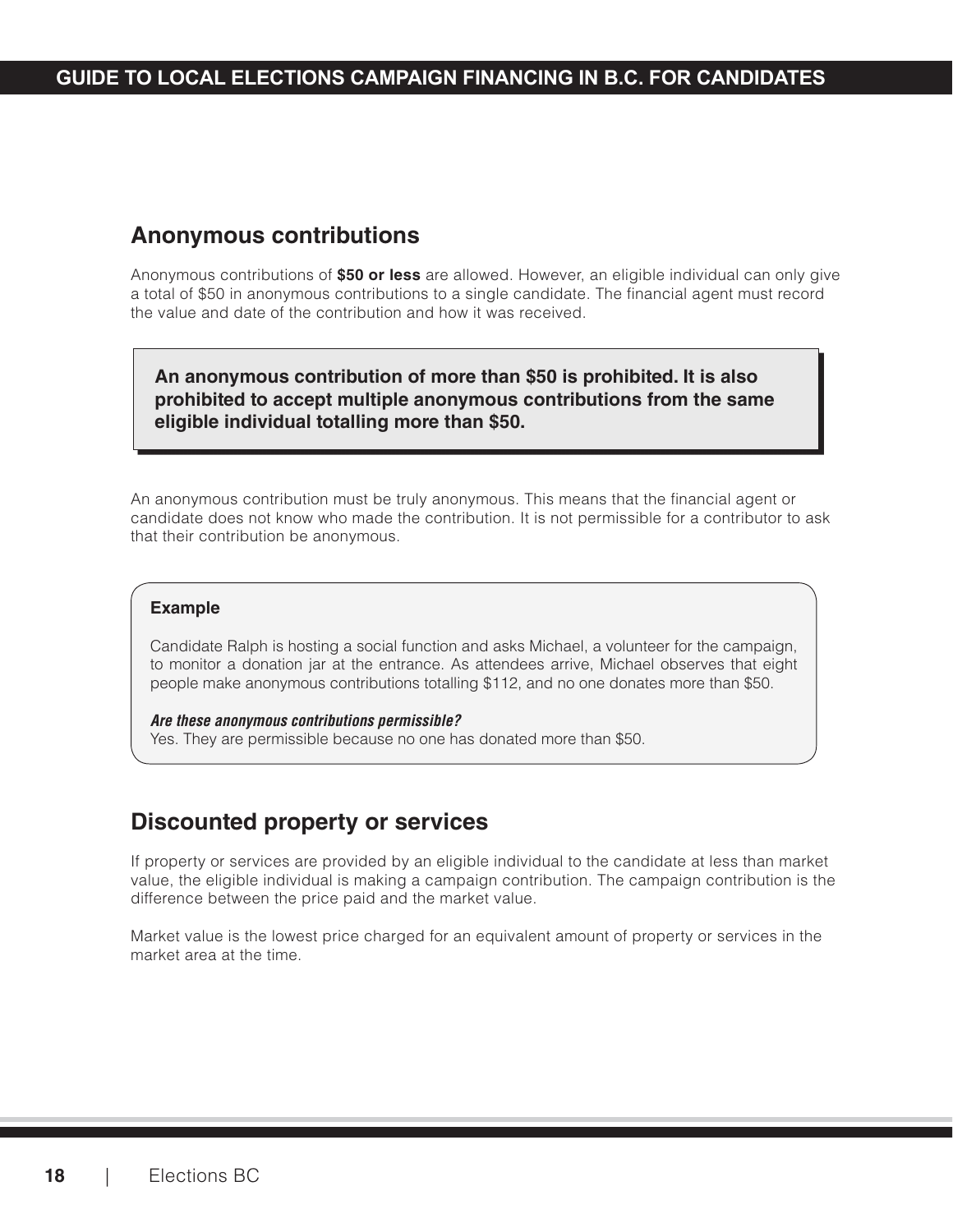<span id="page-21-0"></span>Jeremy is a sole proprietor of a sign shop and gives a special discount on signs to Alex for her election campaign. The signs would normally cost \$1,500, but Alex is only charged \$1,000. Jeremy has made a campaign contribution as an eligible individual.

### *What is the value of the contribution?*

The campaign contribution is valued and recorded as \$500 (\$1,500 - \$1,000).

# **Donated property or services**

Donated property or services, also called in-kind contributions, may only be given by eligible individuals and must be recorded as a campaign contribution. The value of an in-kind campaign contribution is its market value.

**The value of a candidate's own property used in their own campaign is not a campaign contribution.**

## **Example**

Deanne donates wood for signs to Michelle's campaign. The value of the wood is \$500. Deanne is making a campaign contribution as an eligible individual.

### *What is the value of the contribution?*

The value of the campaign contribution is \$500.

# **Capital assets**

Capital assets may include buildings, computers, office furniture and equipment. When capital assets are donated by eligible individuals, the contribution is the market value of using the property.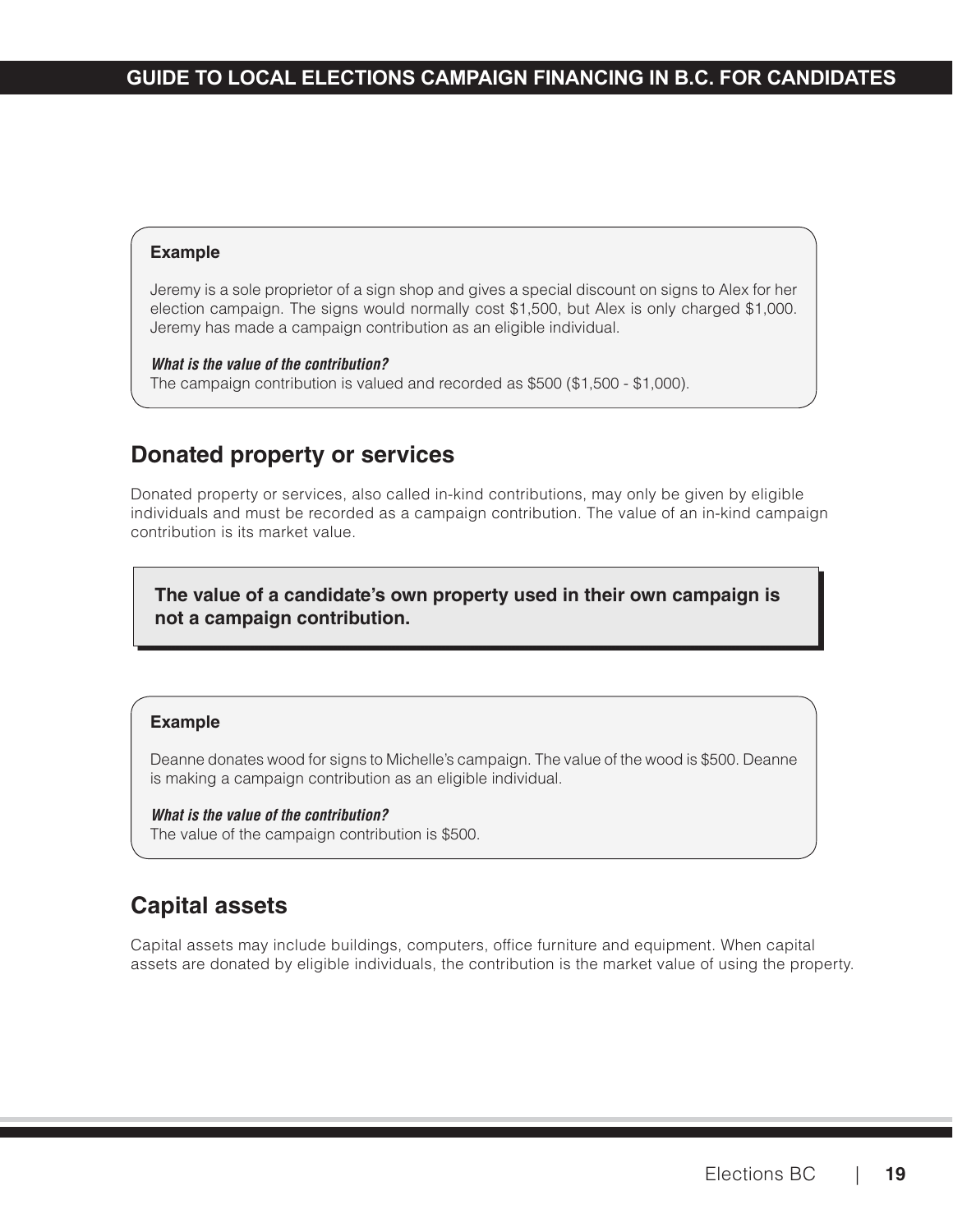<span id="page-22-0"></span>Miriam provides office furniture to Anne, a candidate, to use in her campaign office for one month. The furniture is normally rented for \$500 per month.

#### *Is Miriam making a campaign contribution to Anne?*

Yes. Miriam is making a campaign contribution as an eligible individual to Anne of \$500, the market value of renting the furniture for one month.

# **Required contributor information and other recording requirements for campaign contributions**

Financial agents must keep accurate and detailed records of all financial transactions. Detailed records will make completing the campaign financing disclosure statements easier.

Financial agents must record the following for each campaign contribution:

- the full name, mailing address and, if it is different, residential address of the contributor
- the value of the campaign contribution
- the date the campaign contribution was made

**A residential address is the eligible individual's home address. Mailing addresses such as a PO Box, work address or commercial address do not meet the recording requirements.**

A contribution must come from a single eligible individual. If a contribution appears to come from multiple eligible individuals, the financial agent must determine which contributor made the donation and record that information.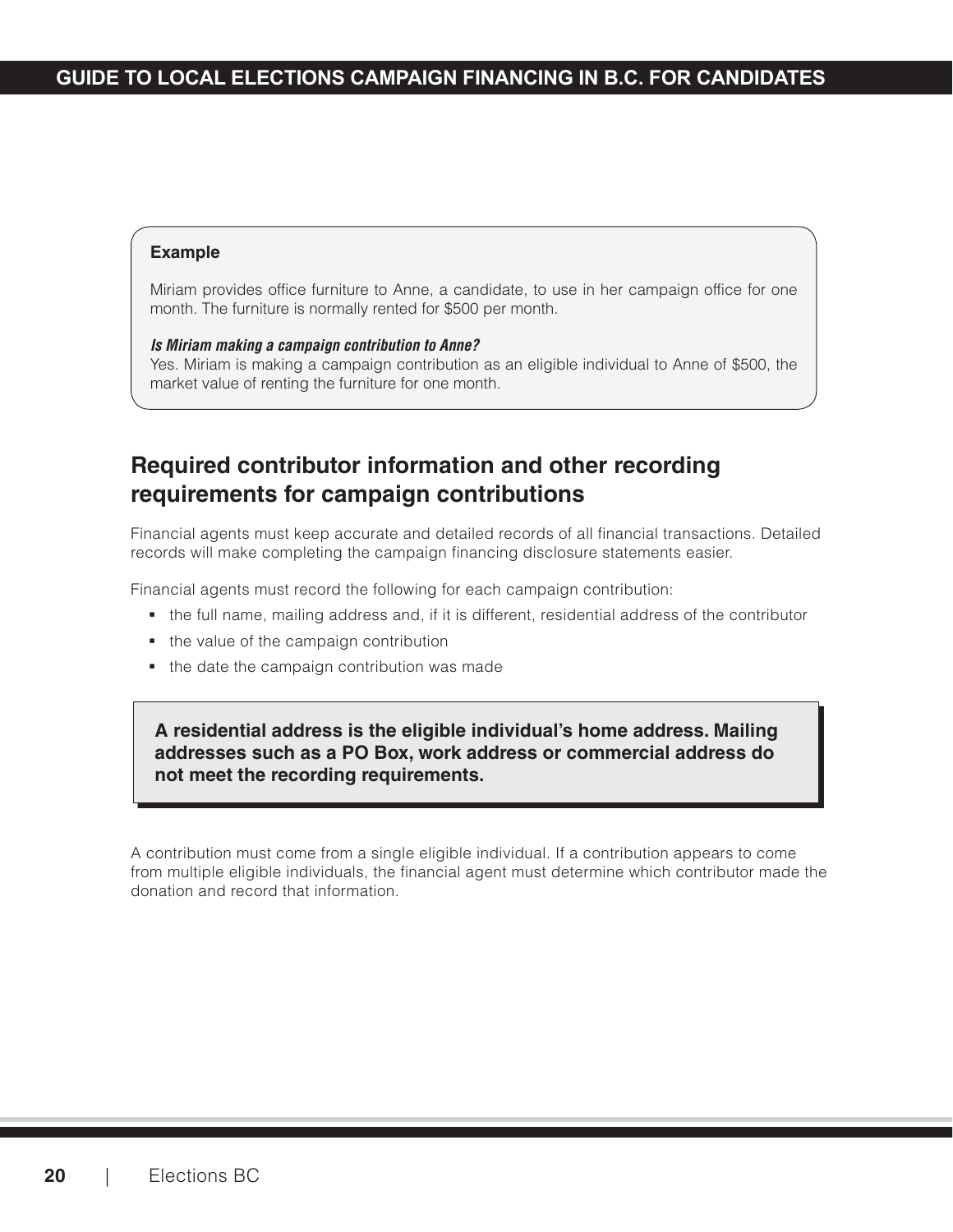<span id="page-23-0"></span>Josie receives a contribution by cheque from Sam and Pat Smith for \$300. Josie must determine which eligible individual made the contribution.

#### *Scenario 1*

Josie contacts Sam and Pat and asks which name should be recorded as the contributor. Sam tells Josie that the contribution was intended to come from both of them. Josie records a contribution of \$150 each from Sam Smith and Pat Smith.

#### *Scenario 2*

Sam tells Josie that the contribution was from Pat only. Josie records a \$300 contribution from Pat Smith.

# **Significant contributors**

Significant contributors are eligible individuals who make campaign contributions of **\$100 or more** to the same candidate. The contributions could be either a single donation of \$100 or more, or multiple donations that total \$100 or more. This includes in-kind contributions.

Information about significant contributors must be disclosed in the candidate's disclosure statement. This includes:

- **full name and residential address of contributor**
- value of contribution
- **date of contribution**

## **Elections BC will redact residential addresses of contributors prior to publishing disclosure statements.**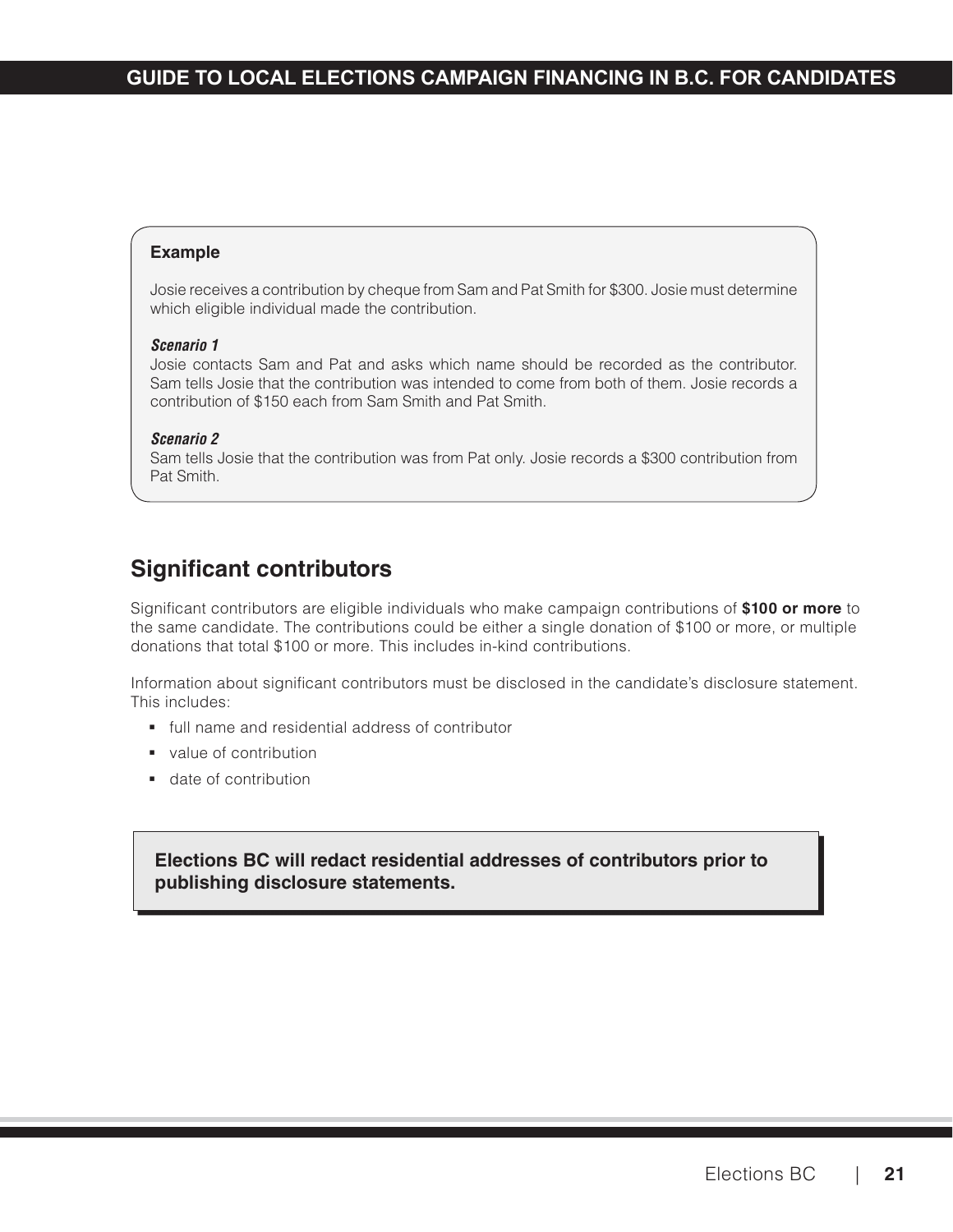<span id="page-24-0"></span>On September 1, Raj's uncle, an eligible individual, donates a \$50 gift certificate for use in a silent auction for Raj's campaign.

*Is the uncle a significant contributor?* No. The value is less than \$100.

#### **Example 2**

On September 23, Raj's uncle gives Raj a \$75 cash campaign contribution.

*Is the uncle now a significant contributor?* Yes. The total contributions from him are now \$100 or more.

\$50 in-kind donation  $+$  \$75 cash contribution = \$125 total contributions.

## **Prohibited contributions**

It is an offence to make or knowingly accept a prohibited contribution. If the financial agent becomes aware that a contribution is prohibited, they must return the contribution, or an amount equal to its value, within 30 days.

If the contribution cannot be returned (such as an anonymous contribution over \$50) the financial agent must send it to Elections BC.

### **Example 1**

Rosalie receives an anonymous contribution of \$75 in an envelope. Rosalie keeps \$50 and sends the remaining \$25 to Elections BC.

#### *Is this permissible?*

No. All of the \$75 must be sent to Elections BC because it is an anonymous contribution over \$50.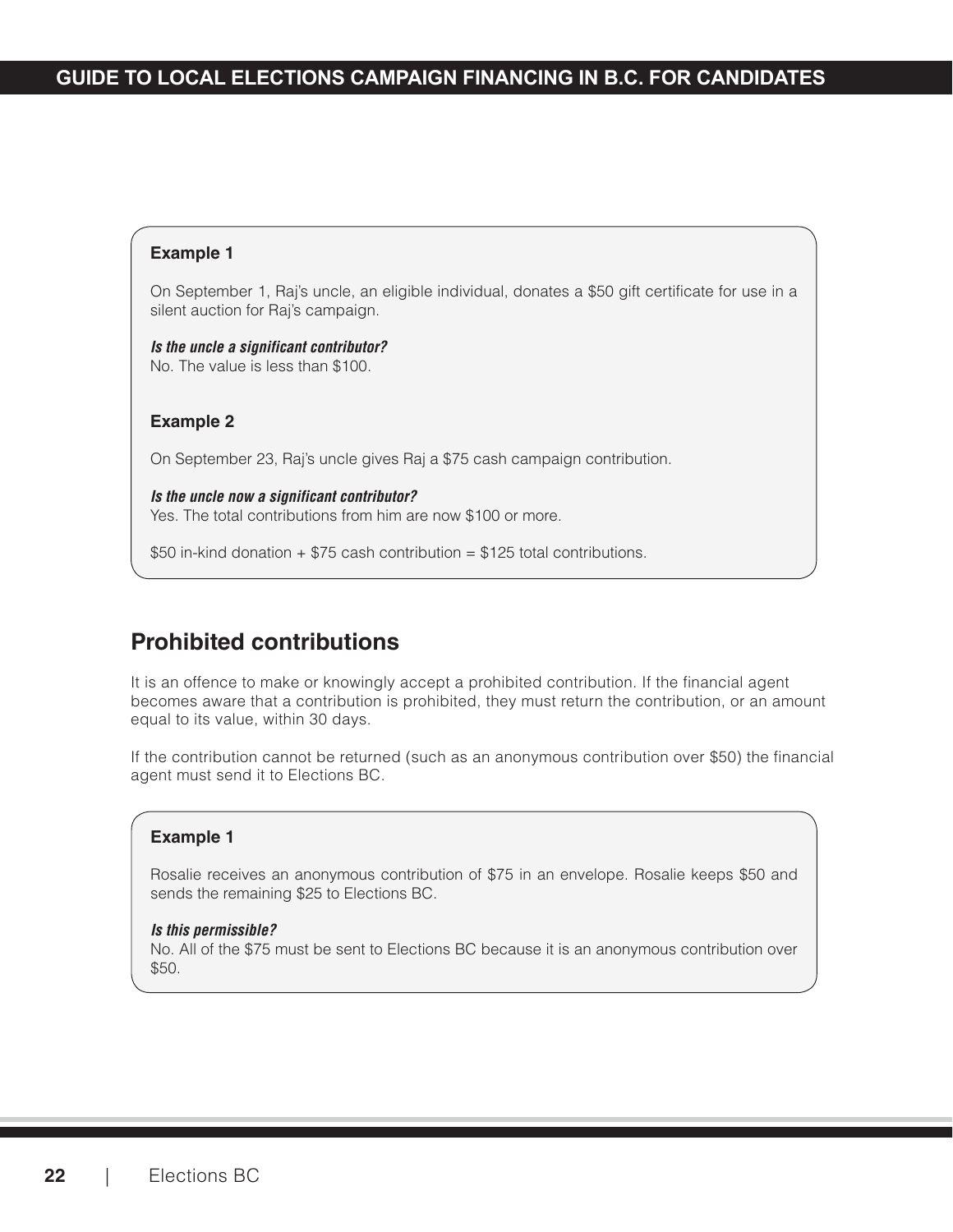<span id="page-25-0"></span>Carrie, an eligible individual, has already contributed the maximum annual amount to a candidate during the calendar year when she makes another contribution of \$300.

### *Is this permissible?*

No. The candidate must return the \$300 to Carrie because it is a prohibited contribution.

# **Contribution rules**

It is important to know which contributions are acceptable, which are prohibited, and when money, property or services are not contributions.

| <b>Acceptable contributions</b>                                                   | <b>Prohibited</b>                                                                                                                                                                                                                                 | <b>Not contributions</b>                                                                                                                                                                                            |  |  |  |
|-----------------------------------------------------------------------------------|---------------------------------------------------------------------------------------------------------------------------------------------------------------------------------------------------------------------------------------------------|---------------------------------------------------------------------------------------------------------------------------------------------------------------------------------------------------------------------|--|--|--|
| money of any amount<br>given to a financial agent<br>or an individual they have   | contributions made by<br>organizations and ineligible<br>individuals                                                                                                                                                                              | services provided by a volunteer<br>including the use of their own<br>property in that role                                                                                                                         |  |  |  |
| authorized<br>• non-monetary property and<br>services                             | • contributions that exceed the<br>contribution limit<br>giving a contribution to                                                                                                                                                                 | • transfers of money, property,<br>or services between an elector<br>organization and its endorsed<br>candidates<br>• non-monetary property or<br>services provided by a candidate<br>for use in their own campaign |  |  |  |
| • money given by a candidate<br>to their own campaign<br>discounts on property or | someone other than the<br>financial agent or someone they<br>have authorized                                                                                                                                                                      |                                                                                                                                                                                                                     |  |  |  |
| services<br>• anonymous contributions of<br>\$50 or less                          | making or accepting a<br>campaign contribution, other<br>than a permitted anonymous<br>contribution, without providing                                                                                                                            | • candidate's surplus campaign<br>funds from the last election<br>returned by the jurisdiction                                                                                                                      |  |  |  |
| • a person paying the<br>campaign more than market<br>value for goods or services | or recording the required<br>contributor information<br>making or accepting indirect<br>campaign contributions<br>• elector organizations<br>contributing money<br>making or accepting an<br>anonymous campaign<br>contribution of more than \$50 | • free transmission of election<br>advertising if offered equitably to<br>all candidates                                                                                                                            |  |  |  |
|                                                                                   |                                                                                                                                                                                                                                                   | • publishing or broadcasting news,<br>editorials, interviews, columns,<br>letters, debates, speeches<br>or commentaries for free in a<br>legitimate periodical, radio or<br>television program                      |  |  |  |
|                                                                                   |                                                                                                                                                                                                                                                   | • publications intended to be sold<br>whether or not there was an<br>election                                                                                                                                       |  |  |  |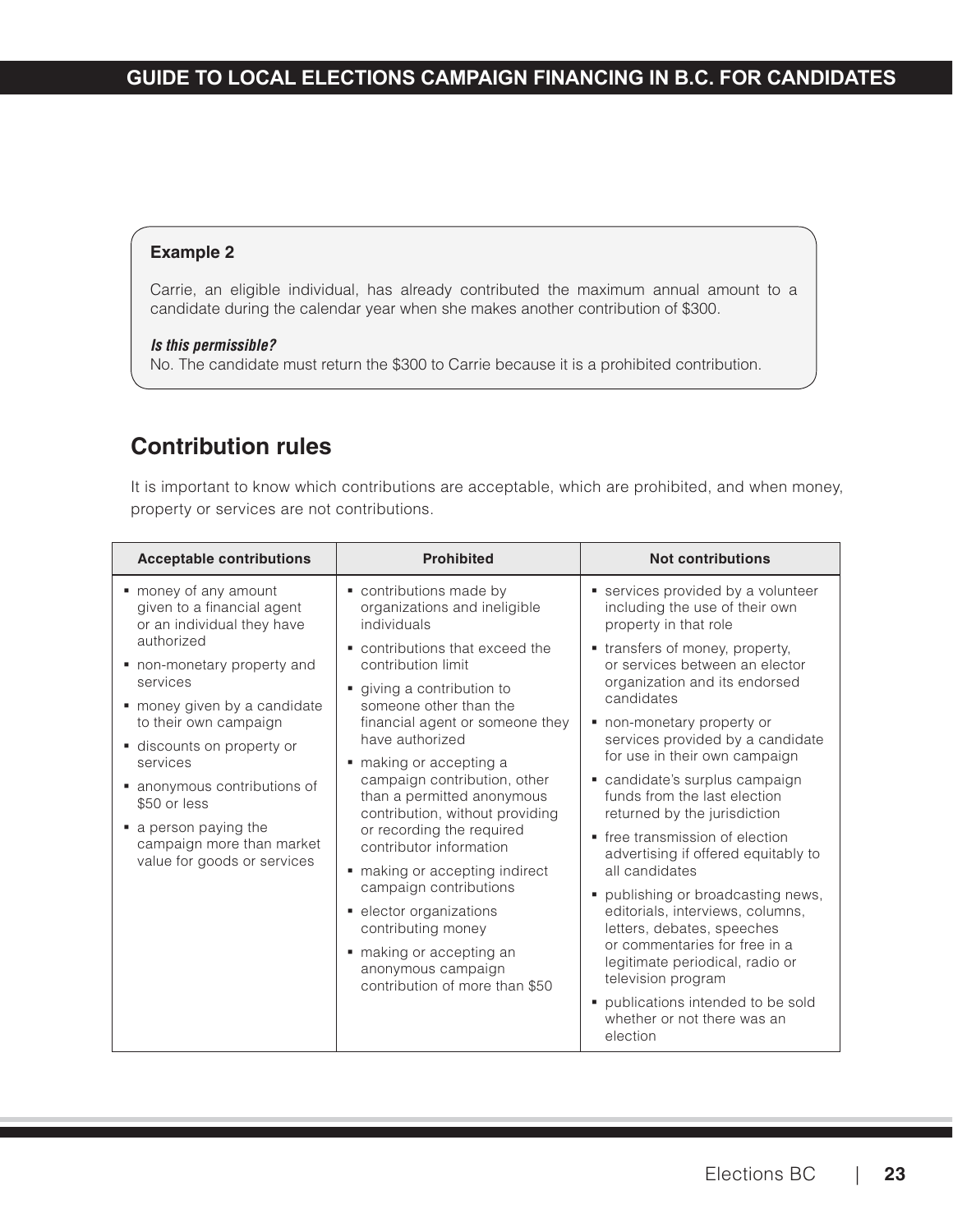## **An indirect contribution is a campaign contribution made with money or non-monetary property or services of another individual or organization.**

### **Example 1**

Jane contributes cash to a candidate but is later reimbursed by her employer.

#### *Did Jane make an acceptable campaign contribution?*

No. This is a prohibited contribution because the employer has made an indirect contribution through Jane.

### **Example 2**

John is a candidate and sets up his campaign office at home and uses his personal computer and office supplies to make brochures and signs.

#### *Did John make a campaign contribution?*

No. Property or services provided by a candidate for use in their own campaign is not a contribution.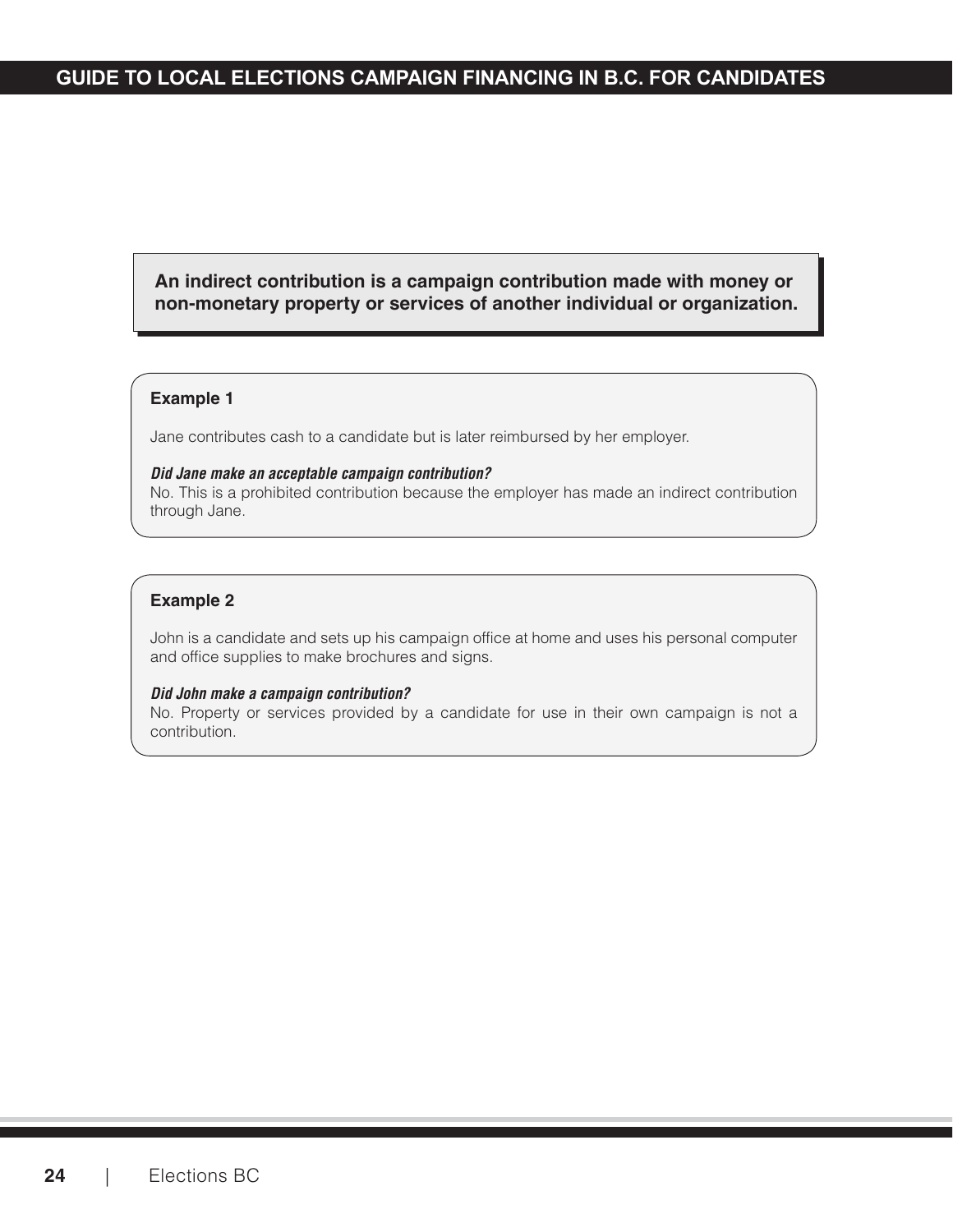# <span id="page-27-0"></span>**Fundraising functions**

A fundraising function includes a social function held by, or on behalf of, a candidate for the purpose of obtaining funds.

Tickets sold for a fundraiser may **only** be purchased by eligible individuals and they cannot be reimbursed for the purchase of tickets. The purchase of tickets by an eligible individual may or may not be a campaign contribution.

- If an eligible individual purchases more than \$50 worth of tickets, it is a campaign contribution.
- If an eligible individual purchases \$50 or less worth of tickets, it is not a campaign contribution.

### **Example 1**

Sally, an eligible individual, buys five tickets for \$50 each to a candidate fundraising dinner.

5 tickets x \$50 per ticket = \$250

#### *Has Sally made a campaign contribution?*

Yes. Sally has made a campaign contribution because she purchased more than \$50 worth of tickets.

## **Example 2**

Big Company buys two tickets for \$25 each to a luncheon held by a candidate.

2 tickets  $\times$  \$25 per ticket = \$50

#### *Is this permissible?*

No. This is a prohibited contribution because organizations are not allowed to purchase tickets to fundraising functions. The \$50 must be returned to Big Company.

All money received at a fundraising function must be deposited into the campaign account. Candidates and financial agents are not permitted to use cash received at the function to pay for any expenses. They must deposit all income from the function into the campaign account and pay for costs of the function from the campaign account separately.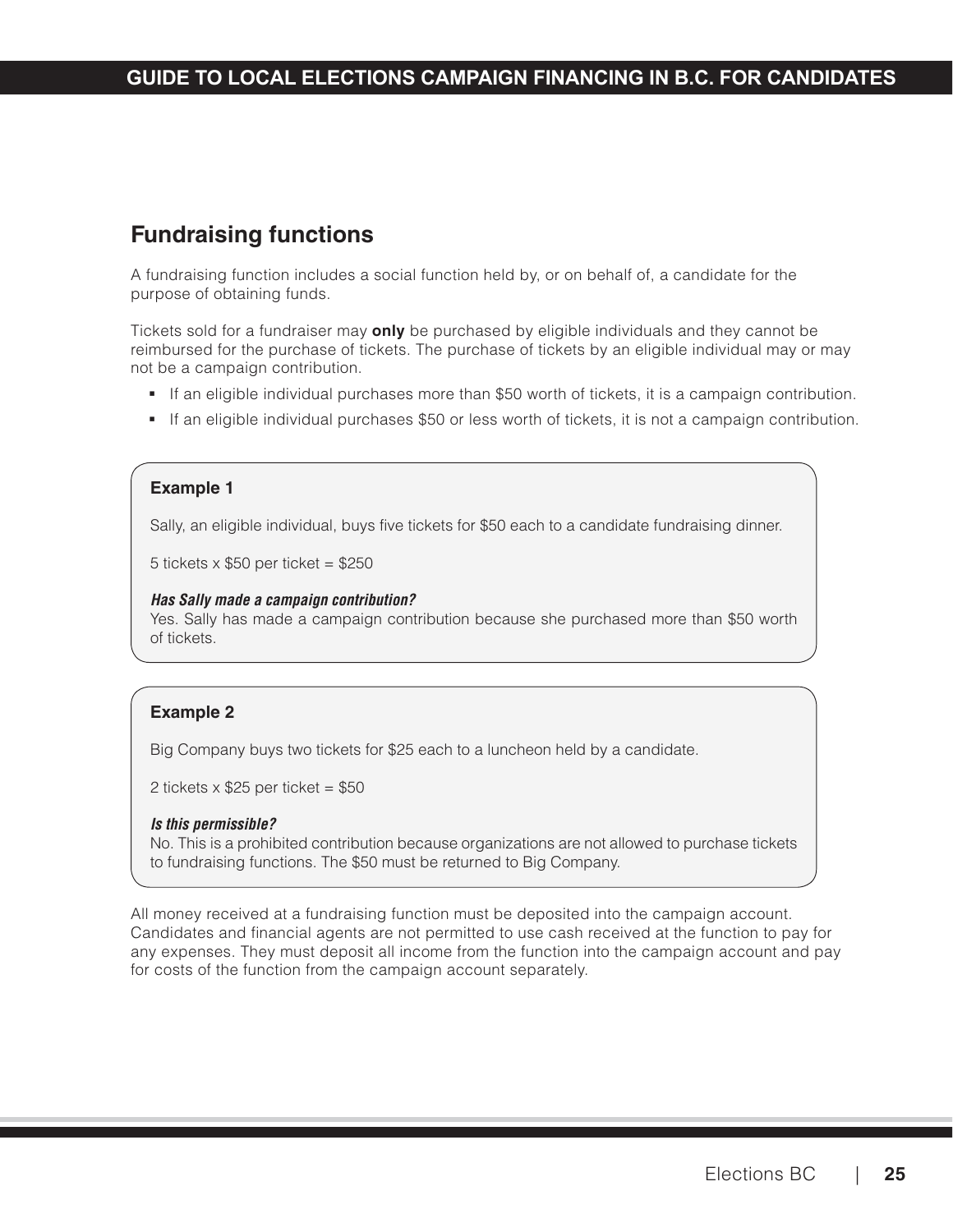Buck is a candidate who is his own financial agent. He hosts a burger and beer fundraiser at a pub for \$20 per meal. The pub collects \$400 and charges Buck \$200 to host the event. The pub gives Buck his \$200 profit, which Buck deposits into the campaign account.

#### *Is this allowed?*

No.

#### *What should Buck have done?*

Buck should have collected the entire \$400 from the pub and deposited it into the campaign account. Buck should have then paid the pub \$200 from the campaign account to cover the cost of the event.

Income from the sale of property or services may be a campaign contribution. If property or services are bought at a price higher than the market value, the difference between the price paid and the market value is a campaign contribution.

All money received must be deposited into the campaign account.

## **Candidates are not permitted to use lotteries, raffles or other gambling activities to raise campaign funds.**

### **Example 1**

To raise money for Martina's campaign, Jerry donates a TV with a market value of \$625. Jennifer buys the TV at Martina's fundraising auction for \$400.

*How much is Jerry's campaign contribution?* The contribution of the TV is \$625 because that is its market value.

#### *Has Jennifer made a campaign contribution?*

No. Jennifer has not made a contribution as the amount paid was less than the market value of the TV.

#### *What is the \$400 paid by Jennifer?*

The \$400 paid by Jennifer must be deposited into the campaign account and reported as an "other deposit."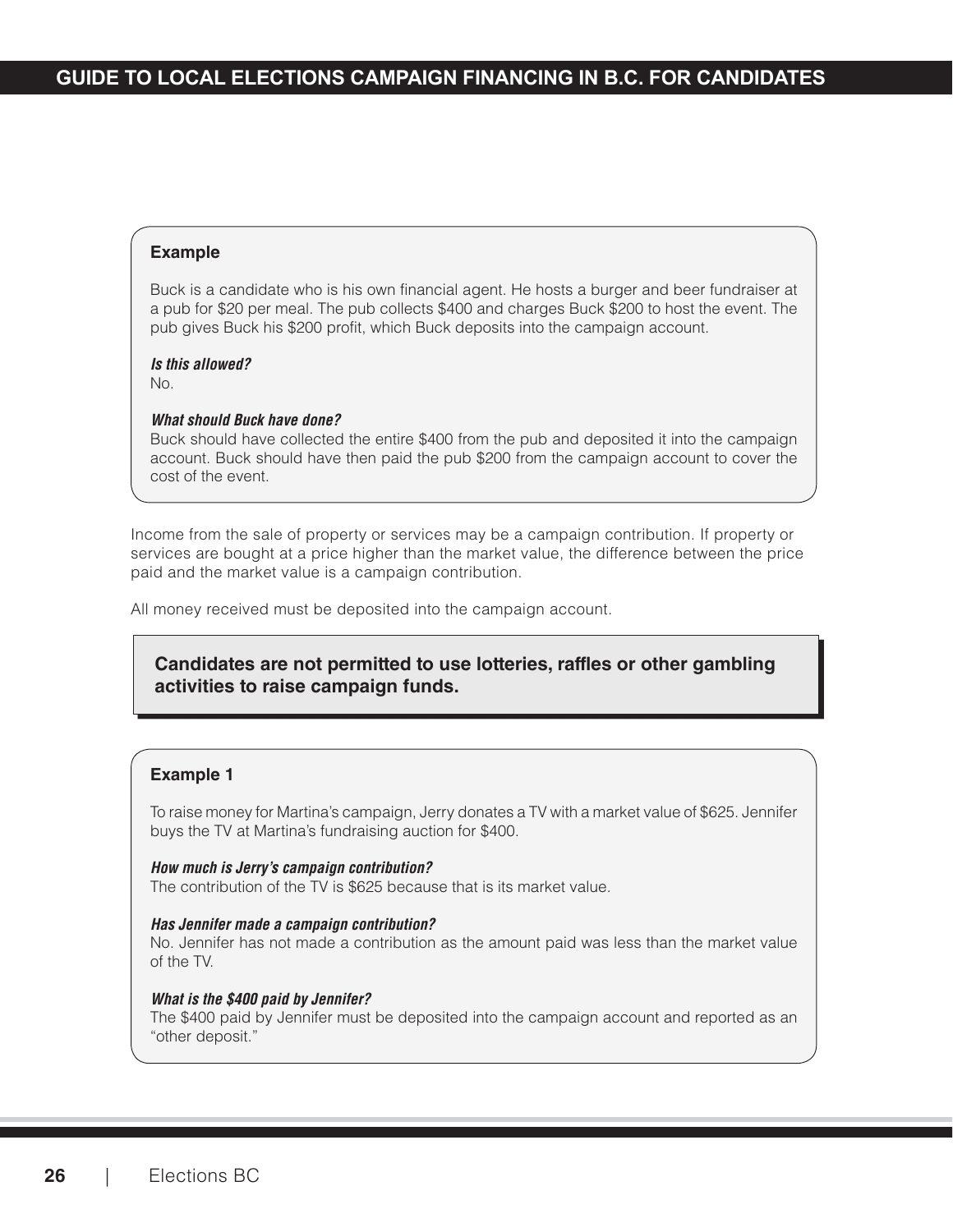<span id="page-29-0"></span>Marvin, a candidate, hosts a silent auction and purchases a gift certificate for \$75. The gift certificate is sold to Kim for \$100.

#### *Has Kim made a campaign contribution?*

Yes. Kim has made a contribution because she paid more for the gift certificate than its market value.

#### *How much is Kim's campaign contribution?*

Kim's contribution is \$25 (price paid less the market value  $$100 - $75 = $25$ ). The remaining \$75 is reported as an "other deposit."

# **Loans or debts**

Any loan or debt that remains unpaid for six months after it becomes due converts to a campaign contribution unless the creditor has started legal proceedings to recover it. Creditors keep their rights to collect the loan or debt past the six month period even if no action to collect is taken.

Prohibited contribution rules apply to loans or debts that become campaign contributions from organizations or eligible individuals if the total amount of their contributions exceeds the contribution limit.

If a loan or debt becomes a campaign contribution after the disclosure statement is filed with Elections BC, the financial agent must file a supplementary report. See page 51 for information on supplementary reports.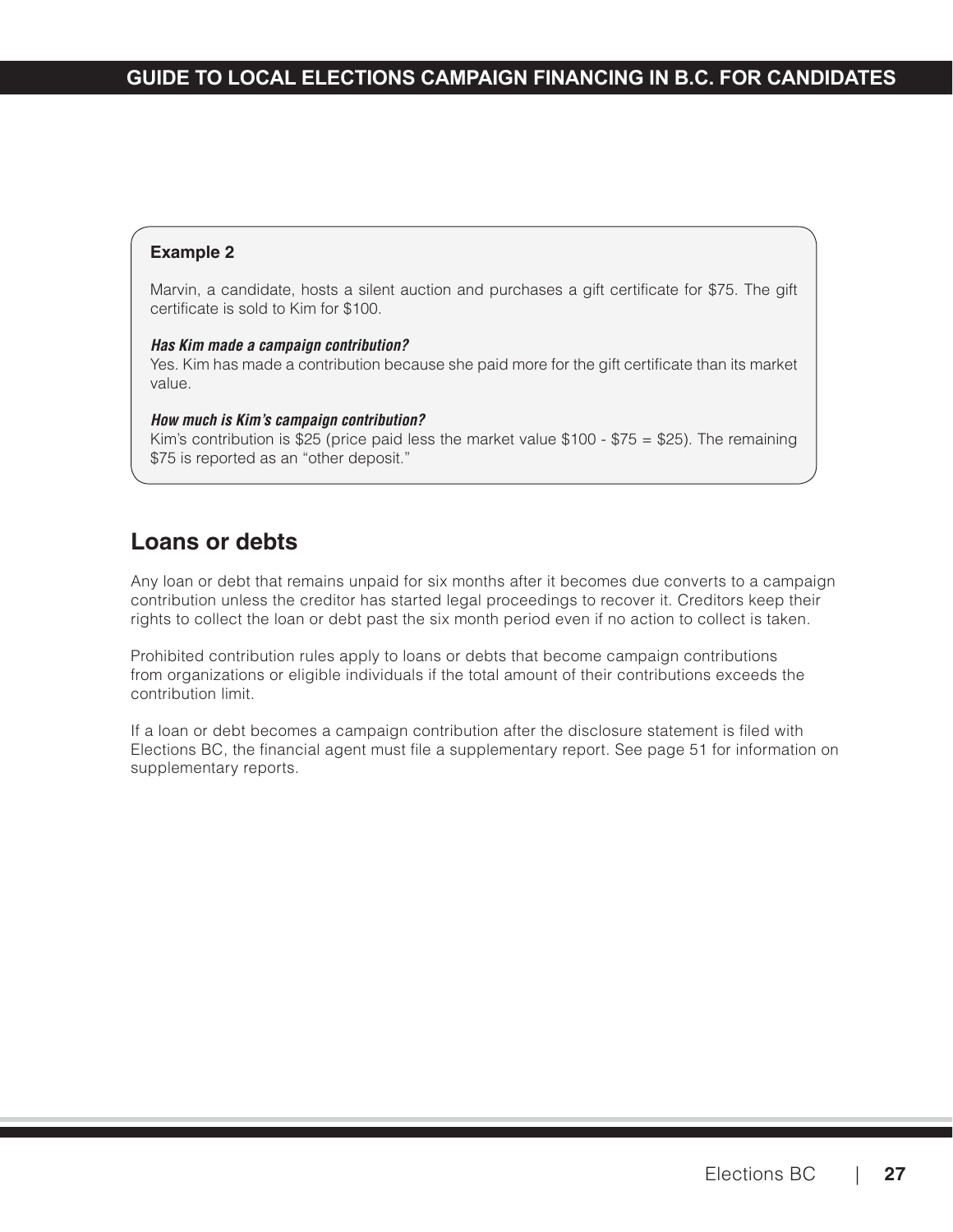# <span id="page-30-0"></span>**Permissible loans**

Candidates may receive loans from eligible individuals and savings institutions for campaign use. A loan received from an eligible individual must be counted towards the contribution limit for that individual in the calendar year the loan was received.

Financial agents must record the following for each loan received:

- if the loan is received from an eligible individual, the full name and residential address of the lender
- **i** if the loan is received from a savings institution, the name of the savings institution
- **amount of the loan**
- **date the loan was made**
- **due date of the loan**
- **interest rate of the loan**
- if the loan is received from a savings institution, the prime rate of interest at the time the loan is made

If a financial agent becomes aware that a loan has been accepted in contravention of LECFA, they must return the loan or pay the lender an amount equal to the loan within 30 days.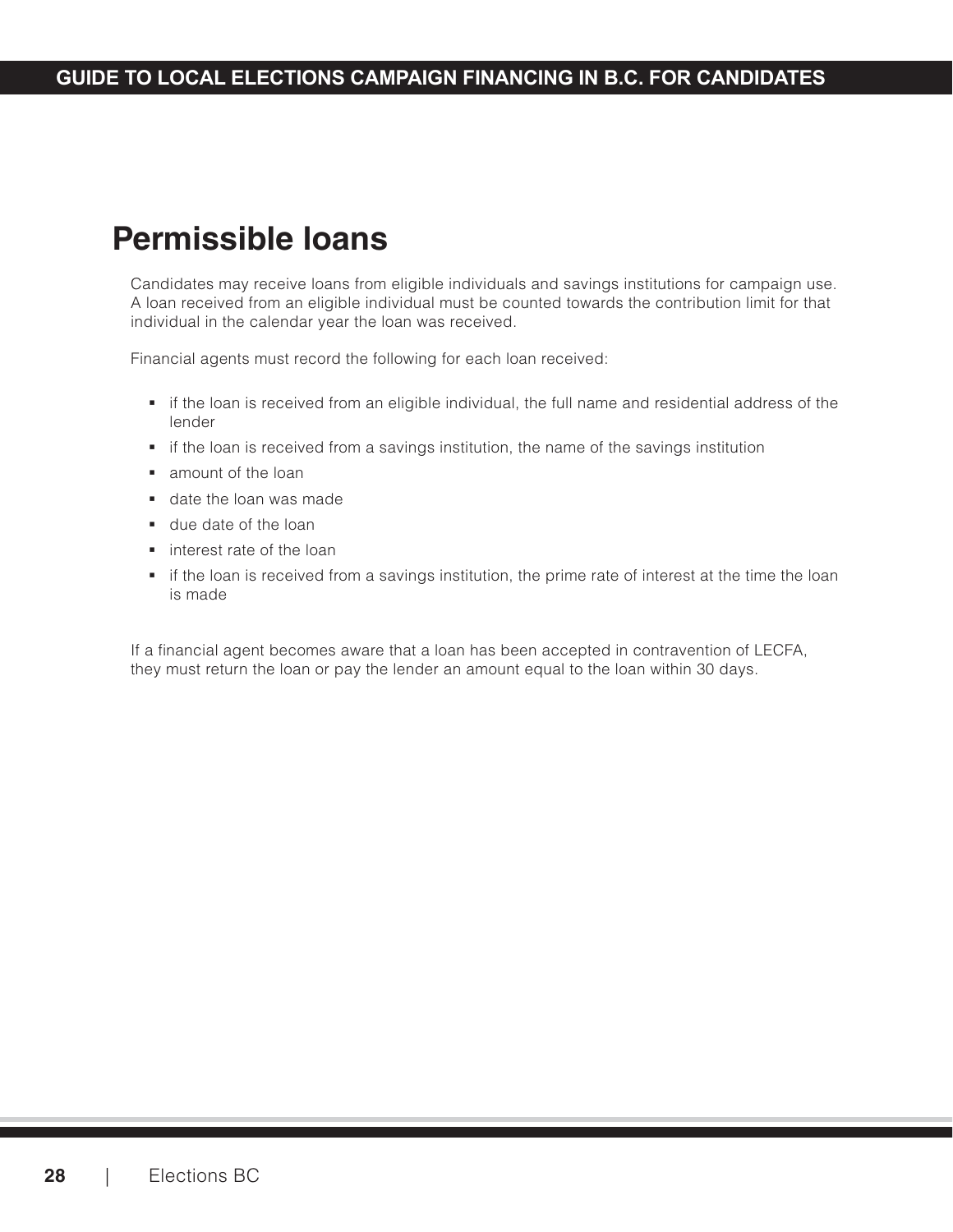# <span id="page-31-0"></span>**Other deposits**

Campaign funds that are not campaign contributions or permissible loans are called "other deposits." Such deposits include:

- **interest earned on the account**
- dividends of shares of a credit union
- **money earned through product sales**
- some fundraising income
- surplus campaign funds from a previous election returned by the jurisdiction
- **transfers**

# **Recording requirements for other deposits**

The financial agent must record the amount, date and purpose of each deposit that goes into the campaign account.

All money received must be deposited into the campaign account.

# **Transfers**

Transfers, both monetary and in-kind, are reported as "other deposits."

**Money given from a candidate's personal account is a campaign contribution, not a transfer.**

Transfers include:

- movements of money between a candidate and their elector organization
- **•** provision of property or services between a candidate and their elector organization

Transfers can be made at any time, including after General Voting Day.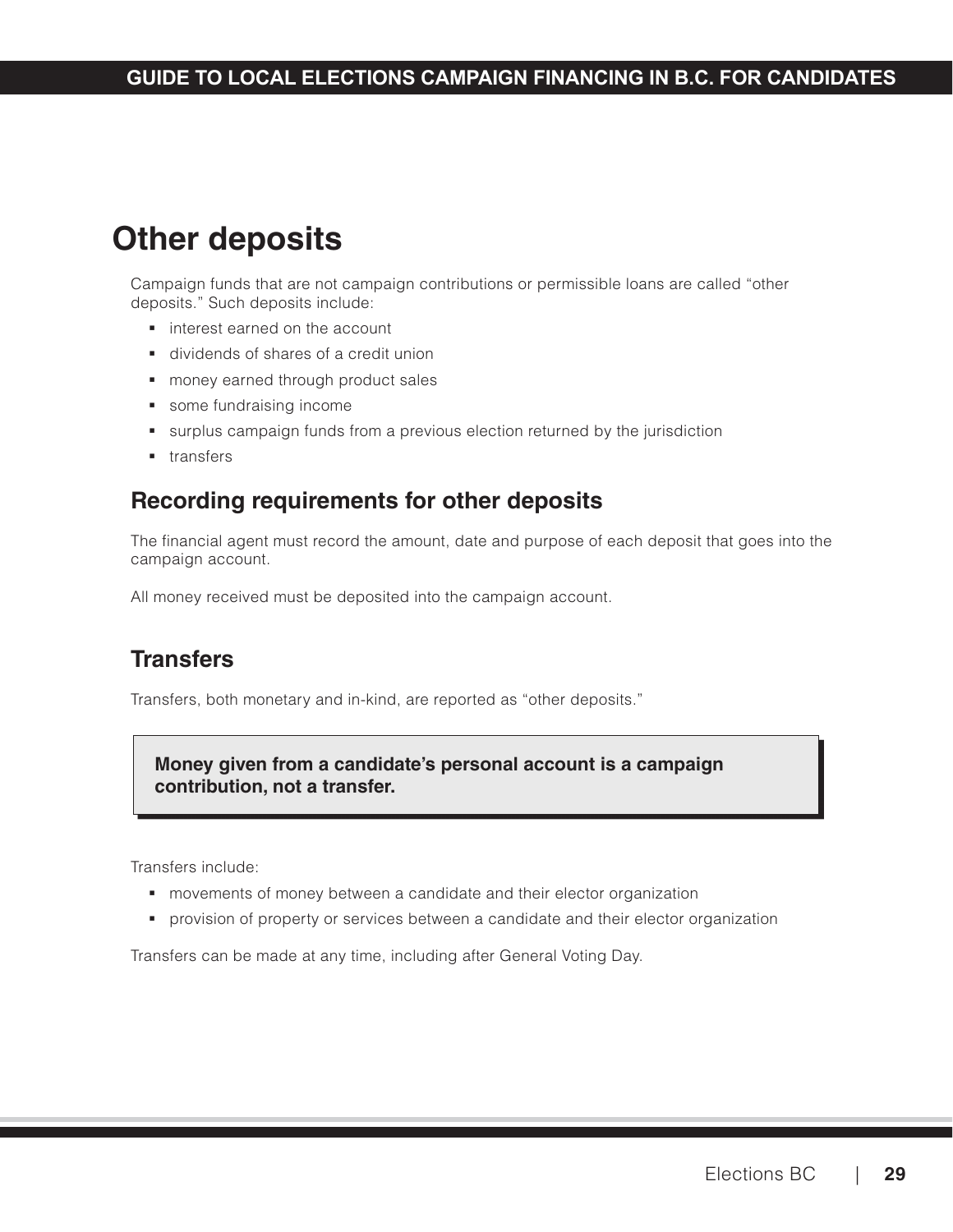# <span id="page-32-0"></span>**Recording requirements for transfers**

The information that must be recorded and reported for transfers depends on the specific circumstances of the transfer.

**If a candidate sought endorsement from an elector organization but was not endorsed, the recording requirements still apply.**

For transfers of money between a candidate and an elector organization, report:

- the date and dollar amount of the transfer
- the name of the elector organization

For in-kind transfers between a candidate and an elector organization, report:

- the date of the transfer
- the market value and a description of the transferred property or services
- the name of the elector organization

#### **Example**

XYZ Elector Organization provides election signs to its endorsed candidate, Irene, on August 31, 2018.

#### *What must Irene report for this transfer?*

Irene must report that the signs were received from XYZ Elector Organization on August 31, 2018. Irene must also determine and report the market value of the signs and report that value as an "other deposit."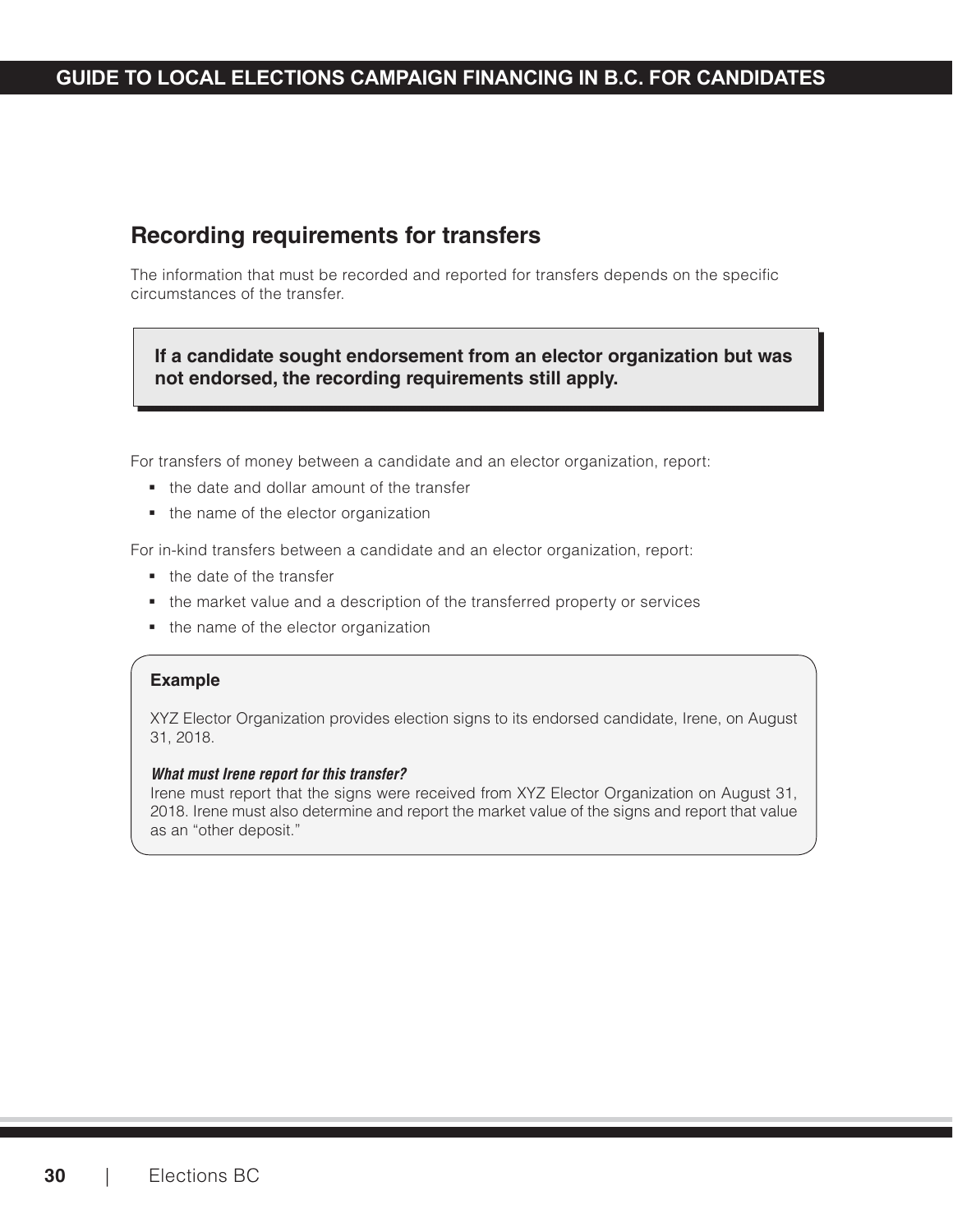# <span id="page-33-0"></span>**Expenses and expense limits**

# **Election expenses**

An election expense is the value of property or services used in an election campaign. This applies whether the item was used in the election period, the campaign period or both.

### **Election period expenses**:

- For **general local elections**, the election period begins on January 1st and ends on the 29th day before General Voting Day (GVD).
- For a **by-election**, the election period begins on the day the office becomes vacant and ends on the 29th day before GVD.
- Election expenses used in the election period are election period expenses.

### **Campaign period expenses**:

- The campaign period begins on the 28th day before GVD and ends at the close of voting on GVD.
- Election expenses used in the campaign period are campaign period expenses.

Election expenses used in both the election period and the campaign period are both election period expenses and campaign period expenses.

## **Goods produced by a candidate from their own property are not election expenses if the materials were already owned prior to their decision to run for office.**

## **Examples of Expenses**

The list below is of examples only and does not include every type of expense or election expense.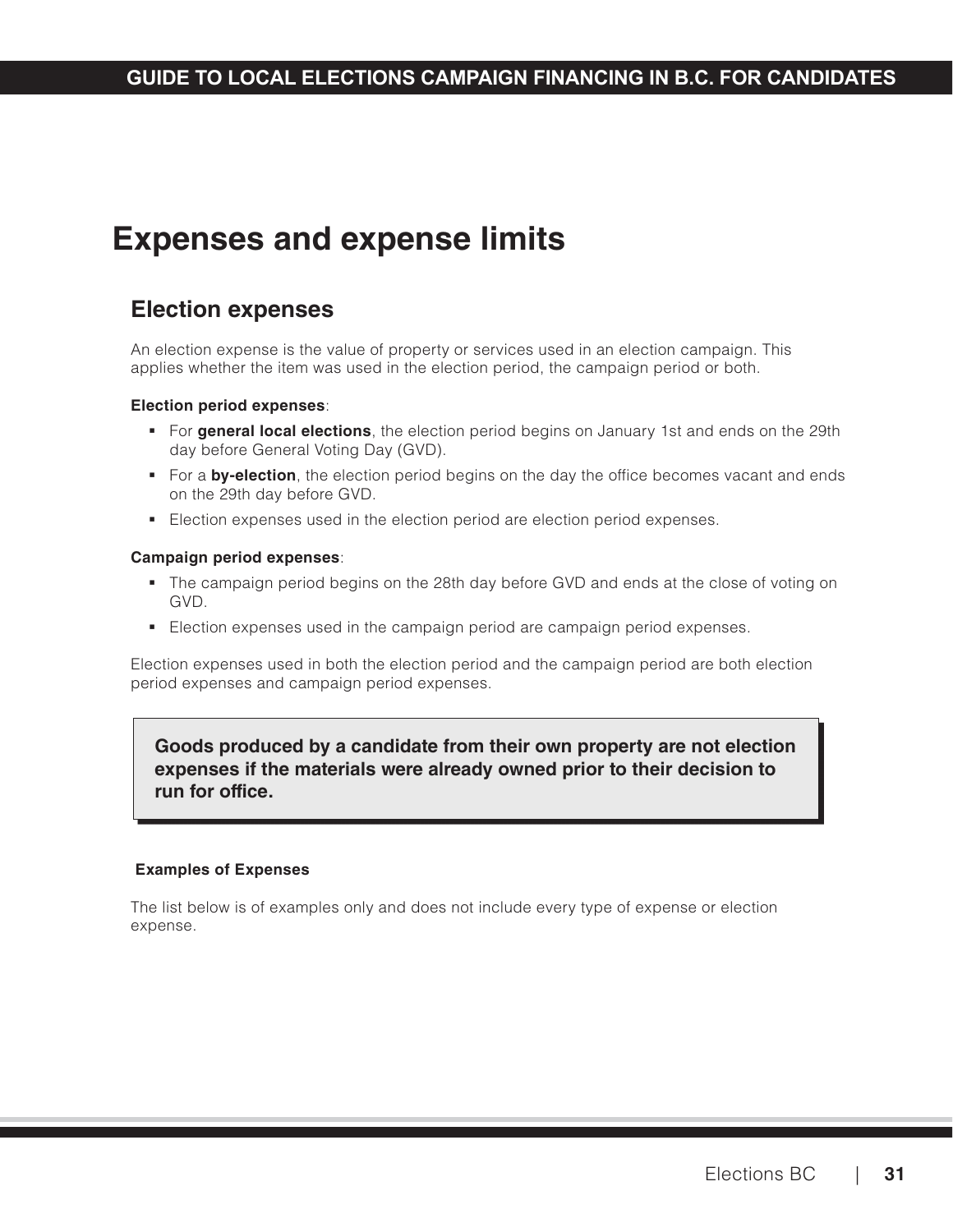| <b>Election expenses</b>                                                                                                                                                                                                                                                                                                                                                                                                                                                                                                                                                                                                                        | <b>Non-election expenses</b><br>that require recording and<br>disclosure                                                                                                                                                                                                                                                                                                                                                    | <b>Not election expenses</b>                                                                                                                                                                                                                                                                                                                                                                                                                                                                                                                                                                                                     |  |  |  |  |  |
|-------------------------------------------------------------------------------------------------------------------------------------------------------------------------------------------------------------------------------------------------------------------------------------------------------------------------------------------------------------------------------------------------------------------------------------------------------------------------------------------------------------------------------------------------------------------------------------------------------------------------------------------------|-----------------------------------------------------------------------------------------------------------------------------------------------------------------------------------------------------------------------------------------------------------------------------------------------------------------------------------------------------------------------------------------------------------------------------|----------------------------------------------------------------------------------------------------------------------------------------------------------------------------------------------------------------------------------------------------------------------------------------------------------------------------------------------------------------------------------------------------------------------------------------------------------------------------------------------------------------------------------------------------------------------------------------------------------------------------------|--|--|--|--|--|
| • campaign advertising<br>(such as signs, brochures,<br>newspaper ads, etc.)<br>costs associated with<br>transmitting election<br>messages to the public (such<br>as postage, website hosting,<br>$etc.$ )<br>• campaign signs, including<br>signs reused or repurposed<br>from previous elections<br>• professional photographs<br>used in election advertising<br>• holding or attending<br>campaign-related meetings,<br>functions or events (such<br>as costs associated with a<br>campaign rally)<br>paid research and opinion<br>polling and campaigning<br>(such as operating a phone<br>bank)<br>• campaign office costs<br>• bank fees | sign, nomination or damage<br>deposits<br>candidate's personal<br>expenses if paid or<br>reimbursed from campaign<br>account*<br>• legal or accounting services<br>used to comply with LECFA<br>• financial agent services<br>• incidental expenses related<br>to the campaign (such as<br>payments made for the<br>purposes of campaign<br>fundraising)<br>• interest on a loan to a<br>candidate for election<br>expenses | services provided or goods<br>produced by a candidate<br>from their own property (such<br>as making brochures with<br>materials already owned)<br>services provided or goods<br>produced by a volunteer<br>from their own property (such<br>as canvassing, installing<br>signs, running social media<br>campaign from their own<br>computer, etc.)<br>• free media coverage from<br>a legitimate media provider<br>(such as news stories,<br>interviews, current affairs<br>program, etc.)<br>• producing, promoting or<br>distributing a publication if<br>it was planned to be sold<br>whether or not there was an<br>election |  |  |  |  |  |
| *Candidate personal expenses are:                                                                                                                                                                                                                                                                                                                                                                                                                                                                                                                                                                                                               |                                                                                                                                                                                                                                                                                                                                                                                                                             |                                                                                                                                                                                                                                                                                                                                                                                                                                                                                                                                                                                                                                  |  |  |  |  |  |

- travel to, within or from the election area where the candidate is running for office
- lodging, meals and other incidentals related to travelling
- child or family care if the candidate is usually responsible for the care
- expenses related to a disability of the candidate

All personal expenses must be reasonable.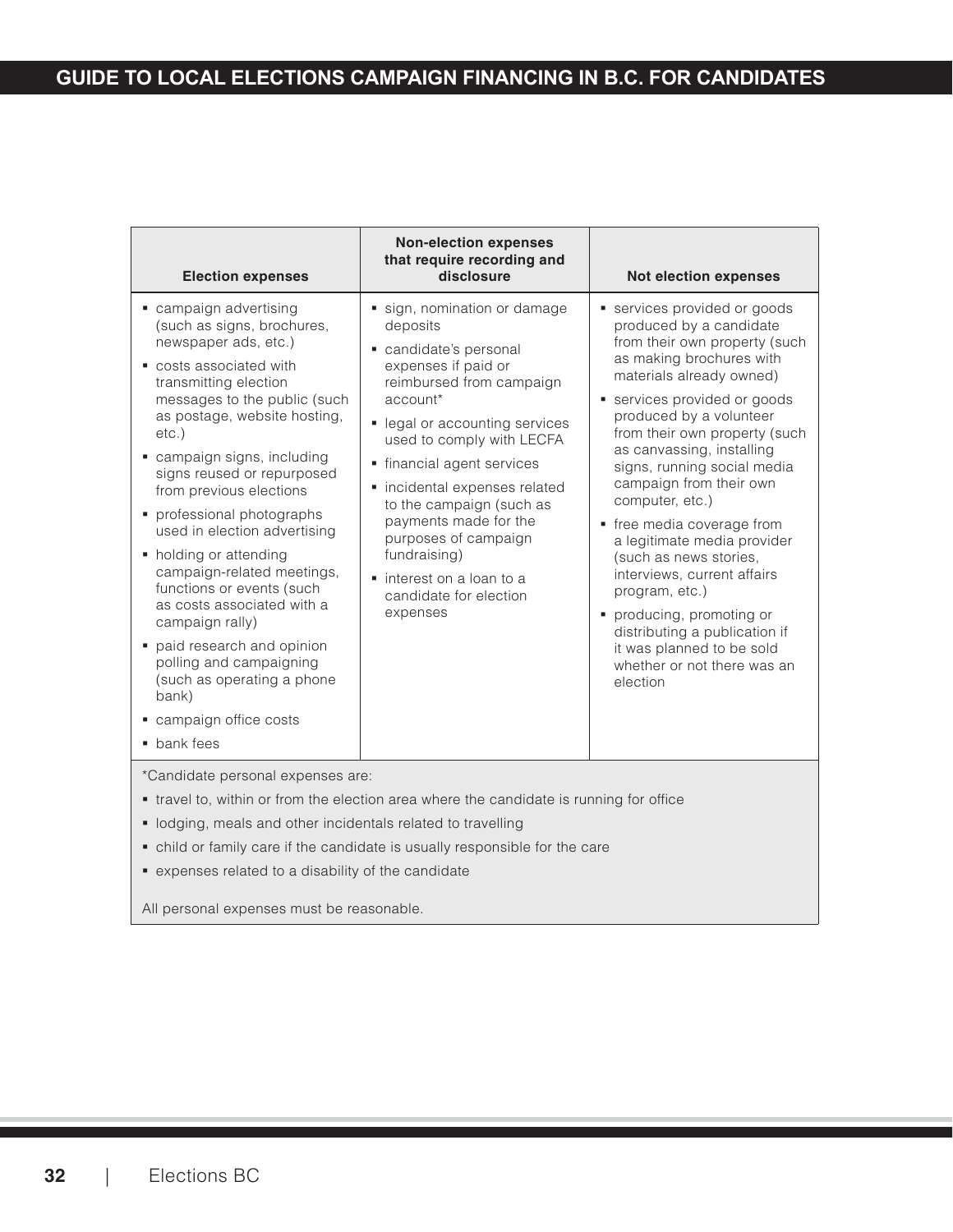# <span id="page-35-0"></span>**Valuing expenses**

The value of an election expense is the market value of the property or services used in an election campaign.

### **Valuation of re-used election signs and advertising materials**

Signs or other advertising materials left over from previous elections may be re-used, but they must have a value attributed to them for campaign period expense limit purposes. This value is the market value of buying new materials of the same quality. A quote must be obtained to determine the current price of the goods of the same quality. If they are being used during the campaign period, the value must be reported in the disclosure statement as a campaign period expense.

If there are additional costs to update old or re-used campaign goods, such as adding the sponsorship information, they are not included in the value obtained in the quote.

### **Example**

Rafael reuses 500 signs from a previous election. He has a different financial agent than the last election so the signs need to be updated with the new financial agent's name and phone number. He has stickers printed with the new information at a cost of \$100.

Since the signs were purchased during the previous election, Rafael must determine the current market value of 500 signs of the same quality. Rafael calls a local print shop and learns that the lowest replacement cost for 500 signs of the same quality is \$2,000.

#### *What is the value of the election expense?*

The value of the election expense is \$2,000. As new signs would not require the stickers, the \$100 is already included in the market value.

If only a portion of property or services is used in an election, only that portion is an election expense. The unused portion is an intended election expense and is recorded as "other payments from the campaign account."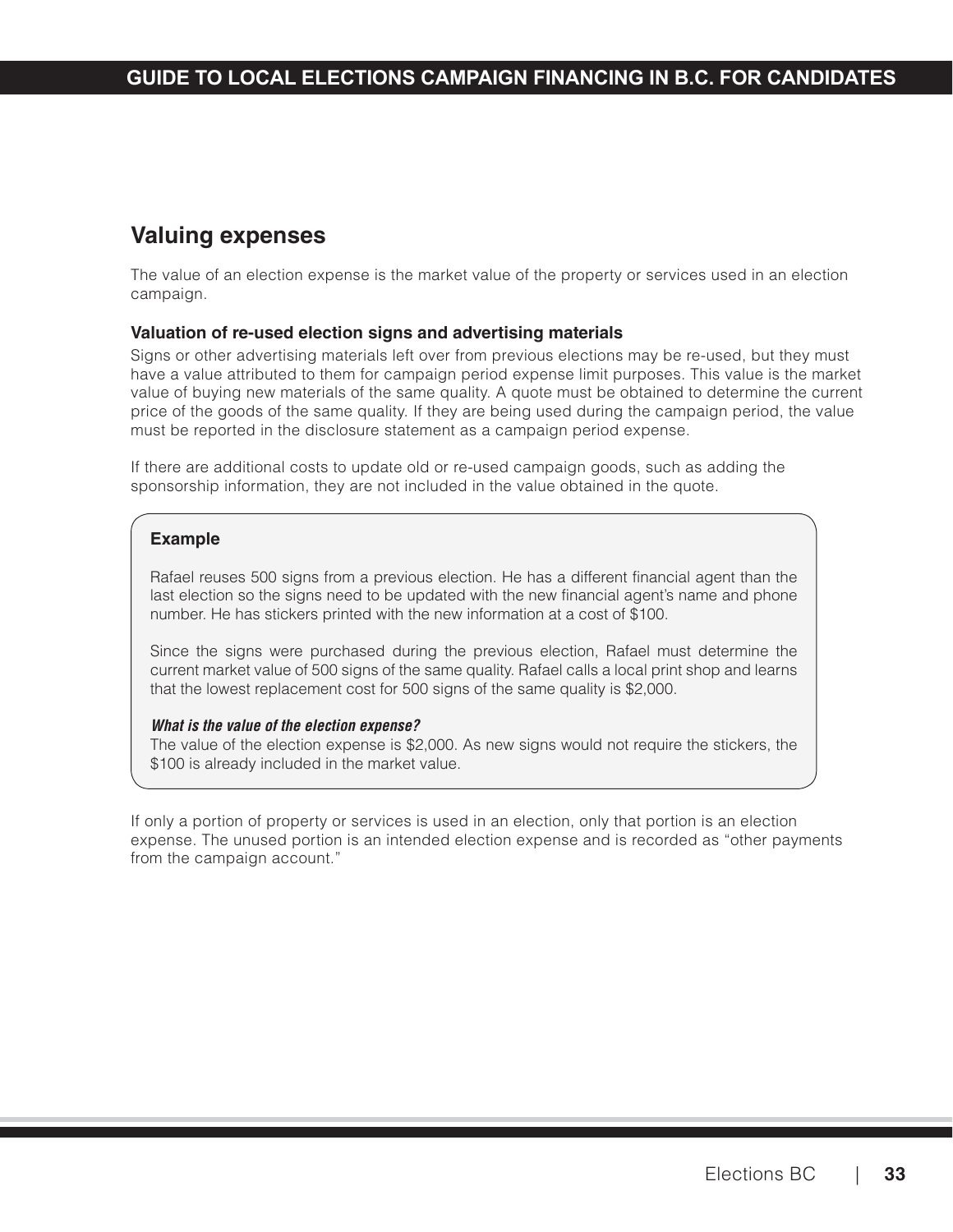#### **Example 1**

Svetlana purchases 500 brochures for \$200 but only uses 250.

#### *What is the value of the election expense?*

Since Svetlana only used half of the brochures, the value of the election expense is \$100. The remaining \$100 is recorded as an intended election expense and reported as an "other payment from campaign account."

#### **Example 2**

A campaign worker is contracted to create a website at an hourly rate of \$20 for 25 hours. Hosting fees are \$10 per month. The website is public for eight months during the election period and all of the 29-day campaign period.

#### *What is the value of the expense?*

The value is calculated by multiplying the number of hours it took to create the website by the hourly rate of the worker and adding the hosting fees.

#### **Election period expense**

\$500 (\$20 per hour x 25 hours) + \$80 (\$10 per month x 8 months) = \$580

The value of the election period expense is \$580.

#### **Campaign period expense**

\$500 (\$20 per hour x 25 hours) + \$9.35 (\$10 per month x 29 days /31 days) = \$509.35

The value of the campaign period expense is \$509.35 (can be rounded to \$509).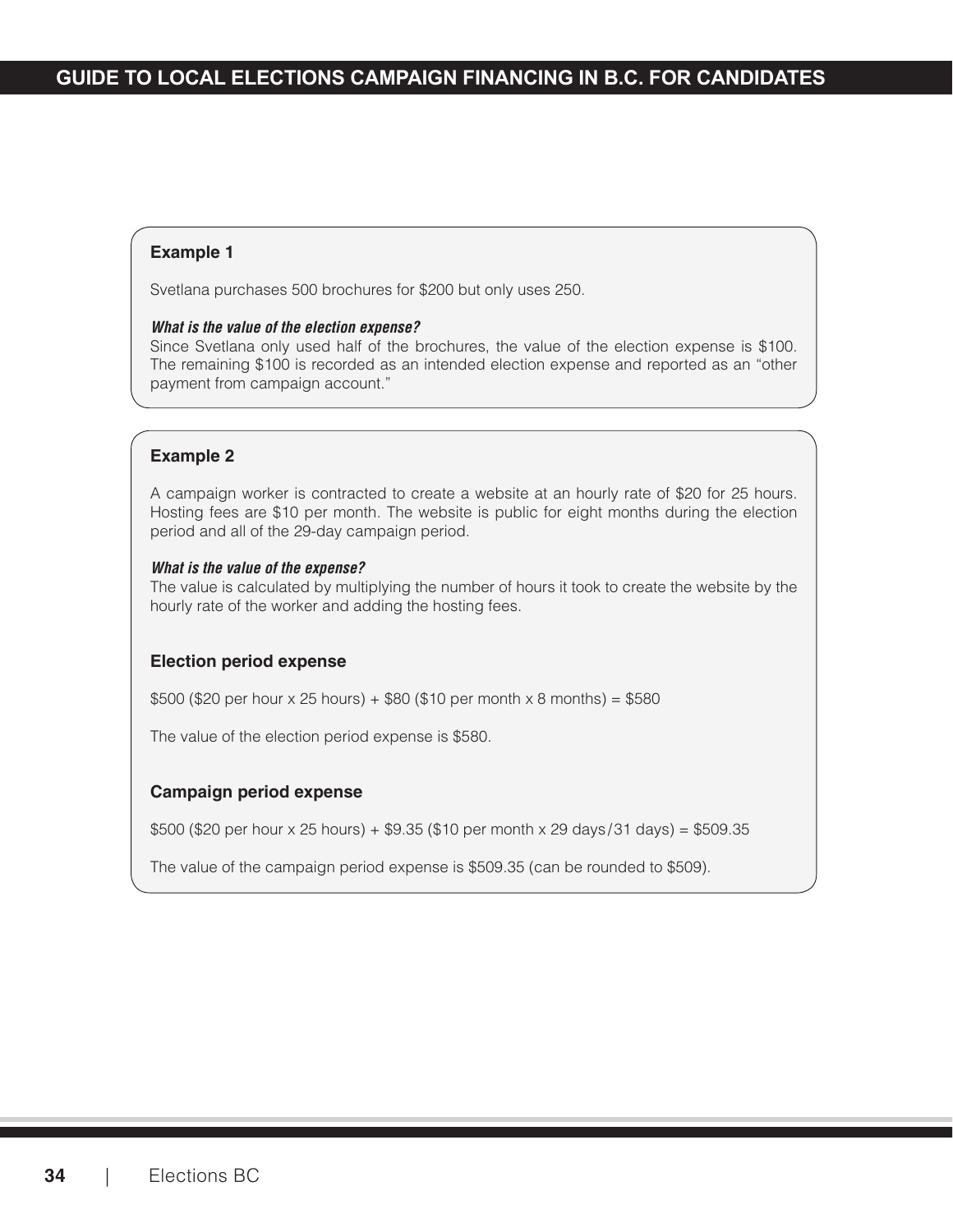## **Expense limits**

The Ministry of Municipal Affairs and Housing and the Ministry of Education calculate the campaign period expense limits for candidates.

All candidates are subject to these expense limits, which are based on the office sought and the population of the election area.

#### **An election area is the geographical area where the election is held.**

Elections BC will publish the expense limits no later than May 31 in the year of general local elections.

For by-elections, the expense limits for the most recent general local elections apply.

If a candidate exceeds their expense limit:

- monetary penalties will apply
- they will lose their seat, if elected
- they commit an offence

To find the expense limit for your election area, go to the Elections BC website at [elections.bc.ca/lecf.](http://elections.bc.ca/lecf)

### **Campaign financing arrangements**

**Campaign financing arrangements are only used by candidates endorsed by an elector organization.**

All candidates who are endorsed by an elector organization must have a campaign financing arrangement (CFA) with their elector organization.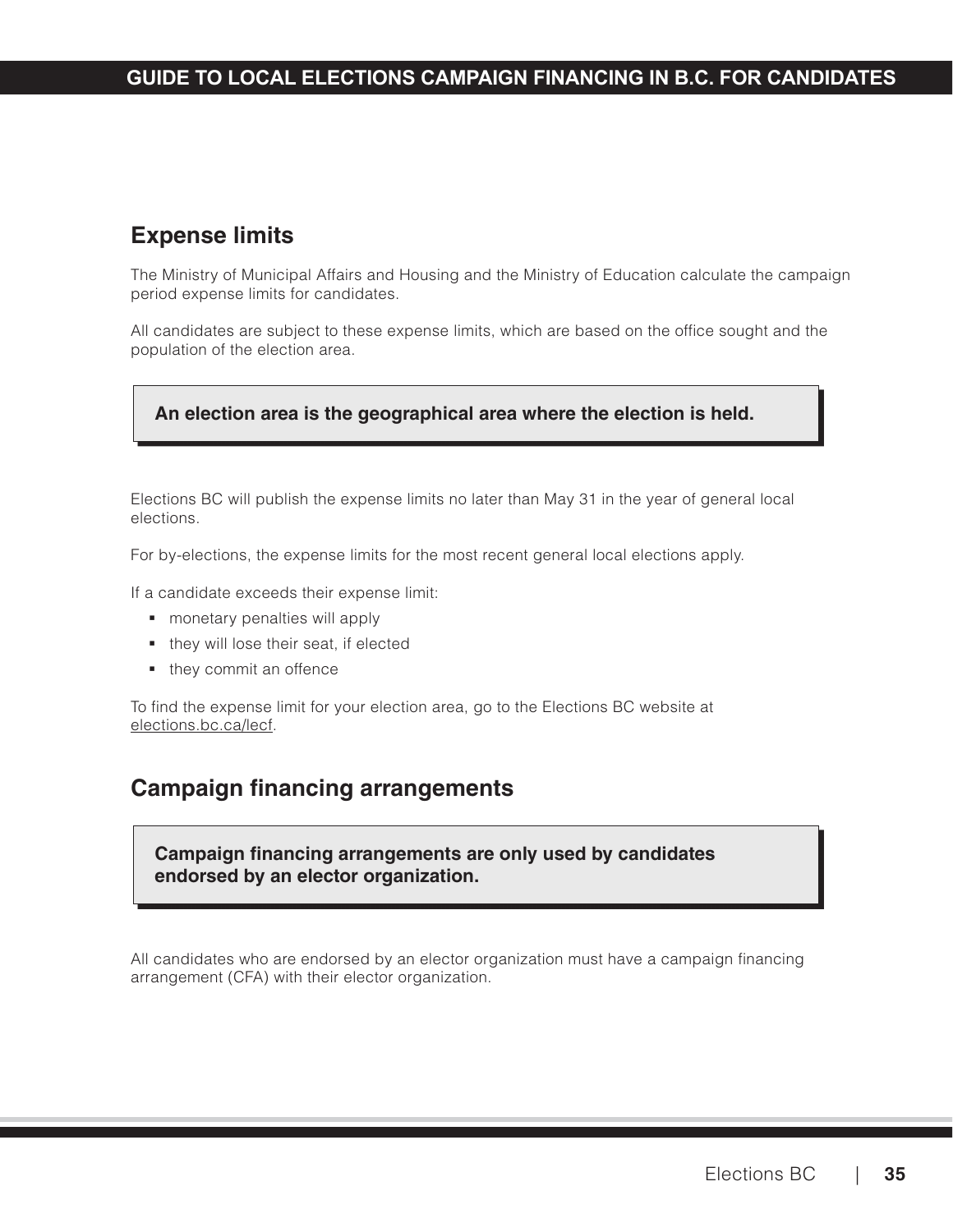### **GUIDE TO LOCAL ELECTIONS CAMPAIGN FINANCING IN B.C. FOR CANDIDATES**

Elector organizations are not allowed to incur campaign period expenses unless they share a candidate's expense limit under a campaign financing arrangement.

A campaign financing arrangement is a written agreement between an elector organization and each endorsed candidate. The arrangement determines how much of the candidate's campaign period expense limit will be shared with the elector organization.

A campaign financing arrangement must be:

- on the regulated form
- completed before the start of the campaign period
- **submitted to Elections BC**
- signed by the candidate, the candidate's financial agent (if applicable) and the financial agent of the elector organization

An endorsed candidate can make all, some or none of their expense limit available to their elector organization to spend on their campaign.

Campaign financing arrangements may be amended or terminated.

- An amendment to the amounts of expense limits available to the elector organization must be made **no later than** three days before General Voting Day.
- A termination of a campaign financing arrangement must be done before the start of the campaign period.

**Amendments and terminations to campaign financing arrangements must be submitted to Elections BC and completed on regulated forms.** 

**Important note**: a candidate or elector organization must notify their local election officer of a termination of endorsement prior to the start of the campaign period to remove the endorsement from the ballot.

Campaign financing arrangement forms can be found on the Elections BC website at [elections.bc.ca/lecf.](http://elections.bc.ca/lecf)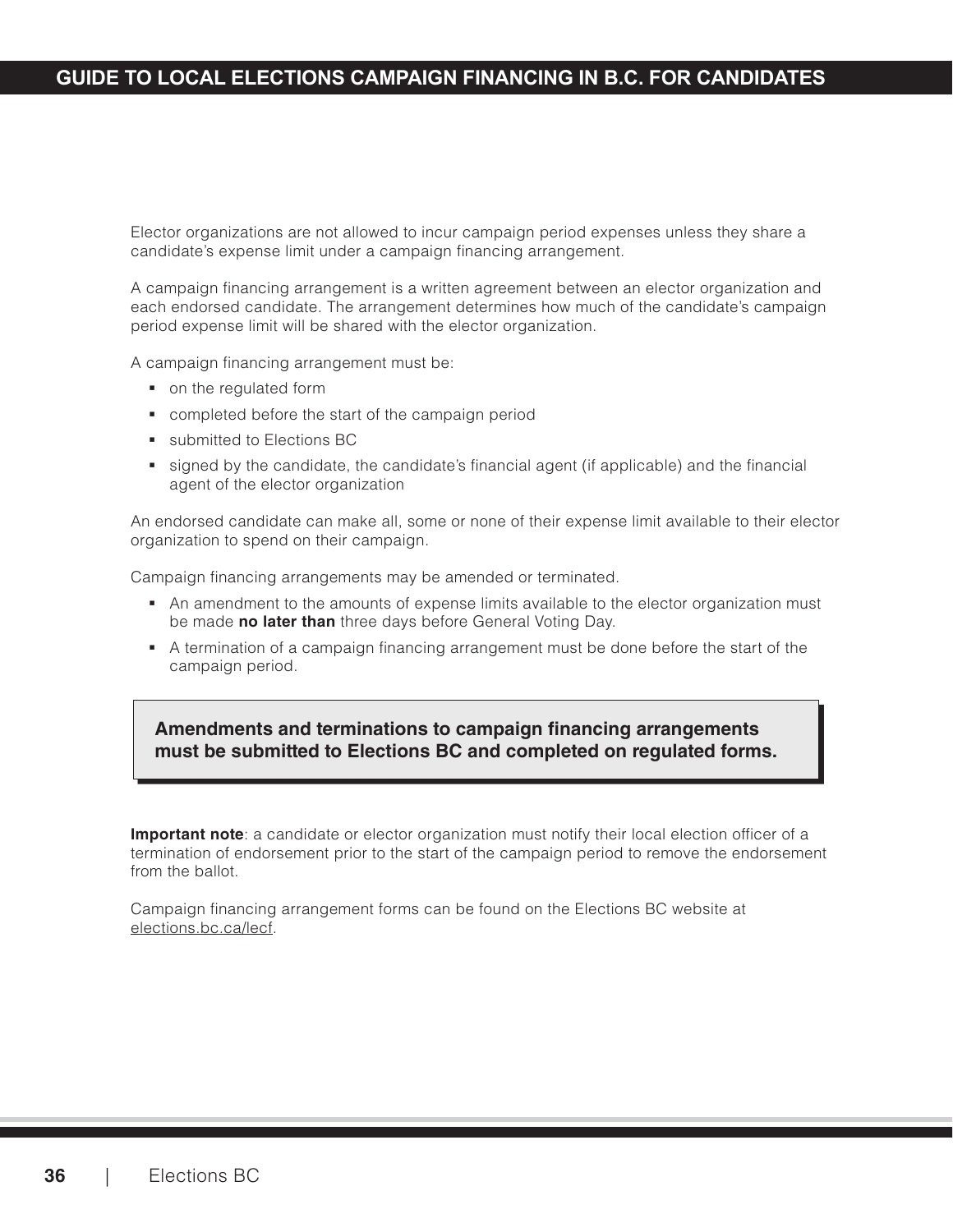## **Incurring and paying for expenses**

All election expenses must:

- be approved by the financial agent before they are incurred
- **be paid for by a candidate, financial agent or an individual authorized in writing by the** financial agent
- be paid or reimbursed from the campaign account, including if a candidate pays for an expense from their personal funds. Receipts must be submitted to the financial agent for reimbursement.

### **Shared election expenses**

A shared election expense is when two or more candidates agree to participate in an election expense.

Each candidate's campaign must pay for their portion of the shared election expense. If one campaign pays for the expense, it must be reimbursed by the other candidates' campaigns. Candidates' campaigns are not allowed to pay for another campaign's election expense.

#### **Example 1**

Bill and Zara are both candidates acting as their own financial agents. They purchase 20 shared signs for \$500. Bill writes a cheque from his campaign account and pays the full amount directly to the supplier. Bill is then later reimbursed \$250 from Zara's campaign account.

#### *Is this permissible?*

Yes. Each candidate paid for their portion of the shared election expense.

#### **Example 2**

Candidates Julie, Jessica and Jack decide to host a campaign event together. The venue charges \$300. Julie has no campaign funds, so Jessica and Jack agree to split the cost and each pay the venue \$150.

#### *Is this permissible?*

No. Each candidate must pay for their portion of a shared election expense. Julie must reimburse Jessica and Jack \$50 each to cover Julie's portion.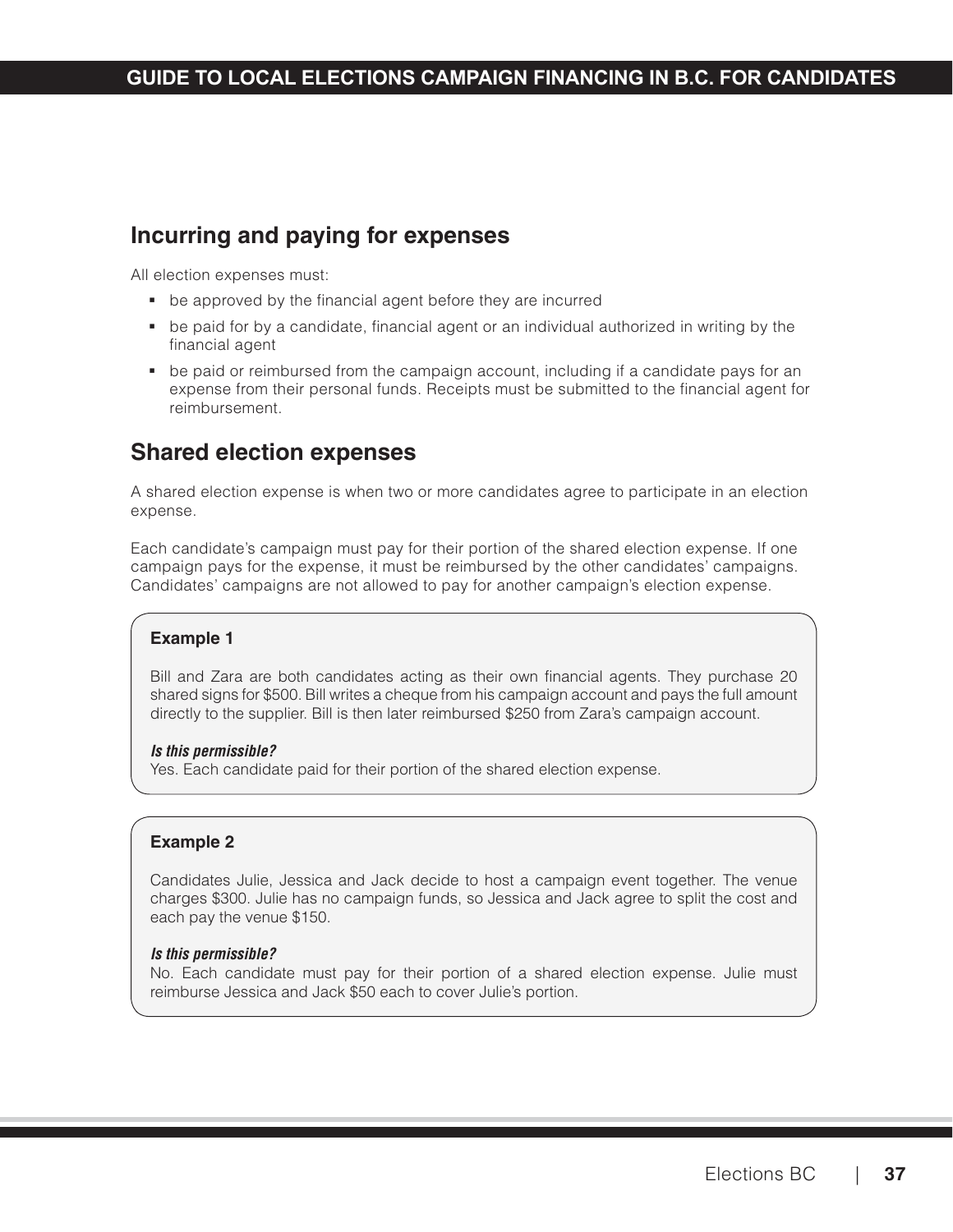### **Post-election expenses**

Candidates are permitted to incur expenses after the close of voting that are incidental to their campaign, such as celebration parties and thank-you cards. These incidental expenses are not subject to expense limits but must be recorded and reported in the disclosure statement as an "other payment from campaign account."

### **Recording requirements for expenses**

Financial agents must maintain accurate and detailed records of all expenses related to the campaign. The records must be complete enough to meet the disclosure requirements in LECFA including:

- total value and description of each election expense
- when each election expense was used (such as election period, campaign period or both)
- total value and description of each payment for non-election expenses
- total value and description of each other type of payment made from the campaign account, including fundraising expenses, intended election expenses, thank-you parties, etc.

Election expenses are broken down into the following categories:

Advertising:

- signs and billboards (including reused signs, lumber, sign wires, etc.)
- value of reused signs
- **•** brochures, pamphlets and flyers
- newspaper, magazine and journal
- **Internet**
- radio
- **television**
- other advertising (including business cards, promotional items, etc.)

Campaign Administration:

- bank fees
- **COUPSER 1** courier services and postage
- **F** rent, insurance and utilities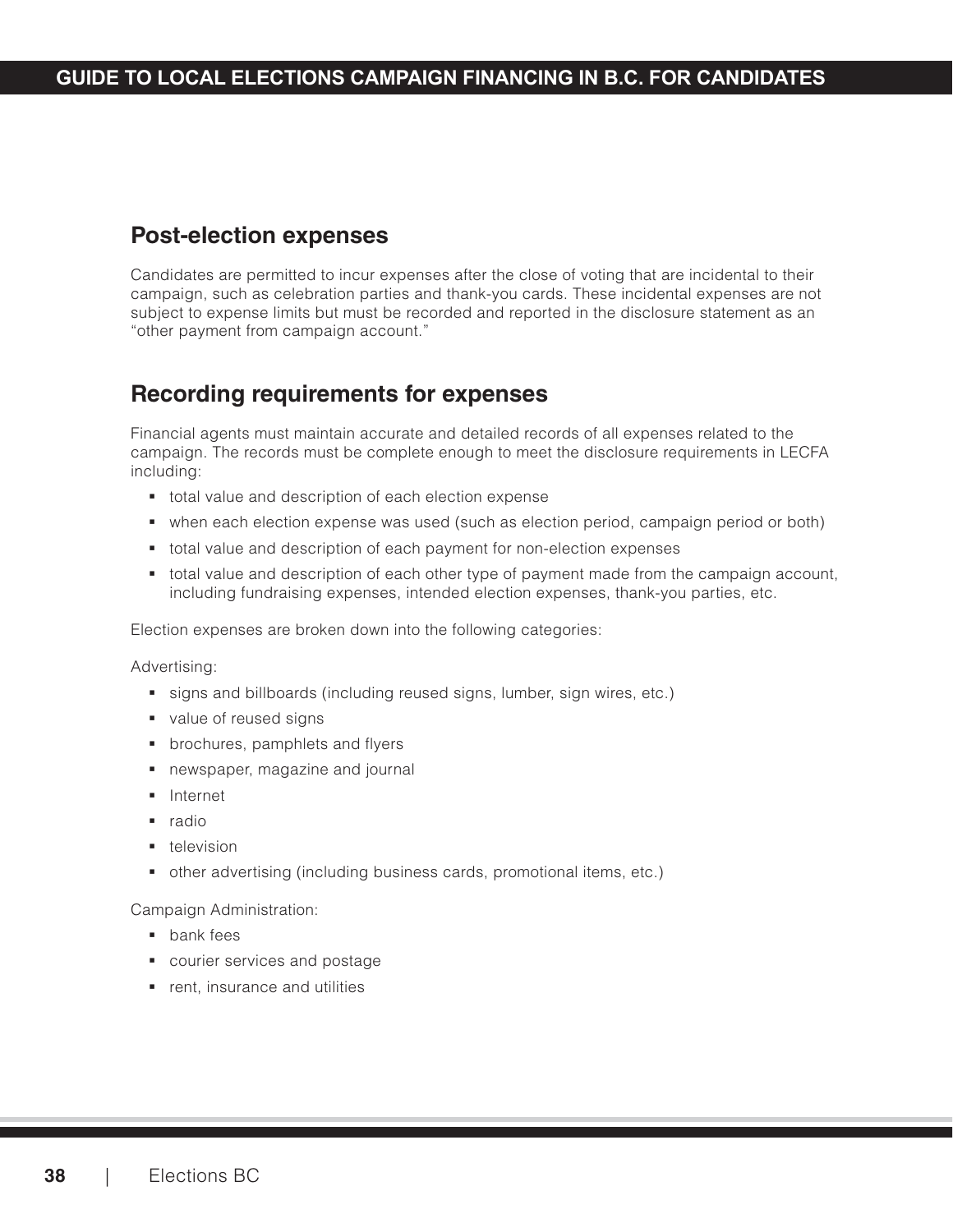### **GUIDE TO LOCAL ELECTIONS CAMPAIGN FINANCING IN B.C. FOR CANDIDATES**

- **furniture and equipment**
- **•** office supplies
- salaries and wages (excluding financial agent salaries)
- **professional services**
- other campaign administration expenses
- **convention and similar meeting expenses**
- other campaign related functions
- **research and polling**
- **n** interest expenses
- other expenses

## **Recording shared election expenses**

Detailed disclosure of shared election expenses is required. In order to meet these requirements, financial agents for candidates who participated in a shared election expense must record the following:

- the total value of the shared expense
- the value of their candidate's portion
- the names of the other participating candidates

They must also record and disclose, as applicable:

- the amount paid to the supplier
- the amount of each reimbursement received from other participating candidates
- the amount of each reimbursement paid to other participating candidates

To ensure information is consistent and disclosed correctly, Elections BC reconciles shared election expenses with the other participating candidates. Financial agents may wish to work with other participating financial agents to ensure their records and reports are accurate and consistent.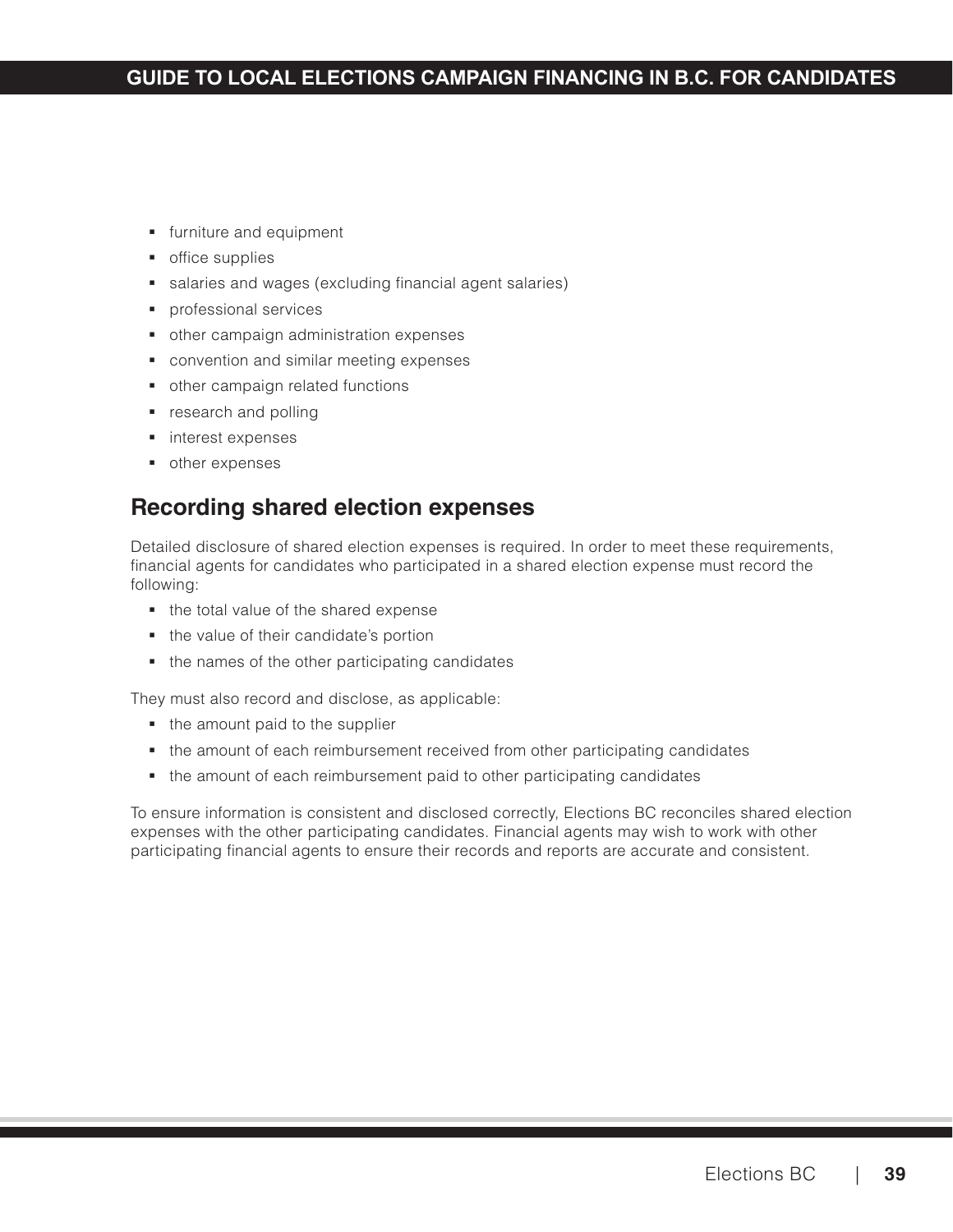## **Election advertising**

The definition of election advertising is broad and applies to advertising conducted by candidates, elector organizations and third party sponsors during the campaign period. Advertising activities during the election period are still advertising election expenses and must be recorded and disclosed, but they are not election advertising.

Election advertising is any transmission of a communication to the public during a campaign period that directly or indirectly promotes or opposes a candidate or an elector organization, including a communication that takes a position on an issue associated with a candidate or elector organization.

**With the exception of sponsorship information, Elections BC does not regulate the content of election advertising.** 

Election advertising does not include:

- messages on the Internet that do not, and would not normally, have a placement cost, including free social media posts, websites and videos. Examples of free messages that are not election advertising include Facebook, Instagram and Snapchat posts, tweets, YouTube videos and websites. Although these messages are not election advertising, any costs related to their design or production are election expenses and must be disclosed accordingly.
- personal or private communications (such as private letters, emails, in-person or telephone conversations, etc.)
- free media coverage from a legitimate media provider (such as news stories, editorials, radio interviews, etc.)
- **•** producing, promoting or distributing a publication if it was planned to be sold whether or not there was an election
- **E** a communication by an individual or group sent directly to their members, employees or shareholders
- transmission by an individual, on a non-commercial basis, on the Internet, or by telephone or text message, of their personal views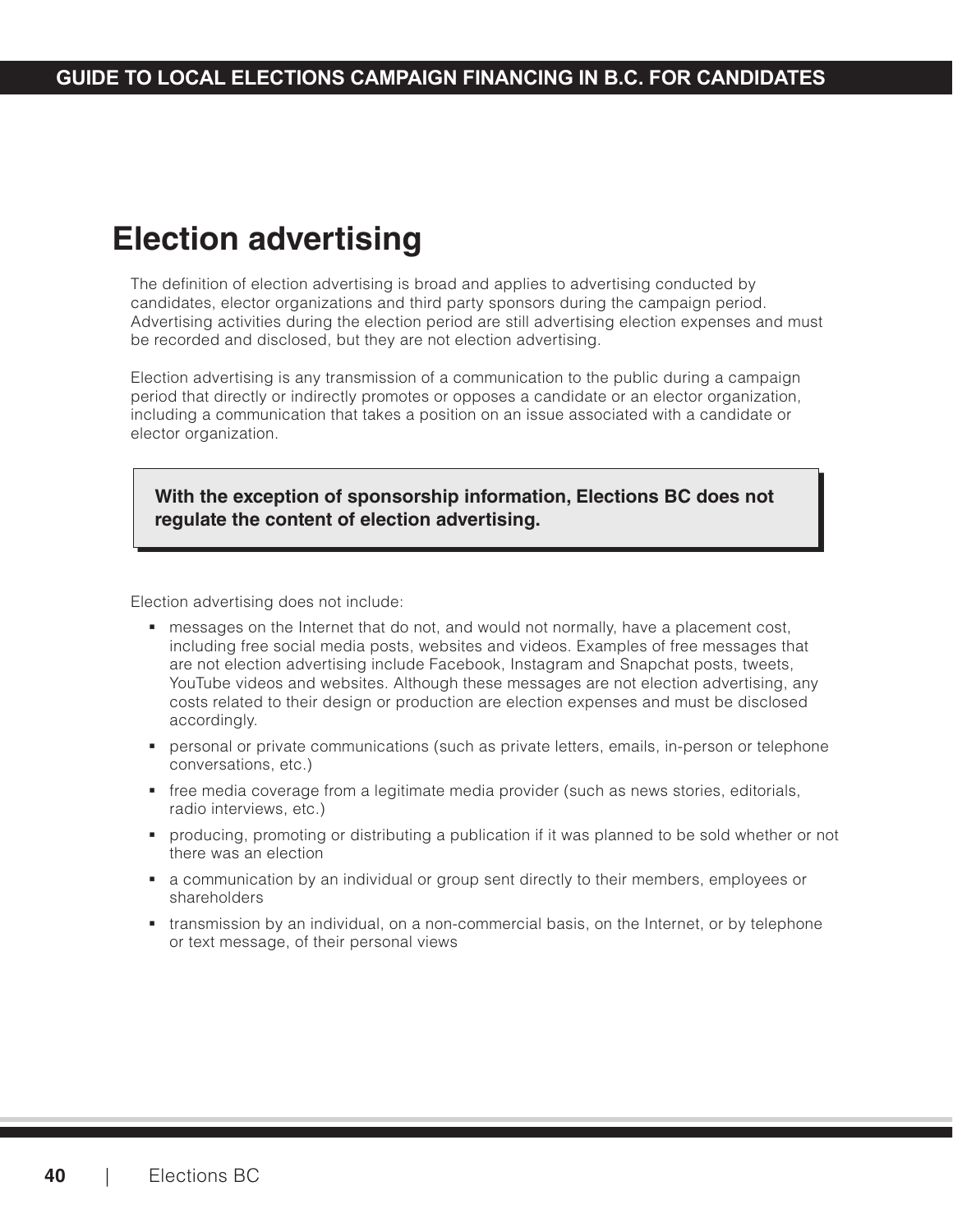### **GUIDE TO LOCAL ELECTIONS CAMPAIGN FINANCING IN B.C. FOR CANDIDATES**

#### **Examples**

| • television, radio, newspaper or magazine<br>personal or private communications<br>advertisements<br>• free media coverage from a legitimate media<br>provider (such as a candidate debate on<br>signs, billboards, posters, bumper stickers or<br>branded clothing or objects<br>a local news channel, news stories, radio<br>interviews, etc.)<br>• newsletters, brochures, mailing inserts or other<br>advertising sent to the public<br>• a communication by an individual or group<br>sent directly to their members, employees or<br>ads on the Internet with a placement cost<br>shareholders<br>(such as pay-per-click ads, Facebook ads,<br>promoted posts, banner ads, pop-up ads, etc.)<br>• any free communication on the Internet (such<br>as Facebook, Twitter, Instagram, Snapchat,<br>• phone calls made using an automated system<br>YouTube, etc.)<br>(e.g., robo calls)<br>person-to-person phone calls and text<br>messages<br>• websites or blogs |
|-------------------------------------------------------------------------------------------------------------------------------------------------------------------------------------------------------------------------------------------------------------------------------------------------------------------------------------------------------------------------------------------------------------------------------------------------------------------------------------------------------------------------------------------------------------------------------------------------------------------------------------------------------------------------------------------------------------------------------------------------------------------------------------------------------------------------------------------------------------------------------------------------------------------------------------------------------------------------|
| • producing, promoting or distributing a<br>publication if it was planned to be sold whether<br>or not there was an election                                                                                                                                                                                                                                                                                                                                                                                                                                                                                                                                                                                                                                                                                                                                                                                                                                            |

## **Determining the sponsor of election advertising**

The sponsor of election advertising is the candidate that is conducting the advertising. If two or more candidates conduct advertising together, they are co-sponsors.

#### **Example**

Amanda, Preet and Jeremy are campaigning together and decide to create a shared brochure. Preet designs and prints the brochure and provides several to each campaign to distribute.

#### *Who is the sponsor of the advertising?*

All candidates are co-sponsors of the advertising.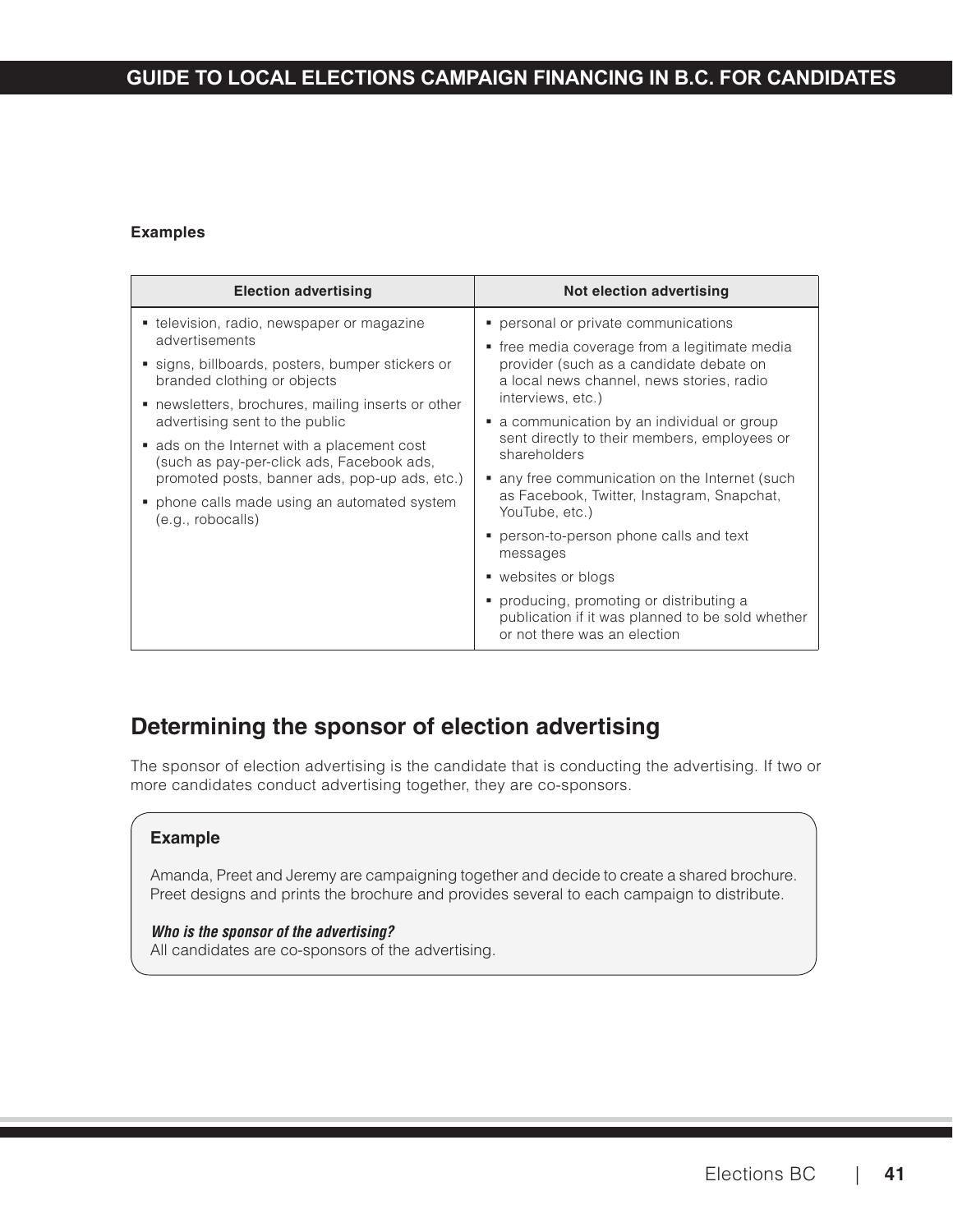The candidate is still the sponsor even if:

- the advertising is provided to the candidate as a campaign contribution, or
- another individual or organization conducts advertising on behalf of the candidate.

#### **Example**

A local parents' group meets with Braeden, a candidate, and they decide, with the consent of Braeden's financial agent, that the group will create brochures on behalf of Braeden and distribute them door-to-door during the campaign period.

#### *Who is the sponsor of the advertising?*

Braeden is the sponsor. The local parents' group is working on behalf of Braeden to create and distribute the brochures. The cost of preparing and printing the brochures is a campaign period expense of Braeden.

### **Sponsorship information on election advertising**

Sponsorship information, also known as an authorization statement, is required on most election advertising and must include:

- the name of the financial agent,
- the words "authorized by" in front of the financial agent's name, and
- a B.C. phone number, or B.C. mailing address or email address at which the financial agent can be contacted.

**Although there are no size requirements for the sponsorship information, it must be clear and readable.**

Sponsorship information must be on the election advertising itself and must be in English or understandable to readers of English. If the advertising is in another language, the sponsorship information must also be in that language or understandable to readers of that language.

If the election advertising is co-sponsored by two or more candidates, the sponsorship information for each candidate's financial agent must be on the advertising.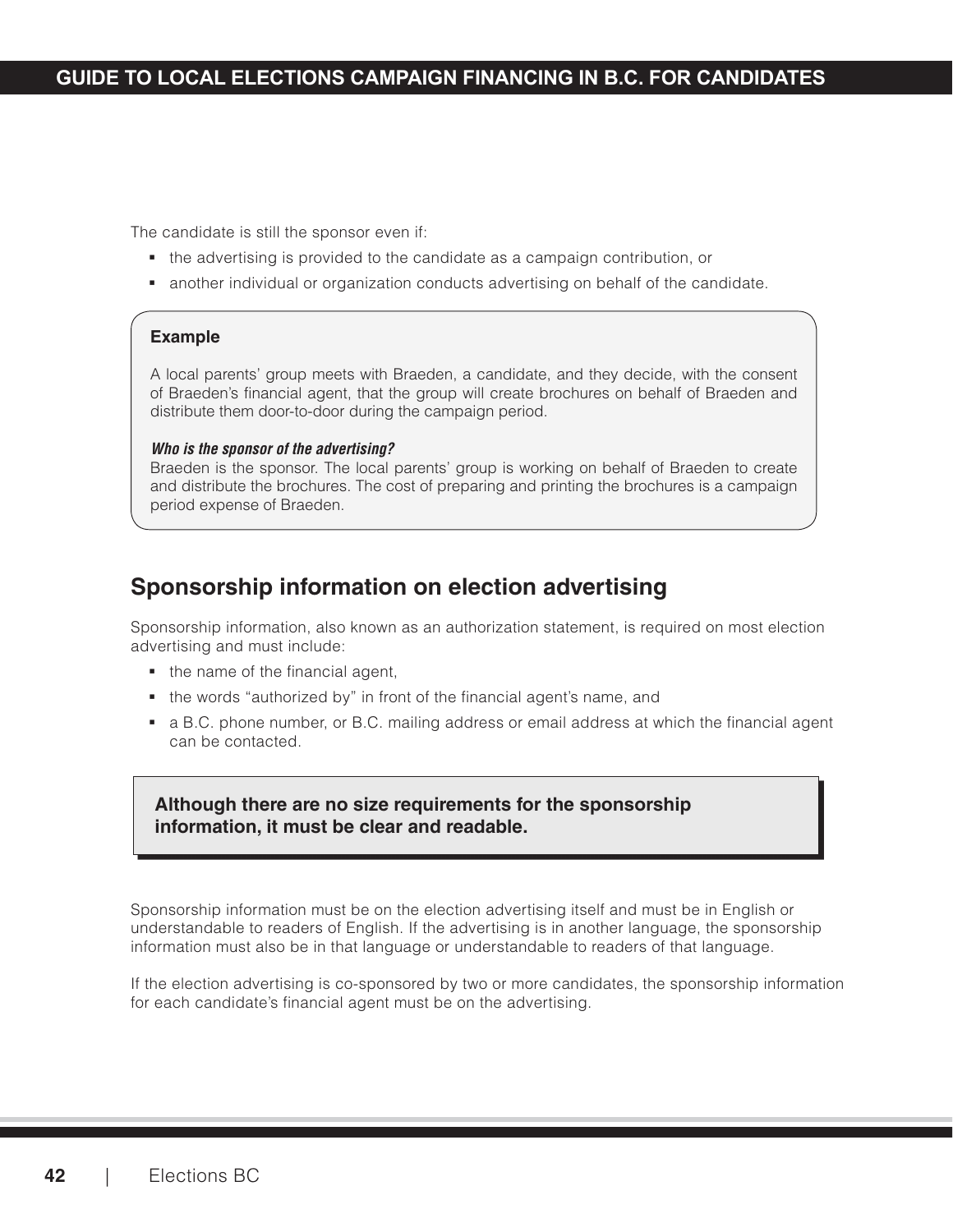#### **Example 1**

#### *Election signs*

One-sided election signs must have sponsorship information on the side that contains the advertising. It cannot only be on the back of the sign.

Two-sided election signs must have sponsorship information on at least one side. It is not required to be on both sides.

#### **Example 2**

*Candidate sponsor* Authorized by Susan Wong, [electsusan@campaign.ca](mailto:electsusan@campaign.ca)

#### **Example 3**

#### *Another language*

Authorized by John Smith, financial agent 604-123-4567 जॉन स्मिथ, वित्तीय एजेंट दवारा अधिकृत 604-123-4567

#### **Example 4**

#### *Multiple candidates*

Authorized by John Smith, 604-123-4567 and Susan Wong, [electsusan@campaign.ca](mailto:electsusan@campaign.ca)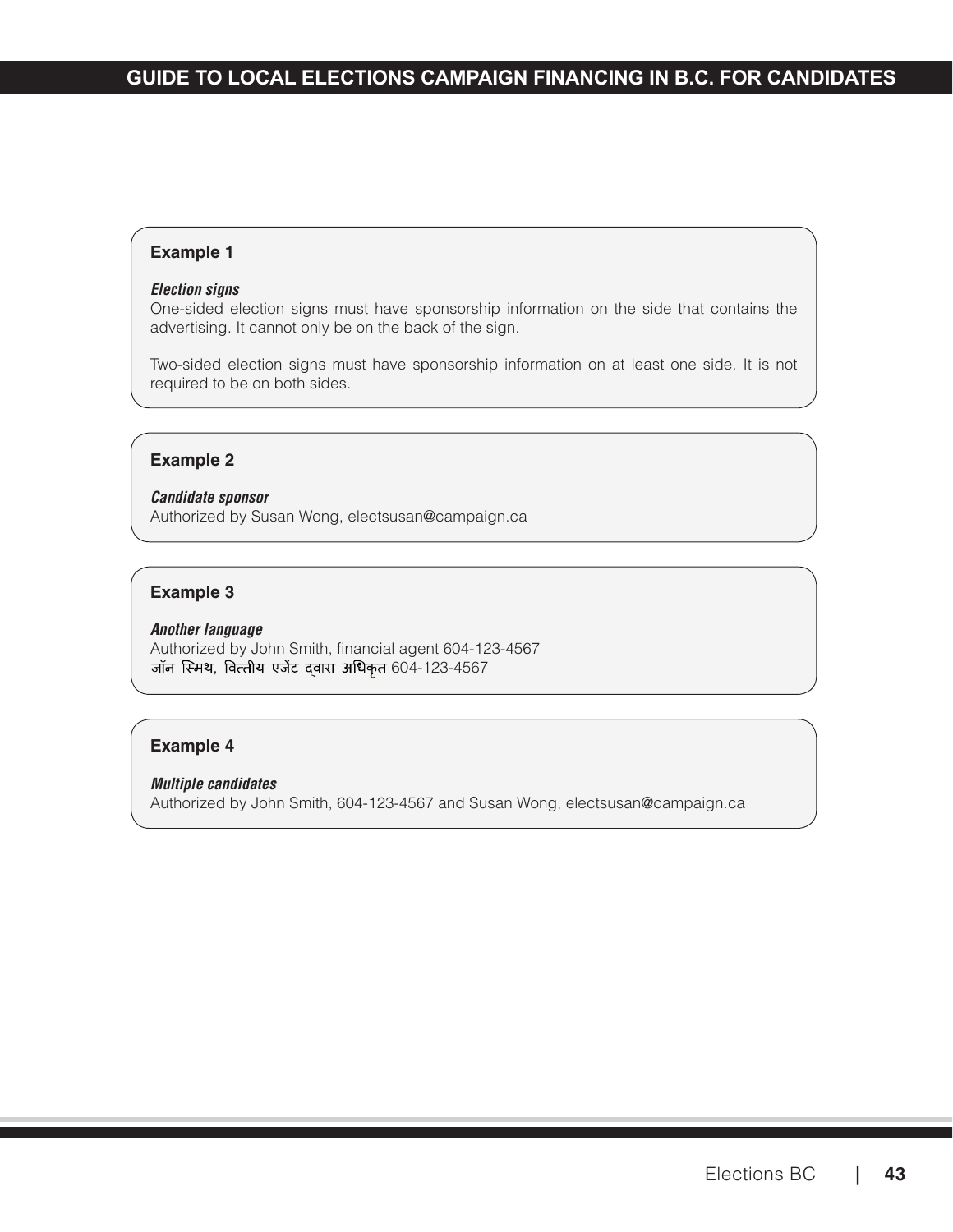## **Election advertising exempt from sponsorship information**

Certain types of election advertising do not require sponsorship information:

- **clothing**
- novelty items (such as buttons, badges, pins, stickers, bumper stickers, wristbands)
- small items of nominal value that are intended for personal use (such as pens, mugs, magnets, key chains, notepads, business cards)

### **Sponsorship information for advertising on the Internet**

For Internet advertising that has or would normally have a placement cost, the sponsorship information does not need to be on the ad if there is a link that takes the viewer to the website, landing page or profile page that contains it.

### **Where and when election signs may be placed**

Elections BC does not regulate where and when signs may be placed. However, local governments have the authority to regulate the size, placement, maintenance and removal of signs and other forms of public advertising. Contact your local government for more information about election sign bylaws in your area.

The Ministry of Transportation and Infrastructure regulates sign placement on provincial highways.

Signs must:

- Only be installed after the election is called, and must be removed the next working day after General Voting Day. Signs not removed by the owners on the next working day following the election will be removed by maintenance contractors. Maintenance contractors will invoice the owner of the signs for the cost of removal.
- Be further from the road than standard traffic signs, and must not obstruct, simulate or be attached to any traffic control device (such as signs, posts, polls).
- Not be placed on bridges, overpasses, tunnels or other highway structures.
- Not be placed on the following provincial highways:
	- **Highways within provincial parks.**
	- Highway 1, from Horseshoe Bay to Hope.
	- Highway 5, from Hope to Kamloops.
	- Highway 19, from Duke Point Ferry Terminal to Trans-Canada Highway.
	- Highway 19, Nanaimo Parkway, from Trans-Canada Highway to Island Highway.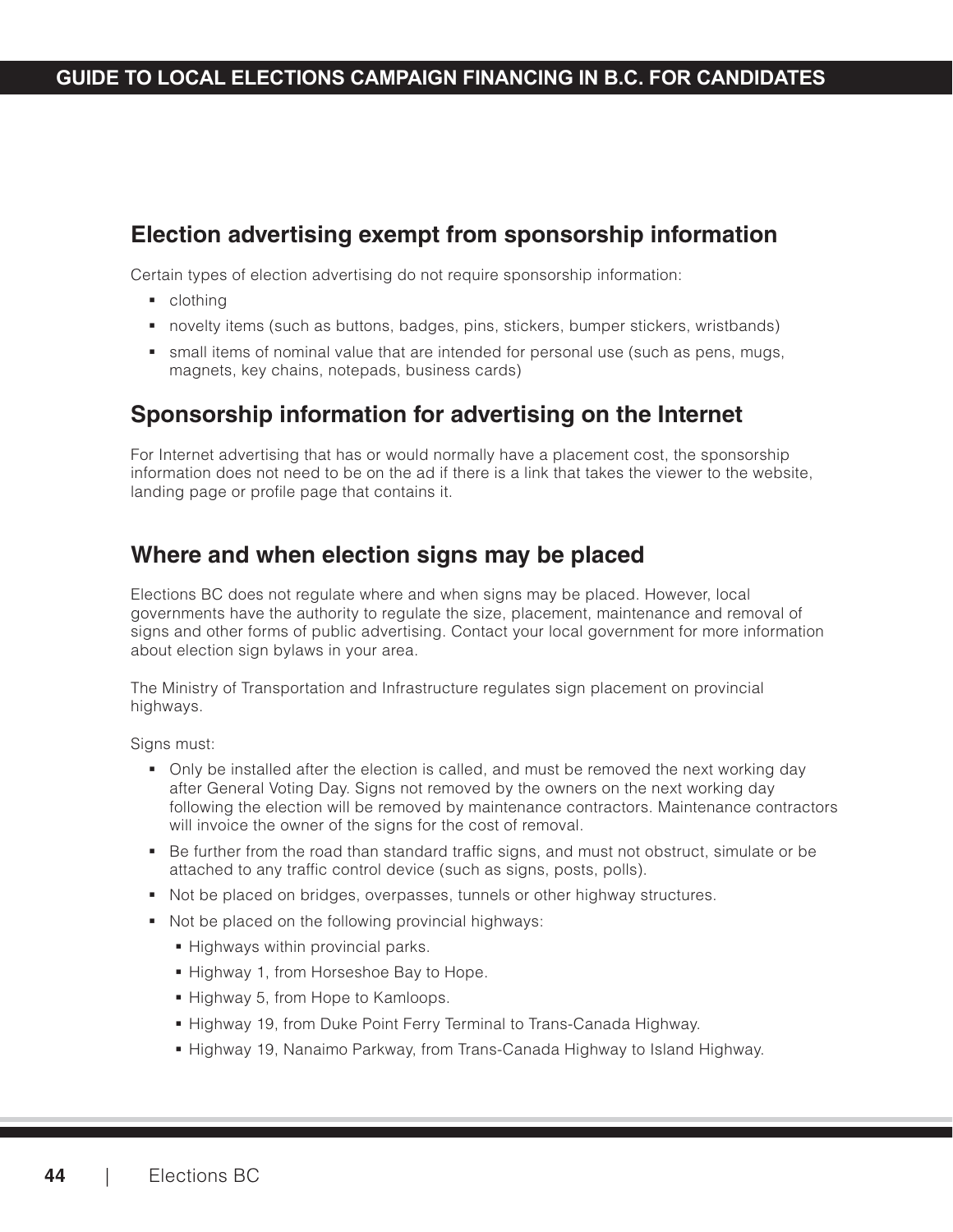- **Highway 19, Parksville to Campbell River.**
- Highway 91 and 91A.
- **Highway 99, from US border to Horseshoe Bay.**
- Highway 17, from Tsawwassen Ferry Terminal to Highway 99.
- **Highway 97C, from Aspen Grove to Peachland.**

**Important safety note:** Placing election signs by digging or driving stakes into the ground can pose a safety hazard to sign installers and to underground infrastructure (such as gas lines and other utilities). Before placing election signs, you may wish to contact BC One Call at 1-800-474-6886 to determine if there are risks in your area. This service is free of charge and is not associated with Elections BC.

### **Authority to remove election advertising**

If election advertising does not include the required sponsorship information, or is conducted by an unregistered third party sponsor, Elections BC may require that the advertising be:

- **corrected**
- **discontinued**
- covered
- **•** obscured
- **•** removed
- destroyed

## **Campaigning restrictions on General Voting Day**

An individual or organization must not transmit election advertising to the public on General Voting Day (GVD) except:

- **e** election advertising on the Internet as long as the advertising was transmitted to the public before GVD and was not changed before the close of voting
- **advertising by means of signs, posters or banners**
- **distributing pamphlets**
- **a** advertising on the Internet that is for the sole purpose of encouraging voters to vote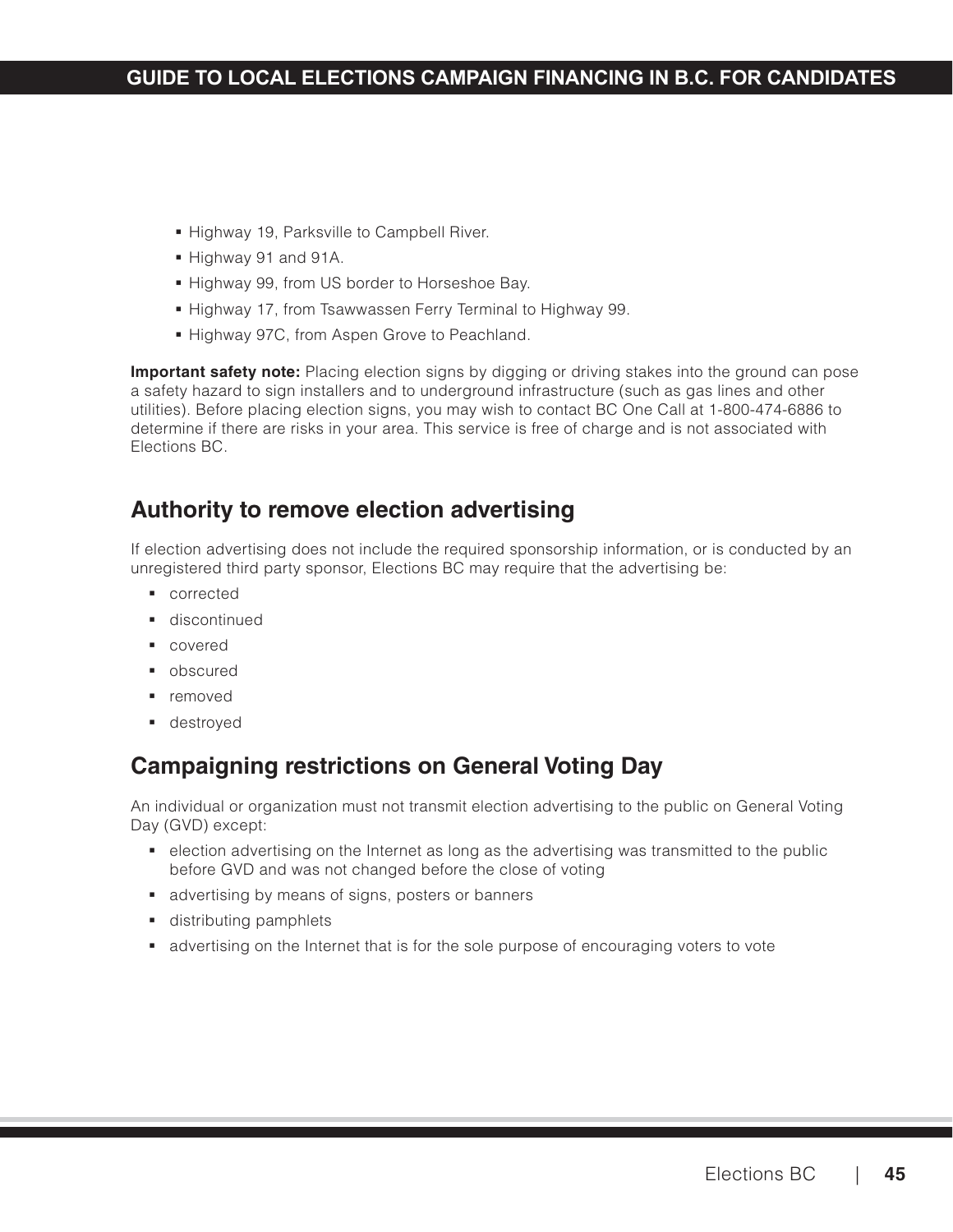| <b>Permitted on General Voting Day</b>                                                                   | Not permitted on General Voting Day                                              |
|----------------------------------------------------------------------------------------------------------|----------------------------------------------------------------------------------|
| using free social media<br>person-to-person interactions, such as phone                                  | • automated voice calls (robocalls) and automated<br>text messages               |
| calls, emails, text messages, etc.                                                                       | • placing signs or distributing brochures within 100<br>metres of a voting place |
| placing signs or distributing brochures outside of<br>100 metres of a voting place                       | • placing new paid ads or paid social media posts                                |
| • election advertising on the Internet as long as the<br>advertising was not changed on GVD or is solely | on the Internet<br>• television, radio or newspaper ads                          |
| to encourage voters to vote<br>campaign meetings or rallies outside of 100                               |                                                                                  |
| metres of a voting place                                                                                 |                                                                                  |

Election advertising is never permitted within 100 metres of a voting place while voting is being conducted.

#### **For more information about the 100 metre rule, please contact your local authority.**

## **Determining the value of election advertising**

The value of election advertising is an election expense. If used during the campaign period, the value is also a campaign period expense and is subject to the expense limit. The value of election advertising is either:

- the price paid for preparing and transmitting the advertising
- if the advertising is provided for free or at a discount, the market value of preparing and transmitting the advertising

The value of election advertising includes all property and services used in preparing and transmitting the advertising to the public (such as materials, transmission fees, design services, taxes, etc.).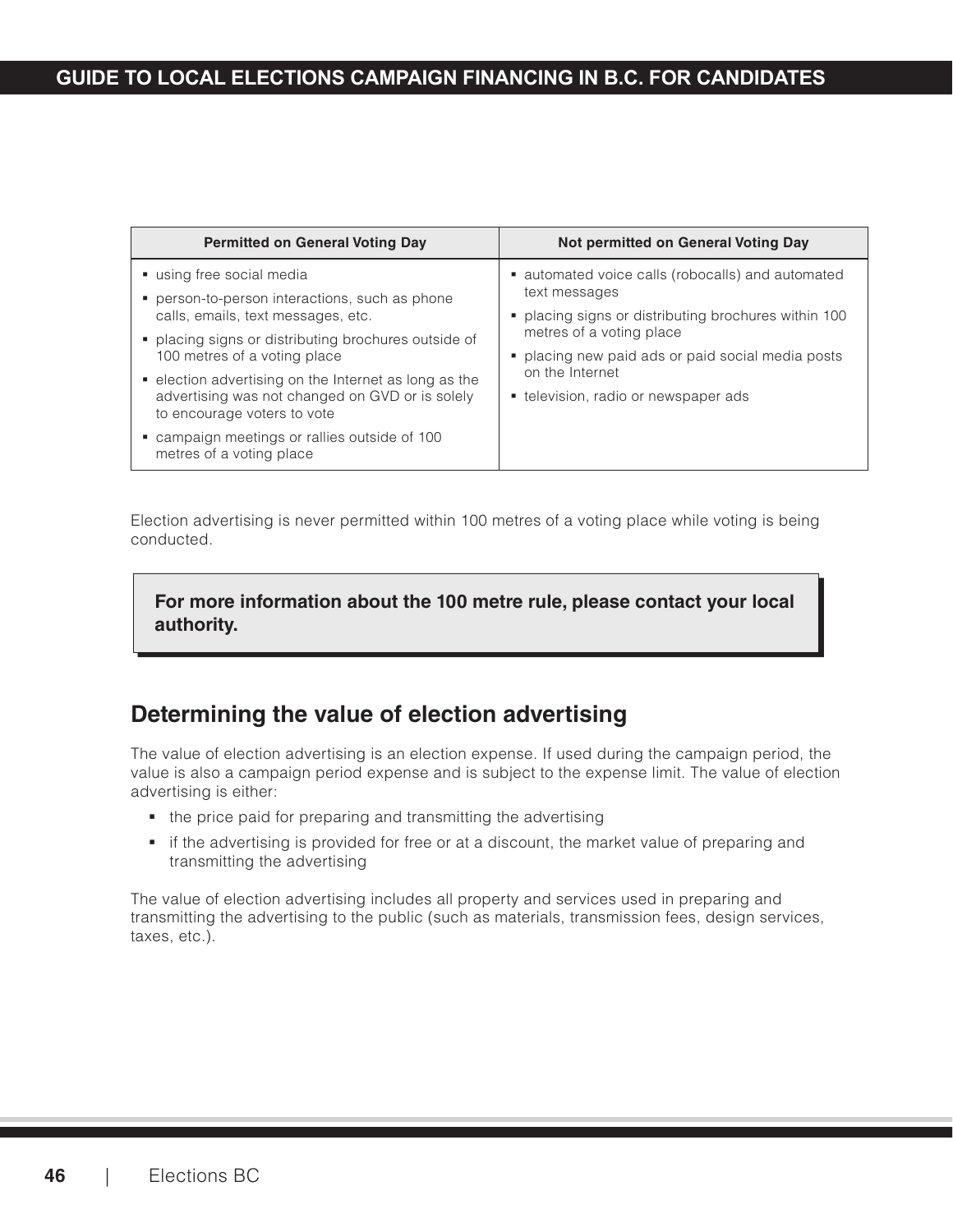#### **Example 1**

Pavel pays an agency \$500 to produce an advertisement and then pays a radio station \$150 per play. The ad is played 20 times during the campaign period.

#### *What is the value of this election advertising?*

The production cost plus the cost per play multiplied by the number of times played:  $$500 +$  $$3,000$  (\$150 x 20 plays) = \$3,500.

#### **Example 2**

Sabrina is a candidate and prepares a brochure at home and prints 500 copies at a local shop for \$0.25 per copy. The brochures are mailed to 500 different homes at a postage rate of \$1 per brochure.

#### *What is the value of this election advertising?*

500 brochures  $x$  \$1.25 (\$0.25 printing  $+$  \$1 postage per brochure) = \$625.

The value of producing the brochure is not included in the value of the election advertising because it was made with Sabrina's own materials.

Election advertising offered for free equally to all candidates has a market value of zero. However, the value of preparing the advertising is still an election expense.

#### **Example**

A television station offers all candidates a free 15 second advertisement. Elizabeth pays an agency \$300 to produce an ad.

#### *What is the value of this election advertising?*

\$300. As the transmission was offered for free to all candidates, only the production cost is included in the value of the advertisement.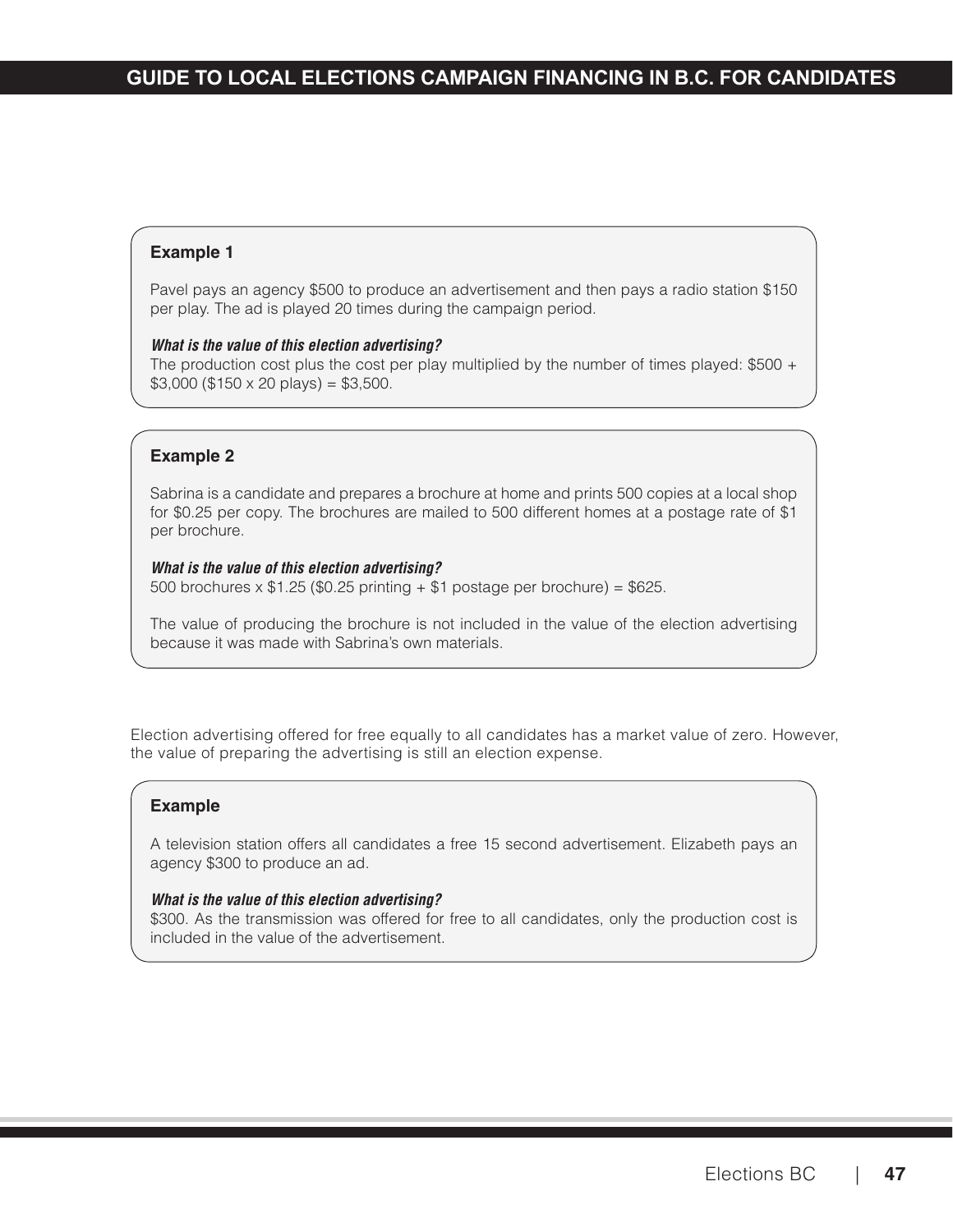## **Free advertising provided by the local jurisdiction**

If the local jurisdiction provides free election advertising to all candidates in that election equitably, the following information must be recorded and disclosed:

- how the election advertising was transmitted (e.g., newspaper ad, brochure, etc.)
- the name of the jurisdiction

Many local jurisdictions publish biographies of candidates on their websites, which is not election advertising. Check with the local jurisdiction to confirm if free advertising was offered.

## **Third party advertising sponsor**

**It is an offence to conduct third party advertising before registering with Elections BC.** 

A candidate may also act as a third party advertising sponsor but not for the election in which they are running. This means that generally, a candidate can only be a third party sponsor outside their own jurisdiction. Candidates considering becoming third party sponsors should contact Elections BC and must register with Elections BC before conducting third party advertising.

#### **Example**

Barinder, a mayoral candidate in Vancouver, has a good friend and colleague running for council in Whistler. To advertise in support of that friend, Barinder must register as a third party sponsor before placing the election advertising.

For more information about third party advertising and requirements for third party sponsors, refer to the Guide for Local Elections Third Party Sponsors in B.C. available at [elections.bc.ca/lecf](http://elections.bc.ca/lecf)[.](http://elections.bc.ca/lecf.)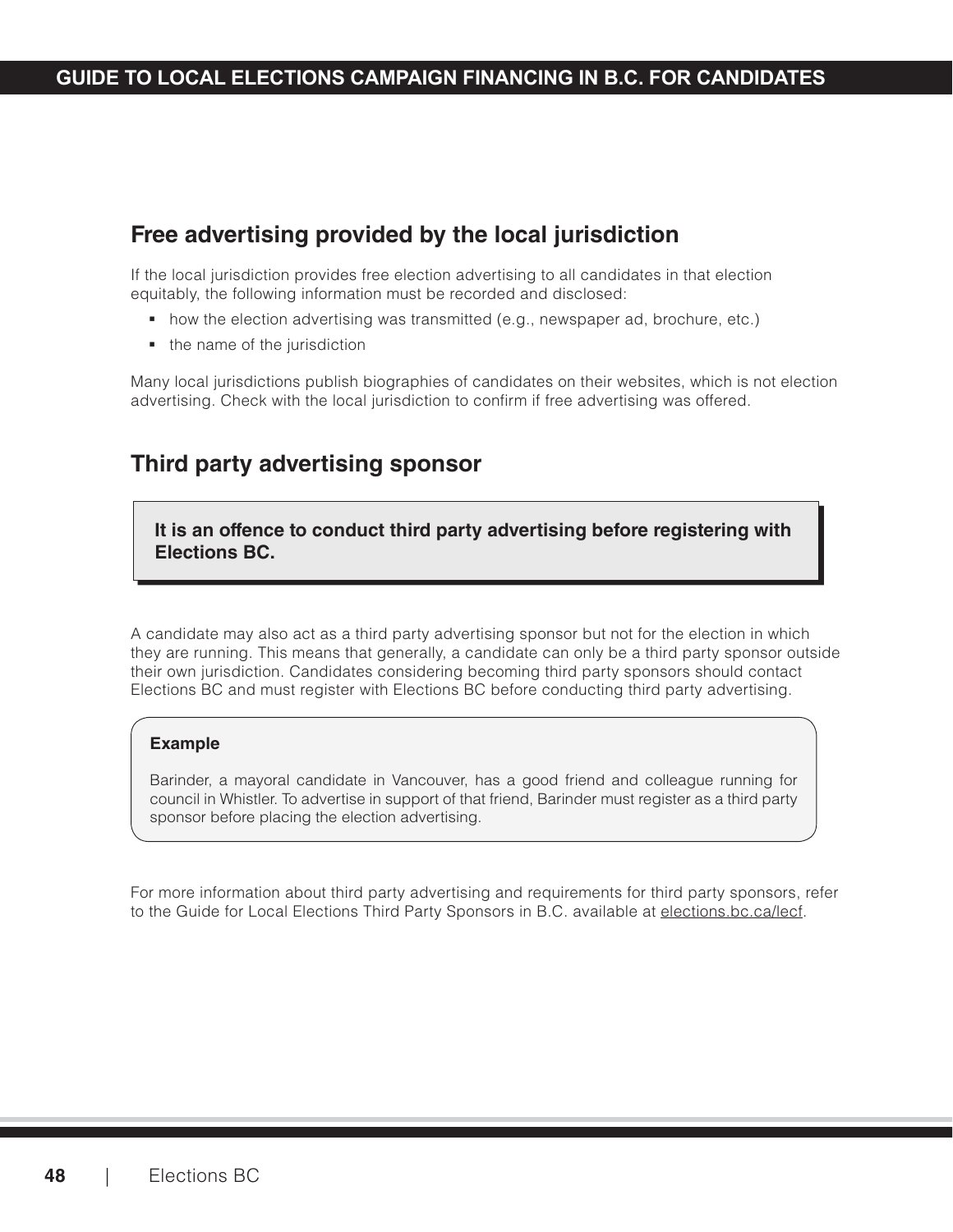## **Surplus campaign funds**

Surplus campaign funds are the balance of money left in the campaign account after all financial transactions are completed. Candidates must record the amount of surplus campaign funds remaining and how they deal with them.

If the candidate contributed money to their own campaign, the financial agent can only repay the candidate up to the value of those contributions. After the candidate has been reimbursed, any remaining surplus campaign funds must be dealt with as follows:

- Under \$500: The financial agent must pay the amount to the candidate or deal with those funds as directed by the candidate.
- \$500 or more: The financial agent must pay the total amount of the surplus campaign funds (not just the amount over \$500) to the jurisdiction where the candidate ran.

**The jurisdiction holds the funds and any accumulated interest in trust.**

## **Surplus campaign funds held in trust by a jurisdiction**

If a candidate who paid surplus funds to a jurisdiction seeks office in the same jurisdiction in the next general local election or an earlier by-election, the jurisdiction must pay the surplus campaign funds to the candidate's financial agent for use in the new election.

If the candidate does not run for office in the same jurisdiction in the next election, the funds become the jurisdiction's to be used at its discretion.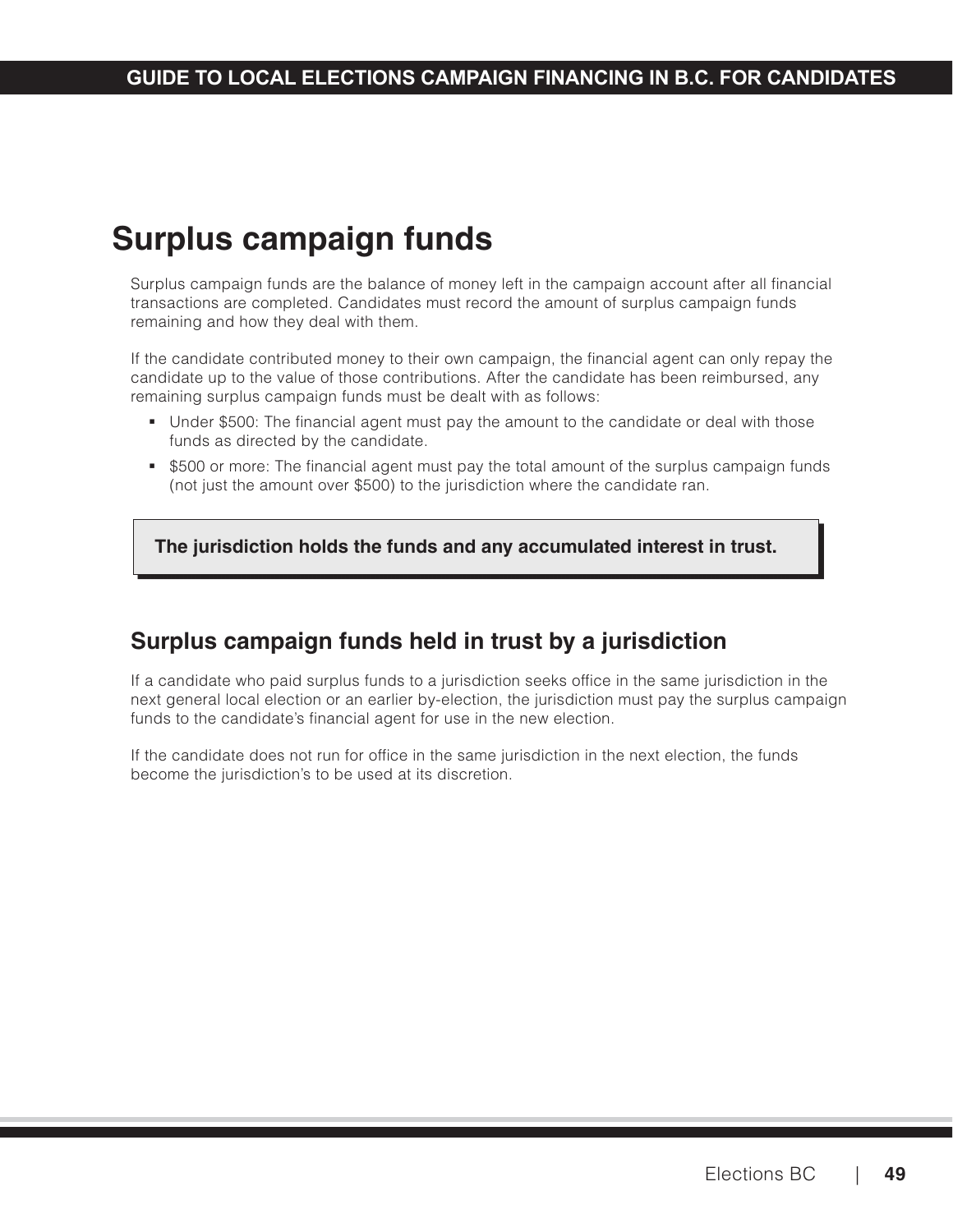## **Disclosure statements**

Financial agents are responsible for filing disclosure statements with Elections BC. A disclosure statement includes information on all campaign contributions, election expenses, transfers, surplus campaign funds and other transactions related to the campaign. A disclosure statement must be filed for every candidate. All disclosure statements must be completed on Elections BC forms.

## **Who must file**

Financial agents are responsible for filing disclosure statements even if the candidate withdrew, was acclaimed, or had few or no financial transactions. Candidates also have a responsibility to ensure that their financial agents file their disclosure statements.

Disclosure statements can be filed by:

- **email**
- mail
- **Courier**
- $fax$
- hand to a Service BC Centre ([servicebc.gov.bc.ca/locations](http://servicebc.gov.bc.ca/locations))
- **hand to the Elections BC office in Victoria**

## **Filing deadline**

The filing deadline for disclosure statements is 4:30 p.m. (Pacific time), 90 days after General Voting Day.

#### **The disclosure statement must be received and accepted by Elections BC by the filing deadline. A postmark is not acceptable as proof of delivery.**

Disclosure statements filed by the filing deadline are accepted as long as the disclosure requirements are met. If a disclosure statement requires additional information to be accepted, Elections BC will contact the financial agent to give them an opportunity to make the required corrections. If a financial agent does not meet the 90 day deadline, they may file the disclosure statement under the late filing provisions discussed below.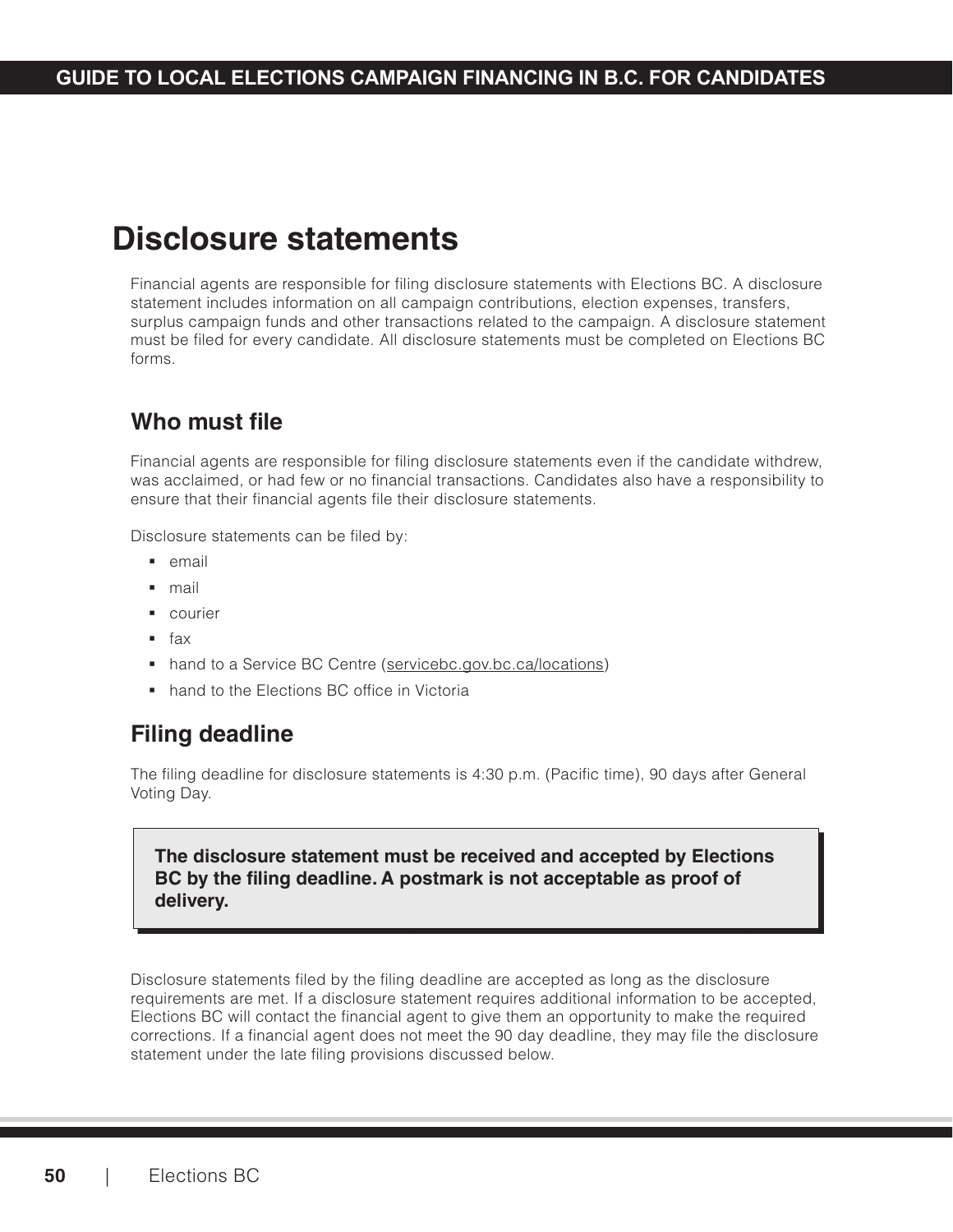The B.C. Chief Electoral Officer may grant extensions to the filing deadline in extraordinary circumstances. Requests for extensions must be made in writing to the B.C. Chief Electoral Officer before the 90 day filing deadline.

## **Late filing deadline**

The late filing deadline is 4:30 p.m. (Pacific time), 120 days after General Voting Day (GVD). Disclosure statements submitted between 91 and 120 days after GVD must include a \$500 late filing fee.

It is an offence to not file a disclosure statement by the late filing deadline. There are significant penalties for committing offences.

## **Compliance review**

Elections BC conducts a routine compliance review of each disclosure statement to ensure the requirements under the Local Elections Campaign Financing Act are met. If any issues are identified, Elections BC will contact the financial agent to request additional information.

If issues identified during the compliance review remain unresolved, Elections BC may require the financial agent to file a supplementary report.

## **Supplementary reports**

If Elections BC advises a financial agent that a supplementary report is required, it must be submitted within 30 days of the notification. Elections BC will also inform the local chief election officer of any supplementary reports required.

A supplementary report must also be filed if a financial agent becomes aware that information previously disclosed has changed or does not completely and accurately disclose the information required.

A supplementary report must:

- **Perovide details about the addition, change or correction to the original disclosure statement**
- include a description of the circumstances that led to filing the supplementary report
- **•** be in a form approved by Elections BC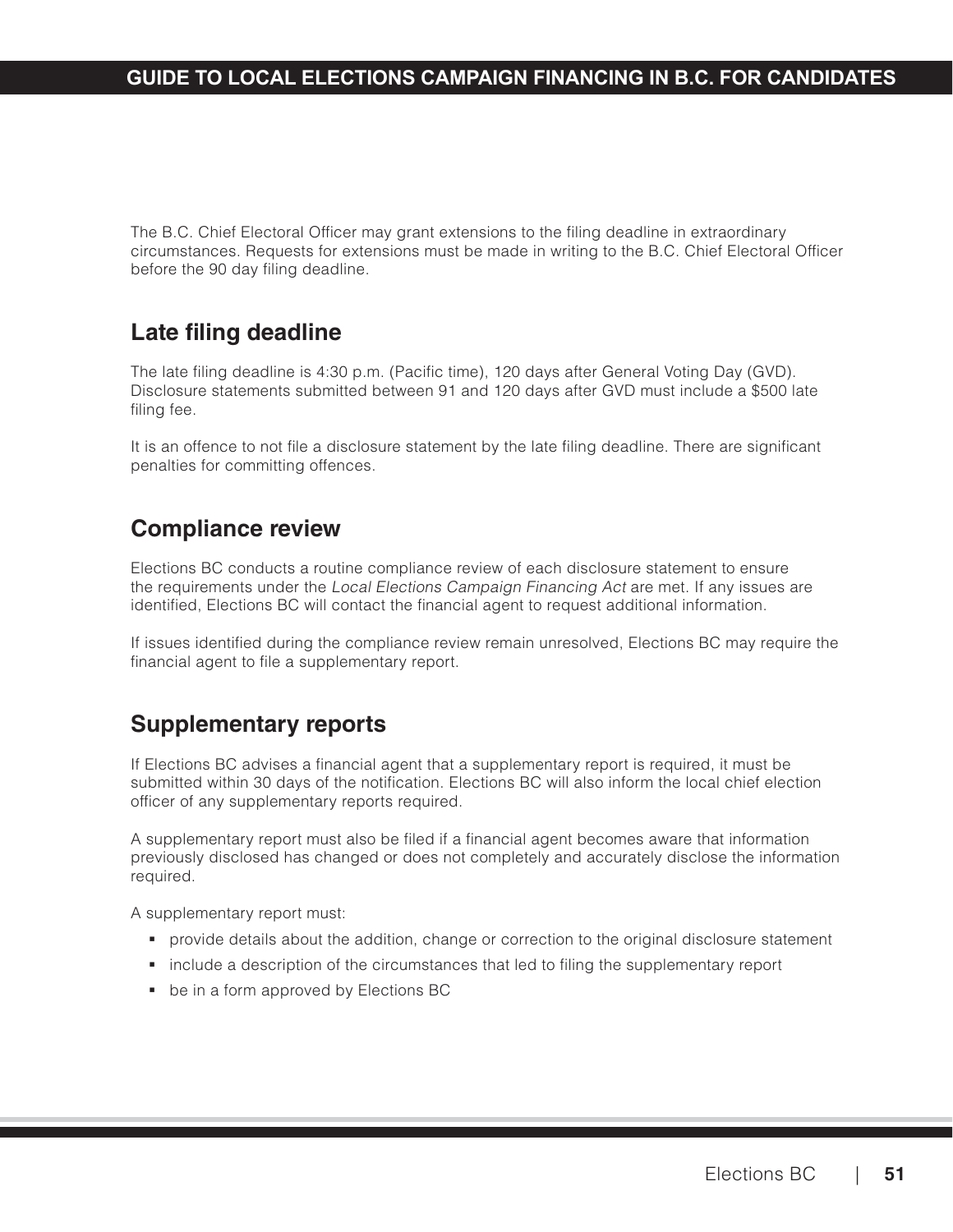### **GUIDE TO LOCAL ELECTIONS CAMPAIGN FINANCING IN B.C. FOR CANDIDATES**

## **Requirement for retaining records**

Campaign financing records must be retained in British Columbia until five years after General Voting Day. These records must include:

- copies of the disclosure statement forms
- **•** records of contributions and required contributor information
- **deposit slips**
- **expense receipts**
- cheque registers
- **transaction slips**
- all other financial records of the campaign

Financial agents must keep all campaign financing records and other material related to the disclosure statement until all disclosure requirements have been fulfilled. After the disclosure requirements are met, the candidate becomes responsible for retaining records and materials.

## **Public information**

Disclosure statements are made available on the Elections BC website after the filing deadline. They may also be viewed at the Elections BC office in Victoria. All residential addresses of significant contributors will be redacted prior to publication.

Local authorities must also provide public access to the disclosure statements.

Copies of disclosure statements may be obtained from either Elections BC or the local authorities for a fee.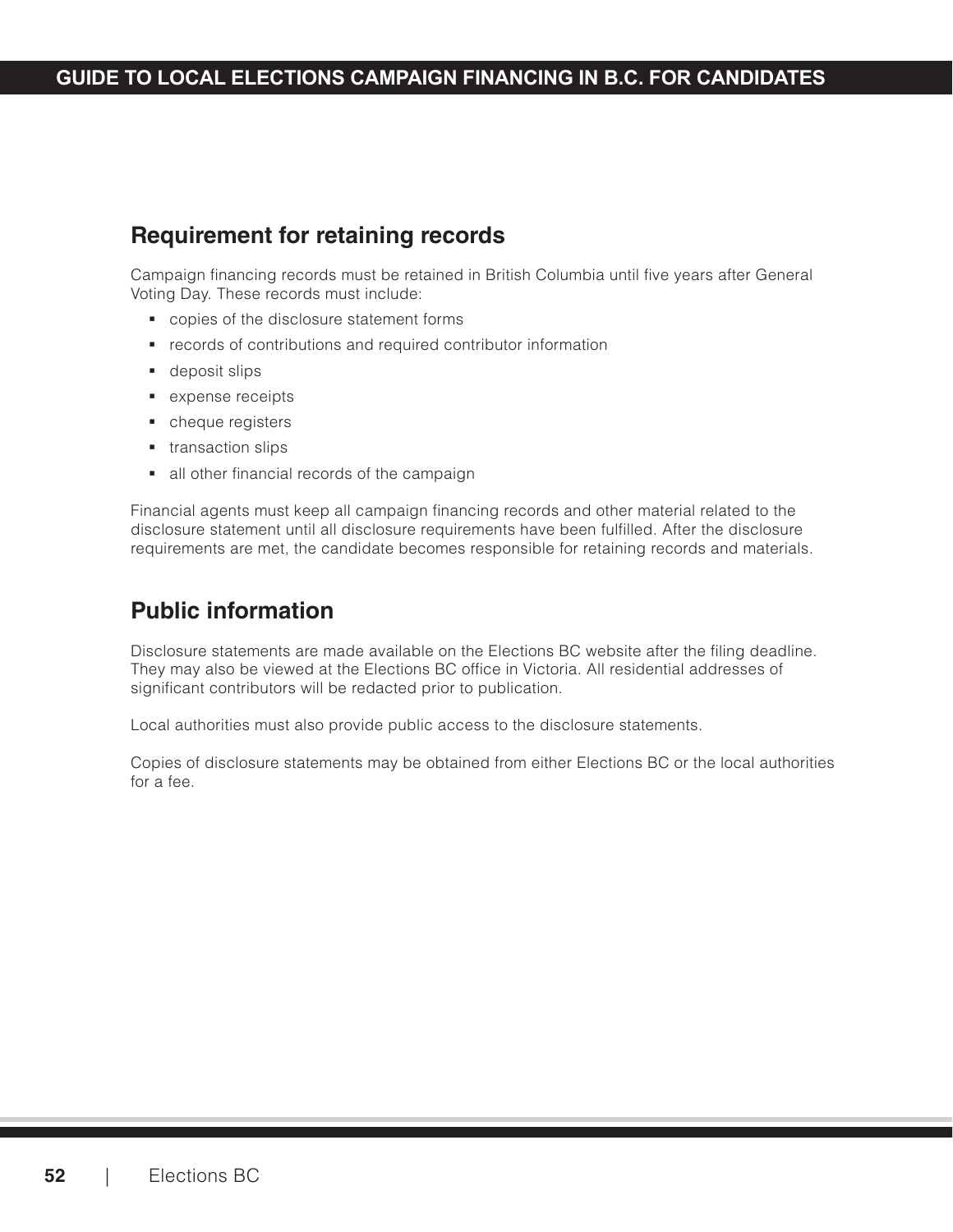## **Campaign financing penalties, offences and court orders for relief**

Elections BC works closely with participants to help them understand and comply with the local elections campaign financing rules and regulations.

## **Campaign financing penalties and offences**

Failing to comply with the campaign financing and election advertising rules in the Local Elections Campaign Financing Act (LECFA) is an offence and a person who commits an offence is liable to a fine and/or imprisonment.

There are also administrative penalties imposed by the B.C. Chief Electoral Officer for failing to comply with the campaign financing and election advertising rules. Administrative penalties include monetary penalties, loss of seat and disqualification.

A list of disqualified candidates, elector organizations and advertising sponsors is available on the Elections BC website and at the Elections BC office in Victoria.

## **Failing to file a disclosure statement**

Candidates who fail to file a disclosure statement or supplementary report are disqualified from being nominated for, elected to or holding office on a local authority in B.C. until after the next general local elections. Elected candidates who fail to file will also lose their seats.

Candidates endorsed by elector organizations are also subject to these same penalties if the elector organization fails to file a disclosure statement or supplementary report.

It is also an offence to fail to file a disclosure statement or supplementary report and a candidate or financial agent who fails to file a report is liable to a fine of up to \$10,000 and/or imprisonment for up to two years.

## **Exceeding the expense limit**

An elected candidate who exceeds their expense limit loses their seat. A candidate endorsed by an elector organization will also lose their seat if the total of the candidate's campaign period expenses and the elector organization's campaign period expenses attributed to the candidate exceed the candidate's expense limit.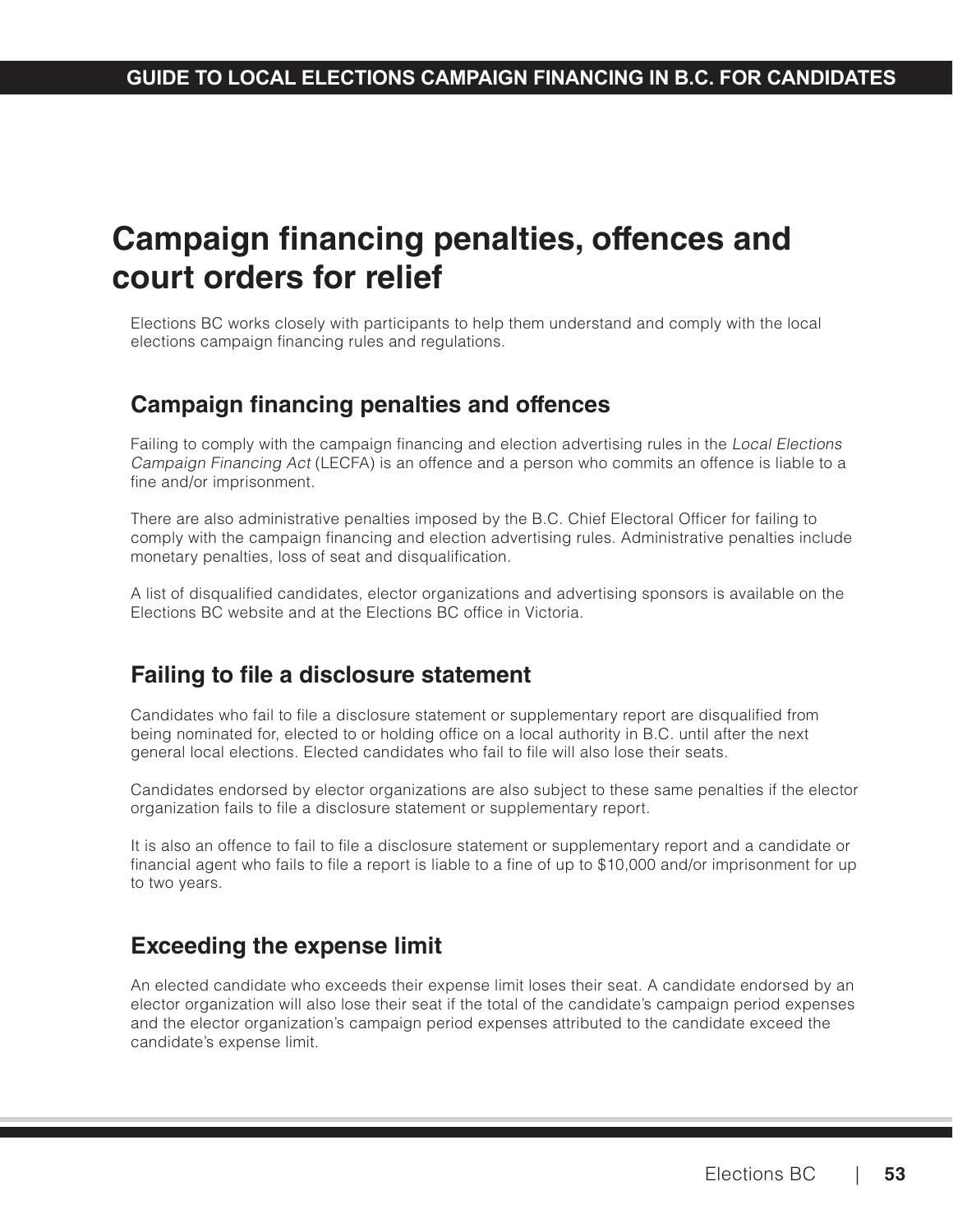All candidates who exceed their expense limit must pay a monetary penalty of twice the amount by which they exceeded their limit. If the penalty is not paid within 30 days, the candidate becomes disqualified from being nominated for, elected to or holding office on a local authority until after the next general local elections. However, if they pay the penalty, even after the 30 days, they will no longer be disqualified.

#### **Monetary penalties are made payable to the Minister of Finance.**

It is also an offence to exceed the expense limit and a candidate who exceeds the limit is liable to a fine of up to \$5,000 and/or imprisonment for up to one year.

### **Providing false or misleading information**

Providing false or misleading information or making false or misleading statements under LECFA is an offence and individuals who commit such an offence are liable to a fine of up to \$10,000 and/or imprisonment for up to two years.

## **Court orders for relief**

Candidates or financial agents can apply to the Supreme Court for a court order for relief from disclosure requirements and expense limit penalties. These applications must be made before the late filing deadline.

Candidates applying for court relief may want to consult independent legal counsel about the court process.

For details on filing for a court order for relief, see sections 66-72 of the Local Elections Campaign Financing Act.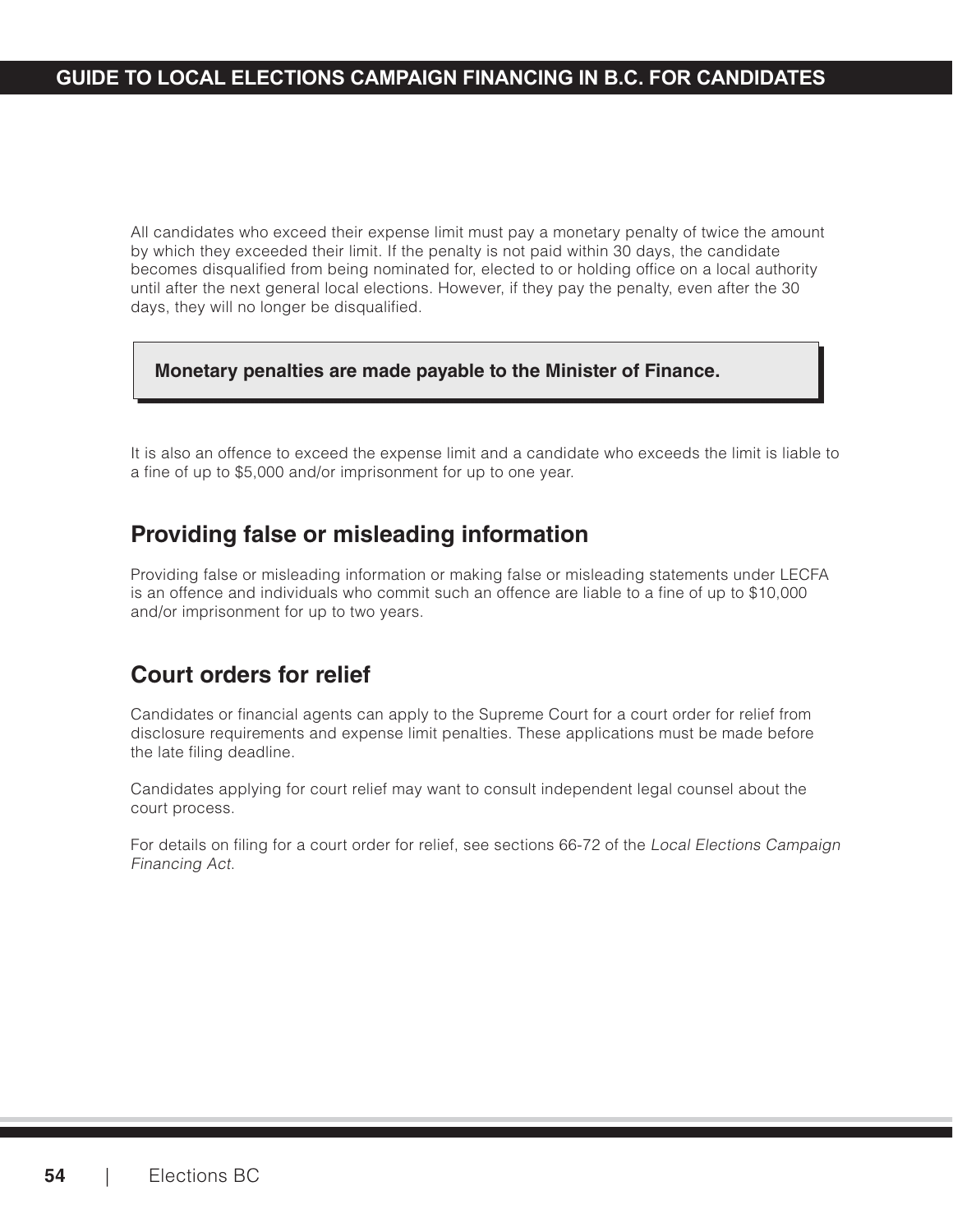## **Disclosure statement completion instructions**

The disclosure statement forms provided by Elections BC are mailed after nomination information is received from local authorities. These forms contain the contact information provided on the nomination documents. Blank versions of these forms are also available online at [elections.bc.ca/lecf](http://elections.bc.ca/lecf).

The following are some general instructions when completing all forms:

- **Separate disclosure statements must be filed for each election where the candidate ran.**
- Submit all relevant forms. Forms not relevant to the candidate's campaign do not need to be filed. If there is doubt whether a form should be filed, contact Elections BC.
- Complete the forms online or by hand.
- Complete the detailed forms first then carry forward the totals to the summary forms.
- **Ensure the candidate's name is on each page.**
- Enter dates as YYYY/MM/DD e.g., for October 20, 2018, enter 2018/10/20.
- Number the pages of forms that have more than one page using the boxes in the top right corner of the forms – e.g., page 1 of 2, page 2 of 2, etc.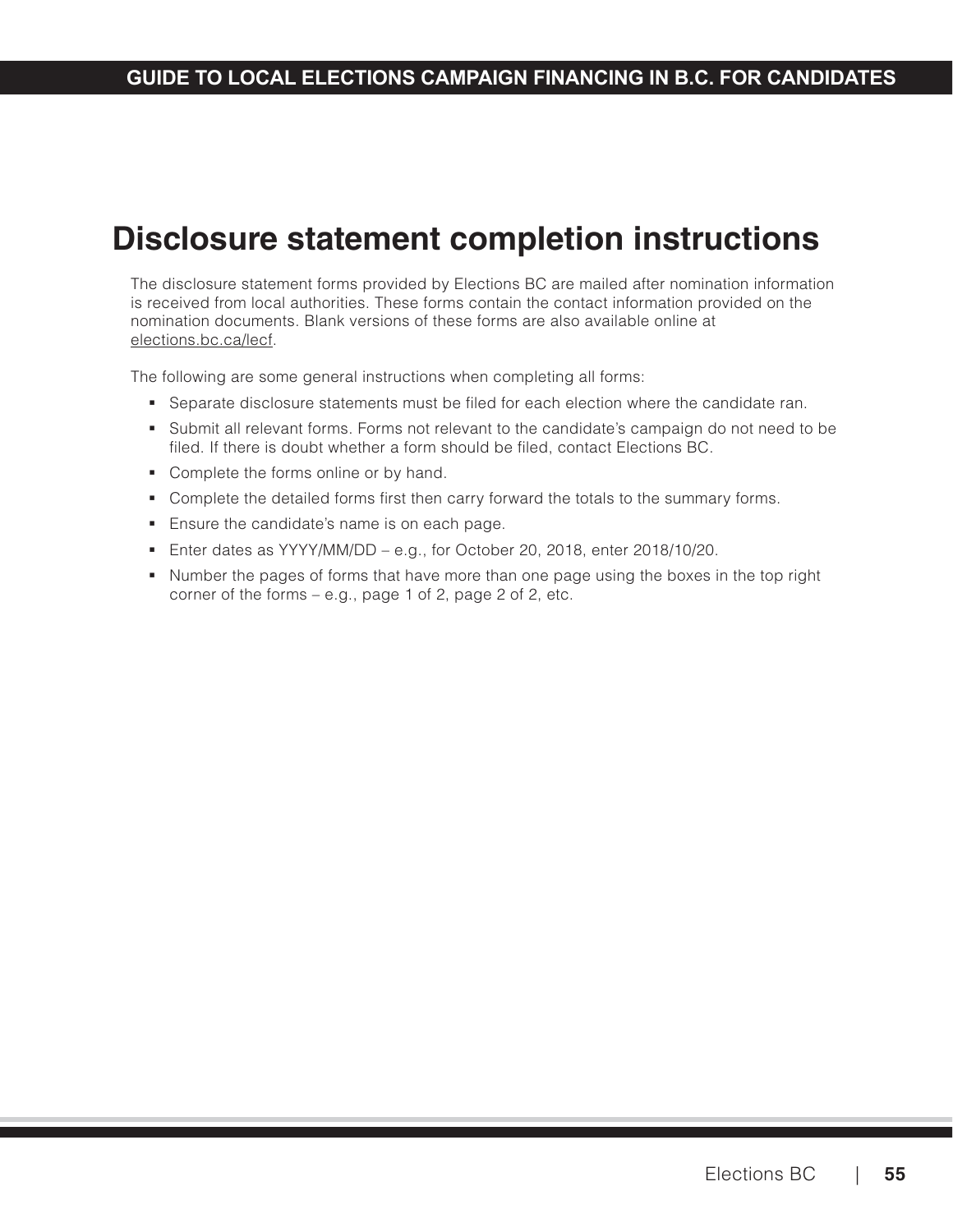### **GUIDE TO LOCAL ELECTIONS CAMPAIGN FINANCING IN B.C. FOR CANDIDATES**

## **4300 – Disclosure Statement Cover Page**

The cover page must be completed for all disclosure statements filed, including amendments (supplementary reports). Please ensure that each relevant field is completed and correct.

- **1.** Enter the date of General Voting Day (YYYY/MM/DD).
- **2.** Enter the full name of the candidate and (if different) their ballot name.
- **3.** Enter the candidate's mailing address, phone number and (if available) email address.
- **4.** Enter the jurisdiction and election area where the candidate sought office.
- **5.** Enter the office sought by the candidate (councillor, mayor, board of education trustee, etc.).
- **6.** If the candidate is endorsed by an elector organization, enter its ballot and legal names.
- **7.** Tick this box if the candidate is their own financial agent.
- **8.** Tick this box if the candidate is registered with Elections BC as a third party advertising sponsor. A separate disclosure statement must be filed for third party sponsors.
- **9.** Unless the candidate is their own financial agent, enter the full name, mailing address, phone number and (if available) email address of the appointed financial agent.
- **10.** Enter the date the financial agent was appointed. If others were previously appointed as financial agents for this election, provide their information on Form 4312 – Former Financial Agents and Free Advertising from Jurisdiction.
- **11.** Carefully read the instructions in this section. If all five criteria apply to the candidate, only the cover page is required to be completed and filed. If any of these five criteria do not apply, complete any other form applicable to the campaign.
- **12.** The declaration must be signed and dated by the candidate and, if applicable, the financial agent. If the candidate is their own financial agent, only one signature is required.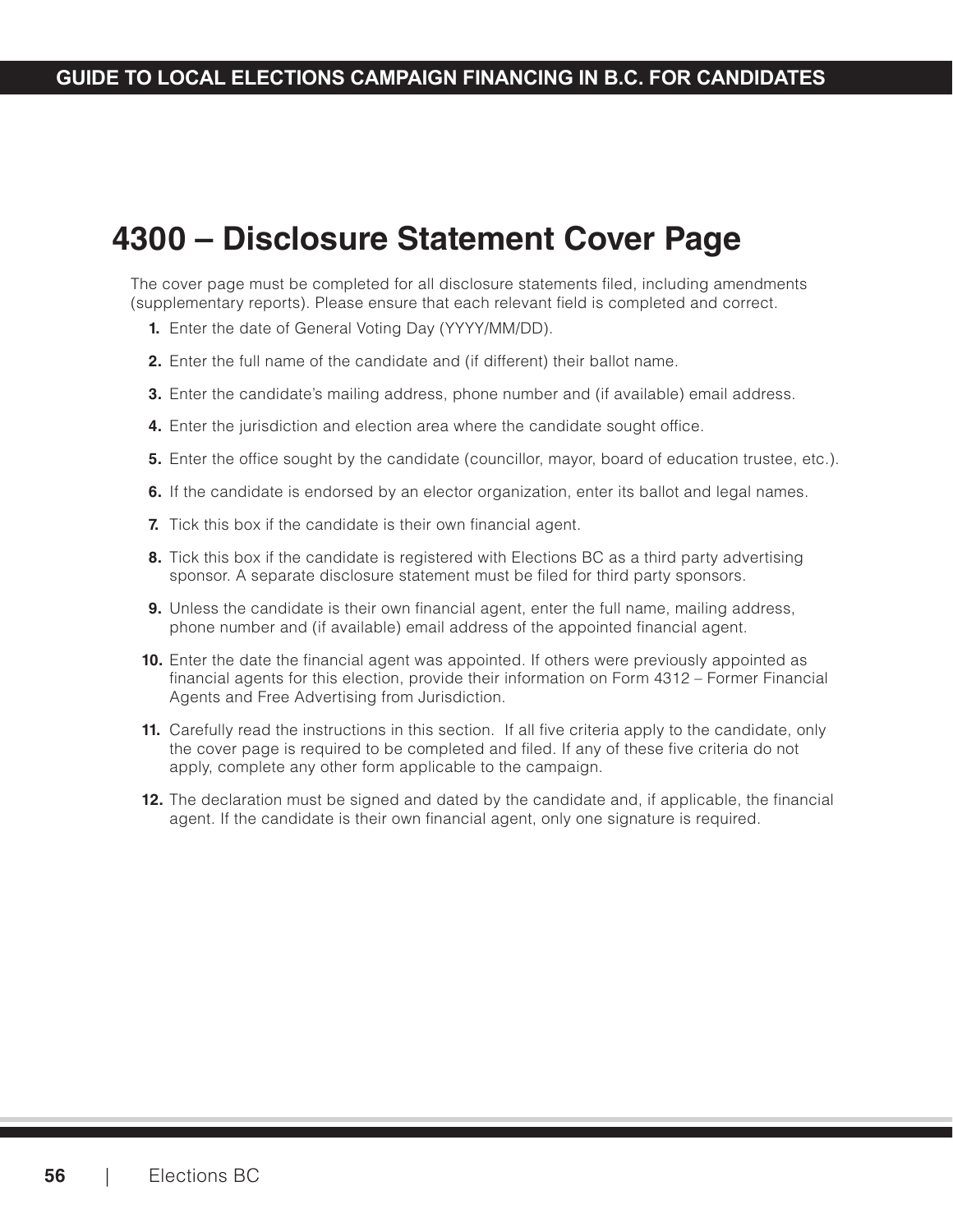### **4300 - DISCLOSURE STATEMENT COVER PAGE LOCAL ELECTIONS CANDIDATE**<br> **LOCAL ELECTIONS CANDIDATE**



|                                                                                                                                                                                                                                                                                                                                                                                                                                                                                                                                                                                                                                                                            |           |                               | GENERAL VOTING DAY (YYYY/MM/DD)<br>2018/10/20<br>$\left  \textbf{1} \right $                                                                                                           |
|----------------------------------------------------------------------------------------------------------------------------------------------------------------------------------------------------------------------------------------------------------------------------------------------------------------------------------------------------------------------------------------------------------------------------------------------------------------------------------------------------------------------------------------------------------------------------------------------------------------------------------------------------------------------------|-----------|-------------------------------|----------------------------------------------------------------------------------------------------------------------------------------------------------------------------------------|
| CANDIDATE'S FULL NAME                                                                                                                                                                                                                                                                                                                                                                                                                                                                                                                                                                                                                                                      |           |                               | BALLOT NAME (IF DIFFERENT)                                                                                                                                                             |
| <b>DAVID PETER MILLER</b>                                                                                                                                                                                                                                                                                                                                                                                                                                                                                                                                                                                                                                                  |           | $\overline{2}$<br>PETE MILLER |                                                                                                                                                                                        |
| CANDIDATE'S MAILING ADDRESS                                                                                                                                                                                                                                                                                                                                                                                                                                                                                                                                                                                                                                                |           | PHONE NO.                     |                                                                                                                                                                                        |
| 1217 BLUE PINE CROSSING                                                                                                                                                                                                                                                                                                                                                                                                                                                                                                                                                                                                                                                    |           | 778-555-6543                  |                                                                                                                                                                                        |
| $\mathbf{3}$<br>CITY/TOWN                                                                                                                                                                                                                                                                                                                                                                                                                                                                                                                                                                                                                                                  | PROV.     | POSTAL CODE                   | EMAIL (IF AVAILABLE)                                                                                                                                                                   |
| <b>VANCOUVER</b>                                                                                                                                                                                                                                                                                                                                                                                                                                                                                                                                                                                                                                                           | <b>BC</b> | V6A 2B4                       | PETE.MILLER@PM4MAYOR.COM                                                                                                                                                               |
| <b>JURISDICTION</b>                                                                                                                                                                                                                                                                                                                                                                                                                                                                                                                                                                                                                                                        |           |                               | OFFICE SOUGHT                                                                                                                                                                          |
| <b>CITY OF VANCOUVER</b>                                                                                                                                                                                                                                                                                                                                                                                                                                                                                                                                                                                                                                                   |           |                               | <b>MAYOR</b><br>6                                                                                                                                                                      |
| 4<br><b>ELECTION AREA</b>                                                                                                                                                                                                                                                                                                                                                                                                                                                                                                                                                                                                                                                  |           |                               |                                                                                                                                                                                        |
| <b>VANCOUVER</b>                                                                                                                                                                                                                                                                                                                                                                                                                                                                                                                                                                                                                                                           |           |                               |                                                                                                                                                                                        |
| BALLOT NAME OF ENDORSING ELECTOR ORGANIZATION (IF APPLICABLE)<br>XYZ ELECTOR ORGANIZATION<br>LEGAL NAME OF ENDORSING ELECTOR ORGANIZATION (IF DIFFERENT)<br>THE XYZ ELECTOR ORGANIZATION                                                                                                                                                                                                                                                                                                                                                                                                                                                                                   |           | $\left[ 6 \right]$            |                                                                                                                                                                                        |
| $\overline{7}$<br>Tick if candidate is their own financial agent                                                                                                                                                                                                                                                                                                                                                                                                                                                                                                                                                                                                           |           | 8                             | Tick if candidate was also a third party sponsor                                                                                                                                       |
| FINANCIAL AGENT'S FULL NAME (IF NOT ACTING AS OWN)                                                                                                                                                                                                                                                                                                                                                                                                                                                                                                                                                                                                                         |           |                               | EFFECTIVE DATE OF APPOINTMENT (YYYY/MM/DD)                                                                                                                                             |
| <b>DEBORAH BECKER CURTIS</b><br>9                                                                                                                                                                                                                                                                                                                                                                                                                                                                                                                                                                                                                                          |           |                               | $\pmb{10}$<br>2018/09/05                                                                                                                                                               |
| FINANCIAL AGENT'S MAILING ADDRESS                                                                                                                                                                                                                                                                                                                                                                                                                                                                                                                                                                                                                                          |           |                               | PHONE NO.                                                                                                                                                                              |
| 9261 18 AVE W                                                                                                                                                                                                                                                                                                                                                                                                                                                                                                                                                                                                                                                              |           |                               | 604-555-9876                                                                                                                                                                           |
| CITY/TOWN                                                                                                                                                                                                                                                                                                                                                                                                                                                                                                                                                                                                                                                                  | PROV.     | POSTAL CODE                   | EMAIL (IF AVAILABLE)                                                                                                                                                                   |
| <b>VANCOUVER</b>                                                                                                                                                                                                                                                                                                                                                                                                                                                                                                                                                                                                                                                           | BC        | <b>V5W 4J8</b>                | DEB@CURTIS.CA                                                                                                                                                                          |
| ZERO CAMPAIGN ACTIVITY 1<br>Candidates with zero campaign activity may file this form only. If any of the conditions are not met, file other forms<br>applicable to the campaign.<br>No income or deposits, including funds from the candidate, contributions, donations, gifts, loans, funds from<br>1.<br>previous elections, transfers, etc.<br>No expenses, including signs reused from previous elections, campaign account fees, etc.<br>2.<br>3.<br>Did not have a campaign account.<br>Did not change financial agents during this election.<br>4.<br>5.<br>Did not receive any free election advertising from their jurisdiction (see Form 4312 for description). |           |                               | Tick if candidate had<br>zero campaign activity<br>NOTE - ENDORSED CANDIDATES MUST ALSO INCLUDE A COPY OF THEIR CAMPAIGN FINANCING ARRANGEMENT.                                        |
| <b>DECLARATION:</b><br>required under the Local Elections Campaign Financing Act.<br>SIGNATURE OF CANDIDATE                                                                                                                                                                                                                                                                                                                                                                                                                                                                                                                                                                |           |                               | I, the undersigned, declare that to the best of my knowledge and belief, this disclosure statement completely and accurately discloses the information<br>SIGNATURE OF FINANCIAL AGENT |
| David Miller<br>$\mathbf{12}$<br>DATE (YYYY/MM/DD)                                                                                                                                                                                                                                                                                                                                                                                                                                                                                                                                                                                                                         |           |                               | Deborah Curtis<br>DATE (YYYY/MM/DD)                                                                                                                                                    |

**WARNING:** Signing a false declaration is a serious offence and is subject to significant penalties.

2019/01/15 2019/01/15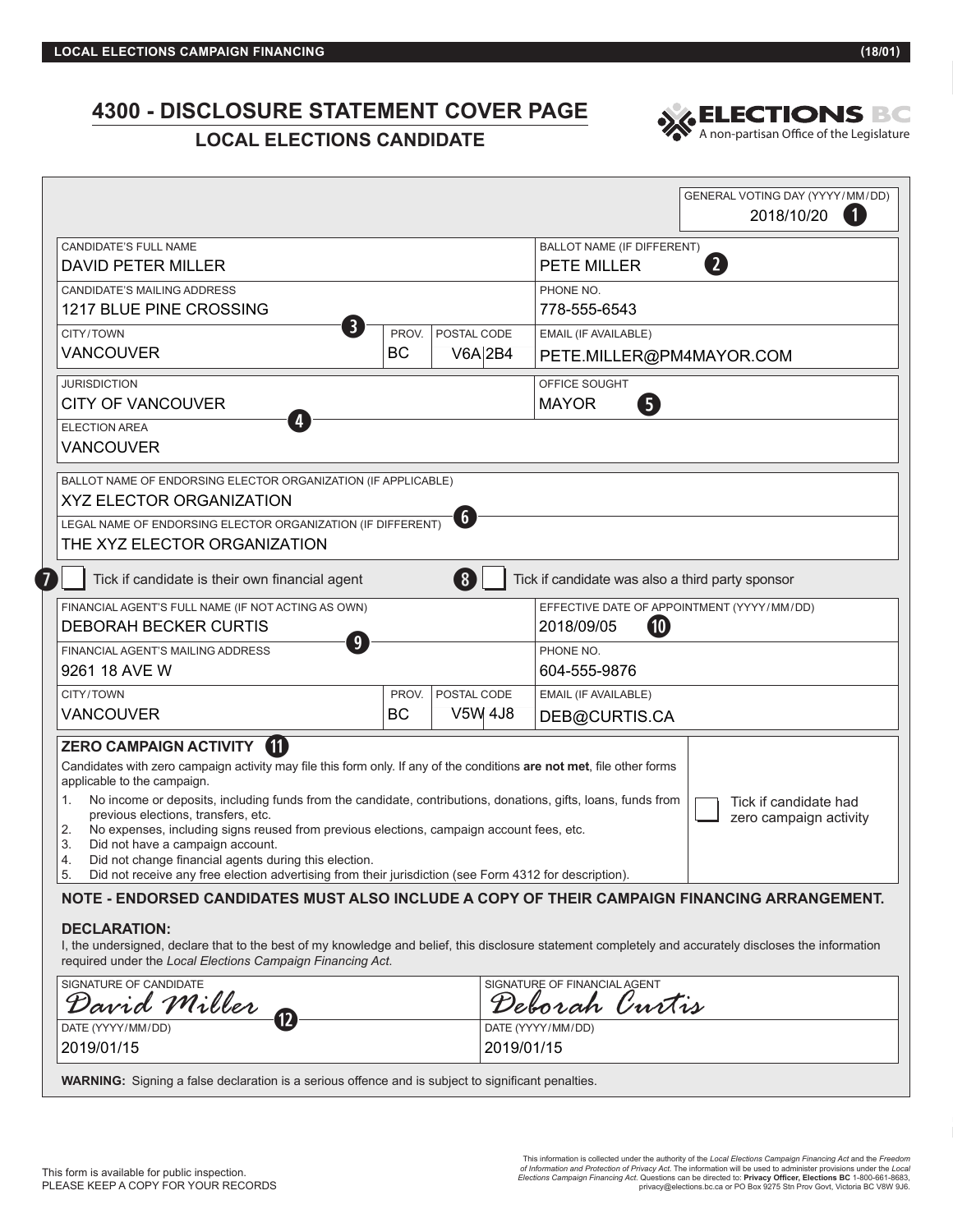## **4301 – Campaign Financing Summary**

This form is a summary of the inflows and outflows of the candidate's campaign. The information is carried forward from other disclosure statement forms. Complete this form after the totals from the related forms are calculated. Depending on the candidate's campaign, inflows may not equal outflows.

- **1.** Enter the total value of campaign contributions received, as reported in box A on Form 4302 – Summary of Campaign Contributions.
- **2.** Enter the total value of all permissible loans received, as reported in box B on Form 4304 Permissible Loans Received.
- **3.** Enter the total value of other deposits into the campaign account and in-kind transfers, as reported in box A on Form 4305 – Other Deposits into Campaign Account and In-kind Transfers.
- **4.** Add the above three values and enter the total inflows of the campaign in this box.
- **5.** Enter the total value of election period expenses, as reported in box A on Form 4307 Summary of Election Expenses.
- **6.** Enter the total value of campaign period expenses, as reported in box B on Form 4307.
- **7.** Enter the total value of exclusions from election period expenses, as reported in box D on Form 4307.
- **8.** Enter the total value of exclusions from campaign period expenses, as reported in box E on Form 4307.
- **9.** Enter the total value of other payments from the campaign account and in-kind transfers, as reported in box A on Form 4309 – Other Payments from Campaign Account and In-kind Transfers.
- **10.** Enter the total value of surplus funds disbursed, as reported in box A on Form 4311 Disbursement of Surplus Funds.
- **11.** Add the above six values and enter the total outflows of the campaign in this box.
- **12.** Enter the name and address of each savings institution where the candidate had an account for this campaign.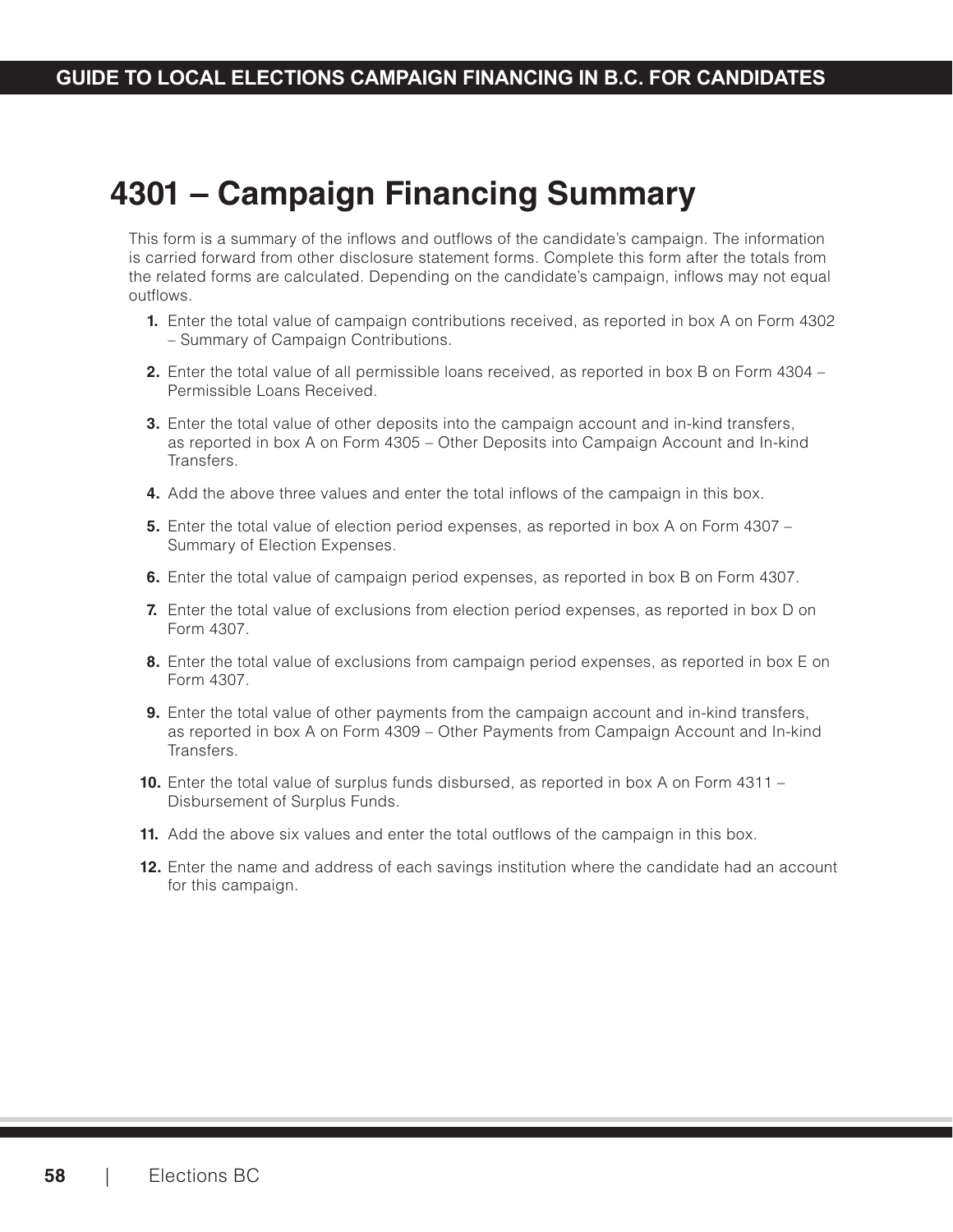Г

## **4301 - CAMPAIGN FINANCING SUMMARY CAMPAIGN FINANCING SUMMARY SELECTIONS BC**<br>
LOCAL ELECTIONS CANDIDATE



| NAME OF CANDIDATE<br><b>DAVID PETER MILLER</b>                                  |                         |
|---------------------------------------------------------------------------------|-------------------------|
|                                                                                 |                         |
| Value of campaign contributions from all sources (box A on Form 4302)           | $\mathbf 0$<br>4,836.18 |
| Amount of all permissible loans received (box B on Form 4304)                   | 2<br>1,500.00           |
| Other deposits into campaign account and in-kind transfers (box A on Form 4305) | 8<br>2,491.15           |
| <b>TOTAL INFLOWS</b> (sum of above boxes)                                       | Ø<br>8,827.33           |
| Election period expenses (box A on Form 4307)                                   | G<br>3,288.98           |
|                                                                                 |                         |
| Campaign period expenses (box B on Form 4307)                                   | $\bullet$<br>2,938.51   |
| Exclusions from election period expenses (box D on Form 4307)                   | Ø<br>43.50              |
| Exclusions from campaign period expenses (box E on Form 4307)                   | 8<br>219.75             |
| Other payments from campaign account and in-kind transfers (box A on Form 4309) | $\bullet$<br>3,877.20   |
| Amount of surplus funds disbursed (box A on Form 4311)                          | $\bf \Phi$<br>322.12    |
| TOTAL OUTFLOWS (sum of above boxes)                                             | 0<br>10,690.06          |

| <b>Campaign Account(s)</b>                                                  |  |
|-----------------------------------------------------------------------------|--|
| NAME OF SAVINGS INSTITUTION<br><b>WEST COAST SAVINGS</b>                    |  |
| $\overline{12}$<br><b>ADDRESS</b><br>123 CHEQUING ST, VANCOUVER, BC V1A 3B4 |  |
| NAME OF SAVINGS INSTITUTION<br>VANCOUVER CREDIT UNION                       |  |
| <b>ADDRESS</b><br>3333 SAVINGS BLVD, VANCOUVER, BC V2A 1C1                  |  |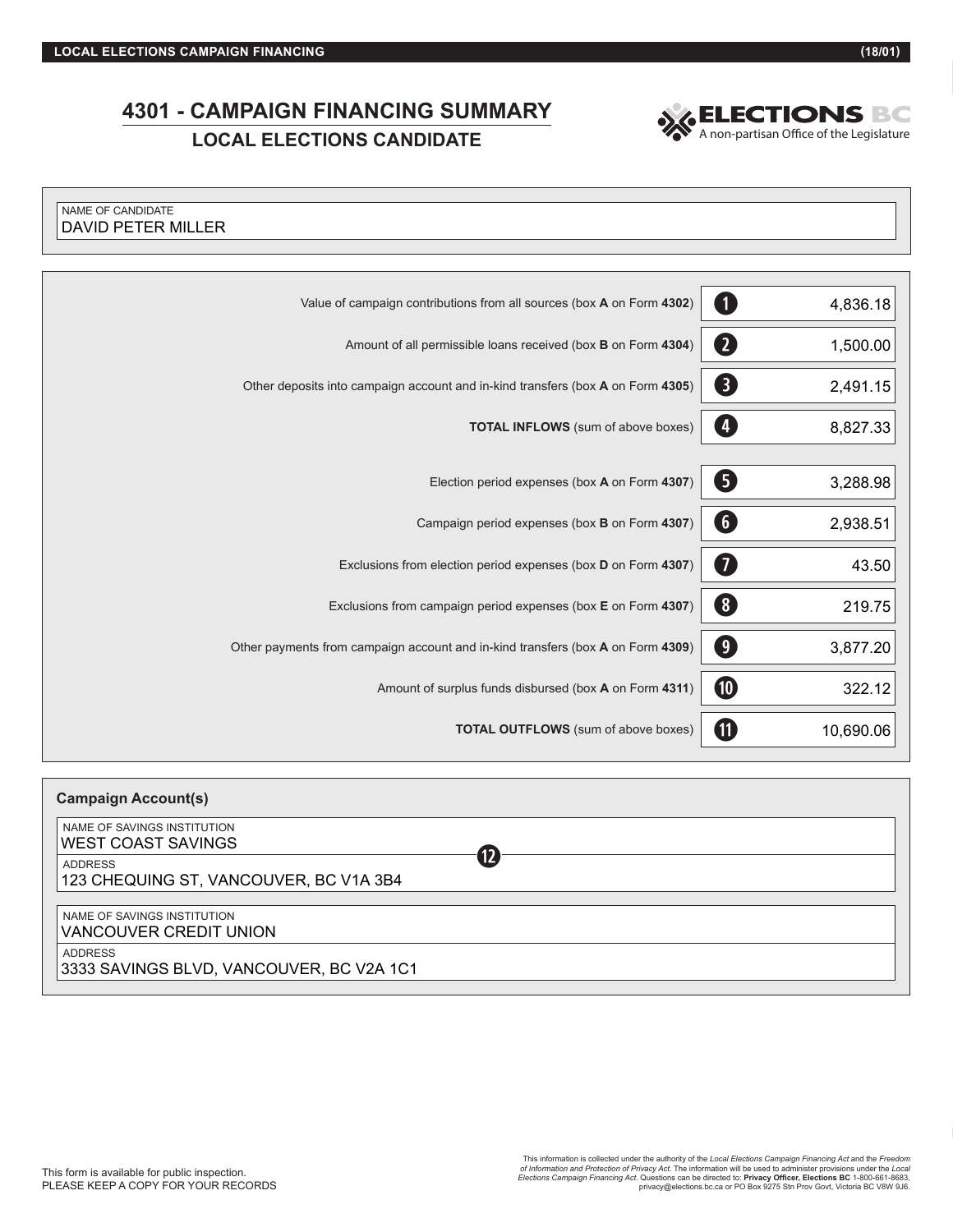## **4302 – Summary of Campaign Contributions**

This form summarizes all campaign contributions the candidate received in relation to their campaign including in-kind contributions, the candidate's own funds and contributions from fundraisers. The rules and requirements for reporting fundraising function income is listed earlier in the guide. Contributions of goods and services must be recorded at their current market value.

- **1.** Enter the total number of eligible individuals who gave less than \$100. Do not include the number of anonymous contributions received.
- **2.** Enter the total value of all contributions of less than \$100 received from eligible individuals. If a contributor made several contributions that total \$100 or more, they are significant contributions and should be recorded on Form 4303 - Significant Contributors (\$100 or More).
- **3.** Enter the total number of anonymous contributors.
- **4.** Enter the total value of permissible anonymous contributions received in this box. An anonymous contribution greater than \$50 is prohibited and must be disclosed on Form 4306 – Prohibited Campaign Contributions and Loans.
- **5.** Enter the total value of all significant contributions received from eligible individuals as reported on Form(s) 4303.
- **6.** Add the above values and enter the total amount of contributions received in this box.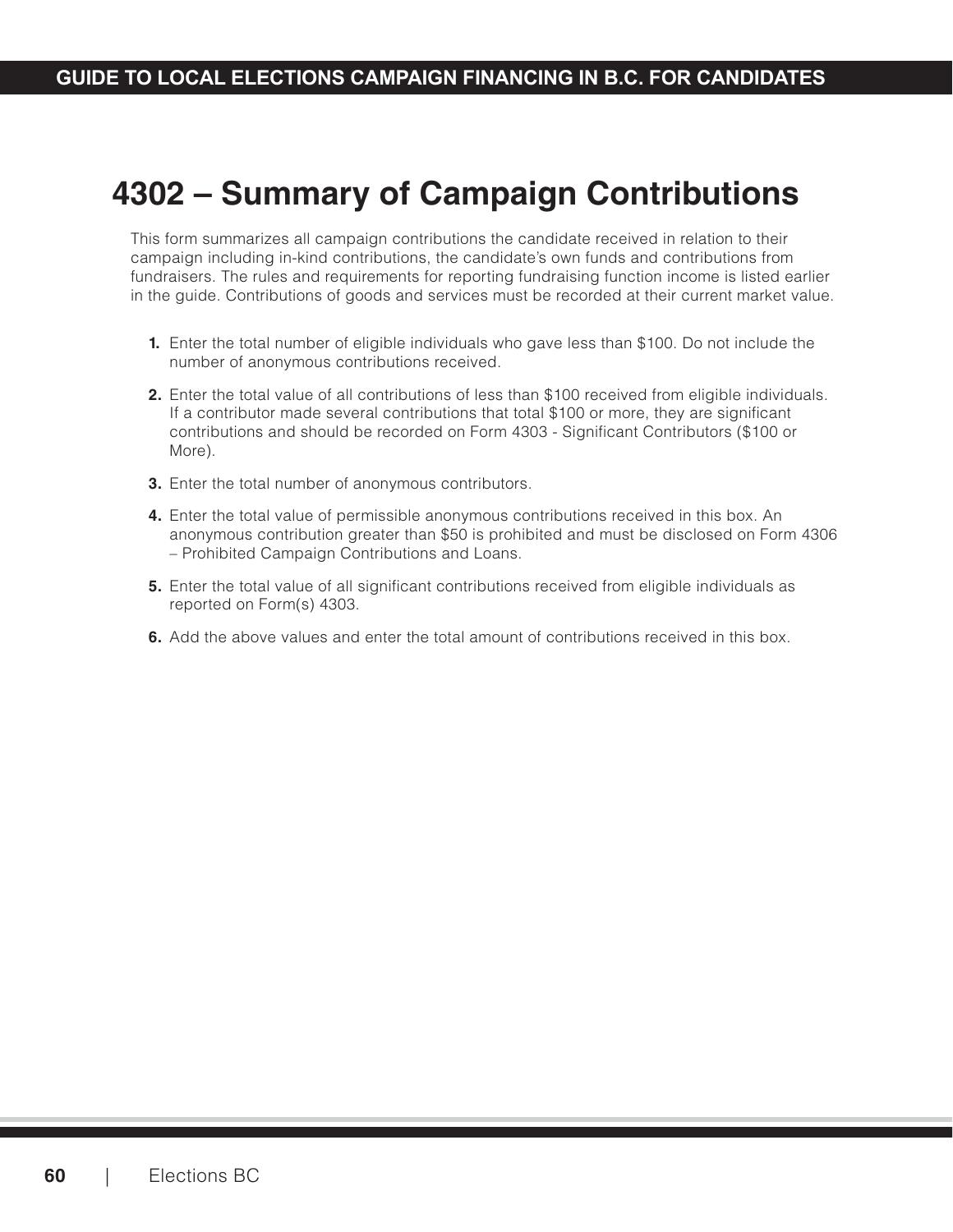## **4302 - SUMMARY OF CAMPAIGN CONTRIBUTIONS**

**LOCAL ELECTIONS CANDIDATE**



| NAME OF CANDIDATE<br><b>DAVID PETER MILLER</b>                                                                                                                                                                                                                      |         |                                                                 |          |
|---------------------------------------------------------------------------------------------------------------------------------------------------------------------------------------------------------------------------------------------------------------------|---------|-----------------------------------------------------------------|----------|
| Campaign contributions include monetary and in-kind contributions.<br>Campaign contributions from the candidate must be reported in the same way as contributions from other sources.<br>Do not include anonymous contributions with contributions less than \$100. |         |                                                                 |          |
|                                                                                                                                                                                                                                                                     |         |                                                                 |          |
| Number of contributors who gave less than \$100                                                                                                                                                                                                                     | #<br>19 | Total contributions of less than \$100                          | 466.18   |
| Number of anonymous contributors                                                                                                                                                                                                                                    | #<br>14 | Anonymous contributions                                         | 300.00   |
|                                                                                                                                                                                                                                                                     |         | Significant contributions (box <b>A</b> from <b>Form 4303</b> ) | 1.070.00 |

Significant contributions (box **A** from **Form 4303**) \$ **TOTAL CONTRIBUTIONS**  $\begin{bmatrix} s & 4 & 8 & 36 & 18 \end{bmatrix}$ 4,070.00 4,836.18 **y**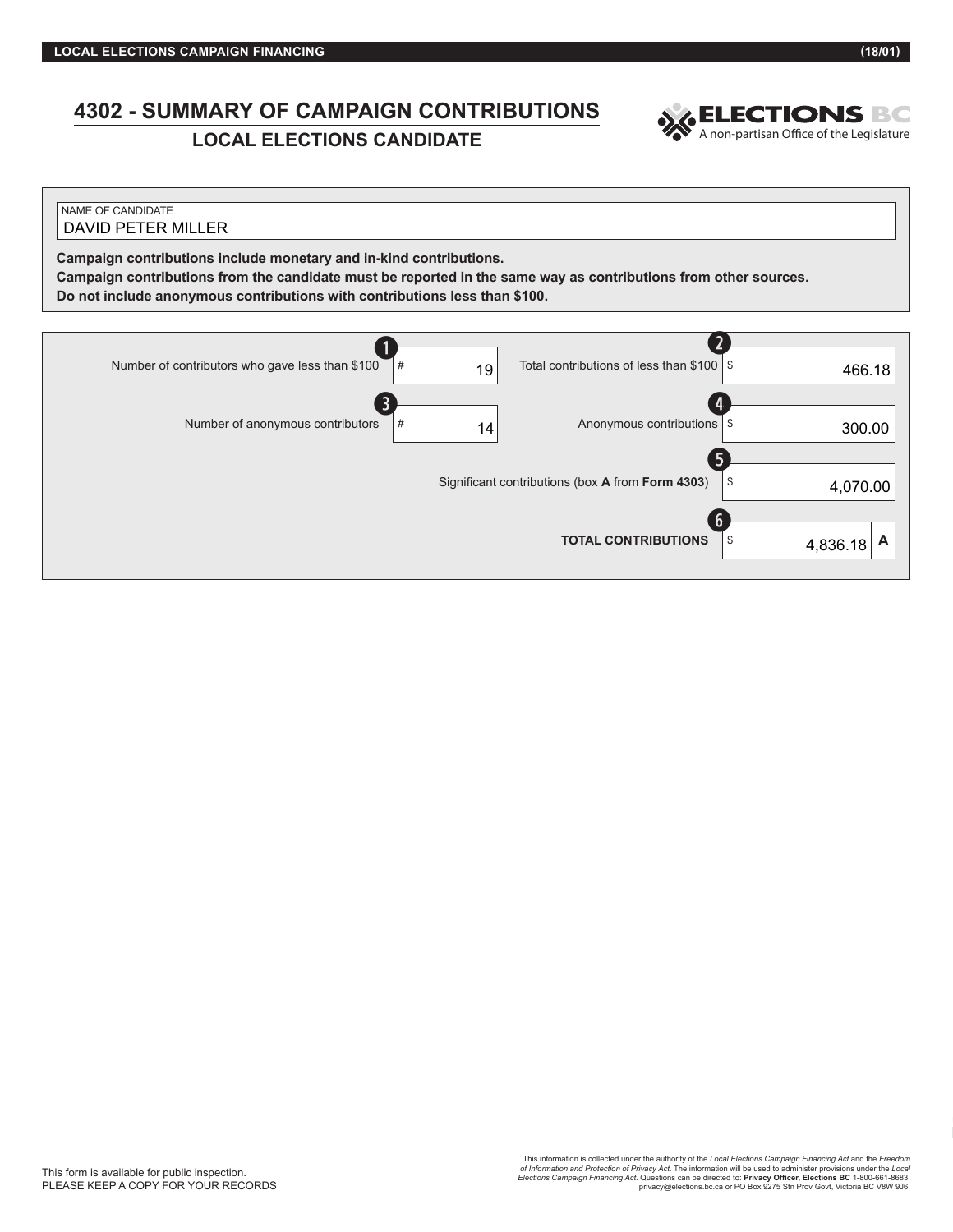# **4303 – Significant Contributors (\$100 or More)**

This form is used to disclose all contributors who made one or more campaign contributions to the candidate that total \$100 or more. If applicable, review the section on fundraising functions as income from these events may need to be disclosed on this form.

Note: signs the candidate reused from a previous election are not contributions. Use additional pages as necessary.

- **1.** Enter the full name of the contributor. List only one individual per contribution. If a contribution was received from two individuals, the financial agent must determine which individual made the contribution or split the amount between the individuals and report them as two separate contributions.
- **2.** Enter the date each contribution was made. If a single contributor made multiple contributions on different dates, list each of the dates separately.
- **3.** Enter the value of each contribution. If a single contributor made contributions on different dates, the value of each contribution must be listed separately.
- **4.** Enter the residential address of the contributor. All residential addresses will be redacted by Elections BC before the statement is published.
- **5.** Enter the total value of all significant contributions per page.
- **6.** Enter the total value of all significant contributions listed on all pages of this form.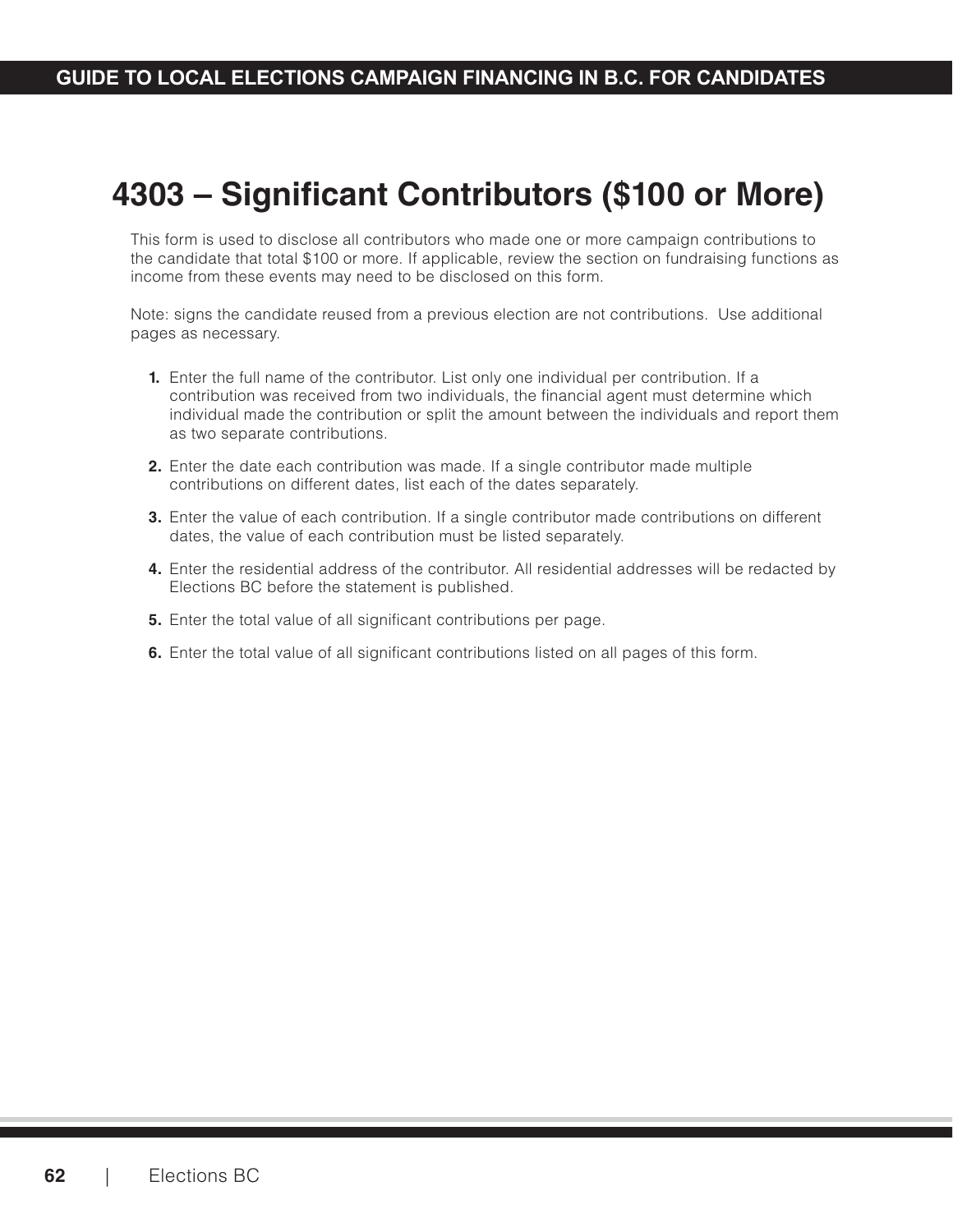## **4303 - SIGNIFICANT CONTRIBUTORS (\$100 OR MORE) LOCANT CONTRIBUTORS (\$100 OR MORE)**<br>LOCAL ELECTIONS CANDIDATE<br>A non-partisan Office of the Legislature



NAME OF CANDIDATE PAGE

DAVID PETER MILLER

**Attach additional forms if necessary.**

| FULL NAME OF CONTRIBUTOR<br>(List only one name per contribution) | DATE OF<br>CONTRIBUTION<br>(YYYY/MM/DD)             | \$ VALUE OF<br>$\overline{\mathbf{3}}$<br><b>CONTRIBUTION</b> | $\mathbf{I}$<br>RESIDENTIAL ADDRESS OF CONTRIBUTOR |
|-------------------------------------------------------------------|-----------------------------------------------------|---------------------------------------------------------------|----------------------------------------------------|
| ANDERS HOLMSON                                                    | 2018/09/05                                          | 40.00                                                         | 1345 FORT RD, VANCOUVER, BC V6B 2G1                |
| ANDERS HOLMSON                                                    | 2018/09/25                                          | 40.00                                                         | 1345 FORT RD, VANCOUVER, BC V6B 2G1                |
| ANDERS HOLMSON                                                    | 2018/10/05                                          | 40.00                                                         | 1345 FORT RD, VANCOUVER, BC V6B 2G1                |
| <b>ANDREA MILLER</b>                                              | 2018/10/13                                          | 1,000.00                                                      | 2222 MAIN ST, VANCOUVER, BC V6E 1D4                |
| PETE MILLER                                                       | 2018/10/13                                          | 2,400.00                                                      | 1217 BLUE PINE CROSSING,<br>VANCOUVER, BC V6A 2B4  |
| <b>XINYANG HUI</b>                                                | 2018/10/14                                          | 350.00                                                        | 543 BROOK ST, VICTORIA, BC V8P 3B1                 |
| <b>JOANNE MACKAY</b>                                              | 2018/09/21                                          | 200.00                                                        | 12 UNION PL, VANCOUVER, BC V7R 1W1                 |
|                                                                   |                                                     |                                                               |                                                    |
|                                                                   |                                                     |                                                               |                                                    |
|                                                                   |                                                     |                                                               |                                                    |
|                                                                   |                                                     |                                                               |                                                    |
|                                                                   |                                                     |                                                               |                                                    |
|                                                                   |                                                     |                                                               |                                                    |
|                                                                   | <b>SUBTOTAL OF</b><br><b>THIS PAGE</b>              | 0<br>4,070.00                                                 |                                                    |
|                                                                   | <b>TOTAL CONTRIBUTIONS</b><br>FROM ALL FORM(S) 4303 | A<br>$\bullet$<br>4,070.00                                    |                                                    |

OF 1 1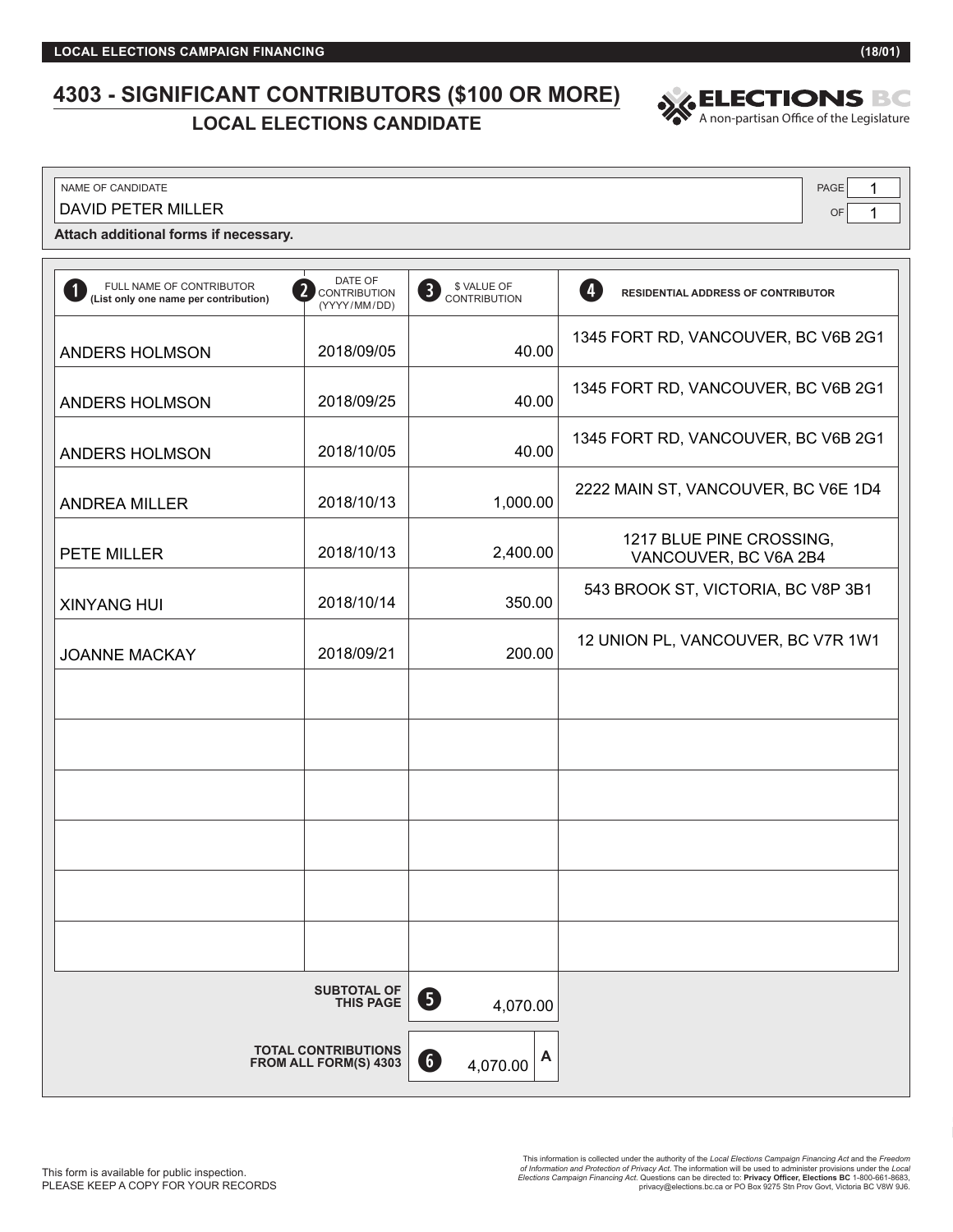## **4304 – Permissible Loans Received**

This form is used to report all permissible loans made to the campaign. All loans received must be reported even if they were completely paid off or forgiven. Loans from the candidate are reported in the same way as loans from other sources. Complete one entry for each loan received. Use additional pages as necessary.

- **1.** Enter the full name of the lender.
- **2.** Enter the residential address of the lender if the loan is from an eligible individual.
- **3.** Enter the date the loan was received (YYYY/MM/DD).
- **4.** Enter the date the loan is due to be fully paid back (YYYY/MM/DD).
- **5.** Enter the original amount of the loan received.
- **6.** Enter the amount of the loan that is outstanding as of the date the disclosure statement is submitted to Elections BC. If fully paid back, enter 0 in this field.
- **7.** Enter the rate of interest being charged by the lender. If the loan is interest free, enter 0 in this field.
- **8.** If the loan is from a savings institution enter the prime interest rate of the principal banker of the Province of B.C. at the time the rate of interest for the loan was set. Interest rates are on the Elections BC website at [elections.bc.ca/docs/fin/407.pdf.](http://elections.bc.ca/docs/fin/407.pdf)
- **9.** Enter the total of boxes A from all pages of this form to show the total amount of all loans. This value must be carried forward to Form 4301 – Campaign Financing Summary.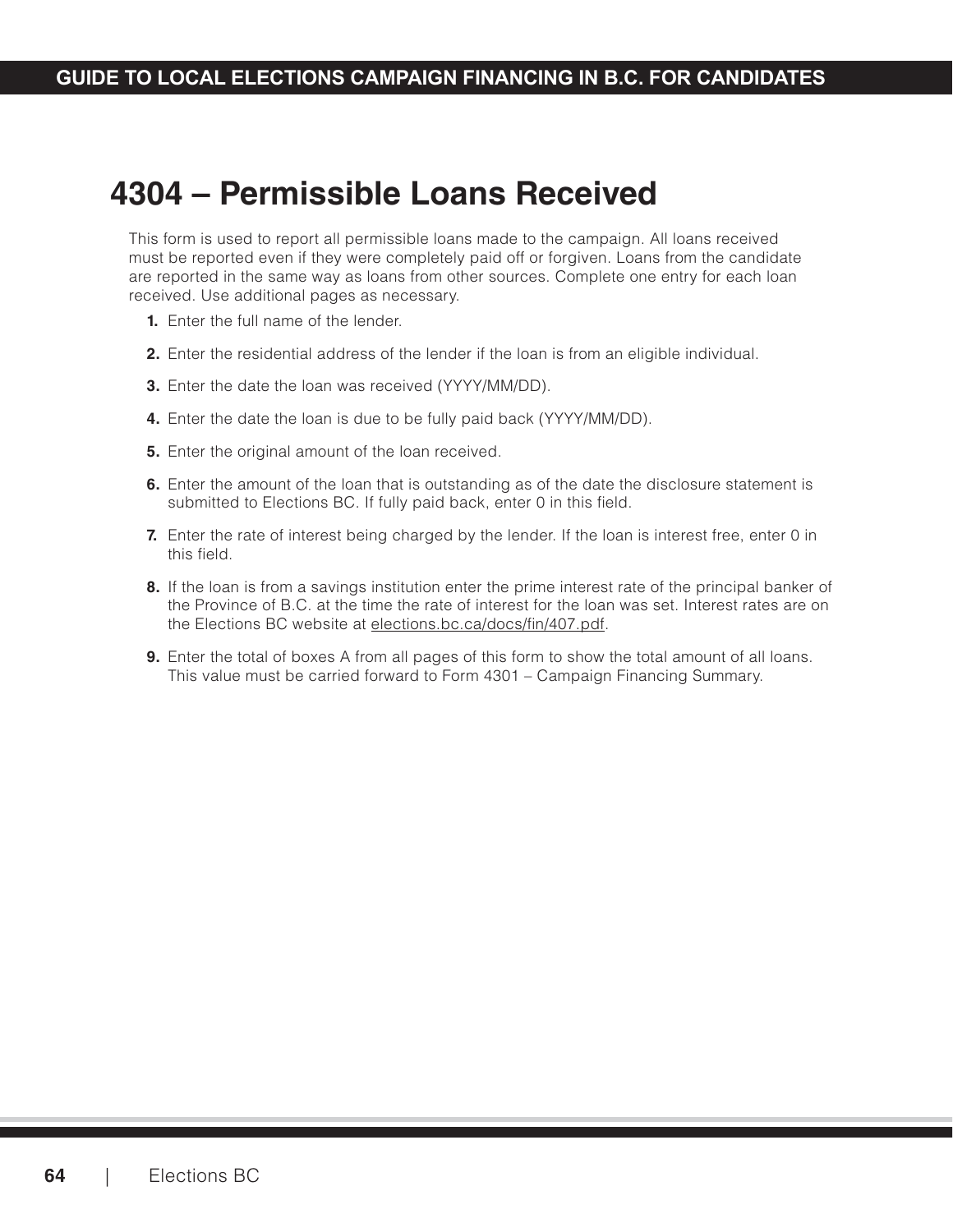## **4304 - PERMISSIBLE LOANS RECEIVED**

**LOCAL ELECTIONS CANDIDATE**



| <b>DAVID PETER MILLER</b>                            |                                                                                                                                                                                                                 | OF                         |
|------------------------------------------------------|-----------------------------------------------------------------------------------------------------------------------------------------------------------------------------------------------------------------|----------------------------|
|                                                      | Complete one entry for each permissible loan received. Attach additional forms if necessary.<br>Permissible loans from the candidate must be disclosed in the same way as permissible loans from other sources. |                            |
| <b>LOAN</b>                                          |                                                                                                                                                                                                                 |                            |
| NAME OF LENDER                                       |                                                                                                                                                                                                                 |                            |
| <b>JOHN COOPER</b>                                   |                                                                                                                                                                                                                 |                            |
| RESIDENTIAL ADDRESS OF LENDER*                       |                                                                                                                                                                                                                 |                            |
| 1415 CANAL DR, RICHMOND, BC V8C 1B1                  |                                                                                                                                                                                                                 |                            |
| <b>LOAN DETAILS</b>                                  |                                                                                                                                                                                                                 |                            |
| DATE RECEIVED (YYYY/MM/DD)                           | DATE DUE (YYYY/MM/DD)                                                                                                                                                                                           | \$ ORIGINAL AMOUNT OF LOAN |
|                                                      | Ø<br>2019/01/31                                                                                                                                                                                                 | 6<br>1,000.00              |
| 8<br>2018/09/01                                      |                                                                                                                                                                                                                 |                            |
|                                                      | <b>LOAN INTEREST RATE %</b>                                                                                                                                                                                     | PRIME RATE** %             |
| \$ AMOUNT OF LOAN OUTSTANDING<br>6<br>200.00         | 7<br>0.00<br>Report all loan payments as other payments from campaign account on Form 4309.                                                                                                                     | $\sqrt{8}$                 |
|                                                      |                                                                                                                                                                                                                 |                            |
| NAME OF LENDER                                       |                                                                                                                                                                                                                 |                            |
| <b>LOAN</b><br>VANCOUVER CREDIT UNION                |                                                                                                                                                                                                                 |                            |
| RESIDENTIAL ADDRESS OF LENDER*                       |                                                                                                                                                                                                                 |                            |
|                                                      |                                                                                                                                                                                                                 |                            |
|                                                      |                                                                                                                                                                                                                 |                            |
| DATE RECEIVED (YYYY/MM/DD)                           | DATE DUE (YYYY/MM/DD)                                                                                                                                                                                           | \$ ORIGINAL AMOUNT OF LOAN |
| 2018/08/15                                           | 2018/12/15                                                                                                                                                                                                      | 500.00                     |
| <b>LOAN DETAILS</b><br>\$ AMOUNT OF LOAN OUTSTANDING | <b>LOAN INTEREST RATE %</b>                                                                                                                                                                                     | PRIME RATE** %             |

**TOTAL AMOUNT OF ALL LOANS RECEIVED (Sum of all boxes A on Form(s) 4304) B**

1,500.00 **o**

**\*RESIDENTIAL ADDRESS:** REQUIRED FOR INDIVIDUAL LENDERS ONLY

#### **\*\*PRIME RATE OF INTEREST:**

REQUIRED FOR LOANS FROM SAVING INSTITUTIONS – AVAILABLE ON ELECTIONS BC WEBSITE

This information is collected under the authority of the *Local Elections Campaign Financing Act* and the *Freedom*  of I*nformation and Protection of Privacy Act*. The information will be used to administer provisions under the *Local*<br>Elections Campaign Financing Act. Questions can be directed to: Privacy Officer, Elections BC 1-800-66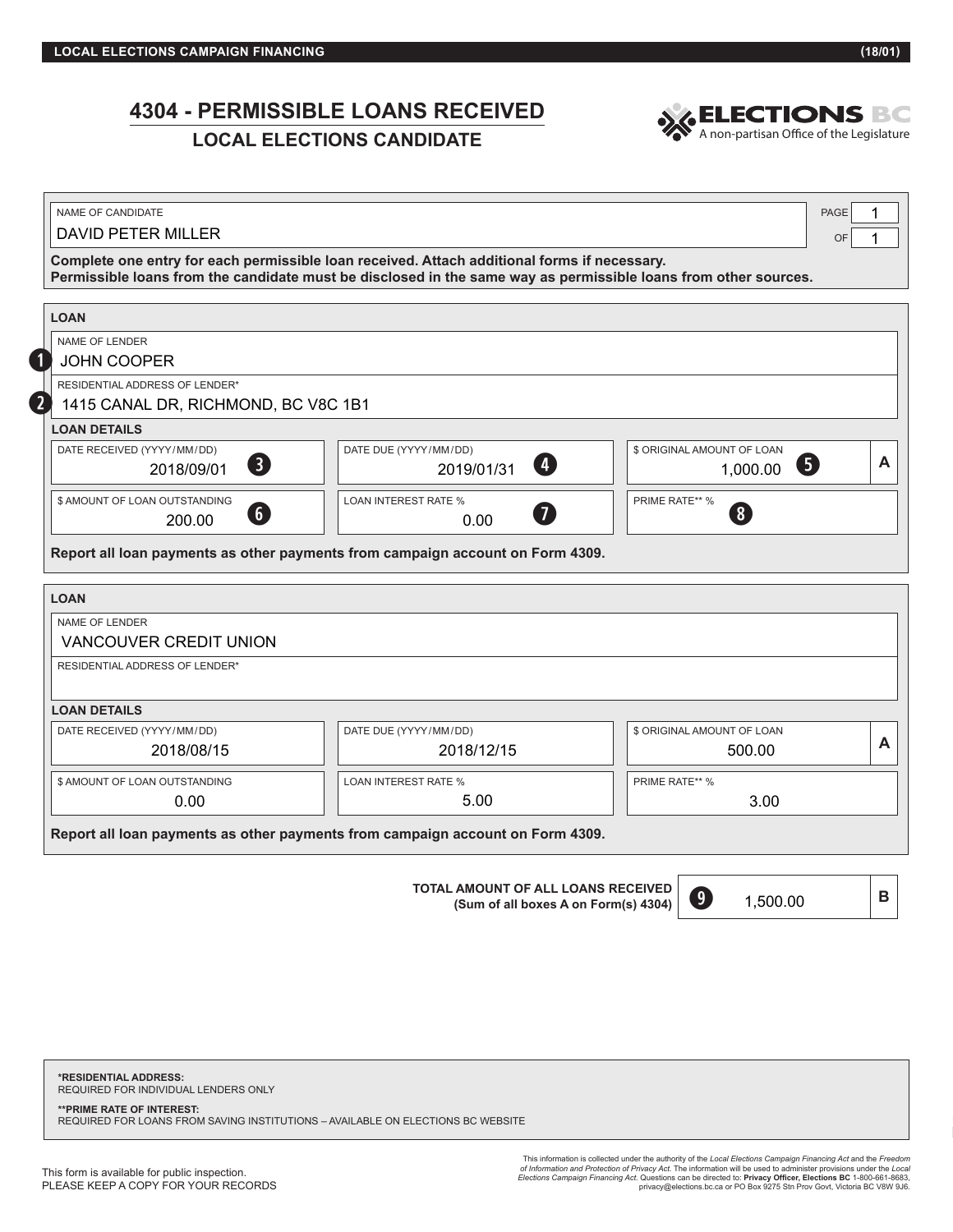## **4305 – Other Deposits into Campaign Account and In-kind Transfers**

This form is used to report all money deposited into the campaign account that is not a campaign contribution or a loan and in-kind transfers. These include transfers from other campaign accounts of the candidate, transfers from elector organizations, surplus funds from a previous election that were returned by the jurisdiction, return of deposits (e.g., damage deposit), fundraising income not reported as a campaign contribution (e.g., ticket sales of \$50 or less to individuals, proceeds of sales from auctions or other fundraising activities), interest income from savings institutions and dividends of shares paid by credit unions. Use additional pages as necessary.

For each entry:

- **1.** Enter the date (YYYY/MM/DD).
- **2.** Enter a brief description.
- **3.** Enter the amount of the deposit or the value of the in-kind transfer.
- **4.** Add the amounts and enter the total into box A. This amount must be carried forward to Form 4301 – Campaign Financing Summary.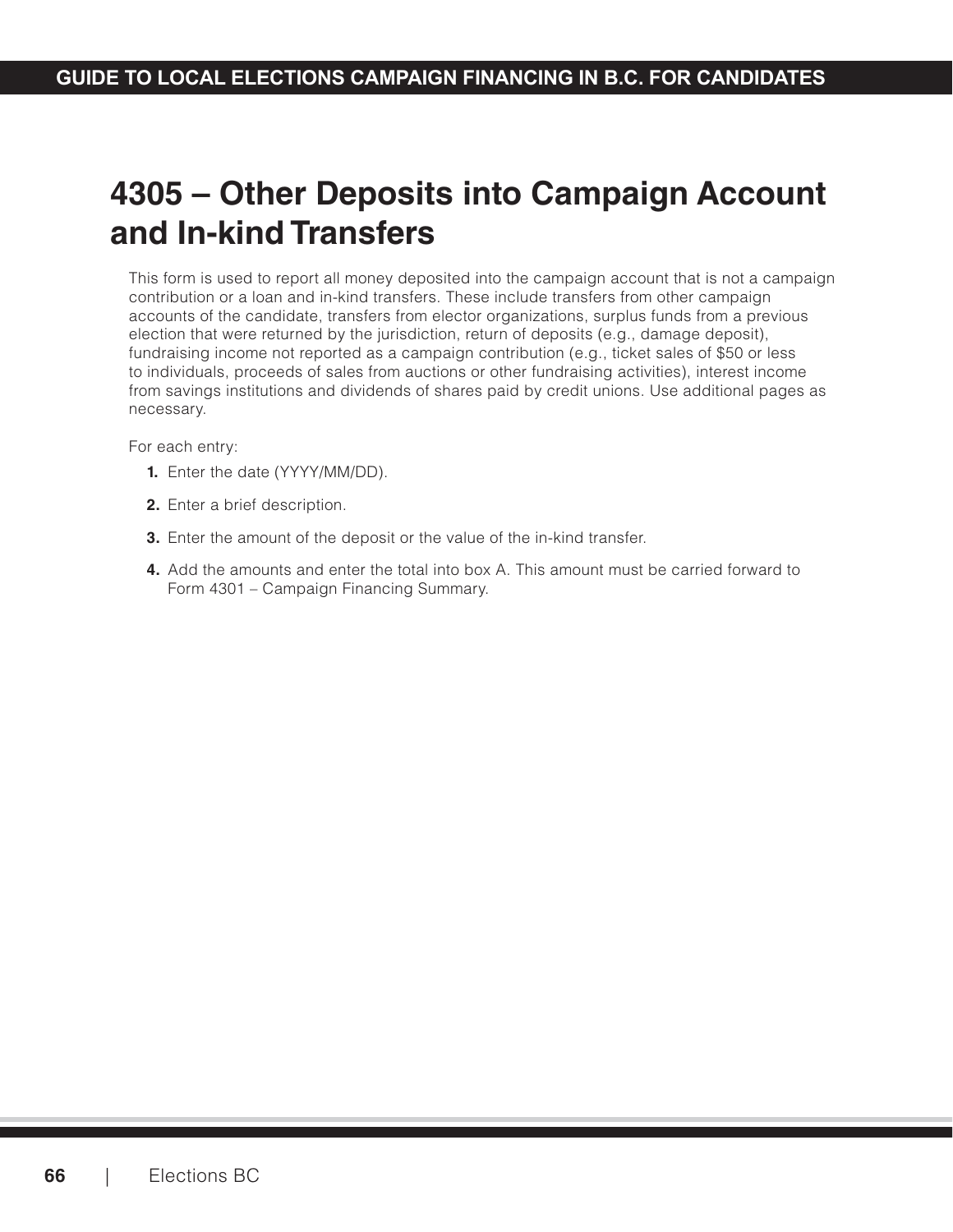## **4305 - OTHER DEPOSITS INTO CAMPAIGN ACCOUNT AND IN-KIND TRANSFERS LOCAL ELECTIONS CANDIDATE**



| NAME OF CANDIDATE                                                                                                                                                                                                                                                                                                                        | <b>PAGE</b> |  |  |  |  |
|------------------------------------------------------------------------------------------------------------------------------------------------------------------------------------------------------------------------------------------------------------------------------------------------------------------------------------------|-------------|--|--|--|--|
| DAVID PETER MILLER                                                                                                                                                                                                                                                                                                                       |             |  |  |  |  |
| Report all inflows that are not campaign contributions or loans. These include fundraising income, transfers between the<br>candidate and elector organization (including in-kind transfers), funds from previous elections, return of deposits (e.g., damage<br>deposit), interest and dividends. Attach additional forms if necessary. |             |  |  |  |  |

| DATE (YYYY/MM/DD) | $\mathbf 2$<br><b>DESCRIPTION</b>                                          | 8<br>\$ AMOUNT    |      |
|-------------------|----------------------------------------------------------------------------|-------------------|------|
| 2018/08/07        | DIVIDENDS OF CREDIT UNION SHARES                                           |                   | 7.13 |
| 2018/09/01        | <b>INTEREST</b>                                                            |                   | 0.33 |
| 2018/09/07        | TRANSFER FROM XYZ ELECTOR ORGANIZATION                                     | 500.00            |      |
| 2018/09/15        | TRANSFER OF CAMPAIGN SIGNS FROM XYZ ELECTOR ORGANIZATION                   | 1,062.73          |      |
| 2018/09/21        | FUNDRAISING TICKET SALES (\$600) + SILENT AUCTION PROCEEDS OF SALE (\$200) | 800.00            |      |
| 2018/10/01        | <b>INTEREST</b>                                                            |                   | 0.96 |
| 2018/10/06        | TRANSFER FROM XYZ ELECTOR ORGANIZATION                                     | 120.00            |      |
|                   |                                                                            |                   |      |
|                   |                                                                            |                   |      |
|                   |                                                                            |                   |      |
|                   |                                                                            |                   |      |
|                   |                                                                            |                   |      |
|                   |                                                                            |                   |      |
|                   |                                                                            |                   |      |
|                   | <b>TOTAL</b>                                                               | Ø<br>$2,491.15$ A |      |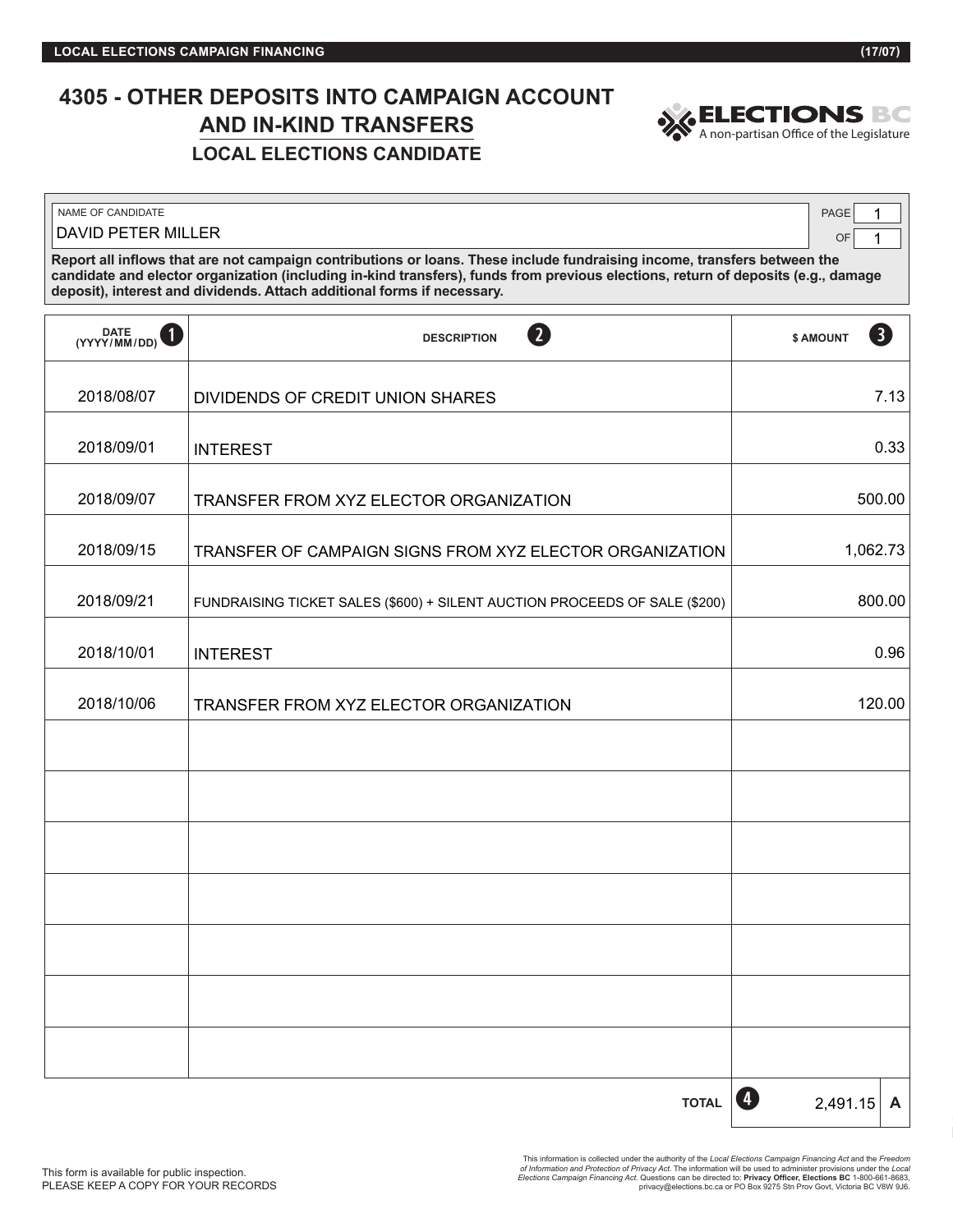## **4306 – Prohibited Campaign Contributions and Loans**

This form is used to report any campaign contributions or loans that are prohibited under the Local Elections Campaign Financing Act (LECFA). This includes anonymous contributions over \$50, any non-anonymous contributions missing required contributor information, indirect contributions and any contributions or loans that exceed the contribution limit.

LECFA requires the candidate to return prohibited contributions and prohibited loans, or an amount equal to the value of the contribution or loan, to the contributor or lender within 30 days of becoming aware of the contravention. If this is not possible, the contribution or loan, or an amount equal to its value, must be remitted to Elections BC as soon as possible. Complete one entry for each prohibited contribution or prohibited loan received. Use additional pages as necessary.

#### **Prohibited contribution**

- **1.** Indicate whether the prohibited contribution was received from an individual, an organization or anonymously, by ticking the appropriate box.
- **2.** Enter the date the prohibited contribution was received (YYYY/MM/DD).
- **3.** Enter the value of the prohibited contribution. If the contribution was goods or services, enter the current market value.
- **4.** Enter the date the contribution was returned to the contributor or the date it was remitted to Elections BC (YYYY/MM/DD).
- **5.** Enter a brief description of how the prohibited contribution was received. This description should explain why the contribution was prohibited.
- **6.** Enter the full name of the contributor.
- **7.** If the prohibited contribution was received from an organization, enter the address of the organization.

#### **Prohibited Loan**

- **8.** Enter a brief description of how the prohibited loan was received. This description should explain why the loan was prohibited.
- **9.** Enter the date the loan was returned to the lender (YYYY/MM/DD).
- **10.** Enter the full name of the lender.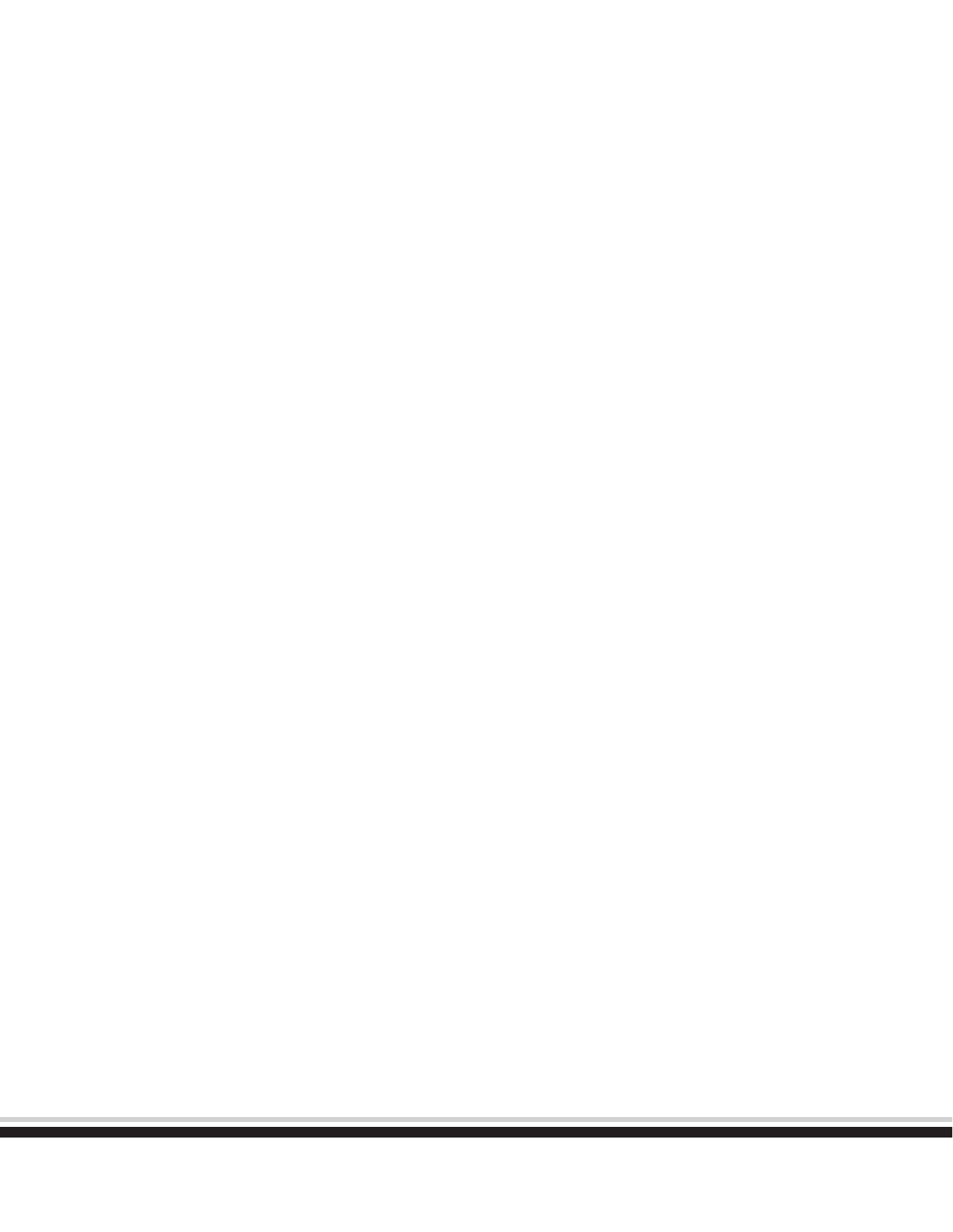### **GUIDE TO LOCAL ELECTIONS CAMPAIGN FINANCING IN B.C. FOR CANDIDATES**

- **11.** Enter the date the prohibited loan was received (YYYY/MM/DD).
- **12.** Enter the date the prohibited loan is due to be fully paid back (YYYY/MM/DD).
- **13.** Enter the original amount of the loan received.
- **14.** Enter the rate of interest being charged by the lender. If the loan is interest free, enter 0 in this field.
- **15.** If the loan is from a savings institution enter the prime interest rate of the principal banker of the Province of B.C. at the time the rate of interest for the loan was set. Interest rates are on the Elections BC website at [elections.bc.ca/docs/fin/407.pdf.](http://elections.bc.ca/docs/fin/407.pdf)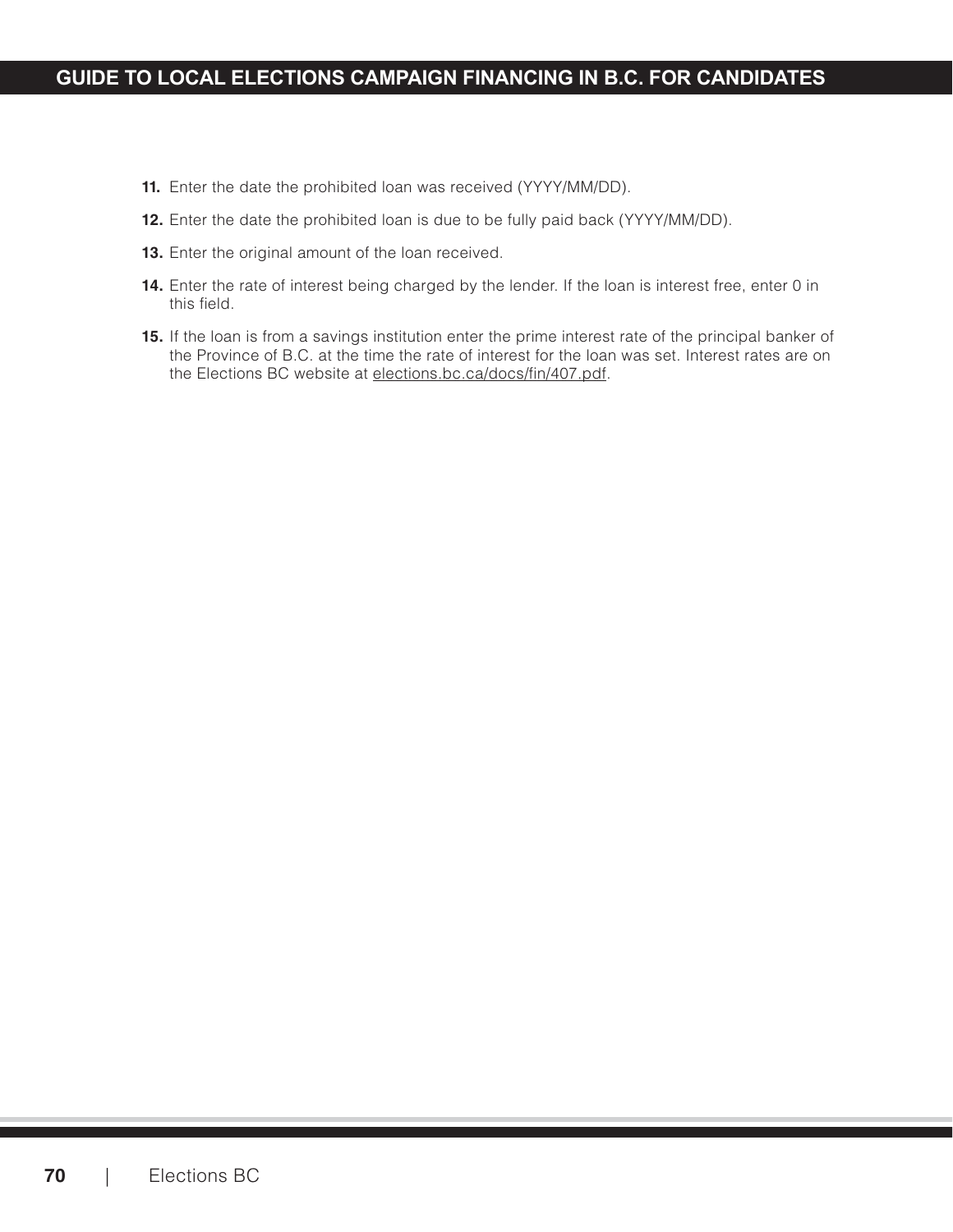REQUIRED FOR LOANS FROM SAVING INSTITUTIONS – AVAILABLE ON ELECTIONS BC WEBSITE

**\*PRIME RATE OF INTEREST:**

of I*nformation and Protection of Privacy Act*. The information will be used to administer provisions under the *Local*<br>Elections Carnpaign Financing Act. Questions can be directed to: Privacy Officer, Elections BC 1-800-6 This information is collected under the authority of the *Local Elections Campaign Financing Act* and the *Freedom* 

### **4306 - PROHIBITED CAMPAIGN CONTRIBUTIONS AND LOANS TED CAMPAIGN CONTRIBUTIONS AND LOANS AND SELECTIONS BOOK**<br>LOCAL ELECTIONS CANDIDATE

| <b>DAVID PETER MILLER</b>                                                                                                                                   |                                                                                                                      |                        |                                                           | OF                                                            |  |  |
|-------------------------------------------------------------------------------------------------------------------------------------------------------------|----------------------------------------------------------------------------------------------------------------------|------------------------|-----------------------------------------------------------|---------------------------------------------------------------|--|--|
|                                                                                                                                                             | Complete one entry for each prohibited campaign contribution or loan received. Attach additional forms if necessary. |                        |                                                           |                                                               |  |  |
| PROHIBITED CONTRIBUTION                                                                                                                                     |                                                                                                                      |                        |                                                           |                                                               |  |  |
| <b>RECEIVED FROM</b><br>$\mathbf{1}$<br>INDIVIDUAL<br><b>ORGANIZATION</b><br>. I<br>- 1                                                                     | <b>DATE</b><br>$\boxed{2}$<br><b>RECEIVED</b><br>(YYYY/MM/DD)                                                        | 3<br>\$ VALUE          | DATE<br>$\overline{4}$<br><b>RETURNED</b><br>(YYYY/MM/DD) | DATE REMITTED TO<br><b>OR</b><br>ELECTIONS BC<br>(YYYY/MM/DD) |  |  |
| X ANONYMOUS                                                                                                                                                 | 2018/09/08                                                                                                           | 60.00                  |                                                           | 2018/09/30                                                    |  |  |
| DESCRIPTION OF HOW THE PROHIBITED CONTRIBUTION WAS RECEIVED<br>UNMARKED ENVELOPE FOUND IN MAILBOX                                                           |                                                                                                                      | 6                      |                                                           |                                                               |  |  |
| FULL NAME OF INDIVIDUAL OR ORGANIZATION                                                                                                                     | $6 \overline{6}$                                                                                                     |                        |                                                           |                                                               |  |  |
|                                                                                                                                                             | ADDRESS OF ORGANIZATION, IF APPLICABLE<br>$\boxed{7}$                                                                |                        |                                                           |                                                               |  |  |
| <b>PROHIBITED LOAN</b>                                                                                                                                      |                                                                                                                      |                        |                                                           |                                                               |  |  |
| DESCRIPTION OF HOW THE PROHIBITED LOAN WAS RECEIVED<br><b>DATE</b><br>RETURNED TO LENDER 9<br>8<br>LOAN EXCEEDS CAMPAIGN CONTRIBUTION LIMIT<br>(YYYY/MM/DD) |                                                                                                                      |                        |                                                           |                                                               |  |  |
| 2018/10/10                                                                                                                                                  |                                                                                                                      |                        |                                                           |                                                               |  |  |
| NAME OF LENDER<br>$\bf \Phi$<br><b>JAMES MILLER</b>                                                                                                         |                                                                                                                      |                        |                                                           |                                                               |  |  |
| DATE RECEIVED (YYYY/MM/DD)<br>2018/10/01                                                                                                                    | DATE DUE (YYYY/MM/DD)<br>$\bf \Phi$                                                                                  | $\bf{D}$<br>2018/12/31 |                                                           | \$ ORIGINAL AMOUNT OF LOAN<br>®<br>1,500.00                   |  |  |
| <b>LOAN INTEREST RATE %</b><br>$\overline{14}$<br>0.00                                                                                                      |                                                                                                                      | PRIME RATE* %          | (6)                                                       |                                                               |  |  |

NAME OF CANDIDATE PAGE



1

 $\overline{\phantom{a}}$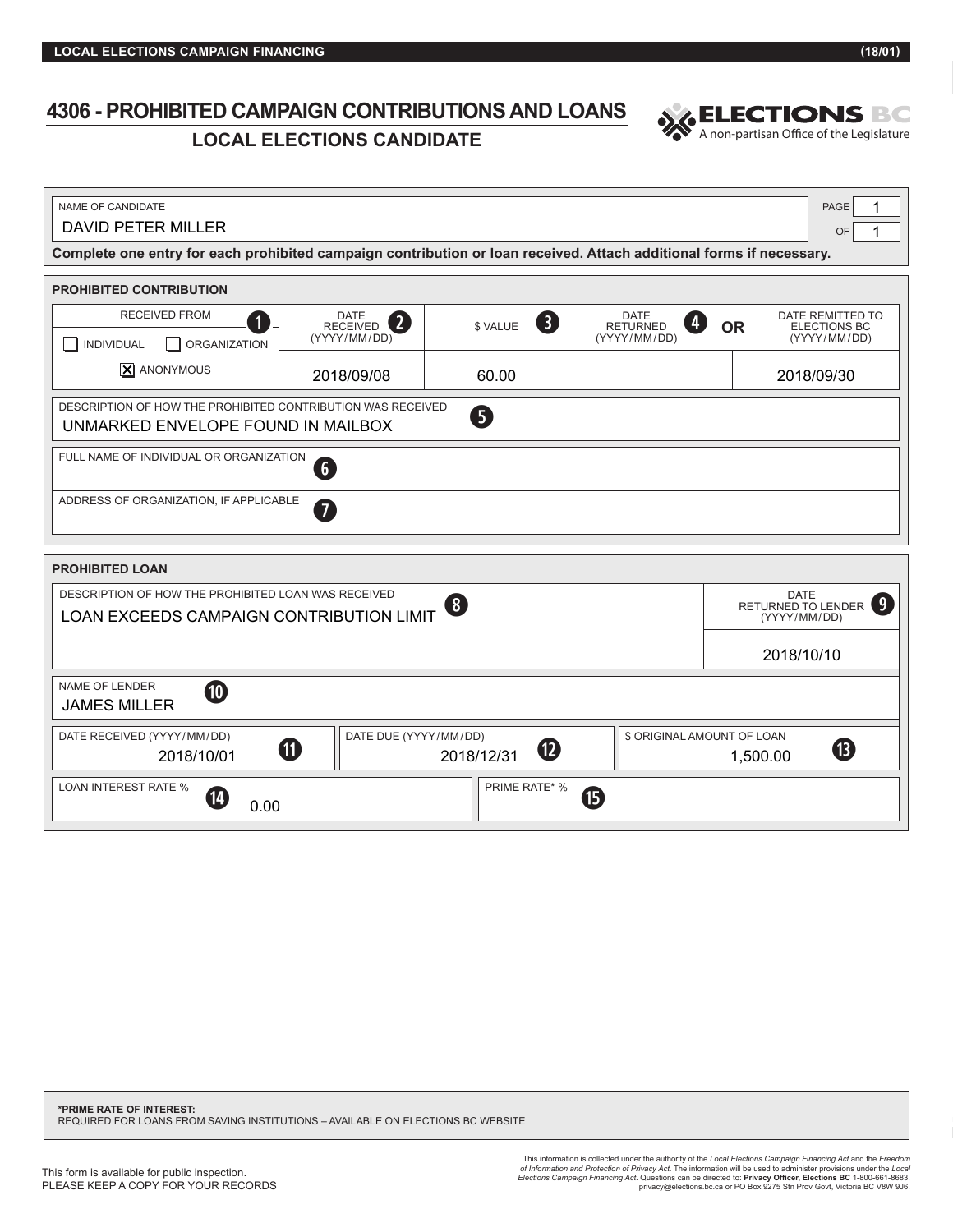# **4307 – Summary of Election Expenses**

This form is used to report all election expenses incurred by the campaign. There are two types of election expenses based on when the expense was used: election period and campaign period expenses.

For general local elections, the election period begins on January 1st and ends on the 28th day before General Voting Day (GVD). For a by-election, the election period begins on the day of the office vacancy and ends on the 28th day before GVD.

For both types of events, the campaign period begins on the 28th day before GVD and ends at the close of voting. Campaign period expenses are subject to an expense limit under the *Local Elections Campaign Financing Act*.

If goods and services were used in both periods, their full value must be reported in both periods.

"Exclusions that must be reported" are not election expenses and are not applied towards a candidate's expense limit.

For any election expenses used that do not fit into the listed classes, provide a brief description in the "Other expenses" field.

- **1.** Enter the values of each class of expense used during the election period.
- **2.** Enter the total of all election period expenses into box A. This value must be carried forward to Form 4301 – Campaign Financing Summary.
- **3.** Enter the values of each class of expense used during the campaign period.
- **4.** Enter the total of all campaign period expenses into box B. This value must be carried forward to Form 4301.
- **5.** Enter the candidate's campaign period expense limit, if not already completed. Expense limits are available on the Elections BC website.
- **6.** Enter the values of each class of exclusions used during the election period.
- **7.** Enter the total of all exclusions from election period expenses into box D. This value must be carried forward to Form 4301.
- **8.** Enter the values of each class of exclusions used during the campaign period.
- **9.** Enter the total of all exclusions from campaign period expenses into box E. This value must be carried forward to Form 4301.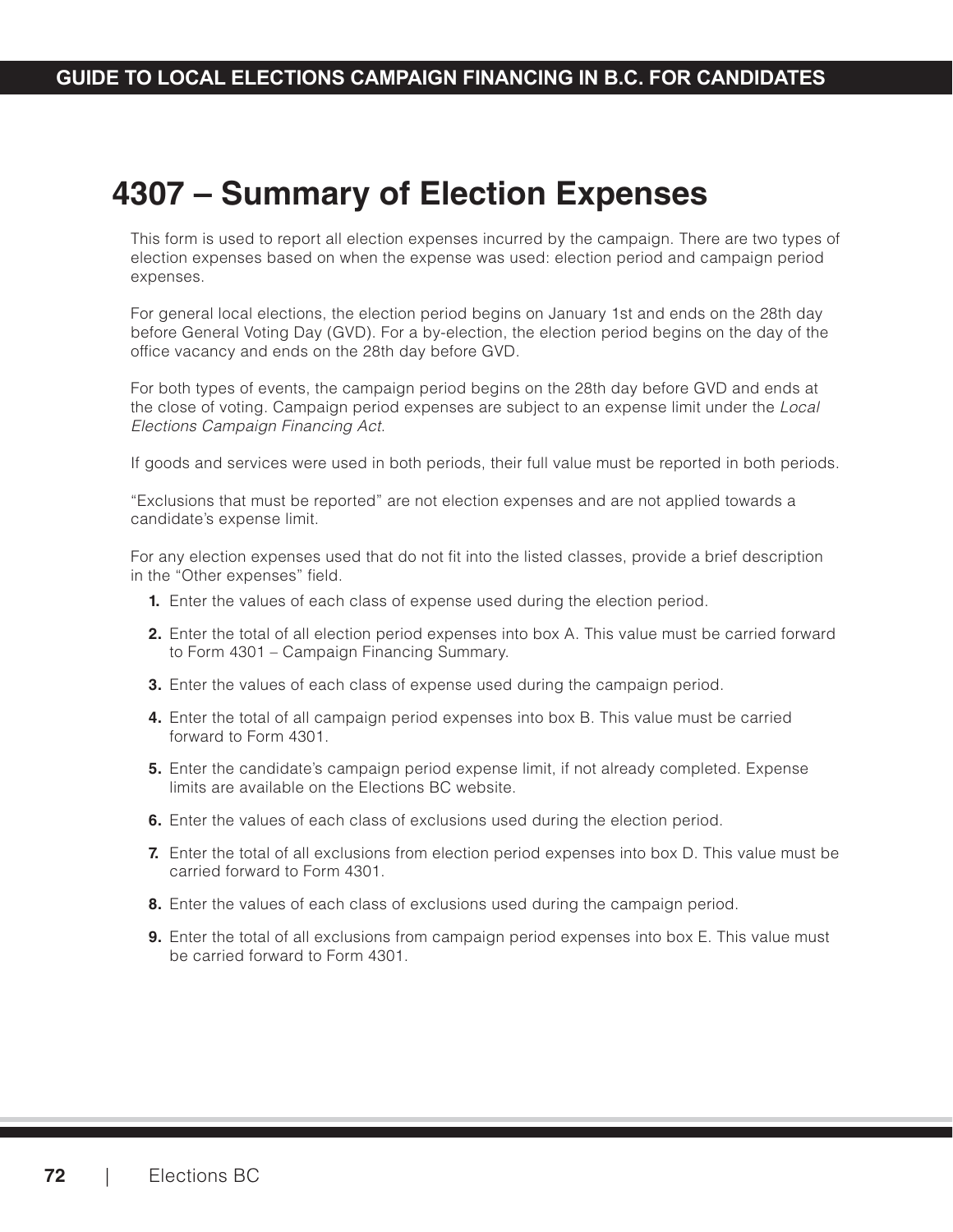#### **GUIDE TO LOCAL ELECTIONS CAMPAIGN FINANCING IN B.C. FOR CANDIDATES 4307 - SUMMARY OF ELECTION EXPENSES LOMMARY OF ELECTION EXPENSES A NON-PARTIONS BOOK A NON-PATTISAN Office of the Legislature**

### NAME OF CANDIDATE

DAVID PETER MILLER

**Election Period Expenses - Report the value of all goods and services used in the election period. Campaign Period Expenses - Report the value of all goods and services used in the campaign period. If goods and services were used in both periods, report the full amount used in both columns (e.g., campaign signs).**

| <b>ADVERTISING</b>                      | <b>ELECTION PERIOD</b><br><b>EXPENSES</b><br>0<br>(JANUARY 1-<br><b>SEPTEMBER 21, 2018)</b> | <b>CAMPAIGN PERIOD</b><br><b>EXPENSES</b><br>€<br>(SEPTEMBER 22 -<br><b>OCTOBER 20, 2018)</b>  |
|-----------------------------------------|---------------------------------------------------------------------------------------------|------------------------------------------------------------------------------------------------|
| Signs and billboards                    | 1,062.73                                                                                    | 1,062.73                                                                                       |
| Value of reused signs                   | 500.00                                                                                      | 500.00                                                                                         |
| Brochures, pamphlets and flyers         | 462.78                                                                                      | 280.65                                                                                         |
| Newspaper, magazine and journal         | 310.00                                                                                      | 130.00                                                                                         |
| Internet                                | 30.00                                                                                       | 90.00                                                                                          |
| Radio                                   |                                                                                             |                                                                                                |
| Television                              |                                                                                             |                                                                                                |
| Other advertising                       |                                                                                             |                                                                                                |
| <b>CAMPAIGN ADMINISTRATION</b>          |                                                                                             |                                                                                                |
| <b>Bank</b> fees                        | 15.00                                                                                       | 15.00                                                                                          |
| Courier and postage                     | 36.32                                                                                       | 18.90                                                                                          |
| Rent, insurance and utilities           | 360.00                                                                                      | 240.00                                                                                         |
| Furniture and equipment                 |                                                                                             |                                                                                                |
| Office supplies                         | 42.15                                                                                       | 61.23                                                                                          |
| Salaries and wages                      |                                                                                             |                                                                                                |
| Professional services                   | 300.00                                                                                      | 300.00                                                                                         |
| Other campaign administration expenses  |                                                                                             |                                                                                                |
| Conventions and meetings                | 70.00                                                                                       | 120.00                                                                                         |
| Other campaign related functions        | 100.00                                                                                      | 120.00                                                                                         |
| Research and polling                    |                                                                                             |                                                                                                |
| Interest                                |                                                                                             |                                                                                                |
| Other expenses (describe)               |                                                                                             |                                                                                                |
| <b>TOTAL EXPENSES</b>                   | $\boxed{2}$<br>3,288.98<br>$\boldsymbol{\mathsf{A}}$                                        | $\overline{4}$<br>2,938.51<br>$\mathsf B$                                                      |
|                                         | <b>CAMPAIGN PERIOD EXPENSE LIMIT</b>                                                        | 6<br>$\mathbf c$<br>25,388.22                                                                  |
| <b>EXCLUSIONS THAT MUST BE REPORTED</b> | <b>ELECTION PERIOD</b><br>(6)<br><b>EXCLUSIONS</b>                                          | <b>CAMPAIGN PERIOD</b><br>$\left( \begin{array}{c} 8 \end{array} \right)$<br><b>EXCLUSIONS</b> |
| Personal election expenses              |                                                                                             | 72.96                                                                                          |
| Financial agent services                |                                                                                             |                                                                                                |
| Legal and accounting services           | 43.50                                                                                       | 138.46                                                                                         |
| Interest on loans for election expenses |                                                                                             | 8.33                                                                                           |
| <b>TOTAL EXCLUSIONS</b>                 | 7<br>43.50<br>D                                                                             | $\boldsymbol{0}$<br>219.75<br>Е                                                                |

of I*nformation and Protection of Privacy Act*. The information will be used to administer provisions under the *Local*<br>Elections Carnpaign Financing Act. Questions can be directed to: Privacy Officer, Elections BC 1-800-6 This information is collected under the authority of the *Local Elections Campaign Financing Act* and the *Freedom* 

This form is available for public inspection. PLEASE KEEP A COPY FOR YOUR RECORDS

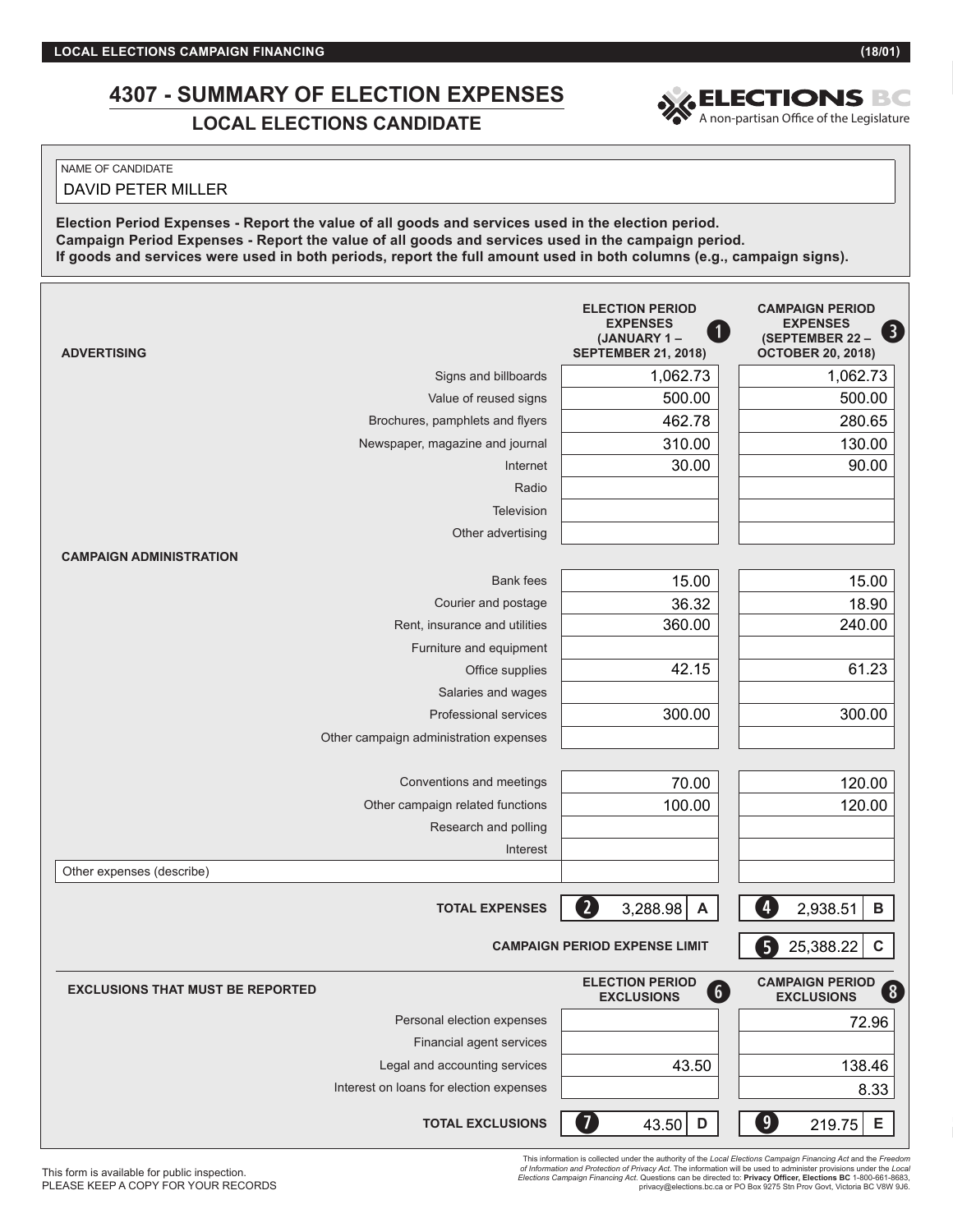# **4308 – Shared Election Expenses**

This form is used to report expenses that were shared with other candidates. Each candidate must pay their portion of the shared expense. If a candidate paid more than their share to the supplier, they must be reimbursed the difference by the other candidate(s).

Complete a separate form for each unique group of candidates that shared election expenses. Use additional pages as necessary.

- **1.** Enter the total value of the shared election period expenses.
- **2.** Enter the candidate's portion of the shared election period expenses. Ensure this is also reported as an election period expense on Form 4307 – Summary of Election Expenses.
- **3.** Enter the total amount the candidate paid the supplier directly for the shared election period expenses, if applicable.
- **4.** Enter the total value of the shared campaign period expenses.
- **5.** Enter the candidate's portion of the shared campaign period expenses. Ensure this is also disclosed as a campaign period expense on Form 4307.
- **6.** Enter the total amount the candidate paid the supplier directly for the shared campaign period expenses, if applicable.
- **7.** Enter the full names of all other candidates that shared the expense(s).
- **8.** Enter the value of reimbursements given to other candidates for the shared election period expenses.
- **9.** Enter the value of reimbursements received from other candidates for the shared election period expenses.
- **10.** Enter the value of reimbursements given to other candidates for the shared campaign period expenses.
- **11.** Enter the value of reimbursements received from other candidates for the shared campaign period expenses.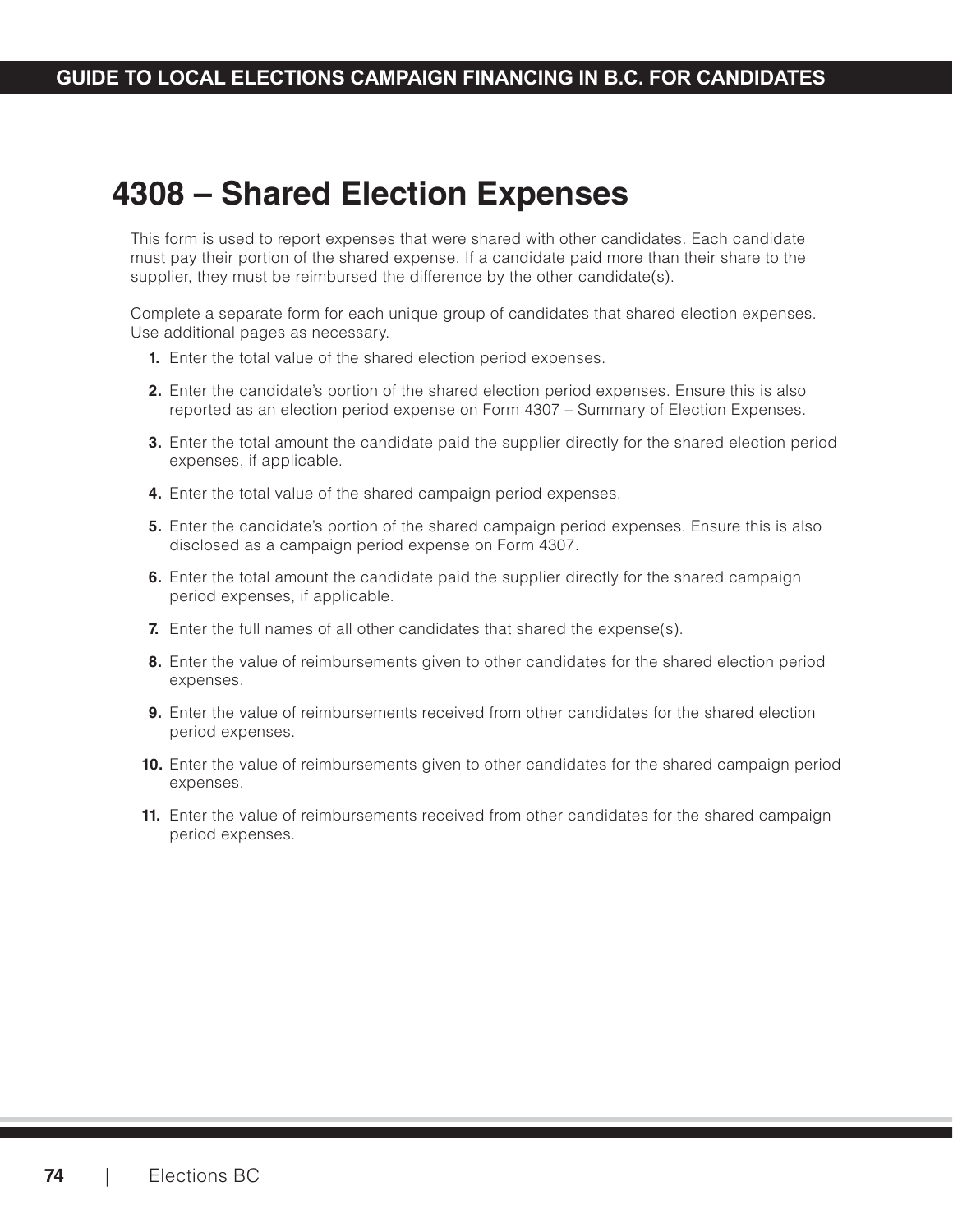# **4308 - SHARED ELECTION EXPENSES**



### **LOCAL ELECTIONS CANDIDATE**

| NAME OF CANDIDATE                                                                                                        | PAGE |
|--------------------------------------------------------------------------------------------------------------------------|------|
| DAVID PETER MILLER                                                                                                       |      |
| Report the total value of all shared election expenses in the applicable column for each period. Use a separate form for |      |

**each unique group of candidates that shared election expenses.**

**Attach additional forms if necessary.**

|                                                                                                                                                                                                            | <b>ELECTION PERIOD</b><br>(JANUARY 1 - SEPTEMBER 21, 2018) |               | <b>CAMPAIGN PERIOD</b><br>(SEPTEMBER 22 - OCTOBER 20, 2018) |                 |  |
|------------------------------------------------------------------------------------------------------------------------------------------------------------------------------------------------------------|------------------------------------------------------------|---------------|-------------------------------------------------------------|-----------------|--|
| Total value of shared election expenses                                                                                                                                                                    | O                                                          |               | Ø<br>240.36                                                 |                 |  |
| Candidate's portion of shared election expenses                                                                                                                                                            | 2                                                          |               | 6<br>80.12                                                  |                 |  |
| Amount paid to supplier(s) (if applicable)                                                                                                                                                                 | ❸                                                          |               | $\bullet$<br>240.36                                         |                 |  |
| Note-ensure only your portion of shared election expenses is reported on Form 4307.<br>Provide the full names of other candidates the election expenses were shared with and the amounts of reimbursements |                                                            |               |                                                             |                 |  |
| either received from other candidates for their portion or given to other candidates for your portion.                                                                                                     |                                                            |               |                                                             |                 |  |
|                                                                                                                                                                                                            | <b>ELECTION PERIOD</b>                                     |               | <b>CAMPAIGN PERIOD</b>                                      |                 |  |
| FULL NAME(S) OF OTHER CANDIDATE(S)<br>7)                                                                                                                                                                   | Amount of reimbursement                                    |               | Amount of reimbursement                                     |                 |  |
|                                                                                                                                                                                                            | \$ Given<br>$\odot$                                        | \$ Received 9 | \$ Given<br><b>10</b>                                       | \$ Received (1) |  |
| REBECCA JOYCE FITZGERALD                                                                                                                                                                                   |                                                            |               |                                                             | 80.12           |  |
| <b>COLIN ANDREW FOX</b>                                                                                                                                                                                    |                                                            |               |                                                             | 80.12           |  |
|                                                                                                                                                                                                            |                                                            |               |                                                             |                 |  |
|                                                                                                                                                                                                            |                                                            |               |                                                             |                 |  |
|                                                                                                                                                                                                            |                                                            |               |                                                             |                 |  |
|                                                                                                                                                                                                            |                                                            |               |                                                             |                 |  |
|                                                                                                                                                                                                            |                                                            |               |                                                             |                 |  |
|                                                                                                                                                                                                            |                                                            |               |                                                             |                 |  |
|                                                                                                                                                                                                            |                                                            |               |                                                             |                 |  |
|                                                                                                                                                                                                            |                                                            |               |                                                             |                 |  |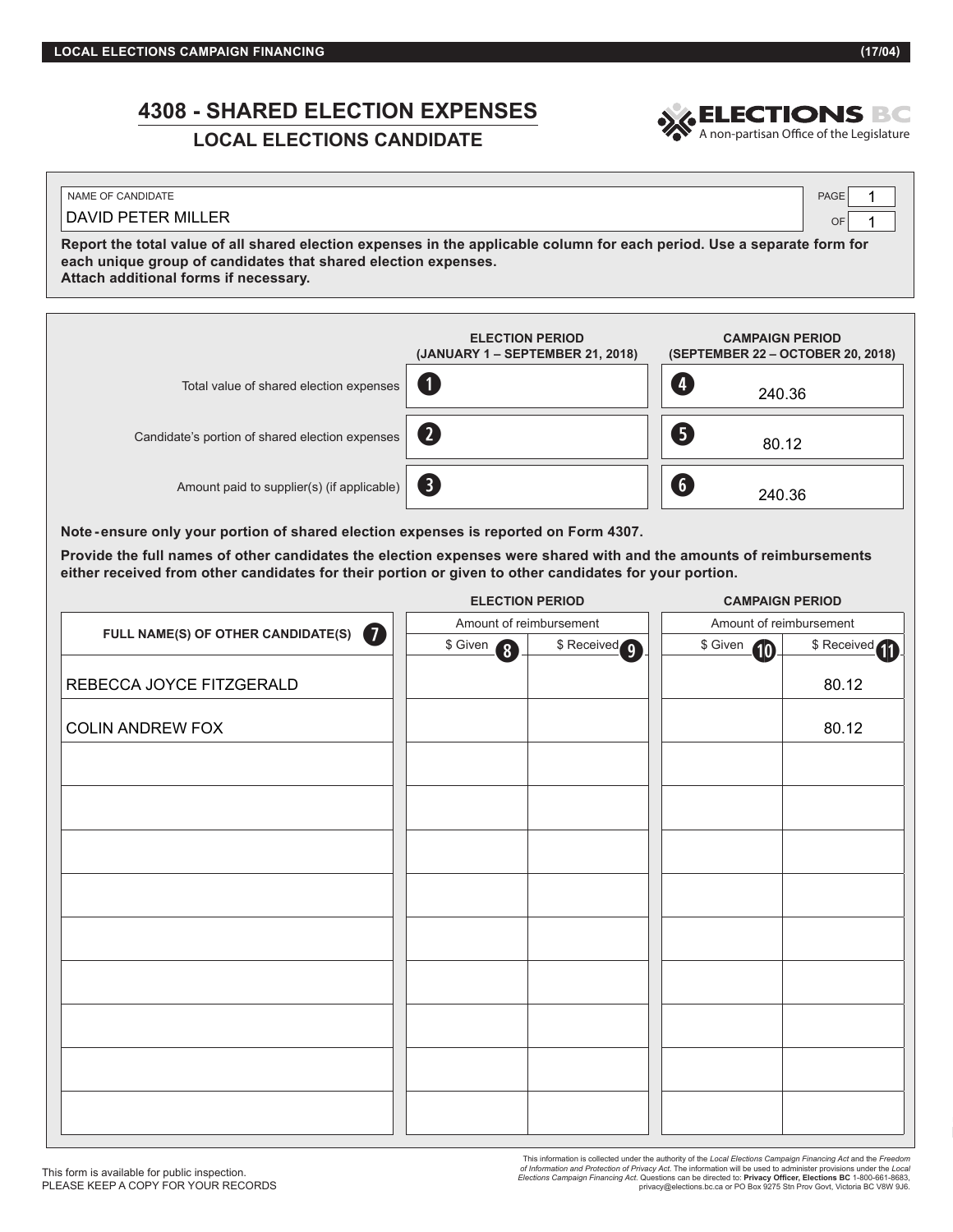# **4309 – Other Payments from Campaign Account and In-kind Transfers**

This form is used to report all in-kind transfers and payments from the campaign account that are not reported on Form 4307 – Summary of Election Expenses or Form 4311 – Disbursement of Surplus Funds. These include transfers to other campaign accounts of the candidate, transfers to elector organizations, fundraising costs, payment of deposits (e.g., damage deposits), loan payments, intended election expenses that were not used and payments of prohibited contributions. Use additional pages as necessary.

For each payment from the campaign account:

- **1.** Enter the date (YYYY/MM/DD).
- **2.** Enter a brief description.
- **3.** Enter the amount of the payment or the value of the in-kind transfer.
- **4.** Add the amounts and enter the total value into box A. This amount must be carried forward to Form 4301 – Campaign Financing Summary.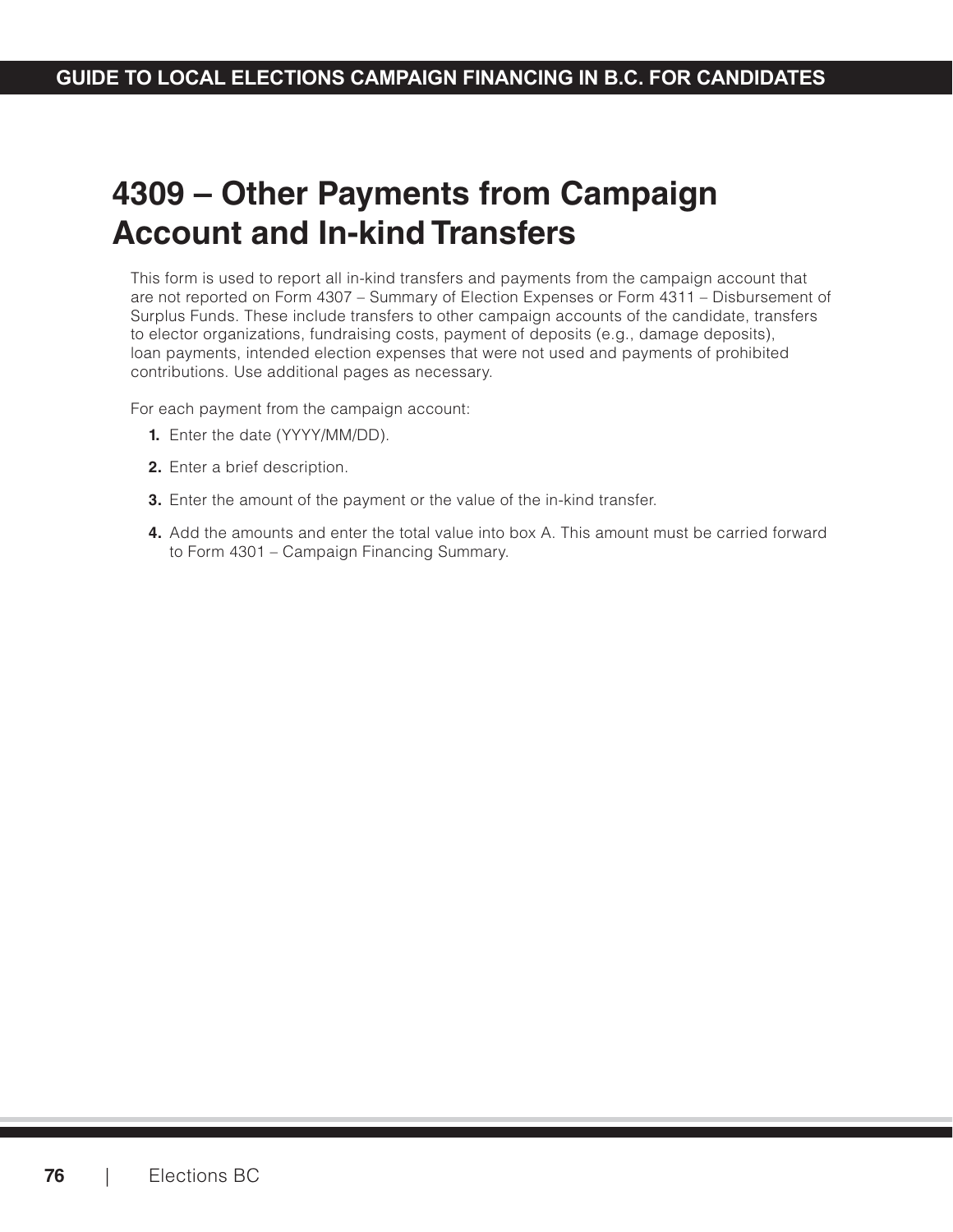### **4309 - OTHER PAYMENTS FROM CAMPAIGN ACCOUNT AND IN-KIND TRANSFERS LOCAL ELECTIONS CANDIDATE**



NAME OF CANDIDATE PAGE

DAVID PETER MILLER

OF 1 1

**Report all outflows from the campaign that are not disclosed on other forms. These include transfers between the candidate and elector organization (including in-kind transfers), fundraising expenses, payment of deposits (e.g., nomination and damage deposit), loan payments, intended election expenses that were not used and payments of prohibited contributions. Attach additional forms if necessary.**

| DATE<br>(YYYY/MM/DD)<br>1 | 2<br><b>DESCRIPTION</b>                   | 8<br>\$ AMOUNT            |
|---------------------------|-------------------------------------------|---------------------------|
| 2018/09/15                | UNUSED LUMBER FOR SIGNS                   | 178.00                    |
| 2018/09/21                | HALL RENTAL FOR FUNDRAISING FUNCTION      | 514.20                    |
| 2018/09/21                | GIFT BASKETS PURCHASED FOR SILENT AUCTION | 200.00                    |
| 2018/10/22                | TRANSFER TO XYZ ELECTOR ORGANIZATION      | 1,500.00                  |
| 2018/10/29                | TRANSFER TO XYZ ELECTOR ORGANIZATION      | 185.00                    |
| 2018/10/31                | <b>LOAN PAYMENT</b>                       | 800.00                    |
| 2018/12/15                | <b>LOAN PAYMENT</b>                       | 500.00                    |
|                           |                                           |                           |
|                           |                                           |                           |
|                           |                                           |                           |
|                           |                                           |                           |
|                           |                                           |                           |
|                           |                                           |                           |
|                           |                                           |                           |
|                           | <b>TOTAL</b>                              | $\bm{A}$<br>A<br>3,877.20 |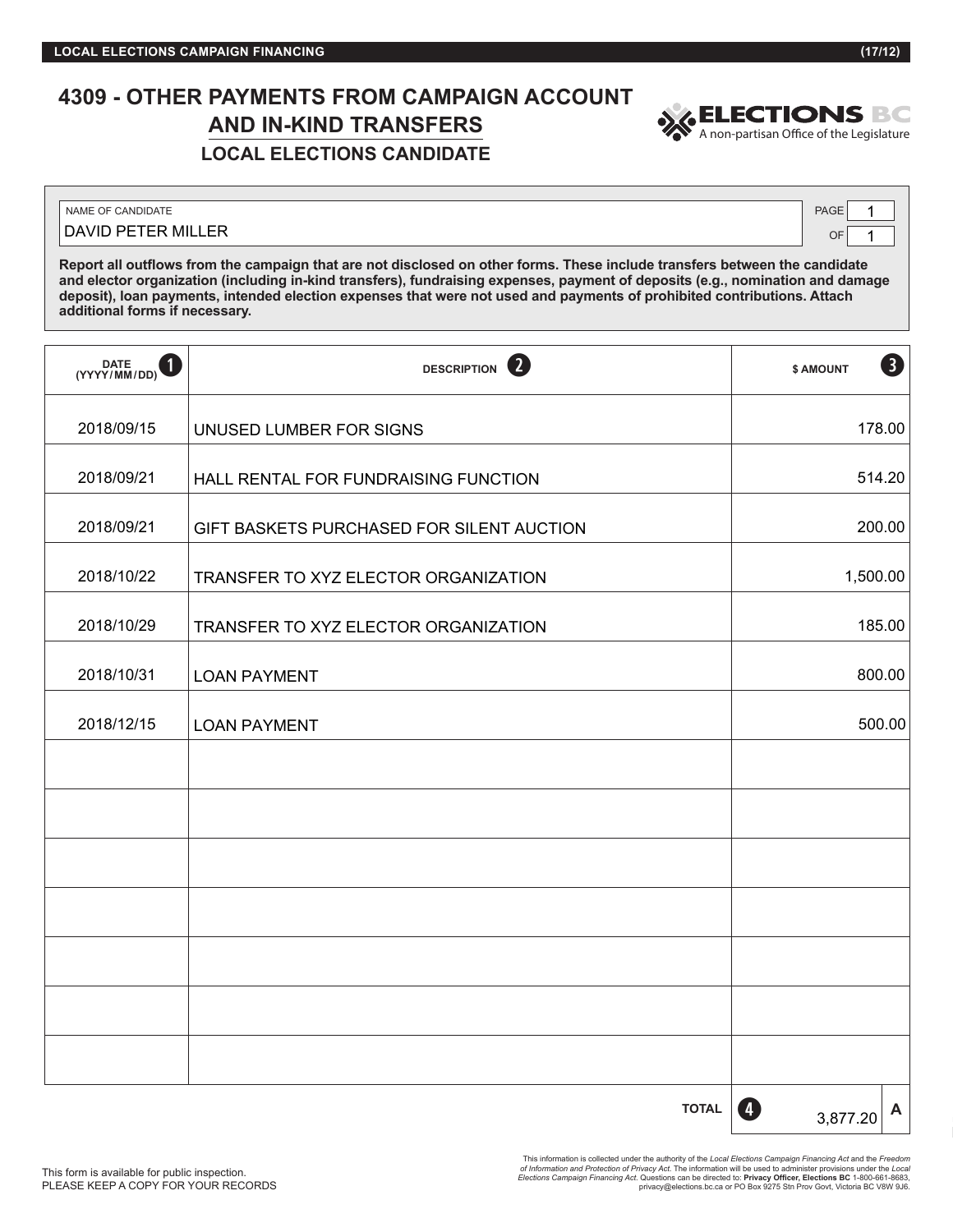# **4310 – Fundraising Function**

This form is used if the candidate held a fundraising function. Complete a separate form for each function.

- **1.** Enter the date of the fundraising function.
- **2.** Enter a brief description of the fundraising function. If the candidate held a joint function, list the other candidate(s).

Tickets and entry fees for fundraising functions may or may not be campaign contributions depending on different circumstances.

#### **Section A – Fundraising income disclosed as campaign contributions**

Tickets and entry fees are campaign contributions if an eligible individual purchased more than \$50 worth of tickets.

Amounts in this section are reported on Form 4302 – Summary of Campaign Contributions. If applicable, they are also reported on Form 4303 – Significant Contributors (\$100 or More).

- **3.** Enter the number of tickets sold to eligible individuals.
- **4.** Enter the amount of money charged per ticket.
- **5.** Enter the total amount of money collected from ticket sales.
- **6.** Tick this box if the tickets were sold at different prices.
- **7.** Enter the number of eligible individuals that purchased more than \$50 worth of tickets.

Other income from fundraising functions may also be campaign contributions. Goods and services donated at functions such as auctions, garage sales and bake sales are campaign contributions. If the goods and services are bought at the function for a price higher than the market value, the difference between the price paid and the market value is a campaign contribution.

- **8.** Enter a description of the income received that was a campaign contribution. For multiple sources of income, provide a brief description of the goods or services.
- **9.** Enter the total value of other campaign contributions received.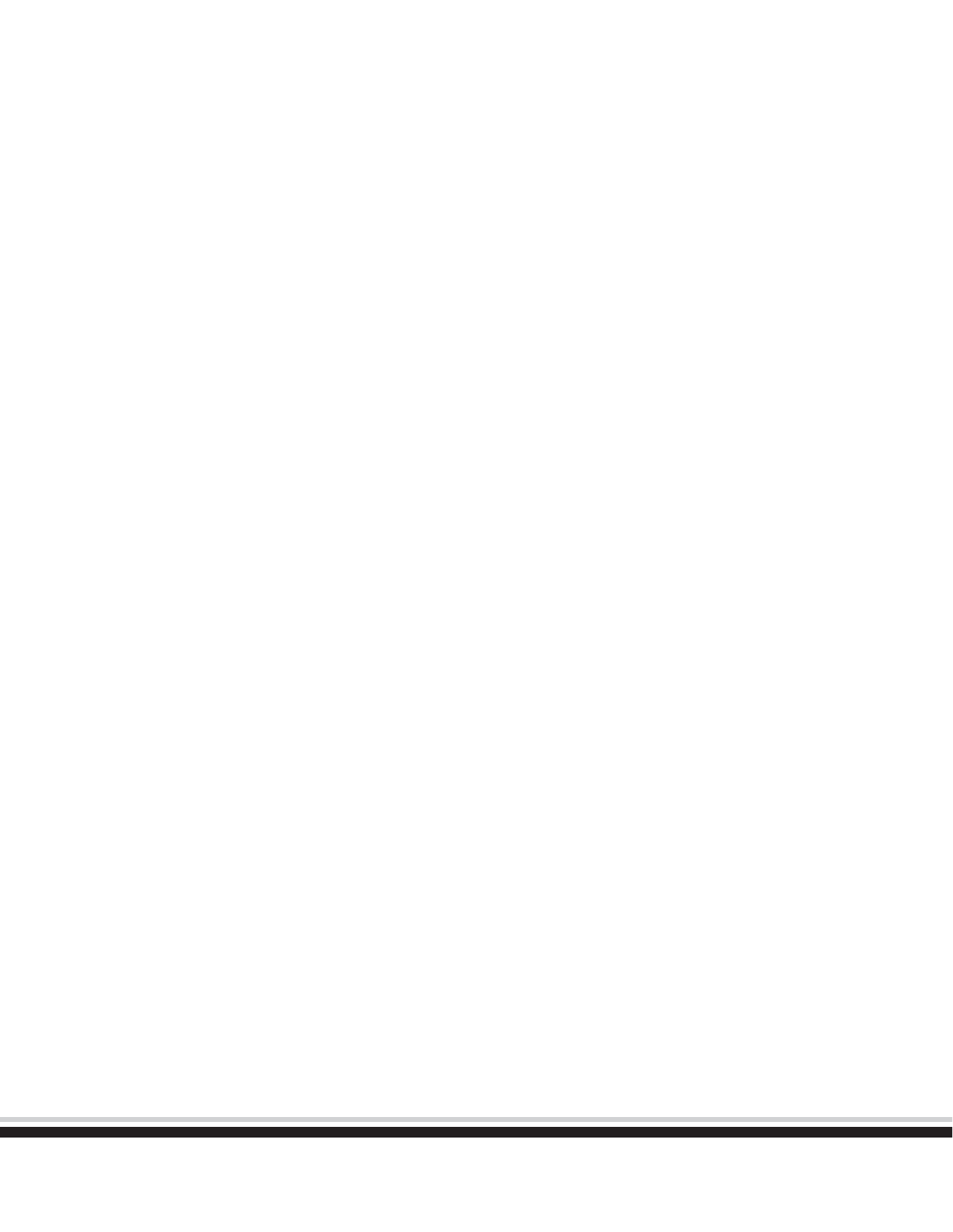#### **Section B – Fundraising income not disclosed as campaign contributions**

Tickets and entry fees are not campaign contributions if an eligible individual purchased \$50 or less worth of tickets.

- **10.** Enter the number of tickets that were sold to eligible individuals for \$50 or less.
- **11.** Enter the amount of money charged per ticket.
- **12.** Enter the total amount of money collected. This amount is disclosed on Form 4305 Other Deposits to Campaign Account and In-kind Transfers.
- **13.** Tick this box if the tickets were sold at different prices.
- **14.** Enter the number of eligible individuals that purchased \$50 or less worth of tickets.

Some other income from fundraising functions are not campaign contributions, such as goods and services bought at the function at or below their market value

- **15.** Enter a description of the income received that was not a campaign contribution. For multiple sources of income, provide a brief description of the goods or services.
- **16.** Enter the total value of other income received.

#### **Section C – Cost of function**

The total cost of fundraising functions is not an election expense but is reported on Form 4309 – Other Payments from Campaign Account and In-kind Transfers. Costs of functions include goods and services purchased such as food, drinks, prizes, decorations, venue rental, advertising, staffing, entertainment, etc.

**17.** Enter the total cost of the fundraising function.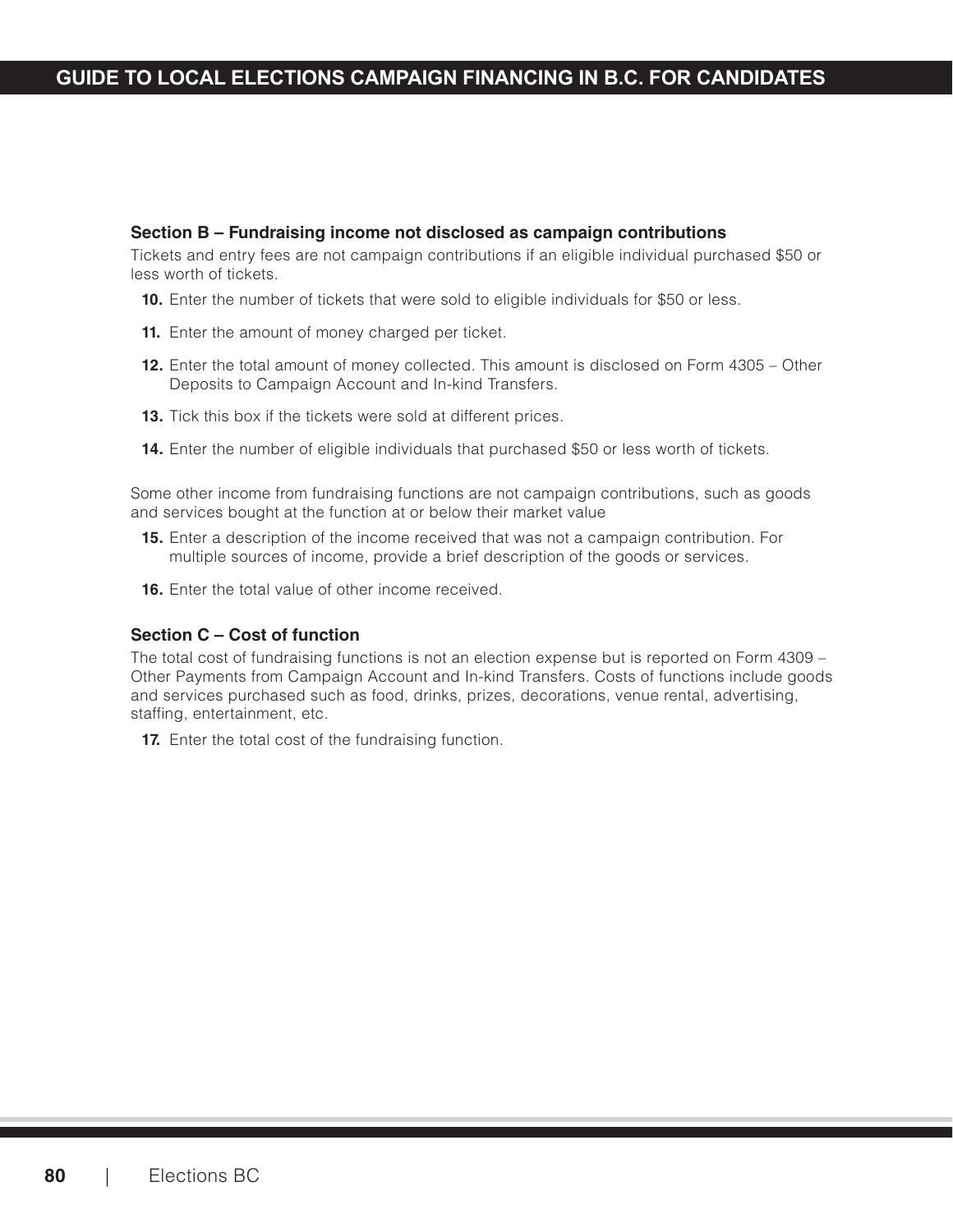### $\frac{1010}{1000}$  FUNDRAIGNO FUNCTIONS CAMPAIGN **4310 - FUNDRAISING FUNCTION**

### **LOCAL ELECTIONS CANDIDATE**

**A – FUNDRAISING INCOME REPORTED AS CAMPAIGN CONTRIBUTIONS All income reported as campaign contributions must also be included on Form 4302 and, if applicable, Form 4303. TICKET SALES** (includes function entry fees) NUMBER OF TICKETS SOLD CHARGE PER TICKET TOTAL CHARGES COLLECTED TICK IF CHARGE PER TICKET VARIES #  $\begin{array}{ccc} * & * & * \ * & * & * \ * & * & * \ * & * & * \ * & * & * \ * & * & * \ * & * & * \ * & * & * \ * & * & * \ * & * & * \ * & * & * \ * & * & * \ * & * & * \ * & * & * \ * & * & * \ * & * & * \ * & * & * \ * & * & * \ * & * & * \ * & * & * \ * & * & * \ * & * & * \ * & * & * \ * & * & * \ * & * & * \ * & * & * \ * & * & * \ * & * & * \ * & * & * \ * & * & * \ * & * & * \ * & * & * \ * & * & * \ * & * & * \ * & * & * \ *$ Purchases by eligible individuals of more than \$50 worth of tickets  $\begin{vmatrix} 4 & 3 \\ 4 & 3 \end{vmatrix}$   $\begin{vmatrix} x \\ x \end{vmatrix}$  = 50.00  $\begin{pmatrix} 4 \\ 4 \end{pmatrix}$  = Number of eligible individuals that purchased tickets **OTHER CAMPAIGN CONTRIBUTIONS** (i.e., goods and services that are donated for the function or sold at the function for more than their market value) DESCRIPTION SALUE **B – FUNDRAISING INCOME NOT REPORTED AS CAMPAIGN CONTRIBUTIONS All income not reported as campaign contributions must also be included on Form 4305.** OF **Complete a separate form for each function.** DATE OF FUNCTION (YYYY/MM/DD) DESCRIPTION OF FUNDRAISING FUNCTION (IF JOINT FUNCTION, LIST OTHER CANDIDATE(S)) DAVID PETER MILLER 1 2018/09/21 **DINNER AND DANCE AT THE RECREATION HALL** 4 3  $\times$  50.00 4 = 200.00 5 1 GOODS DONATED FOR SALE AT AUCTION 100.00 NOTE: 100.00 **e o r y u i**

NAME OF CANDIDATE PAGE PAGE AND THE RELEASE AND THE RELEASE AND THE PAGE AND THE PAGE PAGE AND THE PAGE AND THE PAGE

#### **TICKET SALES** (includes function entry fees) NUMBER OF TICKETS SOLD CHARGE PER TICKET TOTAL CHARGES COLLECTED TICK IF CHARGE PER TICKET VARIES #  $\begin{array}{ccc} * & * & * \ * & * & * \ * & * & * \ * & * & * \ * & * & * \ * & * & * \ * & * & * \ * & * & * \ * & * & * \ * & * & * \ * & * & * \ * & * & * \ * & * & * \ * & * & * \ * & * & * \ * & * & * \ * & * & * \ * & * & * \ * & * & * \ * & * & * \ * & * & * \ * & * & * \ * & * & * \ * & * & * \ * & * & * \ * & * & * \ * & * & * \ * & * & * \ * & * & * \ * & * & * \ * & * & * \ * & * & * \ * & * & * \ * & * & * \ * & * & * \ *$ Purchases by eligible individuals of \$50 or less worth of tickets  $\begin{vmatrix} 12 & 0 \end{vmatrix} \begin{vmatrix} x \end{vmatrix} = 50.00$ Number of eligible individuals that purchased tickets **OTHER INCOME NOT REPORTED AS CAMPAIGN CONTRIBUTIONS** (i.e., goods and services sold at the function for their market value or less) DESCRIPTION \$\UNLINE\U\RULL{\\Square\\Square\\Square\\Square\\Square\\Square\\Square\\Square\\Square\\Square\\Square\\Square\\Square\\Square\\Square\\Square\\Square\\Square\\Square\\Square\\Square\\Square\\Square\\Square\\ 600.00 12 SILENT AUCTION PROCEEDS **D** 200.00 **1) 1! 1@**  $13$ **1\$ 1% j**

| <b>C-COST OF FUNCTION</b>                                                                                                                                             |                                                          |
|-----------------------------------------------------------------------------------------------------------------------------------------------------------------------|----------------------------------------------------------|
| The total cost of all fundraising functions must also be included on Form 4309.                                                                                       |                                                          |
| The cost of a fundraising function includes goods and services such as food, drinks, prizes, decorations,<br>venue rental, advertising, staffing, entertainment, etc. | <b>\$TOTAL COST OF FUNCTION</b><br>$\sqrt{17}$<br>714.20 |

1

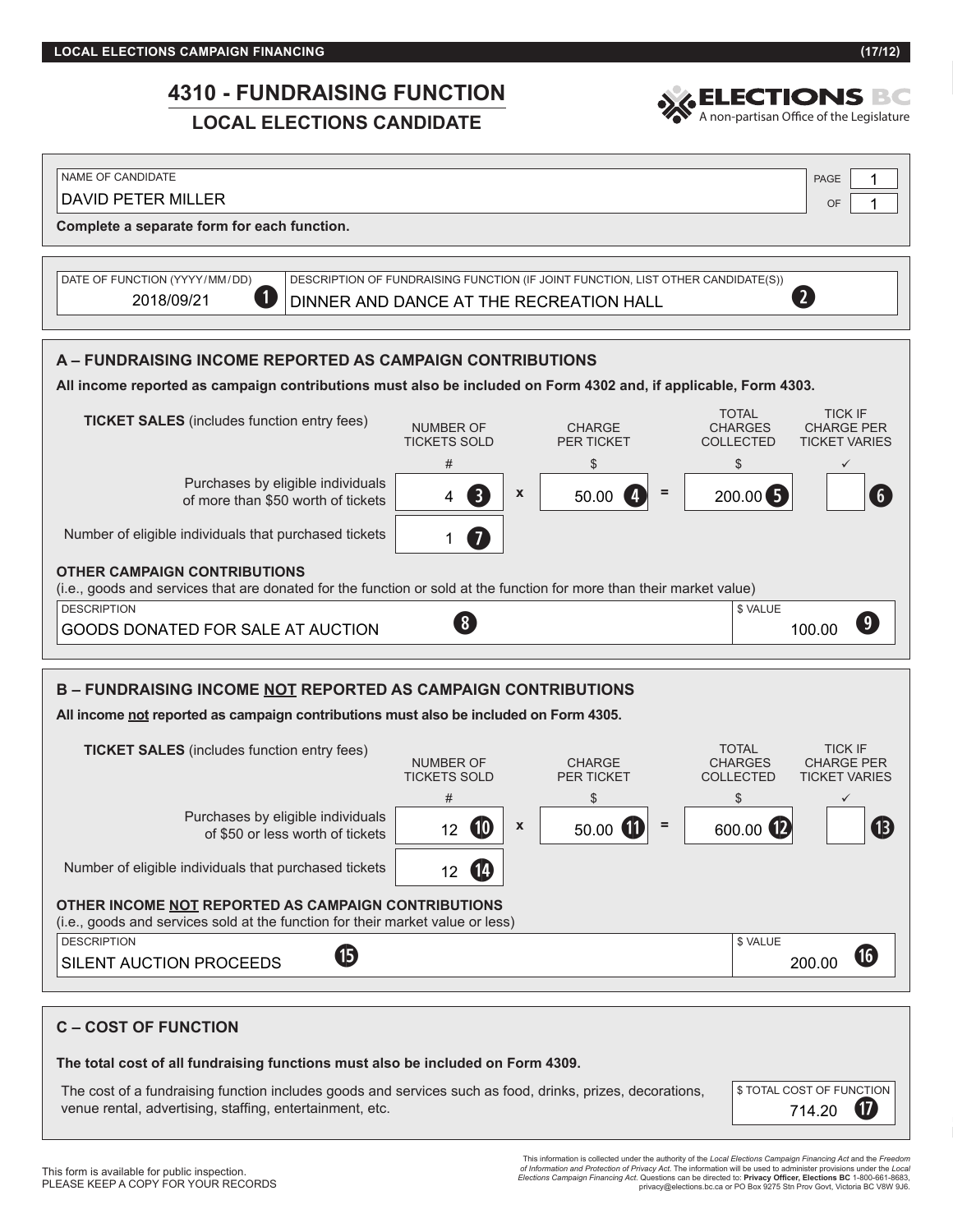# **4311 – Disbursement of Surplus Funds**

This form is used to report how funds remaining in the campaign account were disbursed after the election and payment of all expenses.

- **1.** Enter the balance remaining in the campaign account after all expenses have been paid. This value must be carried forward to Form 4301 – Campaign Financing Summary.
- **2.** Enter the total value of all monetary contributions the candidate made to their own campaign. Do not include contributions of goods or services.
- **3.** If the candidate made contributions of money to their campaign, they can be paid back up to the total amount of those contributions from funds remaining in the campaign account after the payment of all expenses. Enter the payment date and amount, if applicable.
- **4.** If the amount remaining in the campaign account is \$500 or more after the payment of all expenses and reimbursements to the candidate for their contributions, the balance must be paid to the jurisdiction where the candidate ran. Enter the payment amount and date, if applicable.
- **5.** If the amount remaining in the campaign account is less than \$500 after the payment of all expenses and reimbursements to the candidate for their contributions, the balance must be disbursed as directed by the candidate. Enter the payment amount, date and a brief description of how the funds were disbursed, if applicable.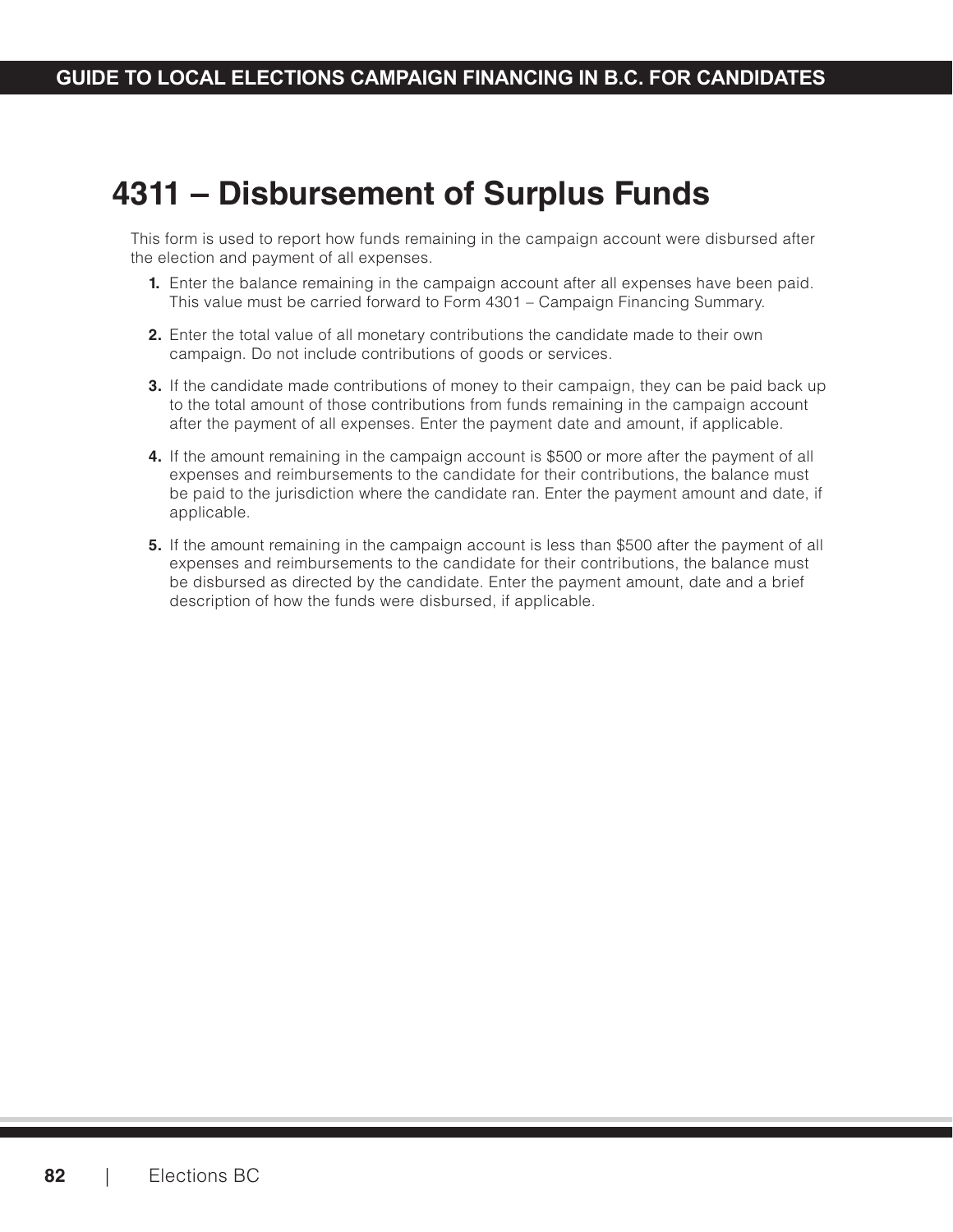### **4311 - DISBURSEMENT OF SURPLUS FUNDS LOCAL ELECTIONS CANDIDATE**<br> **LOCAL ELECTIONS CANDIDATE**<br> **LOCAL ELECTIONS CANDIDATE**



| NAME OF CANDIDATE<br><b>DAVID PETER MILLER</b>                                                                                                                                                                                                                                                                           |                                                                                                                                                                                                                                                                                                                                                                                                                     |                             |                                                                                                           |                                                                                                                      |  |  |
|--------------------------------------------------------------------------------------------------------------------------------------------------------------------------------------------------------------------------------------------------------------------------------------------------------------------------|---------------------------------------------------------------------------------------------------------------------------------------------------------------------------------------------------------------------------------------------------------------------------------------------------------------------------------------------------------------------------------------------------------------------|-----------------------------|-----------------------------------------------------------------------------------------------------------|----------------------------------------------------------------------------------------------------------------------|--|--|
|                                                                                                                                                                                                                                                                                                                          |                                                                                                                                                                                                                                                                                                                                                                                                                     |                             | Balance remaining in campaign account(s) after payment of all expenses                                    | O<br>322.12<br>A                                                                                                     |  |  |
|                                                                                                                                                                                                                                                                                                                          |                                                                                                                                                                                                                                                                                                                                                                                                                     |                             | Total amount of campaign contributions from candidate                                                     | $\mathbf{2}$<br>2,400.00                                                                                             |  |  |
| A                                                                                                                                                                                                                                                                                                                        |                                                                                                                                                                                                                                                                                                                                                                                                                     |                             | from the balance remaining in the campaign account. Enter the payment to the candidate below and go to B. | If the candidate made campaign contributions of money to their own campaign, they can be paid back for those amounts |  |  |
|                                                                                                                                                                                                                                                                                                                          |                                                                                                                                                                                                                                                                                                                                                                                                                     | <b>DATE</b><br>(YYYY/MM/DD) | \$ AMOUNT                                                                                                 |                                                                                                                      |  |  |
|                                                                                                                                                                                                                                                                                                                          |                                                                                                                                                                                                                                                                                                                                                                                                                     | 2019/01/05                  | $\left 3\right\rangle$<br>322.12                                                                          |                                                                                                                      |  |  |
| в                                                                                                                                                                                                                                                                                                                        | If the amount remaining in the campaign account is \$500 or more after payment of all expenses, and the candidate has<br>been paid back (if applicable), the funds must be paid to the jurisdiction where the candidate ran for election. Enter the<br>payment below. If the amount remaining in the campaign account is less than \$500 skip this section and go to C.<br><b>DATE</b><br>\$ AMOUNT<br>(YYYY/MM/DD) |                             |                                                                                                           |                                                                                                                      |  |  |
|                                                                                                                                                                                                                                                                                                                          |                                                                                                                                                                                                                                                                                                                                                                                                                     |                             |                                                                                                           |                                                                                                                      |  |  |
| If the amount remaining in the campaign account is less than \$500 after the payment of all expenses, and the<br>candidate has been paid back (if applicable), the funds must be disbursed as directed by the candidate. Enter this<br>C<br>disbursement below, including a description of how the funds were disbursed. |                                                                                                                                                                                                                                                                                                                                                                                                                     |                             |                                                                                                           |                                                                                                                      |  |  |
|                                                                                                                                                                                                                                                                                                                          | <b>DATE</b><br>(YYYY/MM/DD)                                                                                                                                                                                                                                                                                                                                                                                         |                             | <b>DESCRIPTION</b>                                                                                        | \$ AMOUNT                                                                                                            |  |  |
|                                                                                                                                                                                                                                                                                                                          | 5                                                                                                                                                                                                                                                                                                                                                                                                                   |                             |                                                                                                           |                                                                                                                      |  |  |
|                                                                                                                                                                                                                                                                                                                          |                                                                                                                                                                                                                                                                                                                                                                                                                     |                             |                                                                                                           |                                                                                                                      |  |  |
|                                                                                                                                                                                                                                                                                                                          |                                                                                                                                                                                                                                                                                                                                                                                                                     |                             |                                                                                                           |                                                                                                                      |  |  |
|                                                                                                                                                                                                                                                                                                                          |                                                                                                                                                                                                                                                                                                                                                                                                                     |                             |                                                                                                           |                                                                                                                      |  |  |
|                                                                                                                                                                                                                                                                                                                          |                                                                                                                                                                                                                                                                                                                                                                                                                     |                             |                                                                                                           |                                                                                                                      |  |  |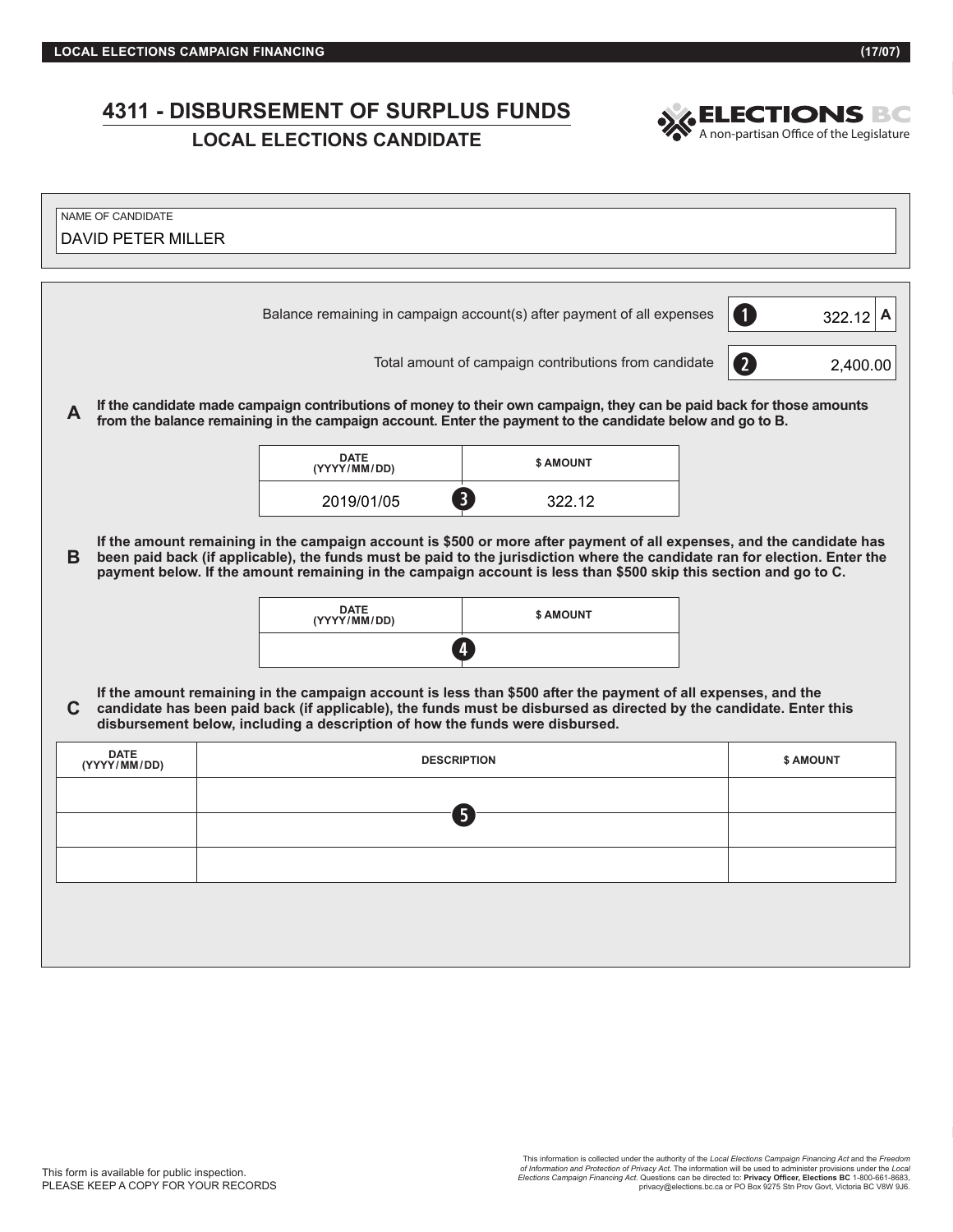# **4312 – Former Financial Agents and Free Advertising from Jurisdiction**

This form is divided into two sections. The first section is for reporting information about other individuals previously appointed as a financial agent for this election. Do not complete this section if the candidate was the previous financial agent.

- **1.** Enter the effective date of appointment for each previous financial agent.
- **2.** Enter the full name, mailing address, phone number and (if available) email address for each previous financial agent.

The second part of this form is for reporting free election advertising provided to a candidate by the jurisdiction where they ran. Do not include free local media coverage offered to all candidates equally, election expenses or election advertising that has already been disclosed.

Note: biographies or profiles of candidates offered on the jurisdiction's website are not election advertising.

**3.** Enter the means of transmission (e.g., flyers, newspaper advertisement, etc.).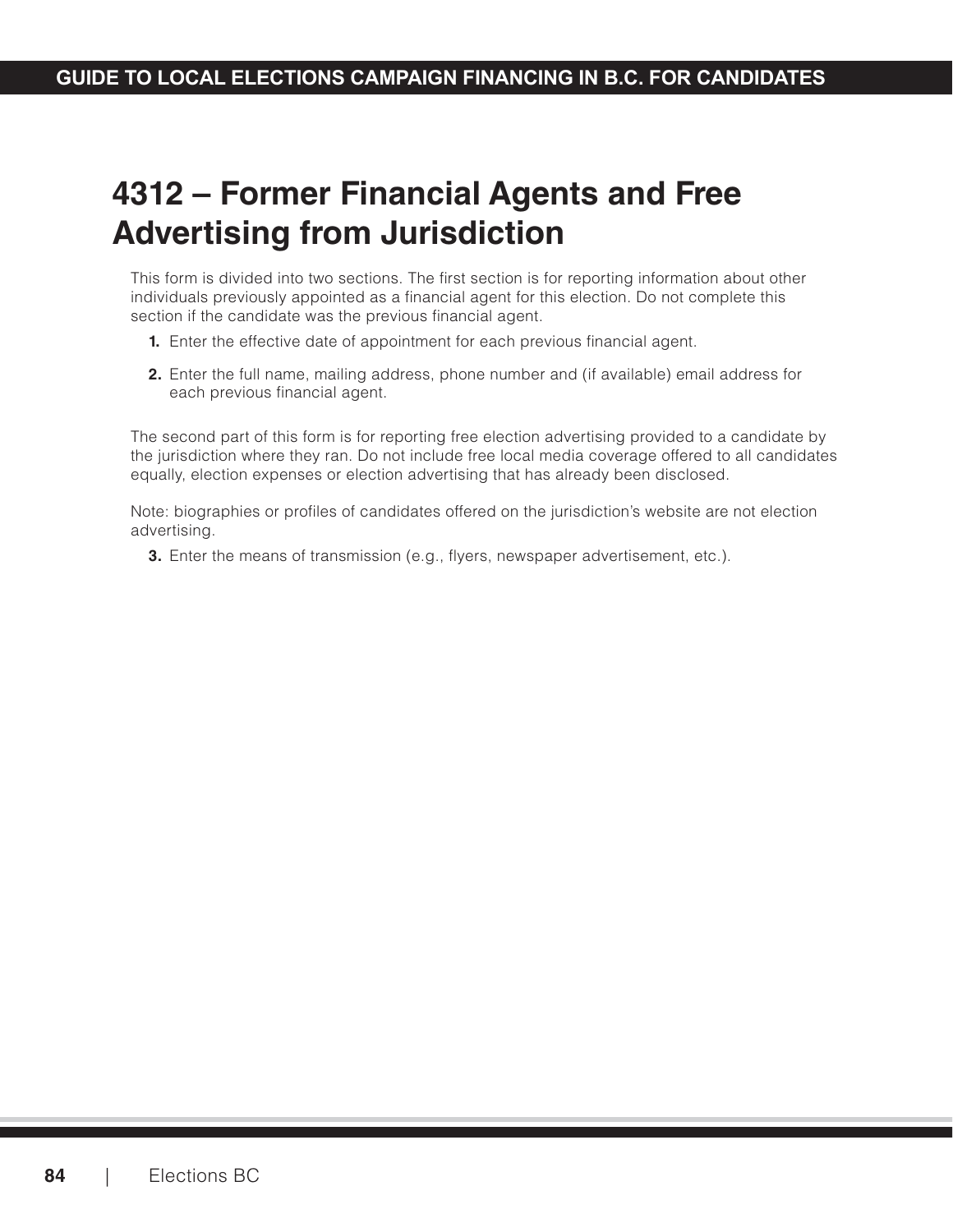## **4312 - FORMER FINANCIAL AGENTS AND FREE ADVERTISING FROM JURISDICTION LOCAL ELECTIONS CANDIDATE**



| I NAME OF CANDIDATE |
|---------------------|
| DAVID PETER MILLER  |
|                     |
|                     |

| <b>FORMER FINANCIAL AGENTS</b>                                                                                                                                                                                                             |           |             |                             |  |  |
|--------------------------------------------------------------------------------------------------------------------------------------------------------------------------------------------------------------------------------------------|-----------|-------------|-----------------------------|--|--|
| Enter the information below for any former financial agents during this election. Do not enter financial agent information from<br>previous elections, or the name of the candidate if they previously acted as their own financial agent. |           |             |                             |  |  |
| EFFECTIVE DATE OF APPOINTMENT (YYYY/MM/DD)                                                                                                                                                                                                 |           |             |                             |  |  |
| $\blacksquare$<br>2018/09/01                                                                                                                                                                                                               |           |             |                             |  |  |
| FINANCIAL AGENT'S FULL NAME                                                                                                                                                                                                                |           |             |                             |  |  |
| ANDREA JANE MILLER                                                                                                                                                                                                                         |           |             |                             |  |  |
| $\overline{2}$<br>FINANCIAL AGENT'S MAILING ADDRESS                                                                                                                                                                                        |           |             | PHONE NO.                   |  |  |
| 1217 BLUE PINE CROSSING                                                                                                                                                                                                                    |           |             |                             |  |  |
| CITY/TOWN                                                                                                                                                                                                                                  | PROV.     | POSTAL CODE | <b>EMAIL (IF AVAILABLE)</b> |  |  |
| <b>VANCOUVER</b>                                                                                                                                                                                                                           | BC.       | V6A 3B4     | A.MILLER@PM4MAYOR.COM       |  |  |
| EFFECTIVE DATE OF APPOINTMENT (YYYY/MM/DD)                                                                                                                                                                                                 |           |             |                             |  |  |
| FINANCIAL AGENT'S FULL NAME                                                                                                                                                                                                                |           |             |                             |  |  |
| FINANCIAL AGENT'S MAILING ADDRESS                                                                                                                                                                                                          | PHONE NO. |             |                             |  |  |
| CITY/TOWN                                                                                                                                                                                                                                  | PROV.     | POSTAL CODE | <b>EMAIL (IF AVAILABLE)</b> |  |  |
|                                                                                                                                                                                                                                            |           |             |                             |  |  |

#### **FREE ADVERTISING FROM JURISDICTION**

**Report free election advertising provided by the jurisdiction where the candidate ran. Note - candidate profiles on jurisdiction websites are not election advertising.** 

**Do not include free media coverage such as news articles or interviews.**

MEANS OF TRANSMISSION (NEWSPAPER, FLYER, ETC.)

#### BROCHURE FOR ALL CANDIDATES

**e**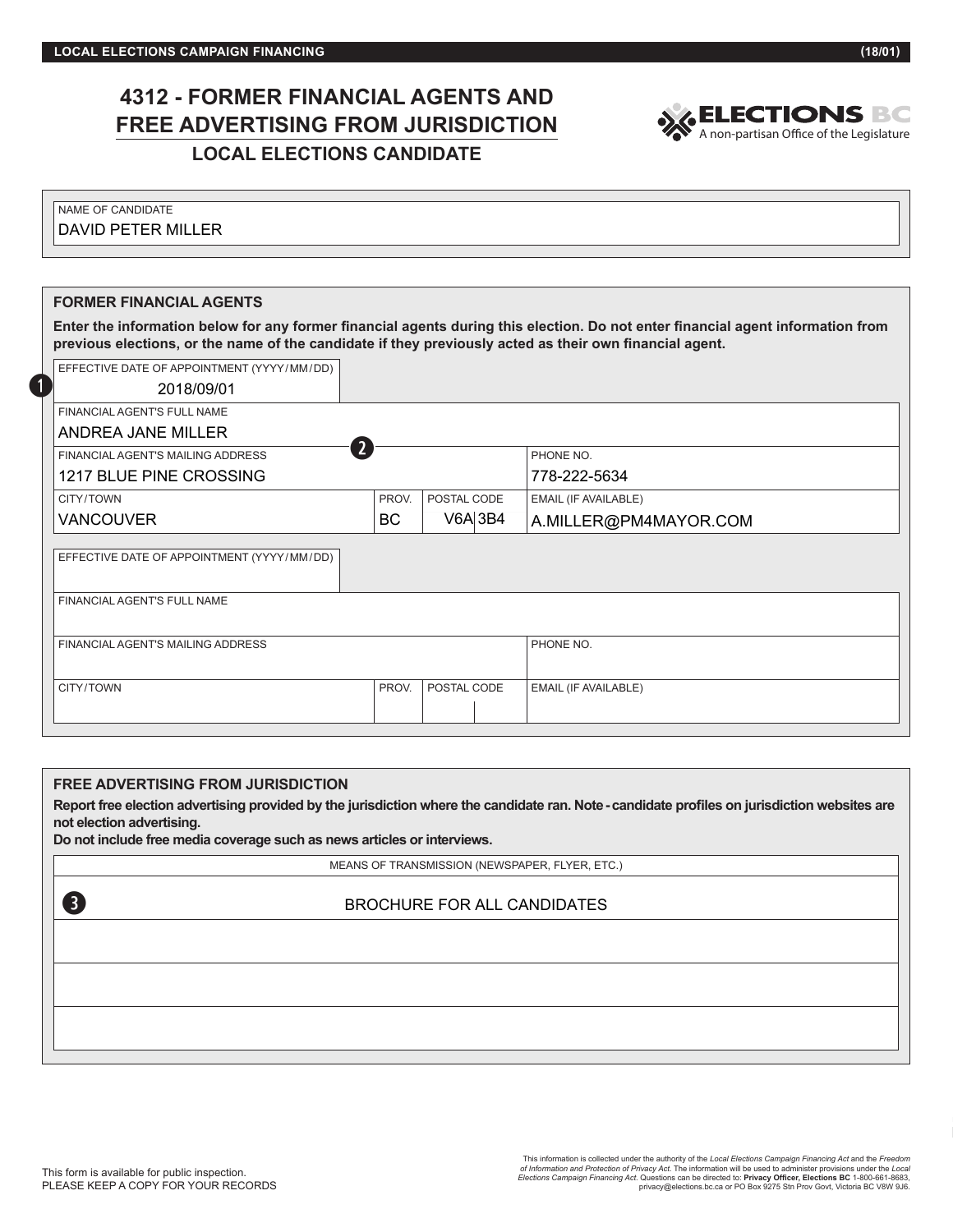# **Resources**

## **Election legislation**

Printed versions of local election legislation — including the *Local Government Act*, the *Local Elections Campaign Financing Act*, the *Vancouver Charter*, the *Community Charter*, the S*chool Act* and the *Offence Act* — are available at public libraries in communities throughout B.C. Printed versions are also available from Crown Publications, Queen's Printer for British Columbia, at:

#### **Mailing address:**

563 Superior Street, Victoria, B.C. V8V 1T7

**Phone:** 250-387-6409

**Toll Free:** 1-800-663-6105

**Fax:** 250-387-1120

**Email:** [crownpub@gov.bc.ca](mailto:crownpub@gov.bc.ca)

**Website:** [crownpub.bc.ca](http://crownpub.bc.ca)

## **BC Laws**

BC Laws provides free public online access to the current laws of British Columbia. This unofficial current consolidation of B.C. statutes and regulations is updated continually as new and amended laws come into force. Electronic versions of the *Local Government Act*, the *Local Elections Campaign Financing Act*, the *Vancouver Charter*, the *Community Charter*, the S*chool Act* and the *Offence Act* are available online at [bclaws.ca.](http://bclaws.ca)